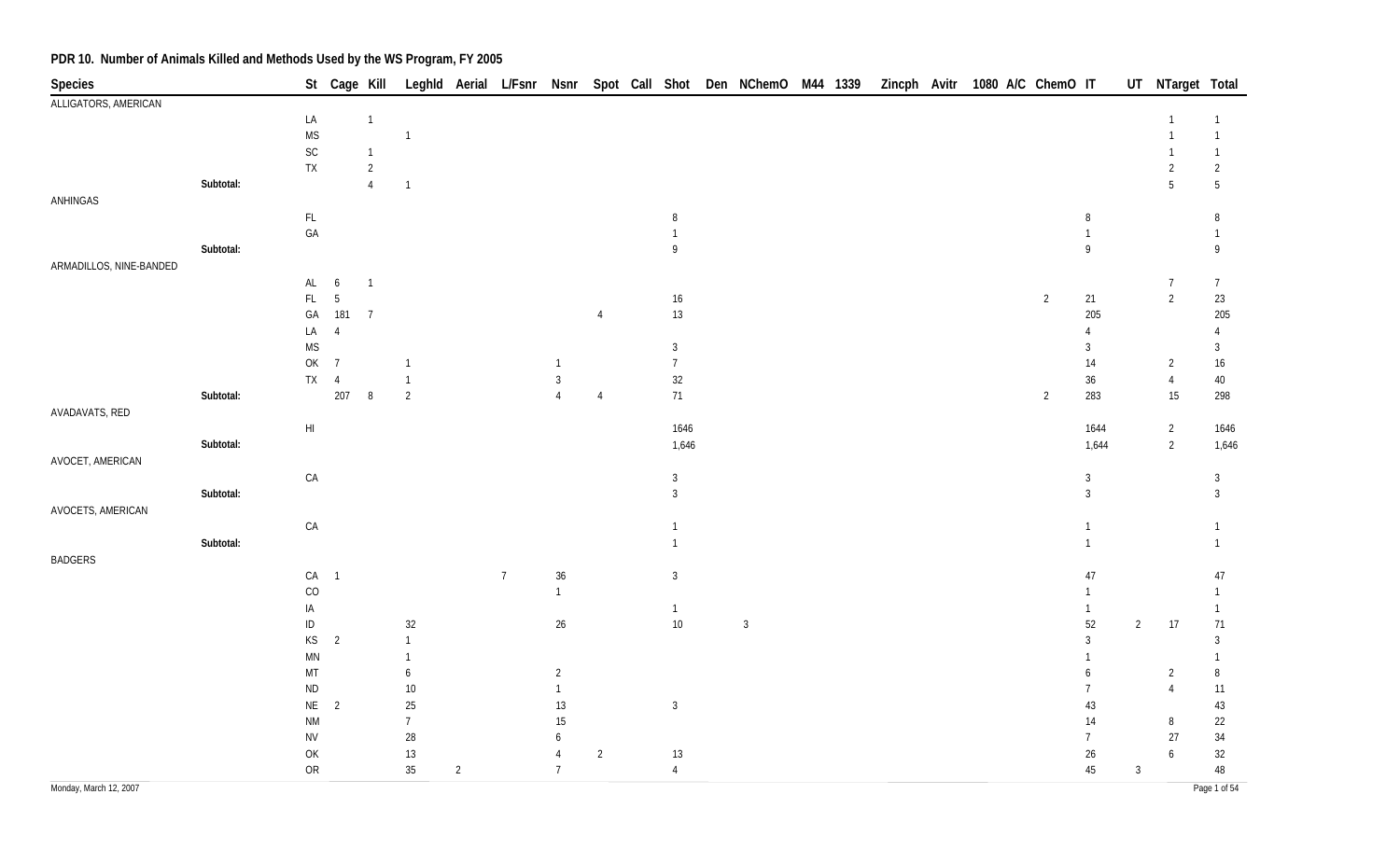| Species                |           |                                  | St Cage Kill   |                |                |                |                                  |                |                |                          |                |                  |                |  | Leghld Aerial L/Fsnr Nsnr Spot Call Shot Den NChemO M44 1339 Zincph Avitr 1080 A/C ChemO IT |                    |                                  | UT NTarget Total |                        |
|------------------------|-----------|----------------------------------|----------------|----------------|----------------|----------------|----------------------------------|----------------|----------------|--------------------------|----------------|------------------|----------------|--|---------------------------------------------------------------------------------------------|--------------------|----------------------------------|------------------|------------------------|
| <b>BADGERS</b>         |           |                                  |                |                |                |                |                                  |                |                |                          |                |                  |                |  |                                                                                             |                    |                                  |                  |                        |
|                        |           | <b>TX</b>                        |                |                | $48\,$         |                |                                  | 61             |                | $\overline{1}$           |                |                  |                |  |                                                                                             | 11                 | $\overline{2}$                   | 97               | 110                    |
|                        |           | UT                               |                |                | $19$           |                | $\overline{1}$                   | $\,8\,$        |                | $\overline{1}$           | $\overline{1}$ |                  |                |  |                                                                                             | $26\,$             |                                  | $\overline{4}$   | $30\,$                 |
|                        |           | $\mathsf{W}\mathsf{I}$<br>$WY$ 3 |                | $\overline{1}$ |                |                |                                  |                |                |                          |                |                  |                |  |                                                                                             |                    |                                  | $\overline{1}$   | $\mathbf{1}$           |
|                        | Subtotal: |                                  | $\, 8$         | $\overline{1}$ | 17<br>242      | $\overline{2}$ | $\, 8$                           | 15<br>195      | $\overline{2}$ | $\overline{2}$<br>$38\,$ | $\overline{1}$ | $\overline{3}$   |                |  |                                                                                             | 11<br>301          | $\overline{2}$<br>$\overline{9}$ | 24<br>190        | 37<br>500              |
| <b>BATS (ALL)</b>      |           |                                  |                |                |                |                |                                  |                |                |                          |                |                  |                |  |                                                                                             |                    |                                  |                  |                        |
|                        |           | $\mathsf{A}\mathsf{Z}$           |                |                |                |                |                                  |                |                |                          |                | $\overline{2}$   |                |  |                                                                                             | $\overline{2}$     |                                  |                  | $\overline{2}$         |
|                        |           | CA                               |                |                |                |                |                                  |                |                |                          |                | $\overline{1}$   |                |  |                                                                                             | $\mathbf{1}$       |                                  |                  | $\mathbf{1}$           |
|                        |           | CO                               |                |                |                |                |                                  |                |                | $\overline{1}$           |                |                  |                |  |                                                                                             |                    |                                  |                  |                        |
|                        |           | KS                               |                |                |                |                |                                  |                |                |                          |                | Δ                |                |  |                                                                                             |                    |                                  |                  |                        |
|                        |           | MA                               |                |                |                |                |                                  |                |                |                          |                |                  |                |  |                                                                                             |                    |                                  |                  |                        |
|                        |           | VA                               |                |                |                |                |                                  |                |                |                          |                |                  |                |  |                                                                                             |                    |                                  |                  | 1                      |
|                        |           | WY                               |                |                |                |                |                                  |                |                | $\overline{1}$           |                | $\overline{1}$   |                |  |                                                                                             | $\overline{2}$     |                                  |                  | $\overline{2}$         |
|                        | Subtotal: |                                  |                |                |                |                |                                  |                |                | $\overline{2}$           |                | $10\,$           |                |  |                                                                                             | 12                 |                                  |                  | 12                     |
| <b>BEARS, BLACK</b>    |           |                                  |                |                |                |                |                                  |                |                |                          |                |                  |                |  |                                                                                             |                    |                                  |                  |                        |
|                        |           | ${\sf CA}$                       | 71             |                |                |                | $\overline{2}$                   | $\overline{2}$ |                | 13                       |                | $\overline{3}$   |                |  |                                                                                             | $90\,$             |                                  | $\overline{1}$   | 91                     |
|                        |           | $\rm CO$                         | $\overline{2}$ |                |                |                | $\mathbf{1}$                     |                |                | 12                       |                |                  |                |  |                                                                                             | 15                 |                                  |                  | $15\,$                 |
|                        |           | $\sf ID$                         |                |                | $\overline{1}$ |                | $\sqrt{5}$                       |                |                |                          |                |                  |                |  |                                                                                             | 5                  | $\overline{1}$                   |                  | 6                      |
|                        |           | $\mathsf{MN}$                    |                |                | $\overline{1}$ |                |                                  |                |                |                          |                |                  |                |  |                                                                                             |                    |                                  | $\overline{1}$   | $\mathbf{1}$           |
|                        |           | MT<br>$\mathsf{N}\mathsf{M}$     | $\overline{1}$ |                |                |                | $\boldsymbol{6}$<br>$\mathbf{1}$ | $\mathbf{1}$   |                | $7\overline{ }$          |                |                  | $\overline{1}$ |  |                                                                                             | 14<br>$\mathbf{1}$ |                                  | $\overline{2}$   | $14$<br>$\mathfrak{Z}$ |
|                        |           | ${\sf OR}$                       | 22             |                | $\overline{7}$ |                | 138                              | $\, 8$         |                | $\mathbf{3}$             |                | $15\,$           |                |  |                                                                                             | 188                | $\overline{2}$                   | $\overline{3}$   | 193                    |
|                        |           | $\sf{UT}$                        |                |                |                |                | 15                               | $\overline{2}$ |                | $\overline{2}$           |                | $5\,$            |                |  |                                                                                             | 24                 |                                  |                  | 24                     |
|                        |           | VA                               |                |                |                |                |                                  |                |                |                          |                |                  | $\overline{1}$ |  |                                                                                             |                    |                                  | $\overline{1}$   | $\mathbf{1}$           |
|                        |           | WI                               | $\overline{2}$ |                | $\overline{2}$ |                |                                  |                |                |                          |                |                  |                |  |                                                                                             | $\overline{2}$     |                                  | $\overline{2}$   | $\overline{4}$         |
|                        |           | WV                               |                |                |                |                |                                  | $\mathbf{1}$   |                |                          |                |                  | $\overline{2}$ |  |                                                                                             |                    |                                  | $\mathbf{3}$     | $\mathfrak{Z}$         |
|                        |           | WY                               |                |                |                |                | $\overline{1}$                   |                |                |                          |                |                  |                |  |                                                                                             | $\mathbf{1}$       |                                  |                  | $\mathbf{1}$           |
|                        | Subtotal: |                                  | 98             |                | 11             |                | 169                              | 14             |                | $37\,$                   |                | 23               | $\overline{4}$ |  |                                                                                             | 340                | $\mathbf{3}$                     | 13               | 356                    |
| <b>BEARS, GRIZZLY</b>  |           |                                  |                |                |                |                |                                  |                |                |                          |                |                  |                |  |                                                                                             |                    |                                  |                  |                        |
|                        |           | $\mathsf{MT}$                    |                |                |                |                | $\overline{c}$                   |                |                |                          |                |                  |                |  |                                                                                             | $\overline{2}$     |                                  |                  | $\overline{2}$         |
|                        | Subtotal: |                                  |                |                |                |                | $\overline{2}$                   |                |                |                          |                |                  |                |  |                                                                                             | $\overline{2}$     |                                  |                  | $\overline{2}$         |
| BEAVERS                |           |                                  |                |                |                |                |                                  |                |                |                          |                |                  |                |  |                                                                                             |                    |                                  |                  |                        |
|                        |           | $\mathsf{AK}$                    |                | $\overline{4}$ |                |                |                                  |                |                | $\overline{2}$           |                |                  |                |  |                                                                                             | $6\phantom{a}$     |                                  |                  | 6 <sup>1</sup>         |
|                        |           | $\mathsf{AL}$                    |                | 1036           | 227            |                |                                  | 136            |                | 341                      |                |                  |                |  |                                                                                             | 1740               |                                  |                  | 1740                   |
|                        |           | $\mathsf{A}\mathsf{Z}$           |                | $\mathbf{3}$   |                |                |                                  |                |                |                          |                |                  |                |  |                                                                                             | $\mathbf{3}$       |                                  |                  | 3 <sup>1</sup>         |
|                        |           | CA                               | 15             | 340            |                |                |                                  | 245            | $\mathbf{3}$   | 161                      |                | $\boldsymbol{6}$ |                |  |                                                                                             | 774<br>201         |                                  |                  | 774                    |
|                        |           | CO<br>$\mathsf{FL}$              | 54             | $16\,$<br>58   |                |                |                                  | $\mathbf{1}$   | $\, 8$         | 79                       |                | 32               |                |  |                                                                                             | 72                 |                                  |                  | 201                    |
|                        |           | GA                               | $\overline{1}$ | 152            | $\overline{2}$ |                |                                  | 74             |                | 14<br>$20\,$             |                |                  |                |  |                                                                                             | 254                |                                  |                  | 72<br>254              |
|                        |           | IA                               |                | $\overline{7}$ |                |                |                                  |                |                |                          |                |                  |                |  |                                                                                             | 7 <sup>7</sup>     |                                  |                  | $7\overline{ }$        |
|                        |           | $\sf ID$                         |                | $46\,$         | $\overline{4}$ |                |                                  | $19$           |                | $\mathbf{3}$             |                | 11               |                |  |                                                                                             | 95                 |                                  |                  | 95                     |
| Monday, March 12, 2007 |           |                                  |                |                |                |                |                                  |                |                |                          |                |                  |                |  |                                                                                             |                    |                                  |                  | Page 2 of 54           |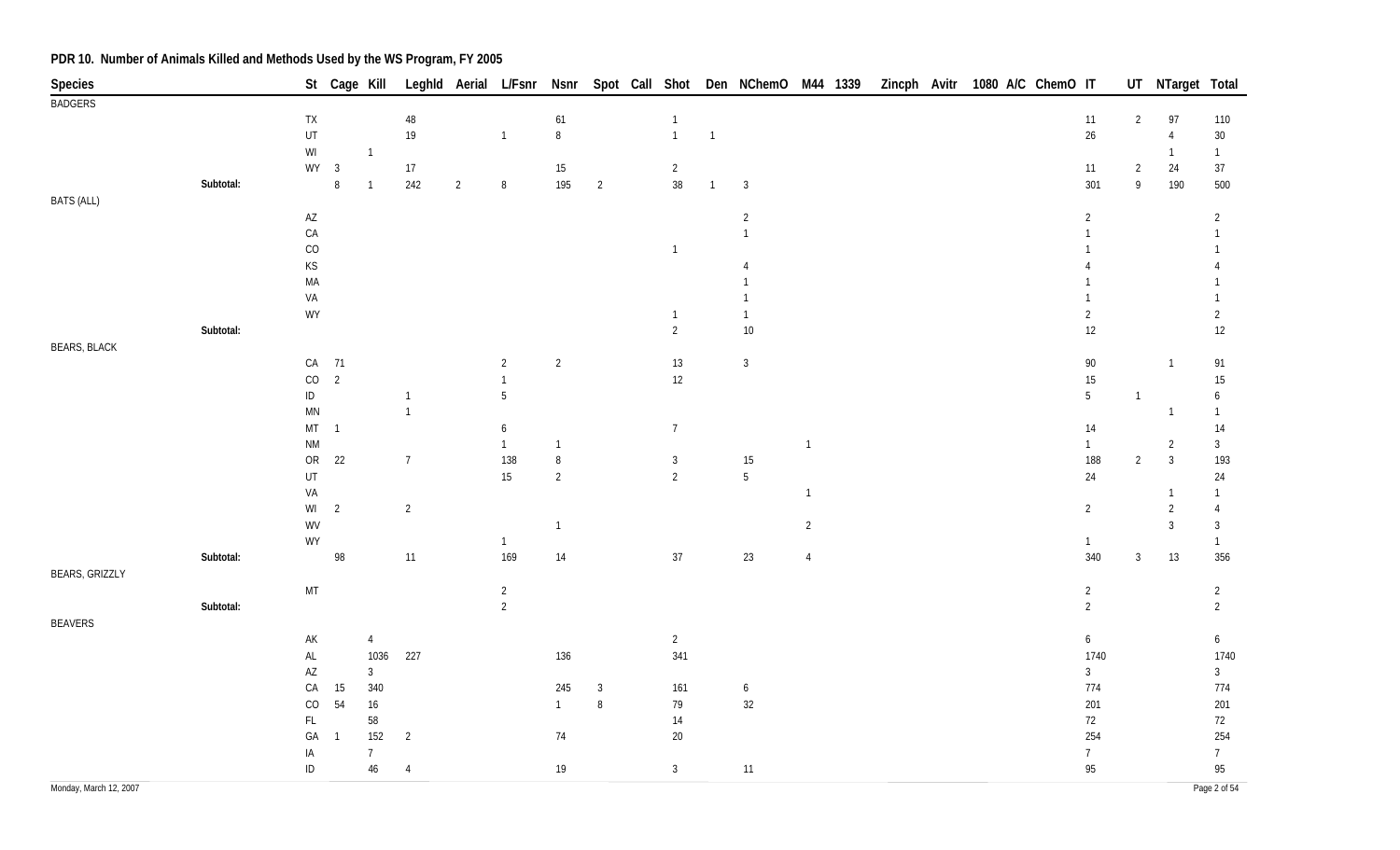| Species                     |           |                                                            | St Cage Kill   |                |                |              |                |                  |                | Leghld Aerial L/Fsnr Nsnr Spot Call Shot Den NChemO M44 1339 |  |  | Zincph Avitr 1080 A/C ChemO IT |  |                 | UT NTarget Total |                 |
|-----------------------------|-----------|------------------------------------------------------------|----------------|----------------|----------------|--------------|----------------|------------------|----------------|--------------------------------------------------------------|--|--|--------------------------------|--|-----------------|------------------|-----------------|
| <b>BEAVERS</b>              |           |                                                            |                |                |                |              |                |                  |                |                                                              |  |  |                                |  |                 |                  |                 |
|                             |           | $\mathsf{IL}$                                              |                | 36             | $\overline{7}$ |              | $\overline{1}$ |                  | 14             |                                                              |  |  |                                |  | $73\,$          |                  | 73              |
|                             |           | ${\sf IN}$                                                 |                |                |                |              |                |                  |                | $\overline{1}$                                               |  |  |                                |  | $\mathbf{1}$    |                  | $\mathbf{1}$    |
|                             |           | KS                                                         |                | $5\,$          |                |              |                |                  |                |                                                              |  |  |                                |  | $5\phantom{.0}$ |                  | $5\phantom{.0}$ |
|                             |           | KY                                                         |                | 109            | $\overline{7}$ | $\mathbf{1}$ |                |                  | $\mathbf{3}$   | $\overline{1}$                                               |  |  |                                |  | 143             |                  | 143             |
|                             |           | LA                                                         |                | 987            | 188            |              | 122            |                  | 99             | 131                                                          |  |  |                                |  | 1582            |                  | 1582            |
|                             |           | MA                                                         |                | $\overline{1}$ |                |              |                |                  | $10$           |                                                              |  |  |                                |  | 11              |                  | 11              |
|                             |           | $\sf MD$                                                   |                | $\mathbf{1}$   |                |              |                |                  |                |                                                              |  |  |                                |  | $\mathbf{1}$    |                  | $\mathbf{1}$    |
|                             |           | ME                                                         | 361            | 145            |                |              |                |                  | $\overline{2}$ |                                                              |  |  |                                |  | 507             | $\overline{1}$   | 508             |
|                             |           | $\mathsf{M}\mathsf{N}$                                     |                | 423            | 43             |              | $\mathbf{1}$   |                  | $\overline{2}$ | 23                                                           |  |  |                                |  | 529             |                  | 529             |
|                             |           | MO                                                         |                | 108            | $\overline{7}$ |              | $\overline{1}$ |                  | $\mathbf{1}$   | $\overline{1}$                                               |  |  |                                |  | 118             |                  | 118             |
|                             |           | $\mathsf{MS}\xspace$                                       |                | 3309           | 191            |              | 199            | $\overline{7}$   | 214            | 301                                                          |  |  |                                |  | 5063            | $\overline{4}$   | 5067            |
|                             |           | ${\sf NC}$                                                 |                | 5418           | 227            |              | 99             | $80\,$           | 273            | 524                                                          |  |  |                                |  | 7167            |                  | 7167            |
|                             |           | $\sf ND$                                                   | 36             | 1038           | 91             |              | 12             |                  | 106            | 44                                                           |  |  |                                |  | 1327            |                  | 1327            |
|                             |           | NE                                                         | 26             | 99             |                |              | $30\,$         |                  | $\overline{2}$ | $\mathbf{3}$                                                 |  |  |                                |  | 174             |                  | 174             |
|                             |           | $\mathsf{N}\mathsf{M}$                                     |                | 167            |                |              |                |                  | 2              |                                                              |  |  |                                |  | 169             |                  | 169             |
|                             |           | <b>NV</b>                                                  |                | 11             |                |              |                |                  | $\mathbf{1}$   |                                                              |  |  |                                |  | 12              |                  | 12              |
|                             |           | <b>NY</b>                                                  |                |                |                |              |                |                  |                |                                                              |  |  |                                |  | $\mathbf{1}$    |                  | $\mathbf{1}$    |
|                             |           | $\mathsf{OK}$                                              |                | 4003           | 50             |              | 561            | 946              | 293            | 42                                                           |  |  |                                |  | 6225            | $\overline{1}$   | 6226            |
|                             |           | ${\sf OR}$                                                 | 38             | 256            | 31             |              | 200            | $38\,$           | 44             |                                                              |  |  |                                |  | 602             | 5                | 607             |
|                             |           | SC                                                         |                | 463            | 24             |              | 207            | 11               | 52             | $30\,$                                                       |  |  |                                |  | 795             |                  | 795             |
|                             |           | TN                                                         |                | 218            | 54             |              | 11             |                  | 5              | $27\,$                                                       |  |  |                                |  | 446             |                  | 446             |
|                             |           | ${\sf TX}$                                                 |                | 1555           | 30             |              | 131            | 676              | 440            |                                                              |  |  |                                |  | 2832            |                  | 2832            |
|                             |           | UT                                                         |                | $28\,$         | $\overline{2}$ |              | $\mathbf{1}$   |                  |                |                                                              |  |  |                                |  | 31              |                  | 31              |
|                             |           | VA                                                         |                | 427            | 84             |              | 22             | 27               | 44             | $5\phantom{.0}$                                              |  |  |                                |  | 696             |                  | 696             |
|                             |           | VT                                                         |                | $\mathbf{1}$   |                |              |                |                  |                |                                                              |  |  |                                |  | $\mathbf{1}$    |                  | $\mathbf{1}$    |
|                             |           | WA                                                         | 46             | 160            | $\overline{1}$ |              |                | $\boldsymbol{6}$ | $73\,$         | 78                                                           |  |  |                                |  | 363             | $\overline{1}$   | 364             |
|                             |           | WI                                                         | $\overline{1}$ | 871            | 414            |              | $\mathbf{1}$   |                  | $23\,$         | 17                                                           |  |  |                                |  | 1388            |                  | 1388            |
|                             |           | WY                                                         |                | $19$           |                |              | 9              |                  | $15\,$         |                                                              |  |  |                                |  | $43\,$          |                  | 43              |
|                             | Subtotal: |                                                            | 578            | 21,520 1,684   |                | $\mathbf{1}$ | 2,083          | 1,802            | 2,339          | 1,277                                                        |  |  |                                |  | 33,457          | 12               | 33,469          |
| <b>BEAVERS, MOUNTAIN</b>    |           |                                                            |                |                |                |              |                |                  |                |                                                              |  |  |                                |  |                 |                  |                 |
|                             |           | ${\sf OR}$                                                 |                | $\overline{4}$ |                |              | $\mathbf{1}$   |                  |                |                                                              |  |  |                                |  | $\overline{5}$  |                  | $\overline{5}$  |
|                             |           |                                                            | WA 3           |                |                |              |                |                  |                |                                                              |  |  |                                |  | $\mathbf{3}$    |                  | $\mathbf{3}$    |
|                             | Subtotal: |                                                            | $\overline{3}$ | $\overline{4}$ |                |              | $\overline{1}$ |                  |                |                                                              |  |  |                                |  | 8               |                  | 8               |
| <b>BITTERNS, YELLOW</b>     |           |                                                            |                |                |                |              |                |                  |                |                                                              |  |  |                                |  |                 |                  |                 |
|                             |           | $\mathsf{GU}% _{\mathsf{C}}^{\mathsf{C}}(\mathcal{M}_{0})$ |                |                |                |              |                |                  |                | $\overline{1}$                                               |  |  |                                |  |                 |                  | $\mathbf{1}$    |
|                             |           | $\sf MD$                                                   |                | $\mathbf{3}$   |                |              |                |                  |                |                                                              |  |  |                                |  |                 | $\mathbf{3}$     | $\mathbf{3}$    |
|                             | Subtotal: |                                                            |                | $\overline{3}$ |                |              |                |                  |                | $\overline{1}$                                               |  |  |                                |  |                 | $\overline{A}$   | $\overline{4}$  |
| <b>BLACKBIRDS, BREWER'S</b> |           |                                                            |                |                |                |              |                |                  |                |                                                              |  |  |                                |  |                 |                  |                 |
|                             |           | CA                                                         | 347            |                |                |              |                |                  | 21             |                                                              |  |  |                                |  | 368             |                  | 368             |
|                             |           |                                                            | WA 5           |                |                |              |                |                  | 164            |                                                              |  |  |                                |  | 169             |                  | 169             |
|                             | Subtotal: |                                                            | 352            |                |                |              |                |                  | 185            |                                                              |  |  |                                |  | 537             |                  | 537             |
| Monday, March 12, 2007      |           |                                                            |                |                |                |              |                |                  |                |                                                              |  |  |                                |  |                 |                  | Page 3 of 54    |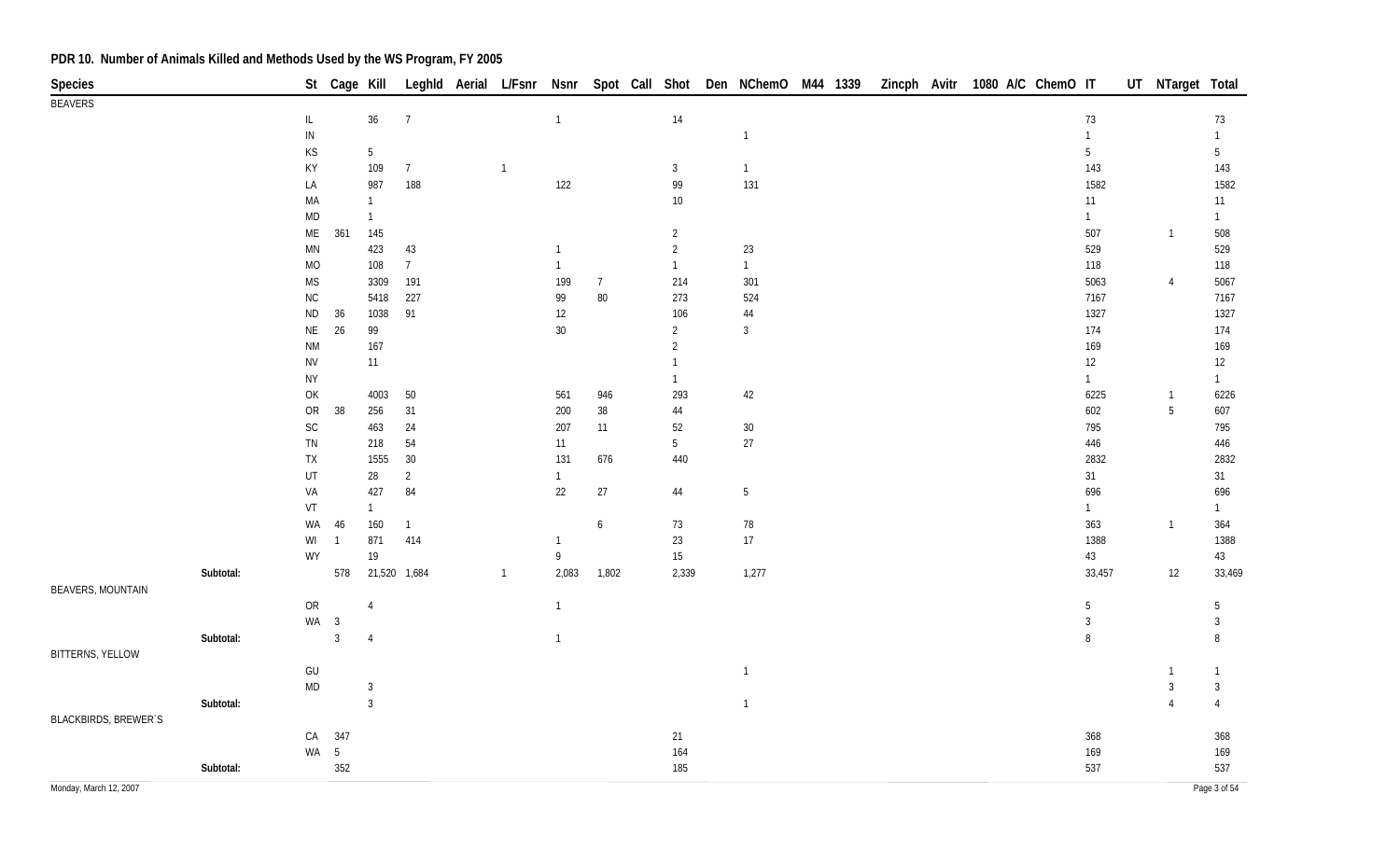| Species                       |           |                                                                                       | St Cage Kill |                |  |  |  |                                  |                |        |  | Leghld Aerial L/Fsnr Nsnr Spot Call Shot Den NChemO M44 1339 Zincph Avitr 1080 A/C ChemO IT |                |                | UT NTarget Total |                      |
|-------------------------------|-----------|---------------------------------------------------------------------------------------|--------------|----------------|--|--|--|----------------------------------|----------------|--------|--|---------------------------------------------------------------------------------------------|----------------|----------------|------------------|----------------------|
| <b>BLACKBIRDS, BREWER'S</b>   |           |                                                                                       |              |                |  |  |  |                                  |                |        |  |                                                                                             |                |                |                  |                      |
|                               |           | $\mathsf{A}\mathsf{Z}$                                                                |              |                |  |  |  | 29                               |                |        |  |                                                                                             | 29             |                |                  | 29                   |
|                               |           |                                                                                       | CA 91        |                |  |  |  | 346                              |                |        |  |                                                                                             | 437            |                |                  | 437                  |
|                               | Subtotal: |                                                                                       | 91           |                |  |  |  | 375                              |                |        |  |                                                                                             | 466            |                |                  | 466                  |
| BLACKBIRDS, RED-WINGED        |           |                                                                                       |              |                |  |  |  |                                  |                |        |  |                                                                                             |                |                |                  |                      |
|                               |           | $\mathsf{A}\mathsf{Z}$                                                                | 183          |                |  |  |  |                                  |                |        |  |                                                                                             | 183            |                |                  | 183                  |
|                               |           | ${\sf CA}$                                                                            | 670          |                |  |  |  | 396                              |                |        |  |                                                                                             | 1067           |                |                  | 1067                 |
|                               |           | CO                                                                                    |              |                |  |  |  | $\overline{1}$                   |                |        |  |                                                                                             | $\mathbf{1}$   |                |                  | $\mathbf{1}$         |
|                               |           | IA                                                                                    |              |                |  |  |  | 10<br>38                         |                |        |  |                                                                                             | $10\,$         |                |                  | $10$                 |
|                               |           | $\mathsf{IL}$<br>$\mathsf{KS}% _{\mathsf{K}}^{(k)}$                                   | 6            |                |  |  |  | 2258                             |                |        |  |                                                                                             | $44\,$<br>2258 |                |                  | $44\,$<br>2258       |
|                               |           | KY                                                                                    |              |                |  |  |  | 157                              |                |        |  |                                                                                             | 157            |                |                  | 157                  |
|                               |           | <b>MD</b>                                                                             |              |                |  |  |  | $\mathbf{1}$                     |                |        |  |                                                                                             |                |                | $\mathbf{1}$     | $\overline{1}$       |
|                               |           | $\mathsf{M}\mathsf{N}$                                                                | 16           | $\overline{1}$ |  |  |  |                                  |                |        |  |                                                                                             | 17             |                |                  | 17                   |
|                               |           | $MO$                                                                                  | 761          |                |  |  |  | 851                              | $\overline{1}$ | 25200  |  |                                                                                             | 26813          |                |                  | 26813                |
|                               |           | <b>MS</b>                                                                             |              |                |  |  |  | 18                               |                |        |  |                                                                                             | $18\,$         |                |                  | 18                   |
|                               |           | $\mathsf{NE}\xspace$                                                                  |              |                |  |  |  | 42                               |                |        |  |                                                                                             | 42             |                |                  | $42\,$               |
|                               |           | $\mathsf{OH}$                                                                         | 43           |                |  |  |  | 220                              |                |        |  |                                                                                             | 263            |                |                  | 263                  |
|                               |           | OK                                                                                    |              |                |  |  |  | 107                              |                |        |  |                                                                                             | 107            |                |                  | 107                  |
|                               |           | $\mathsf{PA}$                                                                         | 27           |                |  |  |  | $\overline{1}$                   |                |        |  |                                                                                             | 28             |                |                  | $28\,$               |
|                               |           | $\mathsf{SC}$                                                                         |              |                |  |  |  | $\mathbf{1}$                     |                |        |  |                                                                                             |                |                |                  | $\mathbf{1}$         |
|                               |           | ${\sf TX}$                                                                            |              |                |  |  |  | $\overline{1}$                   |                |        |  |                                                                                             | $\mathbf{1}$   |                |                  | $\overline{1}$       |
|                               |           |                                                                                       | $VA$ 3       |                |  |  |  | 31                               |                |        |  |                                                                                             | 31             | $\mathbf{3}$   |                  | 34                   |
|                               |           |                                                                                       | WA 247       |                |  |  |  |                                  |                |        |  |                                                                                             | 206            |                | 41               | 247                  |
|                               |           | WI                                                                                    |              |                |  |  |  | $\overline{2}$                   |                |        |  |                                                                                             | $\overline{2}$ |                |                  | $2\overline{ }$      |
|                               | Subtotal: |                                                                                       | 1,956 1      |                |  |  |  | 4,135                            | $\overline{1}$ | 25,200 |  |                                                                                             | 31,249         | $\overline{3}$ | 42               | 31,294               |
| <b>BLACKBIRDS, RUSTY</b>      |           |                                                                                       |              |                |  |  |  |                                  |                |        |  |                                                                                             |                |                |                  |                      |
|                               |           | <b>MS</b>                                                                             |              |                |  |  |  | 18                               |                |        |  |                                                                                             | $18\,$         |                |                  | 18                   |
|                               | Subtotal: |                                                                                       |              |                |  |  |  | 18                               |                |        |  |                                                                                             | 18             |                |                  | 18                   |
| BLACKBIRDS, YELLOW-HEADED     |           |                                                                                       | CA 1105      |                |  |  |  |                                  |                |        |  |                                                                                             |                |                |                  |                      |
|                               |           | <b>NV</b>                                                                             |              |                |  |  |  | $\overline{5}$<br>$\overline{1}$ |                |        |  |                                                                                             | 1110           |                | $\mathbf{1}$     | 1110<br>$\mathbf{1}$ |
|                               | Subtotal: |                                                                                       | 1,105        |                |  |  |  | $\boldsymbol{6}$                 |                |        |  |                                                                                             | 1,110          |                | $\mathbf{1}$     | 1,111                |
| BLACKBIRDS, z-(MIXED SPECIES) |           |                                                                                       |              |                |  |  |  |                                  |                |        |  |                                                                                             |                |                |                  |                      |
|                               |           |                                                                                       | CA 245       |                |  |  |  |                                  |                |        |  |                                                                                             | 245            |                |                  | 245                  |
|                               |           | KS                                                                                    |              |                |  |  |  | 1168                             |                | 105    |  |                                                                                             | 1273           |                |                  | 1273                 |
|                               |           | KY                                                                                    |              |                |  |  |  | 1483                             |                | $50\,$ |  |                                                                                             | 1536           |                |                  | 1536                 |
|                               |           | <b>NV</b>                                                                             |              |                |  |  |  |                                  |                | 10000  |  |                                                                                             | 10000          |                |                  | 10000                |
|                               |           | $\mathsf{OK}% \left( \mathcal{M}\right) \equiv\mathsf{OK}(\mathcal{M}_{\mathrm{CL}})$ |              |                |  |  |  | 700                              | 159            |        |  |                                                                                             | 859            |                |                  | 859                  |
|                               |           | $TX \quad 1$                                                                          |              |                |  |  |  | $12 \overline{ }$                |                | 96     |  |                                                                                             | 109            |                |                  | 109                  |
|                               | Subtotal: |                                                                                       | 246          |                |  |  |  | 3,363                            | 159            | 10,251 |  |                                                                                             | 14,022         |                |                  | 14,022               |
| BLACKBIRDS, z-(OTHER)         |           |                                                                                       |              |                |  |  |  |                                  |                |        |  |                                                                                             |                |                |                  |                      |

Monday, March 12, 2007 Page 4 of 54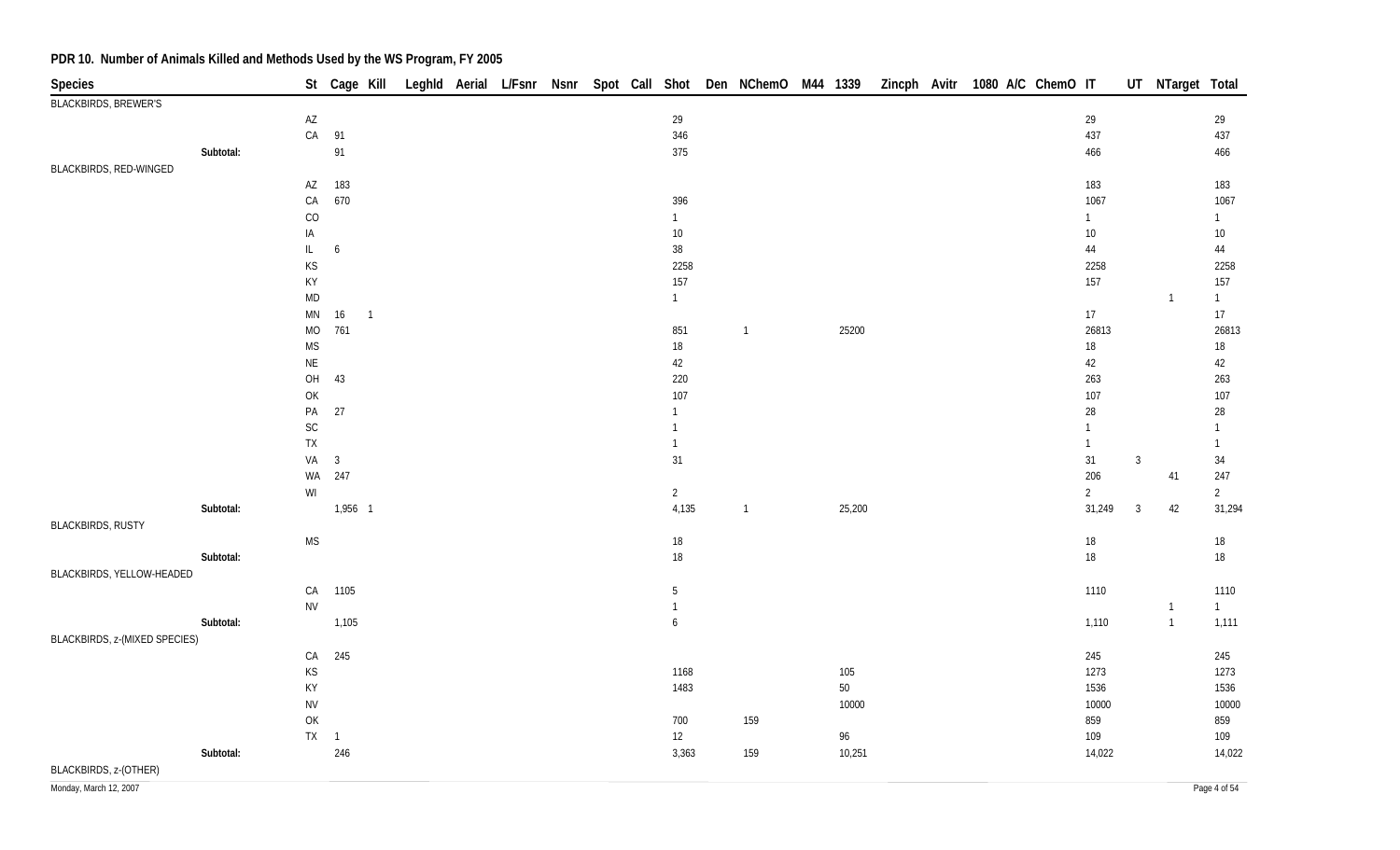| Species                   |           |                                          |                                  |                |                      |                |                |                |                |                |                |                |                |              |  | St Cage Kill Leghld Aerial L/Fsnr Nsnr Spot Call Shot Den NChemO M44 1339 Zincph Avitr 1080 A/C ChemO IT |                |                | UT NTarget Total |                |
|---------------------------|-----------|------------------------------------------|----------------------------------|----------------|----------------------|----------------|----------------|----------------|----------------|----------------|----------------|----------------|----------------|--------------|--|----------------------------------------------------------------------------------------------------------|----------------|----------------|------------------|----------------|
| BLACKBIRDS, z-(OTHER)     |           |                                          |                                  |                |                      |                |                |                |                |                |                |                |                |              |  |                                                                                                          |                |                |                  |                |
|                           |           |                                          | $CA$ 45                          |                |                      |                |                |                |                |                |                |                |                |              |  |                                                                                                          | 45             |                |                  | 45             |
|                           |           | $\mathsf{KY}$                            |                                  |                |                      |                |                |                |                |                |                |                |                | $\mathbf{3}$ |  |                                                                                                          | $5\,$          |                |                  | 5              |
|                           | Subtotal: |                                          | 45                               |                |                      |                |                |                |                |                |                |                |                | $\mathbf{3}$ |  |                                                                                                          | 50             |                |                  | $50\,$         |
| <b>BLACK-NECKED STILT</b> |           |                                          |                                  |                |                      |                |                |                |                |                |                |                |                |              |  |                                                                                                          |                |                |                  |                |
|                           |           | CA                                       |                                  |                |                      |                |                |                |                |                | $38\,$         |                |                |              |  |                                                                                                          | $38\,$         |                |                  | $38\,$         |
|                           | Subtotal: |                                          |                                  |                |                      |                |                |                |                |                | $38\,$         |                |                |              |  |                                                                                                          | $38\,$         |                |                  | $38\,$         |
| <b>BOBCATS</b>            |           |                                          |                                  |                |                      |                |                |                |                |                |                |                |                |              |  |                                                                                                          |                |                |                  |                |
|                           |           | $\mathsf{AL}$                            |                                  |                | $\overline{1}$       |                |                |                |                |                |                |                |                |              |  |                                                                                                          | $\mathbf{1}$   |                |                  | $\mathbf{1}$   |
|                           |           | $\mathsf{A}\mathsf{Z}$                   |                                  |                | $\overline{2}$       |                |                |                |                |                |                |                |                |              |  |                                                                                                          | $\overline{2}$ |                |                  | $\overline{2}$ |
|                           |           | ${\sf CA}$                               | 28                               |                |                      |                | $\mathbf{3}$   | $\overline{4}$ |                | $\overline{2}$ | $10\,$         | $\sqrt{5}$     |                |              |  |                                                                                                          | 51             |                | $\overline{1}$   | 52             |
|                           |           | CO<br>GA                                 | $\overline{1}$<br>$\overline{2}$ | $\overline{1}$ |                      |                |                |                | $\mathbf{1}$   |                | $\overline{2}$ | $\overline{1}$ |                |              |  |                                                                                                          | 4<br>44        |                |                  | 4<br>44        |
|                           |           | $\sf ID$                                 |                                  |                | 40<br>$\overline{2}$ |                |                | $\overline{2}$ |                |                |                |                |                |              |  |                                                                                                          | $\mathbf{1}$   | $\mathbf{1}$   | $\overline{2}$   | 4              |
|                           |           | LA                                       |                                  |                |                      |                |                | $\overline{4}$ |                |                |                |                |                |              |  |                                                                                                          |                |                | $\overline{4}$   | $\overline{4}$ |
|                           |           | $\mathsf{MI}$                            |                                  |                | $\mathbf{1}$         |                |                |                |                |                |                |                |                |              |  |                                                                                                          |                |                | $\overline{1}$   |                |
|                           |           | $\mathsf{MS}\xspace$                     |                                  | $\overline{1}$ | $\mathbf{3}$         |                |                |                |                |                | $\overline{1}$ |                |                |              |  |                                                                                                          | 5              |                |                  | 5              |
|                           |           | MT                                       |                                  |                | $\overline{1}$       |                |                |                |                |                |                |                |                |              |  |                                                                                                          |                |                |                  |                |
|                           |           | $\mathsf{NE}\,$                          | $\overline{1}$                   |                | $\mathbf{1}$         |                |                | $\overline{a}$ |                |                |                |                |                |              |  |                                                                                                          | 4              |                |                  | 4              |
|                           |           | <b>NM</b>                                |                                  |                | 54                   | $\overline{1}$ |                | $27\,$         |                |                | $\overline{7}$ | $\mathbf{3}$   |                |              |  |                                                                                                          | 85             | 5              | $\overline{2}$   | 92             |
|                           |           | ${\sf NV}$                               |                                  |                | 6                    |                |                | 5              |                |                |                |                |                |              |  |                                                                                                          | $\overline{7}$ | $\mathbf{1}$   | $\mathbf{3}$     | 11             |
|                           |           | $\mathsf{OK}% \left( \mathcal{M}\right)$ | 8                                |                | 24                   |                |                | $17\,$         |                | $\overline{1}$ | $\overline{4}$ | $\overline{1}$ | $\,8\,$        |              |  |                                                                                                          | 47             | 8              | $\, 8$           | 63             |
|                           |           | OR                                       |                                  |                | $34\,$               |                | $\overline{4}$ | 15             |                |                | $\mathfrak{Z}$ | 11             |                |              |  |                                                                                                          | 67             |                |                  | 67             |
|                           |           | <b>TX</b>                                | 36                               |                | 730                  | 246            |                | 607            | 3              | 53             | $35\,$         | $56\,$         | $\overline{4}$ |              |  |                                                                                                          | 1721           | $\overline{7}$ | 42               | 1770           |
|                           |           | UT                                       |                                  |                | $\mathbf{3}$         |                |                |                |                |                |                |                |                |              |  |                                                                                                          | $\mathbf{1}$   | $\mathbf{1}$   | $\overline{1}$   | $\mathbf{3}$   |
|                           |           | VA                                       |                                  |                | $\mathbf{3}$         |                |                | $\mathbf{1}$   |                |                |                |                |                |              |  |                                                                                                          |                |                | $\overline{4}$   | $\overline{4}$ |
|                           |           | WI                                       |                                  |                |                      |                |                |                |                |                |                |                |                |              |  |                                                                                                          |                |                | $\overline{1}$   | $\mathbf{1}$   |
|                           |           | WV                                       |                                  |                | $\overline{2}$       |                |                | $\mathbf{3}$   |                |                |                |                | $\mathbf{3}$   |              |  |                                                                                                          |                |                | $\, 8$           | 8              |
|                           |           | WY                                       |                                  |                | 9                    |                |                | $13\,$         |                | $\overline{1}$ |                |                |                |              |  |                                                                                                          | 17             | $\overline{2}$ | $\overline{4}$   | 23             |
| <b>BRANTS (ALL)</b>       | Subtotal: |                                          | 76                               | $\overline{2}$ | 917                  | 247            | $\overline{7}$ | 700            | $\overline{4}$ | 57             | 62             | $77$           | $15\,$         |              |  |                                                                                                          | 2,058          | $25\,$         | 81               | 2,164          |
|                           |           | <b>NY</b>                                |                                  |                |                      |                |                |                |                |                | 61             |                |                |              |  |                                                                                                          | 61             |                |                  | 61             |
|                           |           | VA                                       |                                  |                |                      |                |                |                |                |                | $\overline{1}$ |                |                |              |  |                                                                                                          | $\mathbf{1}$   |                |                  | $\mathbf{1}$   |
|                           | Subtotal: |                                          |                                  |                |                      |                |                |                |                |                | 62             |                |                |              |  |                                                                                                          | 62             |                |                  | 62             |
| BULBULS, RED-VENTED       |           |                                          |                                  |                |                      |                |                |                |                |                |                |                |                |              |  |                                                                                                          |                |                |                  |                |
|                           |           | $\mathsf{H}\mathsf{I}$                   | 16                               |                |                      |                |                |                |                |                | 1270           |                |                |              |  |                                                                                                          | 1286           |                |                  | 1286           |
|                           | Subtotal: |                                          | 16                               |                |                      |                |                |                |                |                | 1,270          |                |                |              |  |                                                                                                          | 1,286          |                |                  | 1,286          |
| BULBULS, RED-WHISKERED    |           |                                          |                                  |                |                      |                |                |                |                |                |                |                |                |              |  |                                                                                                          |                |                |                  |                |
|                           |           | $\mathsf{H}\mathsf{I}$                   |                                  |                |                      |                |                |                |                |                | $\, 8$         |                |                |              |  |                                                                                                          | 6              |                | $\overline{2}$   | 8              |
|                           | Subtotal: |                                          |                                  |                |                      |                |                |                |                |                | $\, 8$         |                |                |              |  |                                                                                                          | 6              |                | $\overline{2}$   | 8              |
| CARDINALS, NORTHERN       |           |                                          |                                  |                |                      |                |                |                |                |                |                |                |                |              |  |                                                                                                          |                |                |                  |                |
|                           |           |                                          | HI 280                           |                |                      |                |                |                |                |                | 374            |                |                |              |  |                                                                                                          | 654            |                |                  | 654            |
| Monday, March 12, 2007    |           |                                          |                                  |                |                      |                |                |                |                |                |                |                |                |              |  |                                                                                                          |                |                |                  | Page 5 of 54   |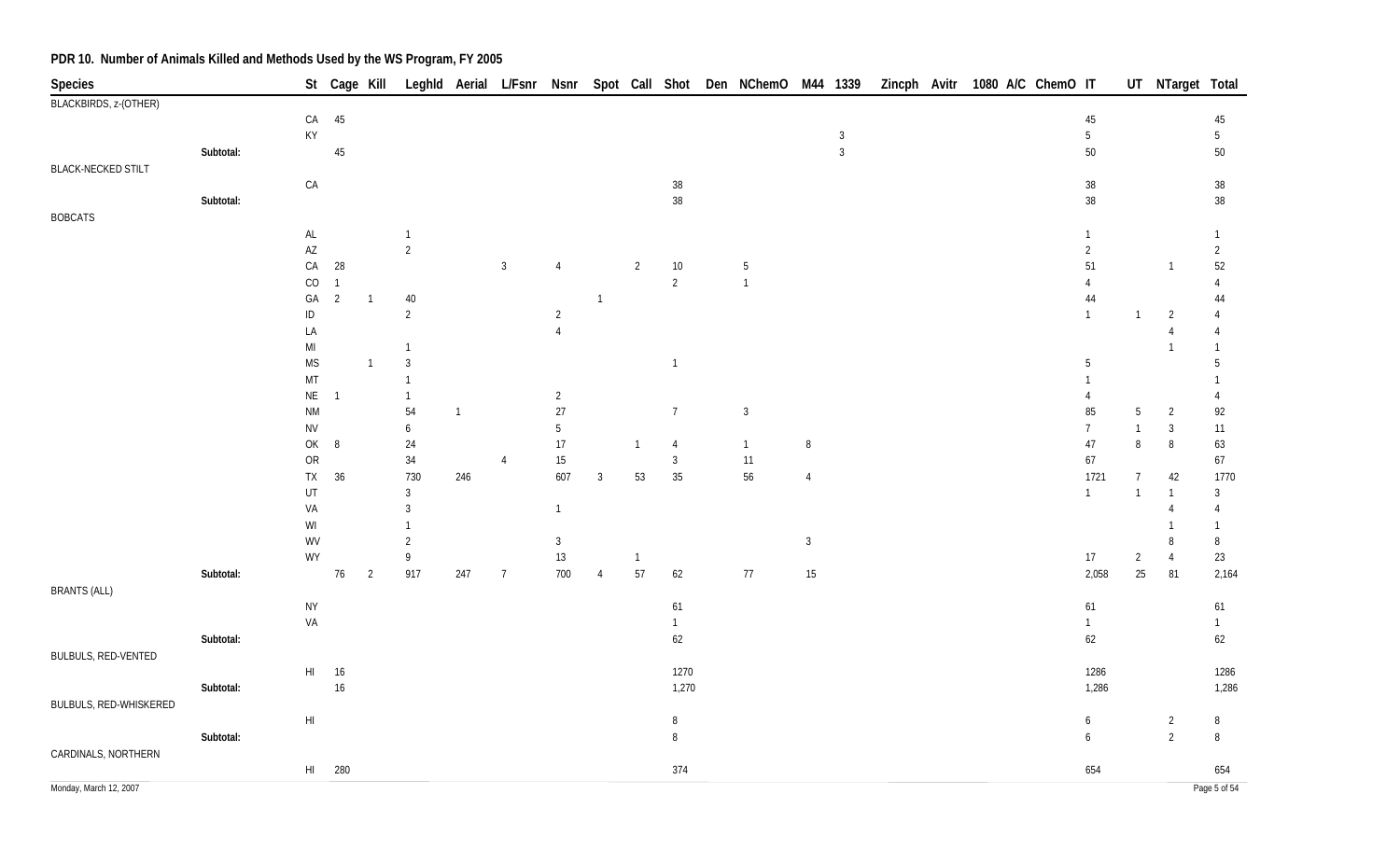| Species                  |           |                                                                                    |                          | St Cage Kill   |                  |                |                |              |                |                |                |  |              | Leghld Aerial L/Fsnr Nsnr Spot Call Shot Den NChemO M44 1339 Zincph Avitr 1080 A/C ChemO IT |                  | UT NTarget Total                 |                        |
|--------------------------|-----------|------------------------------------------------------------------------------------|--------------------------|----------------|------------------|----------------|----------------|--------------|----------------|----------------|----------------|--|--------------|---------------------------------------------------------------------------------------------|------------------|----------------------------------|------------------------|
| CARDINALS, NORTHERN      |           |                                                                                    |                          |                |                  |                |                |              |                |                |                |  |              |                                                                                             |                  |                                  |                        |
|                          |           | $\mathsf{IL}$                                                                      |                          |                |                  |                |                |              |                |                |                |  | $\mathbf{3}$ |                                                                                             |                  | $\mathbf{3}$                     | $\mathbf{3}$           |
|                          |           | KY                                                                                 |                          |                |                  |                |                |              |                | $\overline{1}$ |                |  |              |                                                                                             | $\mathbf{1}$     |                                  | $\mathbf{1}$           |
|                          | Subtotal: |                                                                                    | 280                      |                |                  |                |                |              |                | 375            |                |  | $\mathbf{3}$ |                                                                                             | 655              | $\mathbf{3}$                     | 658                    |
| CARDINALS, RED CRESTED   |           |                                                                                    |                          |                |                  |                |                |              |                |                |                |  |              |                                                                                             |                  |                                  |                        |
|                          |           | $\mathsf{H}\mathsf{I}$                                                             | 988<br>988               |                |                  |                |                |              |                | 1702<br>1,702  |                |  |              |                                                                                             | 2689             | $\overline{1}$<br>$\overline{1}$ | 2690<br>2,690          |
| CATBIRDS, GRAY           | Subtotal: |                                                                                    |                          |                |                  |                |                |              |                |                |                |  |              |                                                                                             | 2,689            |                                  |                        |
|                          |           | $\ensuremath{\mathsf{IL}}\xspace$                                                  |                          |                |                  |                |                |              |                | $\overline{1}$ |                |  |              |                                                                                             | $\mathbf{1}$     |                                  | $\mathbf{1}$           |
|                          | Subtotal: |                                                                                    |                          |                |                  |                |                |              |                | $\overline{1}$ |                |  |              |                                                                                             | $\mathbf{1}$     |                                  | $\mathbf{1}$           |
| CATS, FERAL/FREE RANGING |           |                                                                                    |                          |                |                  |                |                |              |                |                |                |  |              |                                                                                             |                  |                                  |                        |
|                          |           | $\mathsf{AK}$                                                                      |                          |                | $\mathbf{1}$     |                |                |              |                |                |                |  |              |                                                                                             |                  | -1                               | $\mathbf{1}$           |
|                          |           | $\mathsf{AL}$                                                                      | $\overline{3}$           |                |                  |                |                |              |                |                |                |  |              |                                                                                             | $\overline{2}$   | $\overline{1}$                   | $\mathbf{3}$           |
|                          |           | $\mathsf{A}\mathsf{Z}$                                                             | 10                       |                | $\mathbf{1}$     |                |                |              |                | $\overline{1}$ |                |  |              |                                                                                             | $12\,$           |                                  | 12                     |
|                          |           | ${\sf CA}$                                                                         | 202                      |                | $\boldsymbol{6}$ |                | $\overline{4}$ | $62\,$       |                | $40\,$         | $\sqrt{3}$     |  |              |                                                                                             | 322              | $\mathbf{1}$                     | 323                    |
|                          |           | $_{\rm CO}$                                                                        | $\overline{2}$           |                |                  |                |                |              | $\overline{2}$ |                |                |  |              |                                                                                             | 4                |                                  | 4                      |
|                          |           | $\mathsf{FL}$                                                                      | 11                       |                | $\mathbf{1}$     |                |                |              |                |                |                |  |              |                                                                                             | 12               |                                  | 12                     |
|                          |           | GA                                                                                 | 39                       |                | $\mathbf{1}$     |                |                |              |                | 3              |                |  |              |                                                                                             | 42               | $\overline{1}$                   | $43\,$                 |
|                          |           | GU                                                                                 | 16                       |                |                  |                |                |              |                | $\overline{2}$ |                |  |              |                                                                                             | $18\,$           |                                  | $18\,$                 |
|                          |           | $\mathsf{HI}$                                                                      | 270                      |                | $11\,$           |                |                |              |                | 121            | $\overline{c}$ |  |              |                                                                                             | 433              |                                  | 433                    |
|                          |           | $\sf ID$                                                                           |                          |                | $\sqrt{2}$       |                |                |              |                |                |                |  |              |                                                                                             | $\overline{2}$   |                                  | $\overline{2}$         |
|                          |           | $\mathsf{IL}$                                                                      | $\overline{3}$           |                |                  |                |                |              |                | $\mathbf{3}$   |                |  |              |                                                                                             | 6                |                                  | 6                      |
|                          |           | $\mathsf{KS}% _{\mathsf{K}}^{\mathsf{K}}\left( \mathsf{K}\right)$<br>$\mathsf{KY}$ | $\overline{9}$<br>$34\,$ |                |                  |                | 1              |              |                | $\overline{1}$ |                |  |              |                                                                                             | $10\,$<br>$38\,$ |                                  | $10\,$                 |
|                          |           | LA                                                                                 |                          | $\overline{2}$ |                  |                | $\mathbf{1}$   |              |                |                |                |  |              |                                                                                             |                  | $\mathbf{1}$                     | $38\,$<br>$\mathbf{1}$ |
|                          |           | $\mathsf{MD}$                                                                      |                          |                | $\mathbf{1}$     |                |                |              |                |                |                |  |              |                                                                                             |                  | $\mathbf{1}$                     | 1                      |
|                          |           | $\mathsf{MI}$                                                                      | $\overline{5}$           |                | $\mathbf{1}$     |                |                |              |                |                |                |  |              |                                                                                             | 5                | $\overline{1}$                   | 6                      |
|                          |           | MO                                                                                 | 23                       |                |                  |                |                |              |                | $\mathbf{3}$   |                |  |              |                                                                                             | $26\,$           |                                  | $26\,$                 |
|                          |           | <b>MS</b>                                                                          | $\overline{7}$           |                | $\mathbf{1}$     |                |                | $\mathbf{1}$ |                | $\overline{2}$ |                |  |              |                                                                                             | $11$             |                                  | 11                     |
|                          |           | ${\sf NC}$                                                                         |                          |                |                  |                | $\overline{2}$ |              |                |                |                |  |              |                                                                                             | $\sqrt{2}$       |                                  | $\overline{2}$         |
|                          |           | $\sf ND$                                                                           |                          |                | $\mathbf{1}$     |                |                |              |                | $\mathbf{3}$   |                |  |              |                                                                                             | $\mathfrak{Z}$   | $\overline{1}$                   | $\overline{4}$         |
|                          |           | $\mathsf{NE}\xspace$                                                               | 47                       |                |                  |                | $\mathbf{1}$   |              |                | $\overline{1}$ |                |  |              |                                                                                             | 49               |                                  | 49                     |
|                          |           | $\mathsf{N}\mathsf{M}$                                                             | $\overline{1}$           |                |                  |                |                |              |                |                |                |  |              |                                                                                             | $\mathbf{1}$     |                                  | 1                      |
|                          |           | ${\sf NV}$                                                                         |                          |                | $\overline{1}$   |                |                |              |                |                |                |  |              |                                                                                             |                  | $\mathbf{1}$                     | 1                      |
|                          |           | ${\sf NY}$                                                                         |                          | $\overline{2}$ |                  |                |                |              |                |                |                |  |              |                                                                                             |                  | $\overline{2}$                   | $\overline{2}$         |
|                          |           | OH 4                                                                               |                          |                |                  |                |                |              |                | $\, 8$         |                |  |              |                                                                                             | 12               |                                  | 12                     |
|                          |           | OK 1                                                                               |                          |                | 4                |                |                | $\mathbf{3}$ |                | $\overline{2}$ |                |  |              |                                                                                             | 8                | $\overline{2}$                   | $10\,$                 |
|                          |           | ${\sf OR}$<br>PA                                                                   | $5\phantom{.0}$          |                | $\overline{4}$   | $\overline{2}$ |                |              |                |                |                |  |              |                                                                                             | 6<br>24          |                                  | 6                      |
|                          |           | $\mathsf{SC}$                                                                      |                          |                |                  |                |                |              |                | $19$<br>$5\,$  |                |  |              |                                                                                             | 5                |                                  | 24<br>$\overline{5}$   |
|                          |           | $TN$ 3                                                                             |                          |                |                  |                |                |              |                |                |                |  |              |                                                                                             | $\sqrt{3}$       |                                  | $\mathbf{3}$           |
|                          |           | TX                                                                                 |                          |                | $15\,$           |                | $\mathbf{1}$   |              |                |                |                |  |              |                                                                                             | $\overline{2}$   | 14                               | 16                     |
| Monday, March 12, 2007   |           |                                                                                    |                          |                |                  |                |                |              |                |                |                |  |              |                                                                                             |                  |                                  | Page 6 of 54           |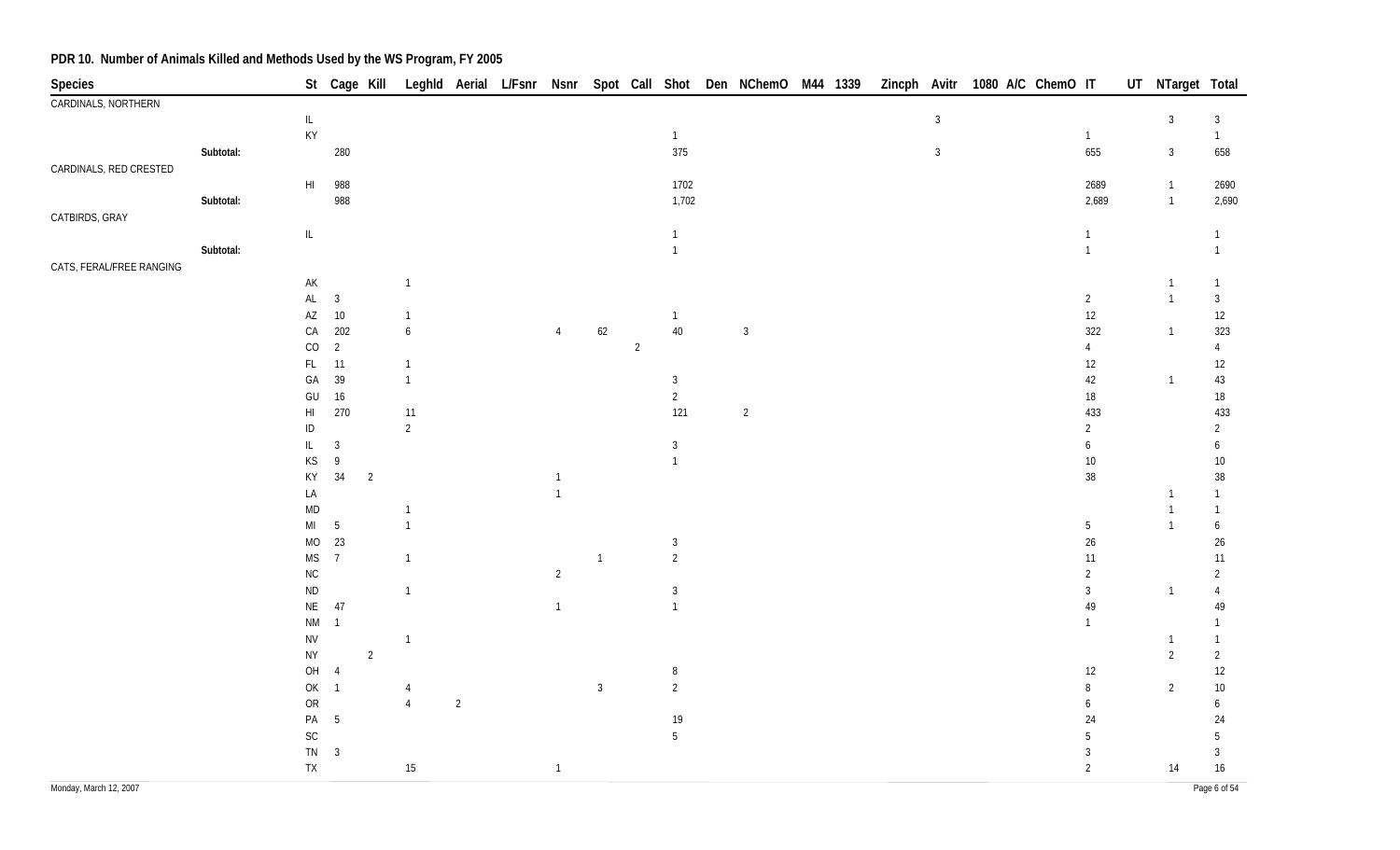| Species                      |           |                        |                |                |    |                |    |                |                          |                | St Cage Kill Leghld Aerial L/Fsnr Nsnr Spot Call Shot Den NChemO M44 1339 |  |  | Zincph Avitr 1080 A/C ChemO IT |                |                |                | UT NTarget Total |
|------------------------------|-----------|------------------------|----------------|----------------|----|----------------|----|----------------|--------------------------|----------------|---------------------------------------------------------------------------|--|--|--------------------------------|----------------|----------------|----------------|------------------|
| CATS, FERAL/FREE RANGING     |           |                        |                |                |    |                |    |                |                          |                |                                                                           |  |  |                                |                |                |                |                  |
|                              |           | UT                     |                |                |    |                |    |                |                          | $\overline{1}$ |                                                                           |  |  |                                | $\mathbf{1}$   |                |                | $\mathbf{1}$     |
|                              |           | VA                     | 11             |                |    |                |    | $\overline{4}$ |                          | $17$           | $\overline{3}$                                                            |  |  |                                | 34             |                | $\overline{1}$ | $35\,$           |
|                              |           | WA                     | $\overline{1}$ |                |    |                |    |                |                          |                |                                                                           |  |  |                                | $\mathbf{1}$   |                |                | $\mathbf{1}$     |
|                              |           | WV                     | $\overline{1}$ |                |    |                |    |                |                          |                |                                                                           |  |  |                                |                |                | $\overline{1}$ | $\mathbf{1}$     |
|                              |           | WY                     | 24             |                |    |                |    |                |                          |                |                                                                           |  |  |                                | 6              |                | $18\,$         | 24               |
|                              | Subtotal: |                        | 732            | $\overline{4}$ | 51 | $\overline{2}$ | 10 | 70             | $\overline{\phantom{a}}$ | 232            | $\, 8$                                                                    |  |  |                                | 1,100          |                | 47             | 1,147            |
| CHICKEN, FERAL/FREE RANGING  |           |                        |                |                |    |                |    |                |                          |                |                                                                           |  |  |                                |                |                |                |                  |
|                              |           | ${\sf TX}$             |                |                |    |                |    |                |                          |                | $\overline{1}$                                                            |  |  |                                | $\mathbf{1}$   |                |                | $\mathbf{1}$     |
|                              | Subtotal: |                        |                |                |    |                |    |                |                          |                | $\overline{1}$                                                            |  |  |                                | $\mathbf{1}$   |                |                | $\mathbf{1}$     |
| CHICKENS, FERAL/FREE RANGING |           |                        |                |                |    |                |    |                |                          |                |                                                                           |  |  |                                |                |                |                |                  |
|                              |           | H1                     | 88             |                |    |                |    |                |                          | 92             |                                                                           |  |  |                                | 180            |                |                | 180              |
|                              |           | VA                     |                |                |    |                |    |                |                          | $32\,$         |                                                                           |  |  |                                | $32\,$         |                |                | 32               |
|                              | Subtotal: |                        | $88\,$         |                |    |                |    |                |                          | 124            |                                                                           |  |  |                                | 212            |                |                | 212              |
| CHIPMUNKS (OTHER)            |           |                        |                |                |    |                |    |                |                          |                |                                                                           |  |  |                                |                |                |                |                  |
|                              |           | $\mathsf{AL}$          |                | $\overline{4}$ |    |                |    |                |                          |                |                                                                           |  |  |                                | $\overline{4}$ |                |                | $\overline{4}$   |
|                              | Subtotal: |                        |                | $\overline{4}$ |    |                |    |                |                          |                |                                                                           |  |  |                                | $\overline{4}$ |                |                | $\overline{4}$   |
| COOTS, AMERICAN              |           |                        |                |                |    |                |    |                |                          |                |                                                                           |  |  |                                |                |                |                |                  |
|                              |           | $\mathsf{A}\mathsf{Z}$ |                |                |    |                |    |                |                          | $46\,$         |                                                                           |  |  |                                | 46             |                |                | $46\,$           |
|                              |           | CA                     |                |                |    |                |    |                |                          | $\mathbf{3}$   |                                                                           |  |  |                                | $\mathbf{3}$   |                |                | $\mathbf{3}$     |
|                              |           | <b>NV</b>              |                |                |    |                |    |                |                          | 42             | 330                                                                       |  |  | 254                            | 626            |                |                | 626              |
|                              |           | ${\sf TX}$             |                |                |    |                |    |                |                          | $\overline{4}$ |                                                                           |  |  |                                | $\overline{4}$ |                |                | $\overline{4}$   |
|                              | Subtotal: |                        |                |                |    |                |    |                |                          | 95             | 330                                                                       |  |  | 254                            | 679            |                |                | 679              |
| CORMORANTS, DOUBLE-CRESTED   |           |                        |                |                |    |                |    |                |                          |                |                                                                           |  |  |                                |                |                |                |                  |
|                              |           | $\mathsf{AL}$          |                |                |    |                |    |                |                          | 2577           |                                                                           |  |  |                                | 2577           |                |                | 2577             |
|                              |           | ${\sf AR}$             |                |                |    |                |    |                |                          | 688            |                                                                           |  |  |                                | 688            |                |                | 688              |
|                              |           | $\mathsf{A}\mathsf{Z}$ |                |                |    |                |    |                |                          | $\mathbf{1}$   |                                                                           |  |  |                                | $\mathbf{1}$   |                |                | $\mathbf{1}$     |
|                              |           | CA                     |                |                |    |                |    |                |                          | $14$           |                                                                           |  |  |                                | 14             |                |                | $14$             |
|                              |           | $\mathsf{FL}$          |                |                |    |                |    |                |                          | $46\,$         |                                                                           |  |  |                                | $46\,$         |                |                | $46\,$           |
|                              |           | KY                     |                |                |    |                |    |                |                          | $10\,$         |                                                                           |  |  |                                | $10$           |                |                | $10\,$           |
|                              |           | $\mathsf{MI}$          |                |                |    |                |    |                |                          | 2873           |                                                                           |  |  |                                | 2873           |                |                | 2873             |
|                              |           | $\mathsf{M}\mathsf{N}$ |                |                |    |                |    |                |                          | 1273           |                                                                           |  |  |                                | 2940           |                | 10             | 2950             |
|                              |           | <b>MS</b>              |                |                |    |                |    |                |                          | 1243           |                                                                           |  |  |                                | 1243           |                |                | 1243             |
|                              |           | $\sf NE$               |                |                |    |                |    |                |                          | $48\,$         |                                                                           |  |  |                                | $48\,$         |                |                | $48\,$           |
|                              |           | <b>NY</b>              |                |                |    |                |    |                |                          | 64             |                                                                           |  |  |                                | 64             |                |                | 64               |
|                              |           | OH                     |                |                |    |                |    |                |                          | 91             |                                                                           |  |  |                                | 91             |                |                | 91               |
|                              |           | ${\sf TX}$             |                | $\overline{4}$ |    |                |    |                |                          | 113            |                                                                           |  |  |                                | 113            | $\overline{1}$ | $\overline{3}$ | 117              |
|                              |           | VA                     |                |                |    |                |    |                |                          | $\overline{4}$ |                                                                           |  |  |                                | $\overline{4}$ |                |                | $\overline{4}$   |
|                              |           | ${\sf VT}$             |                |                |    |                |    |                |                          | 441            |                                                                           |  |  |                                | 441            |                |                | 441              |
|                              |           | WA                     |                |                |    |                |    |                |                          | 229            |                                                                           |  |  |                                | 229            |                |                | 229              |
|                              |           | WI                     |                |                |    |                |    |                |                          | 437            |                                                                           |  |  |                                | 463            |                |                | 463              |
|                              | Subtotal: |                        |                | $\overline{4}$ |    |                |    |                |                          | 10,152         |                                                                           |  |  |                                | 11,845         | $\overline{1}$ | 13             | 11,859           |
| Monday, March 12, 2007       |           |                        |                |                |    |                |    |                |                          |                |                                                                           |  |  |                                |                |                |                | Page 7 of 54     |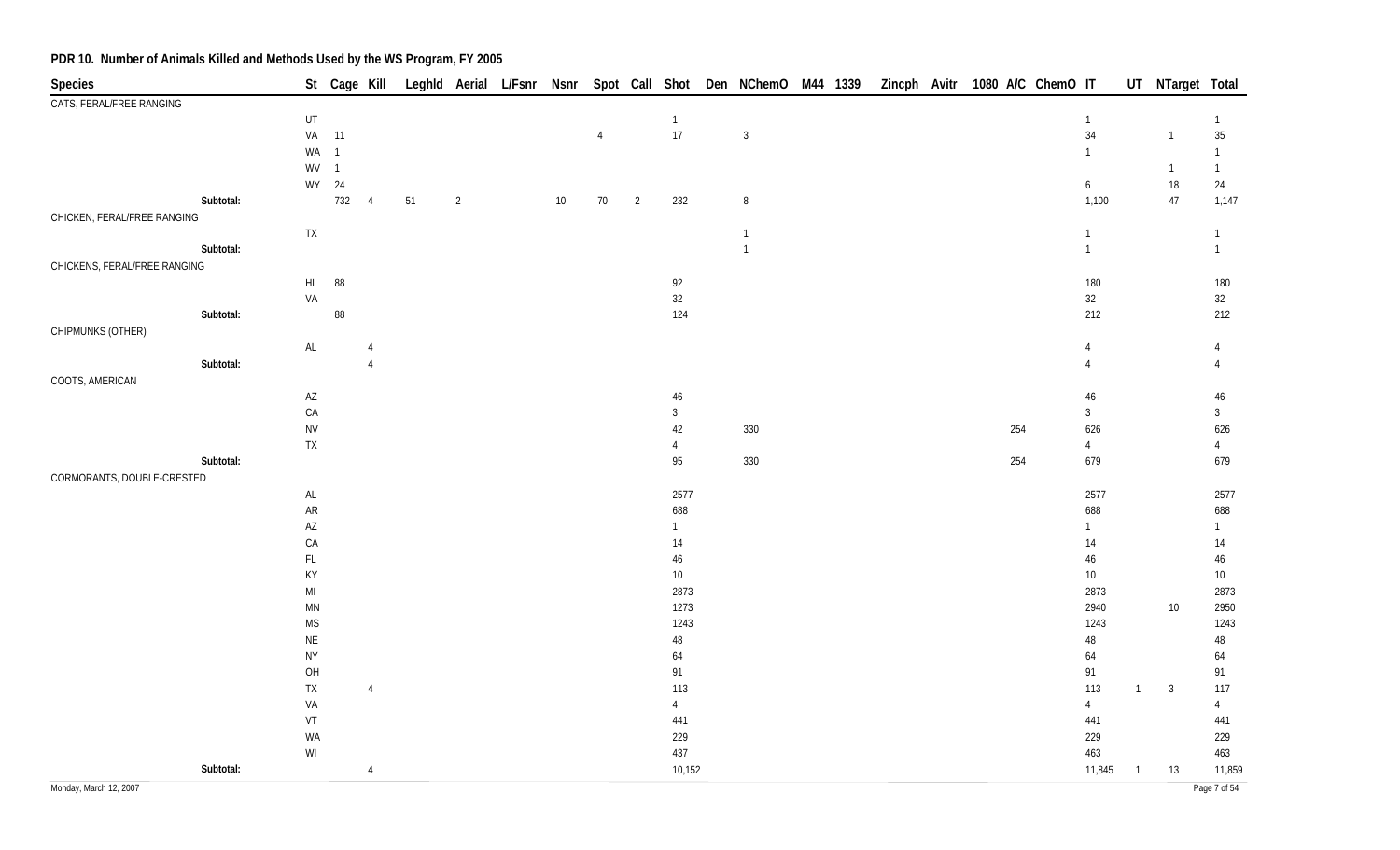| Species                |           |                        | St Cage Kill            |                |      |     |                |    |              |                |              |                |        |              |  | Leghld Aerial L/Fsnr Nsnr Spot Call Shot Den NChemO M44 1339 Zincph Avitr 1080 A/C ChemO IT |    |                 |                | UT NTarget Total |                 |
|------------------------|-----------|------------------------|-------------------------|----------------|------|-----|----------------|----|--------------|----------------|--------------|----------------|--------|--------------|--|---------------------------------------------------------------------------------------------|----|-----------------|----------------|------------------|-----------------|
| CORMORANTS, PELAGIC    |           |                        |                         |                |      |     |                |    |              |                |              |                |        |              |  |                                                                                             |    |                 |                |                  |                 |
|                        |           | WA                     |                         |                |      |     |                |    |              | $\overline{1}$ |              |                |        |              |  |                                                                                             |    | $\mathbf{1}$    |                |                  | 1               |
|                        | Subtotal: |                        |                         |                |      |     |                |    |              | $\overline{1}$ |              |                |        |              |  |                                                                                             |    | $\mathbf{1}$    |                |                  | $\mathbf{1}$    |
| COWBIRDS, BROWN-HEADED |           |                        |                         |                |      |     |                |    |              |                |              |                |        |              |  |                                                                                             |    |                 |                |                  |                 |
|                        |           | ${\sf CA}$             | 5237                    |                |      |     |                |    |              | $38\,$         |              |                |        |              |  |                                                                                             |    | 5280            |                |                  | 5280            |
|                        |           | $\mathsf{C}\mathsf{T}$ |                         |                |      |     |                |    |              | 126            |              |                |        |              |  |                                                                                             |    | 126             |                |                  | 126             |
|                        |           | $\mathsf{IL}$          |                         |                |      |     |                |    |              | $\overline{2}$ |              |                |        |              |  |                                                                                             |    | $\overline{2}$  |                |                  | $2\overline{ }$ |
|                        |           | KY                     |                         |                |      |     |                |    |              | 627            |              |                |        |              |  |                                                                                             |    | 627             |                |                  | 627             |
|                        |           | $\sf MA$               | 40                      |                |      |     |                |    |              | 20             |              |                |        |              |  |                                                                                             |    | 60              |                |                  | 60              |
|                        |           | $MO$                   | 6973                    |                |      |     |                |    |              | 704            |              |                |        | 8500         |  |                                                                                             |    | 16177           |                |                  | 16177           |
|                        |           | <b>MS</b>              |                         |                |      |     |                |    |              | $\overline{7}$ |              |                |        |              |  |                                                                                             |    | 7 <sup>7</sup>  |                |                  | 7               |
|                        |           | $\mathsf{NE}\xspace$   |                         |                |      |     |                |    |              | 24             |              |                |        |              |  |                                                                                             |    | 24              |                |                  | $24\,$          |
|                        |           | $\mathsf{NJ}$          |                         |                |      |     |                |    |              | $5\,$          |              |                |        |              |  |                                                                                             |    | 5               |                |                  | 5               |
|                        |           | $\mathsf{OH}$          | $10\,$                  |                |      |     |                |    |              | $58\,$         |              |                |        |              |  |                                                                                             |    | 68              |                |                  | 68              |
|                        |           | $\mathsf{PA}$          | 107                     |                |      |     |                |    |              | 161            |              |                |        |              |  |                                                                                             |    | 268             |                |                  | 268             |
|                        |           | SC                     |                         |                |      |     |                |    |              | $\mathfrak{Z}$ |              |                |        |              |  |                                                                                             |    | $\mathfrak{Z}$  |                |                  | $\mathbf{3}$    |
|                        |           | TX                     | $40\,$                  |                |      |     |                |    |              |                |              | $10\,$         |        | $\mathbf{3}$ |  |                                                                                             |    | 53              |                |                  | 53              |
|                        |           | VA                     | $\overline{7}$          |                |      |     |                |    |              | 316            |              |                |        | $15\,$       |  |                                                                                             |    | 335             |                | $\mathbf{3}$     | 338             |
|                        |           |                        | WA 2781                 |                |      |     |                |    |              |                |              |                |        |              |  |                                                                                             |    | 2781            |                |                  | 2781            |
|                        | Subtotal: |                        | 15,195                  |                |      |     |                |    |              | 2,091          |              | $10\,$         |        | 8,518        |  |                                                                                             |    | 25,816          |                | $\mathbf{3}$     | 25,819          |
| COYOTES                |           |                        |                         |                |      |     |                |    |              |                |              |                |        |              |  |                                                                                             |    |                 |                |                  |                 |
|                        |           | $\mathsf{AK}$          |                         | $\overline{2}$ |      |     |                |    |              | $\sqrt{3}$     |              |                |        |              |  |                                                                                             |    | $5\phantom{.0}$ |                |                  | 5               |
|                        |           | $\mathsf{AL}$          |                         | 12             |      |     |                |    |              | $\mathbf{3}$   |              |                |        |              |  |                                                                                             |    | 15              |                |                  | 15              |
|                        |           | $\mathsf{A}\mathsf{Z}$ | $\overline{\mathbf{3}}$ | 388            | 303  |     | 4              | 57 | 57           | 92             | $\mathbf{3}$ |                |        |              |  |                                                                                             |    | 907             |                |                  | 907             |
|                        |           | CA                     |                         | 70             | 911  | 166 | 904            | 92 | 950          | 2501           | 205          | 275            | 24     |              |  |                                                                                             | 5  | 6102            | $\mathbf{1}$   |                  | 6103            |
|                        |           | CO                     |                         | 153            | 1736 |     | $44\,$         |    | 31           | 885            | 49           | $\overline{4}$ | $22\,$ |              |  |                                                                                             |    | 2924            |                |                  | 2924            |
|                        |           | $\mathsf{FL}$          |                         | 31             |      |     | 6              |    | $\mathbf{1}$ |                |              |                |        |              |  |                                                                                             |    | 38              |                |                  | $38\,$          |
|                        |           | GA                     |                         | $34\,$         |      |     |                |    |              |                |              |                |        |              |  |                                                                                             |    | 34              |                |                  | $34\,$          |
|                        |           | IA                     |                         |                |      |     |                |    |              | $\overline{2}$ |              |                |        |              |  |                                                                                             |    | $\overline{2}$  |                |                  | $\overline{2}$  |
|                        |           | $\sf ID$               |                         | 232            | 2210 |     | 159            |    |              | 747            | 149          | 23             | $75\,$ |              |  |                                                                                             | 15 | 3609            | $\overline{1}$ |                  | 3610            |
|                        |           | $\mathsf{IL}$          |                         |                |      |     |                |    |              | 9              |              |                |        |              |  |                                                                                             |    | 9               |                |                  | 9               |
|                        |           | ${\sf IN}$             |                         |                |      |     |                |    |              | $10\,$         |              |                |        |              |  |                                                                                             |    | 10              |                |                  | $10\,$          |
|                        |           | KS                     |                         | $\overline{4}$ |      |     |                |    |              |                |              |                |        |              |  |                                                                                             |    | 4               |                |                  | 4               |
|                        |           | KY                     |                         | 5              |      |     | 13             |    |              | 3              |              |                |        |              |  |                                                                                             |    | 21              |                |                  | 21              |
|                        |           | LA                     |                         | $15\,$         |      |     | 133            |    |              | 6              |              |                |        |              |  |                                                                                             |    | 154             |                |                  | 154             |
|                        |           | MA                     |                         |                |      |     |                |    |              | 3              |              |                |        |              |  |                                                                                             |    | $\mathbf{3}$    |                |                  | $\mathbf{3}$    |
|                        |           | $\mathsf{MI}$          |                         | $38\,$         |      |     | 42             |    |              | $\overline{2}$ |              |                |        |              |  |                                                                                             |    | 81              |                | $\mathbf{1}$     | 82              |
|                        |           | $\mathsf{M}\mathsf{N}$ |                         | 43             |      |     | $\overline{2}$ |    |              | $\overline{1}$ |              |                |        |              |  |                                                                                             |    | $46\,$          |                |                  | 46              |
|                        |           | $\rm MO$               |                         | 4              |      |     | 3              |    |              | 15             |              | $\overline{2}$ |        |              |  |                                                                                             |    | 23              |                | $\mathbf{1}$     | 24              |
|                        |           | $\mathsf{MS}\xspace$   |                         | 21             |      |     | $5\,$          |    |              | $\overline{2}$ |              |                |        |              |  |                                                                                             |    | 27              |                | $\mathbf{1}$     | 28              |
|                        |           | $MT - 1$               |                         | 234            | 3923 |     | 719            |    | 747          | 83             | 97           | 226            | 416    |              |  |                                                                                             | 37 | 6483            |                |                  | 6483            |
|                        |           | $\sf ND$               |                         | 183            | 586  |     | 407            |    | 36           | 488            | 8            | $\overline{7}$ | 659    |              |  |                                                                                             | 4  | 2378            |                |                  | 2378            |
| Monday, March 12, 2007 |           |                        |                         |                |      |     |                |    |              |                |              |                |        |              |  |                                                                                             |    |                 |                |                  | Page 8 of 54    |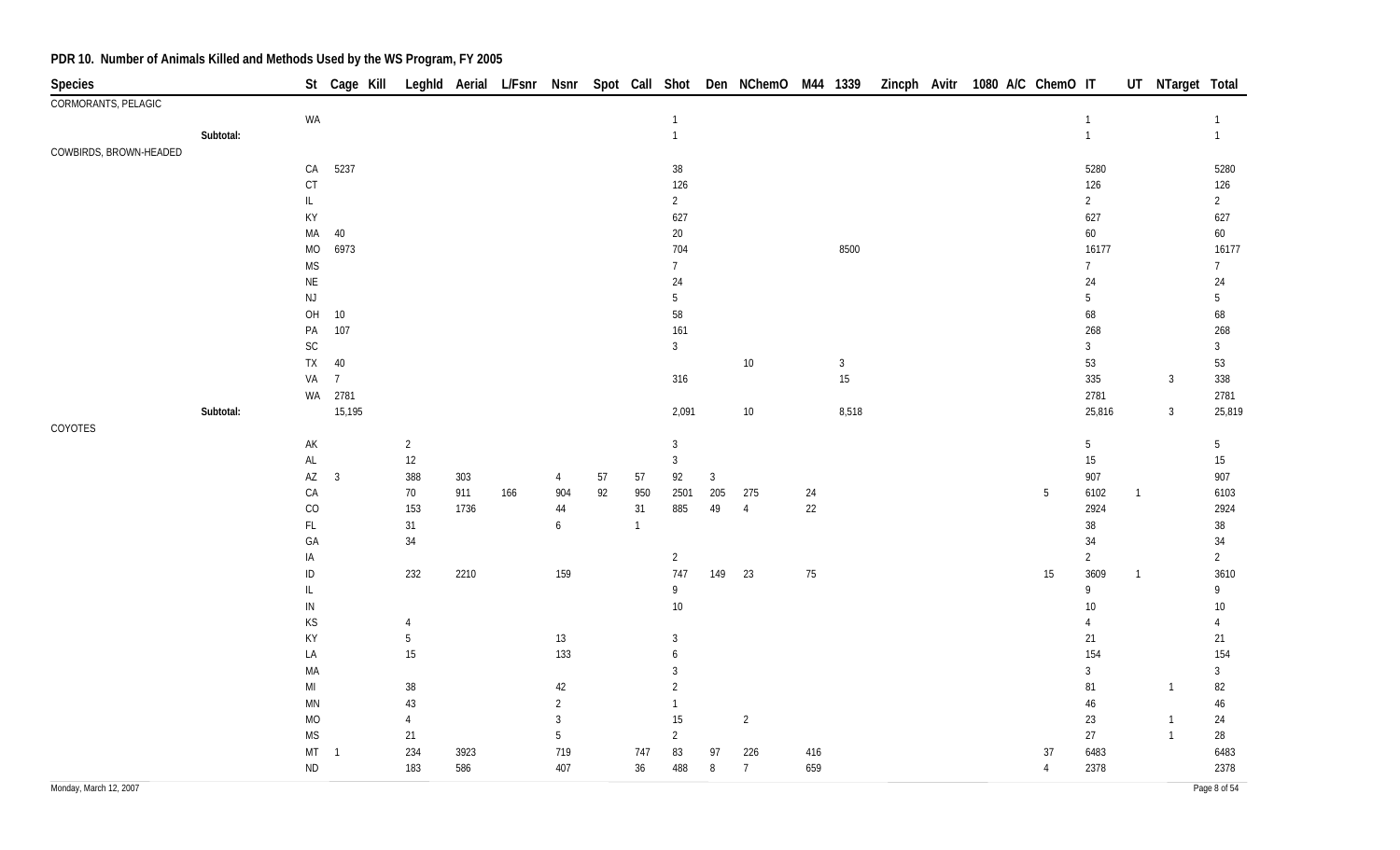| Species                |           |                                                               | St Cage Kill   |                |                |        |                |                |   |              |                |                | Leghld Aerial L/Fsnr Nsnr Spot Call Shot Den NChemO M44 1339 |                |        |  | Zincph Avitr 1080 A/C ChemO IT |                |                |              | UT NTarget Total |                |
|------------------------|-----------|---------------------------------------------------------------|----------------|----------------|----------------|--------|----------------|----------------|---|--------------|----------------|----------------|--------------------------------------------------------------|----------------|--------|--|--------------------------------|----------------|----------------|--------------|------------------|----------------|
| COYOTES                |           |                                                               |                |                |                |        |                |                |   |              |                |                |                                                              |                |        |  |                                |                |                |              |                  |                |
|                        |           | $NE$ 3                                                        |                |                | 77             | 1161   |                | 98             |   |              | 59             | $\overline{1}$ |                                                              | 899            |        |  |                                | 58             | 2356           |              |                  | 2356           |
|                        |           | $\mathsf{NJ}$                                                 |                |                |                |        |                |                |   |              | $\mathbf{1}$   |                |                                                              |                |        |  |                                |                | $\mathbf{1}$   |              |                  | $\mathbf{1}$   |
|                        |           | $\mathsf{N}\mathsf{M}$                                        |                |                | 475            | 1200   |                | 619            |   |              | 1082           | 9              |                                                              | 960            |        |  | $\overline{2}$                 | 3 <sup>1</sup> | 4347           | $\mathbf{3}$ |                  | 4350           |
|                        |           | <b>NV</b>                                                     |                |                | 632            | 3817   |                | 276            |   | 184          | 289            | 55             | 43                                                           | 23             |        |  |                                | $48\,$         | 5367           |              |                  | 5367           |
|                        |           | OH                                                            |                |                |                |        |                | 7 <sup>7</sup> |   |              | 9              |                |                                                              |                |        |  |                                |                | 16             |              |                  | 16             |
|                        |           | OK                                                            |                |                | 349            | 564    |                | 482            | 3 | 509          | 1314           | $12\,$         |                                                              | 1903           |        |  |                                |                | 5136           |              |                  | 5136           |
|                        |           | ${\sf OR}$                                                    | $\overline{1}$ | $\overline{1}$ | 892            | 2113   |                | 531            |   | 33           | 290            | 91             | 25                                                           | 276            |        |  |                                | $\mathbf{1}$   | 4254           |              |                  | 4254           |
|                        |           | $\mathsf{PA}$                                                 |                |                | 5              |        |                |                |   |              | $\mathfrak{Z}$ |                |                                                              |                |        |  |                                |                | $\, 8$         |              |                  | 8              |
|                        |           | $\mathsf{SC}$                                                 |                |                | $\overline{2}$ |        |                |                |   |              | $\overline{2}$ |                |                                                              |                |        |  |                                |                | $\overline{4}$ |              |                  | $\overline{4}$ |
|                        |           | $\mathsf{SD}$                                                 |                |                |                | 165    |                |                |   |              |                |                |                                                              |                |        |  |                                |                | 165            |              |                  | 165            |
|                        |           | ${\sf TN}$                                                    |                |                | $\overline{2}$ |        |                | 12             |   |              | $\overline{2}$ |                |                                                              |                |        |  |                                |                | 16             |              |                  | 16             |
|                        |           | ${\sf TX}$                                                    | $10\,$         |                | 1104           | 2717   |                | 6834           | 9 | 571          | 437            | 51             | 11                                                           | 4937           |        |  | $23\,$                         |                | 16704          |              |                  | 16704          |
|                        |           | UT                                                            |                |                | 321            | 2149   | $\overline{1}$ | 204            |   | 100          | 715            | 139            |                                                              | 530            |        |  |                                | $\overline{7}$ | 4166           |              |                  | 4166           |
|                        |           | VA                                                            |                |                | 23             |        |                | 60             |   |              | $\overline{2}$ |                |                                                              | 235            |        |  |                                |                | 320            |              |                  | 320            |
|                        |           | VT                                                            |                |                | $\mathbf{1}$   |        |                |                |   |              | 9              |                |                                                              |                |        |  |                                |                | $\mathbf{1}$   |              |                  | $\mathbf{1}$   |
|                        |           | WA<br>$\ensuremath{\mathsf{W}}\xspace\ensuremath{\mathsf{I}}$ | $\overline{1}$ |                | 15<br>58       | 86     |                |                |   | $\mathbf{3}$ | 8              |                |                                                              |                |        |  |                                |                | 114<br>14      | 13           | 45               | 114<br>72      |
|                        |           | WV                                                            |                |                | 43             |        |                | 6<br>117       |   |              | 5              |                |                                                              | 256            |        |  | 22                             |                | 443            |              |                  | 443            |
|                        |           | WY                                                            |                |                | 362            | 3392   |                | 342            |   | 213          | 595            | 819            | 339                                                          | 354            |        |  |                                | 28             | 6444           |              |                  | 6444           |
|                        | Subtotal: |                                                               | 19             | $\overline{1}$ | 5,830          | 27,033 | 167            | 12,029 161     |   | 3,435        | 9,677          |                | 1,688 955                                                    | 11,569         |        |  | $47\,$                         | 206            | 72,751         | 18           | 48               | 72,817         |
| CROWS (OTHER)          |           |                                                               |                |                |                |        |                |                |   |              |                |                |                                                              |                |        |  |                                |                |                |              |                  |                |
|                        |           | $\mathsf{FL}$                                                 |                |                |                |        |                |                |   |              | 17             |                |                                                              |                |        |  |                                |                | $25\,$         |              |                  | 25             |
|                        | Subtotal: |                                                               |                |                |                |        |                |                |   |              | 17             |                |                                                              |                |        |  |                                |                | 25             |              |                  | $25\,$         |
| CROWS, AMERICAN        |           |                                                               |                |                |                |        |                |                |   |              |                |                |                                                              |                |        |  |                                |                |                |              |                  |                |
|                        |           |                                                               | CA 15          |                |                |        |                |                |   |              | 273            |                |                                                              |                | $18\,$ |  |                                |                | 309            |              |                  | 309            |
|                        |           | $C$ T                                                         |                |                |                |        |                |                |   |              | $\overline{2}$ |                |                                                              |                |        |  |                                |                | $\overline{2}$ |              |                  | $\overline{2}$ |
|                        |           | GA                                                            |                |                |                |        |                |                |   |              | $\mathbf{1}$   |                |                                                              |                |        |  |                                |                |                |              |                  |                |
|                        |           | IA                                                            |                |                |                |        |                |                |   |              | 8              |                |                                                              |                |        |  |                                |                | 8              |              |                  | 8              |
|                        |           | $\sf ID$                                                      |                |                |                |        |                |                |   |              |                |                |                                                              |                |        |  |                                |                |                |              |                  |                |
|                        |           | KS                                                            |                |                |                |        |                |                |   |              | 9              |                |                                                              |                |        |  |                                |                | 9              |              |                  | 9              |
|                        |           | KY                                                            |                |                |                |        |                |                |   |              | 34             |                |                                                              |                | $25\,$ |  |                                |                | 59             |              |                  | 59             |
|                        |           | $\mathsf{MD}$                                                 |                |                | $\overline{1}$ |        |                |                |   |              | $\overline{2}$ |                |                                                              |                |        |  |                                |                | $\overline{2}$ |              | $\overline{1}$   | $\mathfrak{Z}$ |
|                        |           | $\mathsf{MI}$                                                 |                |                |                |        |                |                |   |              | 53             |                |                                                              |                |        |  |                                |                | 53             |              |                  | 53             |
|                        |           | $\mathsf{M}\mathsf{N}$                                        |                |                |                |        |                |                |   |              | 64             |                |                                                              |                |        |  |                                |                | 67             |              |                  | 67             |
|                        |           | MO                                                            |                |                |                |        |                |                |   |              | 8              |                |                                                              |                |        |  |                                |                | 8              |              |                  | 8              |
|                        |           | $\mathsf{MS}\xspace$                                          |                |                |                |        |                |                |   |              | 13             |                |                                                              |                |        |  |                                |                | $13\,$         |              |                  | 13             |
|                        |           | <b>NE</b>                                                     | $\overline{1}$ |                |                |        |                |                |   |              | $\overline{2}$ |                |                                                              |                |        |  |                                |                | $\mathfrak{Z}$ |              |                  | $\mathfrak{Z}$ |
|                        |           | <b>NV</b>                                                     |                |                |                |        |                |                |   |              |                |                |                                                              |                |        |  |                                | $30\,$         | $30\,$         |              |                  | $30\,$         |
|                        |           | <b>NY</b>                                                     |                |                |                |        |                |                |   |              | 31             |                |                                                              |                |        |  |                                |                | 31             |              |                  | 31             |
|                        |           | $\mathsf{OK}$                                                 |                |                |                |        |                |                |   | 1060         | 1071           |                |                                                              | $\overline{1}$ |        |  |                                |                | 2131           |              | $\overline{1}$   | 2132           |
|                        |           | ${\sf OR}$                                                    |                |                | 10             |        |                |                |   |              | 70             |                |                                                              |                | $67\,$ |  |                                |                | 147            |              |                  | 147            |
| Monday, March 12, 2007 |           |                                                               |                |                |                |        |                |                |   |              |                |                |                                                              |                |        |  |                                |                |                |              |                  | Page 9 of 54   |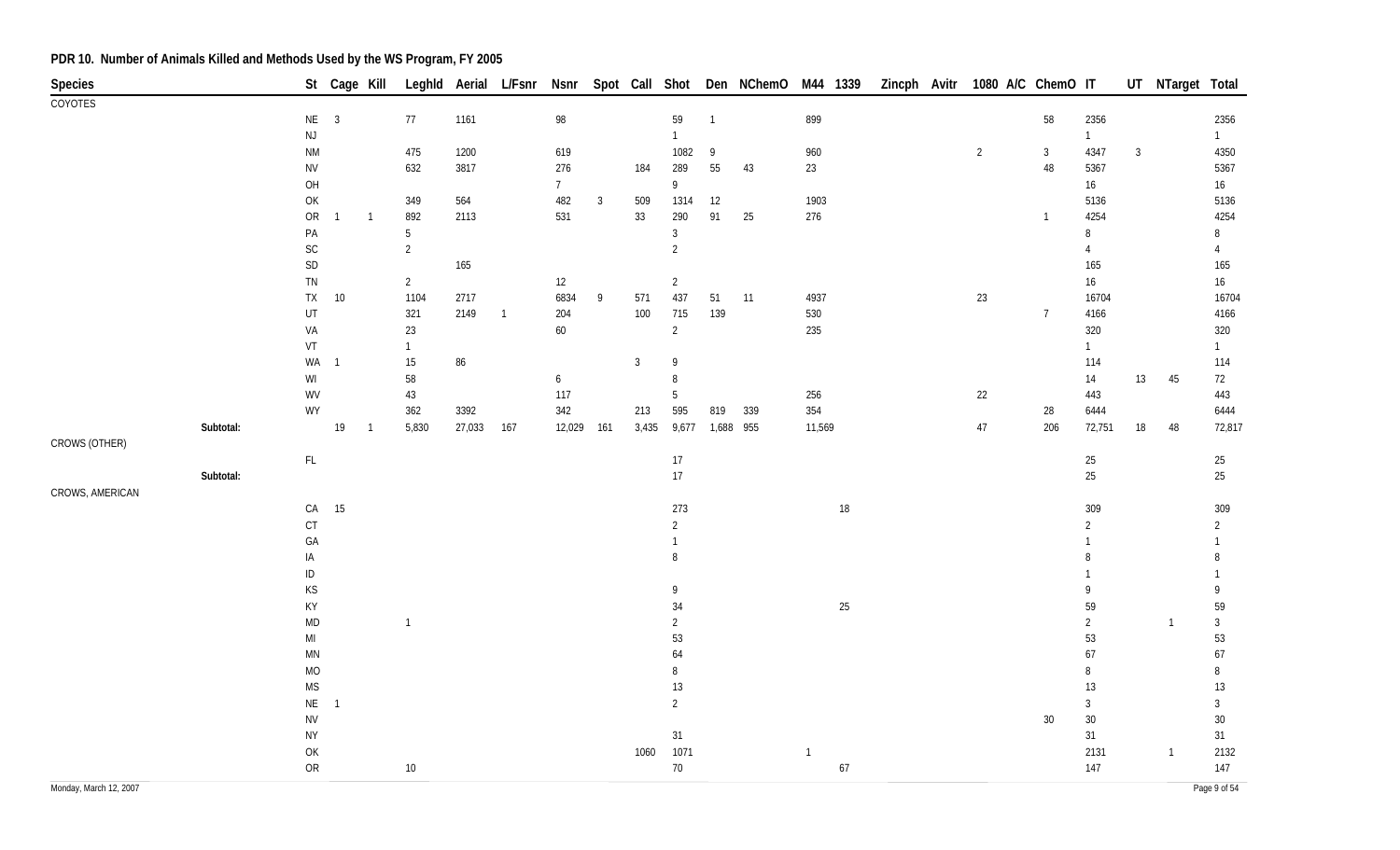| Species                        |           |                                                                                         |                |                |  |                |                |       |                                  | St Cage Kill Leghld Aerial L/Fsnr Nsnr Spot Call Shot Den NChemO M44 1339 |                |     |  |  | Zincph Avitr 1080 A/C ChemO IT |                                    | UT NTarget Total |                                    |
|--------------------------------|-----------|-----------------------------------------------------------------------------------------|----------------|----------------|--|----------------|----------------|-------|----------------------------------|---------------------------------------------------------------------------|----------------|-----|--|--|--------------------------------|------------------------------------|------------------|------------------------------------|
| CROWS, AMERICAN                |           |                                                                                         |                |                |  |                |                |       |                                  |                                                                           |                |     |  |  |                                |                                    |                  |                                    |
|                                |           | $\mathsf{PA}$                                                                           |                |                |  |                |                |       | $36\,$                           |                                                                           |                |     |  |  |                                | $36\,$                             |                  | 36                                 |
|                                |           | ${\sf TX}$                                                                              |                |                |  |                |                |       | $\overline{c}$                   |                                                                           | $\mathbf{3}$   |     |  |  |                                | $\overline{2}$                     | $\sqrt{3}$       | $5\,$                              |
|                                |           | VA                                                                                      |                |                |  |                |                |       | $22\,$                           |                                                                           |                |     |  |  |                                | $22\,$                             |                  | $22\,$                             |
|                                |           | ${\sf VT}$                                                                              |                |                |  |                |                |       | 9                                |                                                                           |                |     |  |  |                                | 9                                  |                  | $\mathsf{g}% _{T}=\mathsf{g}_{T}$  |
|                                |           | WA                                                                                      |                |                |  |                |                |       | 534                              |                                                                           |                |     |  |  |                                | 538                                |                  | 538                                |
|                                |           | $\mathsf{W}\mathsf{I}$                                                                  |                |                |  |                |                |       | $\overline{2}$                   |                                                                           |                |     |  |  |                                | $\overline{2}$                     |                  | $\overline{2}$                     |
|                                | Subtotal: |                                                                                         | $16\,$         | 11             |  |                |                | 1,060 | 2,246                            |                                                                           | $\overline{4}$ | 110 |  |  | $30\,$                         | 3,483                              | $5\phantom{.0}$  | 3,488                              |
| CROWS, FISH                    |           |                                                                                         |                |                |  |                |                |       |                                  |                                                                           |                |     |  |  |                                |                                    |                  |                                    |
|                                |           | VA                                                                                      |                |                |  |                |                |       | $\overline{7}$<br>$\overline{7}$ |                                                                           |                |     |  |  |                                | $\boldsymbol{7}$<br>$\overline{7}$ |                  | $\overline{7}$<br>$\boldsymbol{7}$ |
| CROWS, NORTHWESTERN            | Subtotal: |                                                                                         |                |                |  |                |                |       |                                  |                                                                           |                |     |  |  |                                |                                    |                  |                                    |
|                                |           | WA                                                                                      |                |                |  |                |                |       | 5                                |                                                                           |                |     |  |  |                                | $5\,$                              |                  | $\overline{5}$                     |
|                                | Subtotal: |                                                                                         |                |                |  |                |                |       | 5                                |                                                                           |                |     |  |  |                                | $5\overline{)}$                    |                  | 5                                  |
| CURLEWS, LONG-BILLED           |           |                                                                                         |                |                |  |                |                |       |                                  |                                                                           |                |     |  |  |                                |                                    |                  |                                    |
|                                |           | ${\sf CA}$                                                                              |                |                |  |                |                |       |                                  |                                                                           |                |     |  |  |                                | $\overline{1}$                     |                  | $\mathbf{1}$                       |
|                                | Subtotal: |                                                                                         |                |                |  |                |                |       |                                  |                                                                           |                |     |  |  |                                | $\mathbf{1}$                       |                  | $\mathbf{1}$                       |
| DEER, AXIS                     |           |                                                                                         |                |                |  |                |                |       |                                  |                                                                           |                |     |  |  |                                |                                    |                  |                                    |
|                                |           | ${\sf CA}$                                                                              |                |                |  |                |                |       | 6                                |                                                                           |                |     |  |  |                                | 6                                  |                  | 6                                  |
|                                |           | $\mathsf{HI}$                                                                           |                |                |  |                |                |       | $31\,$                           |                                                                           |                |     |  |  |                                | $32\,$                             |                  | $32\,$                             |
|                                | Subtotal: |                                                                                         |                |                |  |                | $\overline{1}$ |       | $37\,$                           |                                                                           |                |     |  |  |                                | $38\,$                             |                  | $38\,$                             |
| DEER, BLACK-TAILED             |           |                                                                                         |                |                |  |                |                |       |                                  |                                                                           |                |     |  |  |                                |                                    |                  |                                    |
|                                |           | ${\sf OR}$                                                                              |                |                |  | $\overline{1}$ |                |       | $7\overline{ }$                  |                                                                           |                |     |  |  |                                | $\overline{7}$                     | $\overline{1}$   | $\, 8$                             |
|                                | Subtotal: |                                                                                         |                |                |  | $\overline{1}$ |                |       | $7\overline{ }$                  |                                                                           |                |     |  |  |                                | $\overline{7}$                     | $\overline{1}$   | $\, 8$                             |
| DEER, MULE                     |           |                                                                                         |                |                |  |                |                |       |                                  |                                                                           |                |     |  |  |                                |                                    |                  |                                    |
|                                |           | ${\sf CA}$                                                                              |                |                |  | $\overline{2}$ | $\overline{7}$ |       | 15                               |                                                                           |                |     |  |  |                                | $22\,$                             | $\overline{2}$   | 24                                 |
|                                |           | CO                                                                                      |                |                |  |                |                |       |                                  |                                                                           |                |     |  |  |                                |                                    |                  | $\mathbf{1}$                       |
|                                |           | $\sf ID$                                                                                |                |                |  |                |                |       |                                  |                                                                           |                |     |  |  |                                |                                    |                  | $\mathbf{1}$                       |
|                                |           | $\mathsf{N}\mathsf{M}$                                                                  |                |                |  |                |                |       |                                  |                                                                           |                |     |  |  |                                |                                    |                  | $\mathbf{1}$                       |
|                                |           | ${\sf TX}$                                                                              |                | $\mathbf{1}$   |  | $\overline{4}$ |                |       |                                  |                                                                           |                |     |  |  |                                |                                    | 5                | $\overline{5}$                     |
|                                |           | UT                                                                                      |                |                |  | $\overline{1}$ | $\overline{3}$ |       | 6                                |                                                                           |                |     |  |  |                                | 9                                  | $\overline{1}$   | $10\,$                             |
|                                |           | WY                                                                                      |                |                |  | $17$           |                |       |                                  |                                                                           |                |     |  |  |                                |                                    | $17\,$           | $17\,$                             |
|                                | Subtotal: |                                                                                         |                | $\overline{1}$ |  | 27             | $10\,$         |       | 21                               |                                                                           |                |     |  |  |                                | 31                                 | 28               | 59                                 |
| DEER, SAMBER (PHILLIPINE DEER) |           |                                                                                         |                |                |  |                |                |       |                                  |                                                                           |                |     |  |  |                                |                                    |                  |                                    |
|                                |           | $\mathsf{GU}% \left( \mathcal{N}\right) \equiv\mathsf{GL}_{2}\left( \mathcal{N}\right)$ |                |                |  | $\overline{1}$ |                |       | $\mathbf{3}$                     |                                                                           |                |     |  |  |                                | $\overline{4}$                     |                  | $\overline{4}$                     |
|                                | Subtotal: |                                                                                         |                |                |  | $\overline{1}$ |                |       | $\mathfrak{Z}$                   |                                                                           |                |     |  |  |                                | 4                                  |                  | Δ                                  |
| DEER, WHITE-TAILED (WILD)      |           |                                                                                         |                |                |  |                |                |       |                                  |                                                                           |                |     |  |  |                                |                                    |                  |                                    |
|                                |           | $\mathsf{C}\mathsf{T}$                                                                  |                |                |  |                |                |       | $16\phantom{.}$                  |                                                                           |                |     |  |  |                                | $16\,$                             |                  | $16\,$                             |
|                                |           | $\mathsf{DC}$                                                                           |                |                |  |                |                |       | $5\phantom{.0}$                  |                                                                           |                |     |  |  |                                | $5\phantom{.0}$                    |                  | $5\phantom{.0}$                    |
|                                |           | GA                                                                                      | $\overline{4}$ |                |  |                | 49             |       | 427                              |                                                                           |                |     |  |  |                                | 480                                |                  | 480                                |
|                                |           | IL                                                                                      |                |                |  |                |                |       | 633                              |                                                                           |                |     |  |  |                                | 633                                |                  | 633                                |
|                                |           | KY                                                                                      |                |                |  |                |                |       | 43                               |                                                                           |                |     |  |  |                                | 43                                 |                  | 43                                 |
| Monday, March 12, 2007         |           |                                                                                         |                |                |  |                |                |       |                                  |                                                                           |                |     |  |  |                                |                                    |                  | Page 10 of 54                      |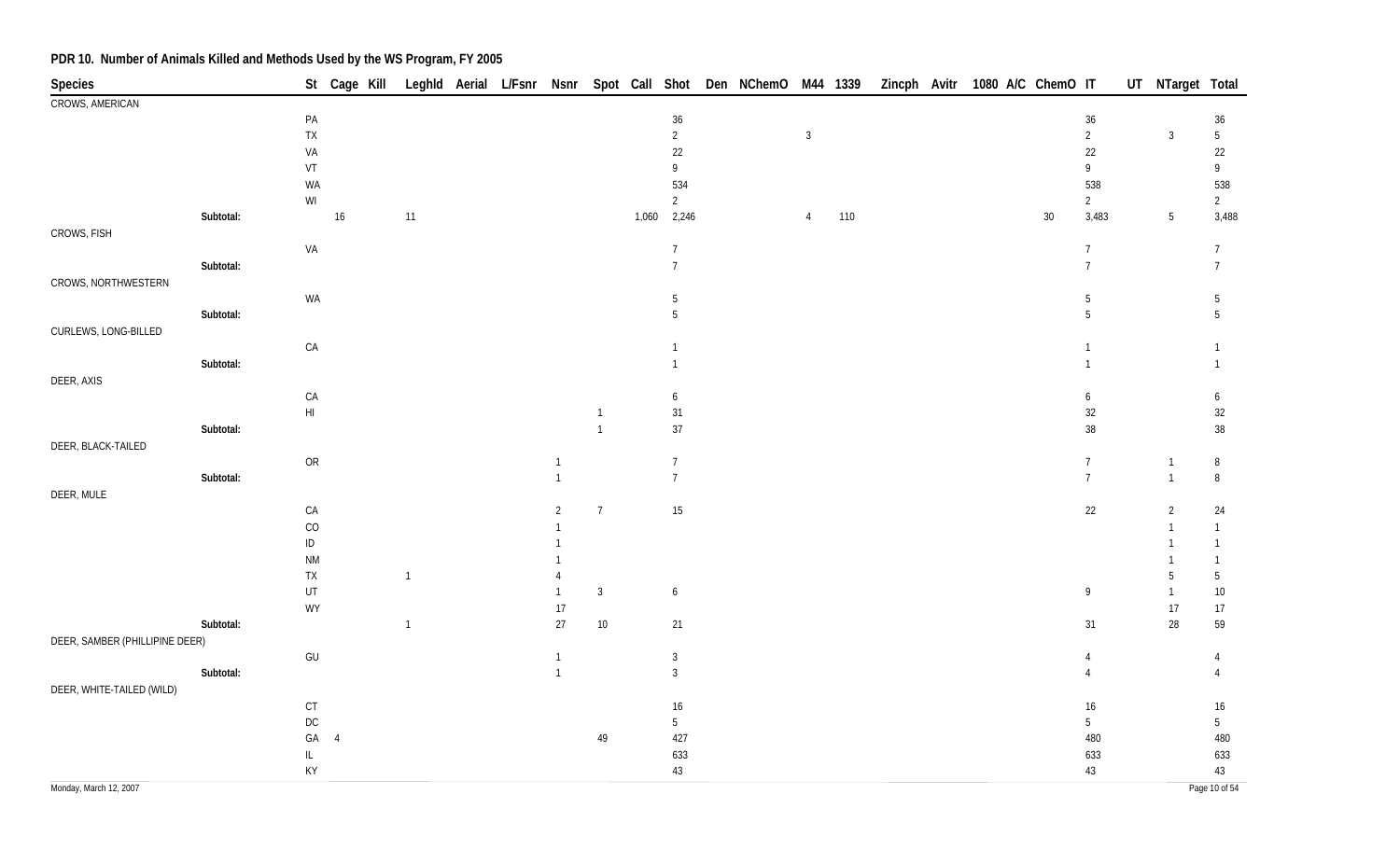| Species                            |           |                                                         |                |                |              |                |                |                |                 | St Cage Kill Leghld Aerial L/Fsnr Nsnr Spot Call Shot Den NChemO M44 1339 |                |  | Zincph Avitr 1080 A/C ChemO IT |  |                | UT NTarget Total |                |
|------------------------------------|-----------|---------------------------------------------------------|----------------|----------------|--------------|----------------|----------------|----------------|-----------------|---------------------------------------------------------------------------|----------------|--|--------------------------------|--|----------------|------------------|----------------|
| DEER, WHITE-TAILED (WILD)          |           |                                                         |                |                |              |                |                |                |                 |                                                                           |                |  |                                |  |                |                  |                |
|                                    |           | LA                                                      |                |                |              | $\overline{2}$ |                |                |                 |                                                                           |                |  |                                |  |                | 2                | 2              |
|                                    |           | MA                                                      |                |                |              |                |                |                | $\overline{9}$  |                                                                           |                |  |                                |  | $\overline{9}$ |                  | 9              |
|                                    |           | $\mathsf{MD}$                                           |                |                |              |                |                |                | 72              |                                                                           |                |  |                                |  | 72             |                  | 72             |
|                                    |           | $\mathsf{MI}$                                           |                |                |              | $\overline{2}$ |                |                | 56              |                                                                           |                |  |                                |  | 56             | $\overline{2}$   | $58\,$         |
|                                    |           | $\mathsf{M}\mathsf{N}$                                  |                |                |              | $\overline{7}$ |                |                | 23              |                                                                           |                |  |                                |  | 23             | $\overline{7}$   | $30\,$         |
|                                    |           | $MO$                                                    |                |                |              |                |                |                | 82              |                                                                           |                |  |                                |  | 82             |                  | 82             |
|                                    |           | $\mathsf{MS}\xspace$                                    |                |                |              | $\overline{1}$ | $\overline{1}$ |                | $36\,$          |                                                                           |                |  |                                |  | 37             | $\overline{1}$   | $38\,$         |
|                                    |           | $\mathsf{MT}$                                           |                |                |              | $\overline{1}$ |                |                | $\mathbf{1}$    |                                                                           |                |  |                                |  | $\mathbf{1}$   | $\overline{1}$   | $\overline{2}$ |
|                                    |           | ${\sf NC}$                                              |                |                |              |                | 8              |                | $16\,$          |                                                                           |                |  |                                |  | 24             |                  | 24             |
|                                    |           | $\sf ND$                                                |                |                |              | $\overline{2}$ |                |                | $\overline{2}$  |                                                                           |                |  |                                |  | $\overline{2}$ | $\overline{2}$   | $\overline{4}$ |
|                                    |           | $\mathsf{NE}\xspace$                                    |                |                |              |                |                |                | $\mathfrak{Z}$  |                                                                           |                |  |                                |  | $\mathbf{3}$   |                  | $\mathfrak{Z}$ |
|                                    |           | <b>NY</b>                                               |                |                |              |                |                |                | 247             |                                                                           |                |  |                                |  | 247            |                  | 247            |
|                                    |           | $\mathsf{OK}$                                           |                |                |              | $\overline{5}$ | 8              |                | $10\,$          |                                                                           |                |  |                                |  | $18\,$         | $5\,$            | 23             |
|                                    |           | OR                                                      |                |                |              |                | $\overline{2}$ |                | $26\phantom{.}$ |                                                                           |                |  |                                |  | $28\,$         |                  | 28             |
|                                    |           | $\mathsf{PA}$                                           |                |                |              |                | $67\,$         |                | 685             |                                                                           |                |  |                                |  | 752            |                  | 752            |
|                                    |           | $\mathsf{SC}$                                           |                |                |              |                |                |                | 28              |                                                                           |                |  |                                |  | $28\,$         |                  | $28\,$         |
|                                    |           | TX                                                      |                |                |              | 56             |                |                |                 |                                                                           |                |  |                                |  |                | 56               | 56             |
|                                    |           | VA                                                      |                |                |              | 6              | 178            |                | 51              | $\overline{1}$                                                            |                |  |                                |  | 230            | 6                | 236            |
|                                    |           | $\ensuremath{\mathsf{W}}\xspace\ensuremath{\mathsf{I}}$ |                | $\overline{1}$ |              |                |                |                | 162             |                                                                           |                |  |                                |  | 162            | $\overline{1}$   | 163            |
|                                    |           | WV                                                      |                |                |              | 9              |                |                |                 |                                                                           |                |  |                                |  |                | 9                | 9              |
|                                    | Subtotal: |                                                         | $\overline{4}$ | $\overline{1}$ |              | 91             | 313            |                | 2,633           | $\overline{1}$                                                            |                |  |                                |  | 2,951          | 92               | 3,043          |
| DEER, z-(OTHER)                    |           |                                                         |                |                |              |                |                |                |                 |                                                                           |                |  |                                |  |                |                  |                |
|                                    |           | ${\mathsf C}{\mathsf A}$                                |                |                |              |                |                |                | 6               |                                                                           |                |  |                                |  | 6              |                  | 6              |
|                                    |           | $\mathsf{IL}$                                           |                |                |              |                |                |                |                 |                                                                           |                |  |                                |  |                |                  |                |
|                                    |           | $\mathsf{ME}$                                           |                |                |              |                |                |                |                 |                                                                           |                |  |                                |  | 1              |                  |                |
|                                    |           | $\mathsf{OK}$                                           |                |                |              | -1             |                |                |                 |                                                                           |                |  |                                |  |                |                  |                |
|                                    |           | ${\sf OR}$                                              |                |                |              | 5              |                |                |                 |                                                                           |                |  |                                |  |                | $\overline{5}$   | $5\,$          |
|                                    | Subtotal: |                                                         |                |                |              | 6              |                |                | $\, 8$          |                                                                           |                |  |                                |  | $\, 8$         | $\boldsymbol{6}$ | 14             |
| DOGS, FERAL/FREE RANGING & HYBRIDS |           |                                                         |                |                |              |                |                |                |                 |                                                                           |                |  |                                |  |                |                  |                |
|                                    |           | $\mathsf{AK}$                                           |                |                |              |                |                |                | $\overline{2}$  |                                                                           |                |  |                                |  | $\overline{2}$ |                  | $\overline{2}$ |
|                                    |           | $\mathsf{AL}$                                           |                |                |              | $\overline{1}$ |                |                | $\mathbf{1}$    |                                                                           |                |  |                                |  | $\overline{2}$ |                  | $\overline{2}$ |
|                                    |           | $\mathsf{AZ}$                                           |                | 28             |              |                | $\mathbf{3}$   |                | 134             |                                                                           |                |  |                                |  | 165            |                  | 165            |
|                                    |           | ${\sf CA}$                                              | $\overline{1}$ |                |              | 13             | $\overline{1}$ | $\overline{1}$ | $19$            | $\overline{2}$                                                            |                |  |                                |  | 37             |                  | 37             |
|                                    |           | $\mathsf{FL}$                                           |                |                |              |                |                |                | $\overline{2}$  | $\mathbf{1}$                                                              |                |  |                                |  | 3              |                  | 3              |
|                                    |           | $\mathsf{GA}$                                           | $\overline{1}$ | $\mathbf{1}$   |              |                |                |                | $\overline{2}$  |                                                                           |                |  |                                |  |                |                  |                |
|                                    |           | $\mathsf{GU}% _{\mathsf{C}}^{\mathsf{C}}(\mathsf{C})$   |                |                | $\mathbf{1}$ |                |                |                |                 |                                                                           |                |  |                                |  |                |                  |                |
|                                    |           | HI                                                      | 9              | $\overline{7}$ |              |                |                |                | 8               |                                                                           |                |  |                                |  | 23             |                  | 24             |
|                                    |           | $\sf ID$                                                |                | $\overline{4}$ |              |                |                |                |                 |                                                                           | $\overline{1}$ |  |                                |  | 6              | $\mathbf{3}$     | 9              |
|                                    |           | LA                                                      | $\overline{4}$ | $\mathbf{1}$   |              | $\overline{4}$ |                |                | $\overline{2}$  |                                                                           |                |  |                                |  | $10\,$         |                  | $11$           |
|                                    |           | $\ensuremath{\mathsf{MN}}$                              |                |                |              |                |                |                |                 |                                                                           |                |  |                                |  |                | $\overline{1}$   | $\mathbf{1}$   |
|                                    |           | $MO$                                                    |                |                |              |                |                |                | $\mathbf{1}$    |                                                                           |                |  |                                |  | $\mathbf{1}$   |                  | $\mathbf{1}$   |
|                                    |           |                                                         |                |                |              |                |                |                |                 |                                                                           |                |  |                                |  |                |                  |                |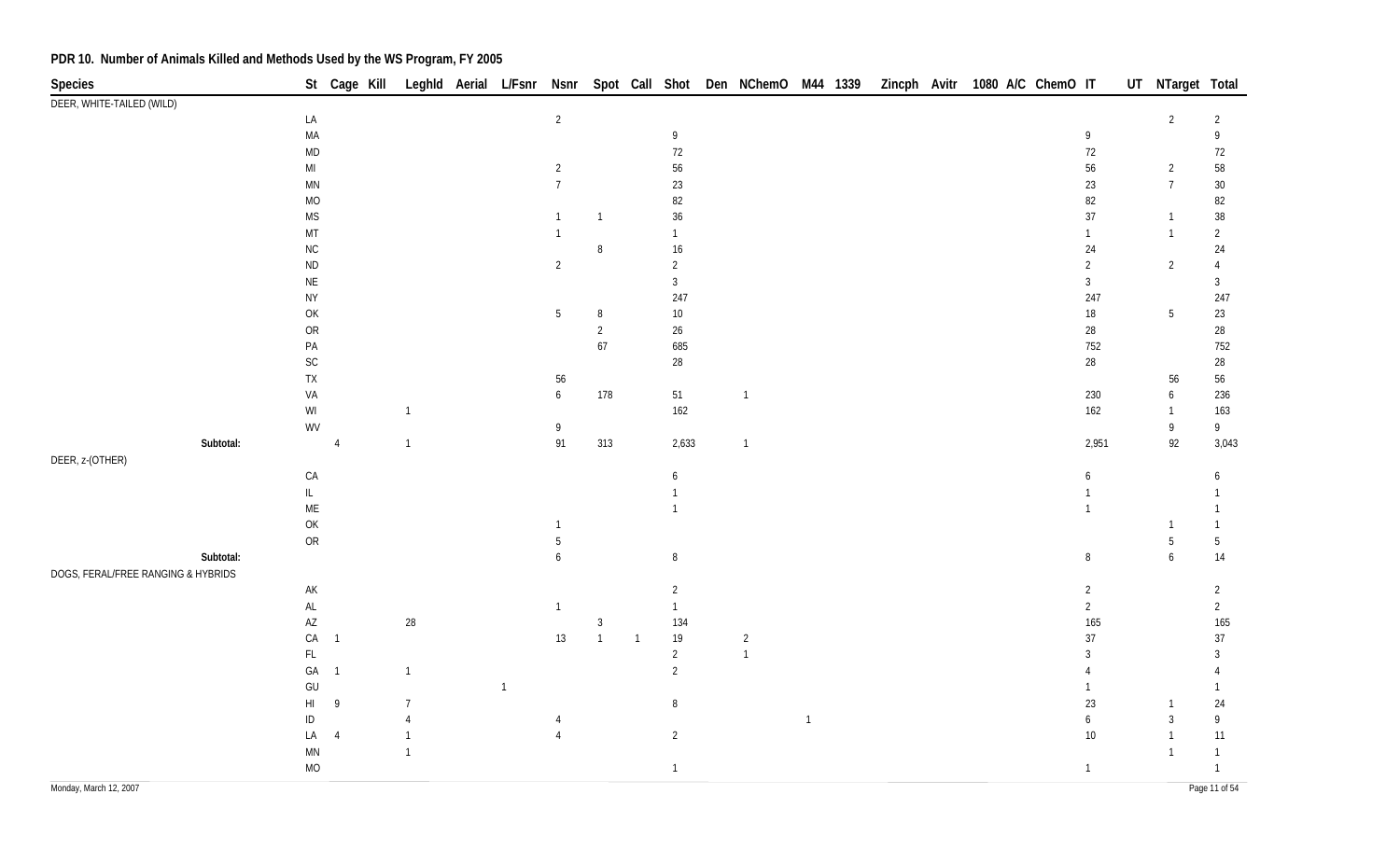| Species                            |           |                        | St Cage Kill   |                |                  |                |                |                |                 |                 | Leghld Aerial L/Fsnr Nsnr Spot Call Shot Den NChemO M44 1339 |                  |  | Zincph Avitr 1080 A/C ChemO IT |                |                | UT NTarget Total |                |
|------------------------------------|-----------|------------------------|----------------|----------------|------------------|----------------|----------------|----------------|-----------------|-----------------|--------------------------------------------------------------|------------------|--|--------------------------------|----------------|----------------|------------------|----------------|
| DOGS, FERAL/FREE RANGING & HYBRIDS |           |                        |                |                |                  |                |                |                |                 |                 |                                                              |                  |  |                                |                |                |                  |                |
|                                    |           | $\mathsf{MS}\xspace$   |                |                | $\boldsymbol{9}$ |                | $\overline{4}$ |                |                 | $\overline{4}$  |                                                              |                  |  |                                | 17             |                |                  | 17             |
|                                    |           | MT                     |                |                |                  |                |                |                |                 |                 |                                                              | $\overline{2}$   |  |                                |                |                | $\overline{2}$   | $\overline{2}$ |
|                                    |           | <b>NM</b>              |                |                | $\mathbf{1}$     |                | $\overline{7}$ |                |                 |                 |                                                              | $10\,$           |  |                                | 1              |                | 17               | $18\,$         |
|                                    |           | OK                     |                |                | $\mathbf{1}$     |                | 10             |                |                 | $\mathbf{3}$    |                                                              | 31               |  |                                | $\overline{4}$ | $\overline{1}$ | $40\,$           | 45             |
|                                    |           | ${\sf OR}$             |                |                |                  |                | $\mathbf{1}$   |                |                 | $\overline{2}$  |                                                              |                  |  |                                | $\overline{3}$ |                |                  | 3              |
|                                    |           | $\mathsf{SC}$          |                | $\overline{1}$ |                  |                |                |                |                 |                 |                                                              |                  |  |                                |                |                | $\overline{1}$   | $\mathbf{1}$   |
|                                    |           | TN                     |                |                |                  |                | $\mathbf{1}$   |                |                 |                 |                                                              |                  |  |                                | $\mathbf{1}$   |                |                  | 1              |
|                                    |           | ${\sf TX}$             |                |                | $11$             |                | 82             | $\overline{1}$ | $5\phantom{.0}$ | $\overline{9}$  |                                                              | $38\,$           |  |                                | 91             | 16             | 39               | 146            |
|                                    |           | UT                     |                |                |                  |                | $\mathbf{1}$   |                |                 |                 |                                                              | $\overline{3}$   |  |                                |                |                | $\overline{4}$   | $\overline{4}$ |
|                                    |           | VA                     |                |                | $\mathbf{1}$     |                | $\overline{7}$ |                |                 |                 |                                                              | $\boldsymbol{6}$ |  |                                | $14$           |                |                  | 14             |
|                                    |           | WI                     |                |                | $\overline{2}$   |                |                |                |                 | $\mathbf{1}$    |                                                              |                  |  |                                |                |                | $\mathbf{3}$     | $\mathbf{3}$   |
|                                    |           | WV                     |                |                |                  |                |                |                |                 |                 |                                                              | $\mathbf{1}$     |  |                                | $\mathbf{1}$   |                |                  | $\mathbf{1}$   |
| DOVE, MOURNING                     | Subtotal: |                        | 15             | $\overline{1}$ | 67               | $\overline{1}$ | 135            | $\overline{5}$ | 6               | 190             | $\mathbf{3}$                                                 | 92               |  |                                | 386            | $17\,$         | 112              | 515            |
|                                    |           | $\mathsf{AZ}$          | 25             |                |                  |                |                |                |                 | 1614            |                                                              |                  |  |                                | 1639           |                |                  | 1639           |
|                                    |           | ${\sf CA}$             | 98             |                |                  |                |                |                |                 | 566             | $\overline{1}$                                               |                  |  |                                | 746            |                | $\mathbf{1}$     | 747            |
|                                    |           | $\mathsf{FL}$          |                |                |                  |                |                |                |                 | $46\,$          |                                                              |                  |  |                                | $48\,$         |                |                  | $\sqrt{48}$    |
|                                    |           | GA                     |                |                |                  |                |                |                |                 | 29              |                                                              |                  |  |                                | 29             |                |                  | 29             |
|                                    |           | $\mathsf{H}\mathsf{I}$ | $\mathbf{3}$   |                |                  |                |                |                |                 | 5               |                                                              |                  |  |                                | $\, 8$         |                |                  | 8              |
|                                    |           | IA                     |                |                |                  |                |                |                |                 | 24              |                                                              |                  |  |                                | 24             |                |                  | 24             |
|                                    |           | IL                     |                |                |                  |                |                |                |                 | 144             |                                                              |                  |  |                                | 144            |                |                  | 144            |
|                                    |           | KS                     |                |                |                  |                |                |                |                 | 11              |                                                              |                  |  |                                | 11             |                |                  | 11             |
|                                    |           | KY                     |                |                |                  |                |                |                |                 | 500             |                                                              |                  |  |                                | 598            |                |                  | 598            |
|                                    |           | MA                     |                |                |                  |                |                |                |                 | 102             |                                                              |                  |  |                                | 102            |                |                  | 102            |
|                                    |           | $\mathsf{MD}$          |                |                |                  |                |                |                |                 | 22              |                                                              |                  |  |                                | 22             |                |                  | 22             |
|                                    |           | $\mathsf{MN}$          |                |                |                  |                |                |                |                 |                 |                                                              |                  |  |                                | 11             |                |                  | 11             |
|                                    |           | <b>MO</b>              | $\overline{2}$ |                |                  |                |                |                |                 | 97              | $\mathbf{1}$                                                 |                  |  |                                | 118            |                |                  | 118            |
|                                    |           | $\mathsf{MS}\xspace$   |                |                |                  |                |                |                |                 | $7\overline{ }$ |                                                              |                  |  |                                | 7              |                |                  | 7              |
|                                    |           | $\mathsf{NE}\xspace$   |                |                |                  |                |                |                |                 | 150             |                                                              |                  |  |                                | 150            |                |                  | 150            |
|                                    |           |                        | OK 17          |                |                  |                |                |                |                 | 377             |                                                              |                  |  |                                | 377            |                | $17\,$           | 394            |
|                                    |           | $\mathsf{PA}$          |                |                |                  |                |                |                |                 | 39              | $\overline{1}$                                               |                  |  |                                | $40\,$         |                |                  | $40\,$         |
|                                    |           | $\mathsf{RI}$          |                |                |                  |                |                |                |                 | $\overline{4}$  |                                                              |                  |  |                                | $\overline{4}$ |                |                  | 4              |
|                                    |           | TN                     | 12             |                |                  |                |                |                |                 | $39\,$          |                                                              |                  |  |                                | 51             |                |                  | 51             |
|                                    |           | <b>TX</b>              |                |                |                  |                |                |                |                 | 102             |                                                              |                  |  |                                | 102            |                |                  | 102            |
|                                    |           | VA                     | $77$           |                |                  |                |                |                |                 | 318             |                                                              |                  |  |                                | 395            |                |                  | 395            |
|                                    |           | WI                     |                |                |                  |                |                |                |                 | 27              |                                                              |                  |  |                                | 27             |                |                  | 27             |
|                                    | Subtotal: |                        | 234            |                |                  |                |                |                |                 | 4,223           | $\mathbf{3}$                                                 |                  |  |                                | 4,653          |                | 18               | 4,671          |
| DOVE, WHITE-WINGED                 |           |                        |                |                |                  |                |                |                |                 |                 |                                                              |                  |  |                                |                |                |                  |                |
|                                    |           | ${\sf TX}$             |                |                |                  |                |                |                |                 | 11              |                                                              |                  |  |                                | $11$           |                |                  | $11$           |
|                                    | Subtotal: |                        |                |                |                  |                |                |                |                 | 11              |                                                              |                  |  |                                | $11$           |                |                  | 11             |
| DOVE, ZZ-(OTHER)                   |           |                        |                |                |                  |                |                |                |                 |                 |                                                              |                  |  |                                |                |                |                  |                |

Monday, March 12, 2007 Page 12 of 54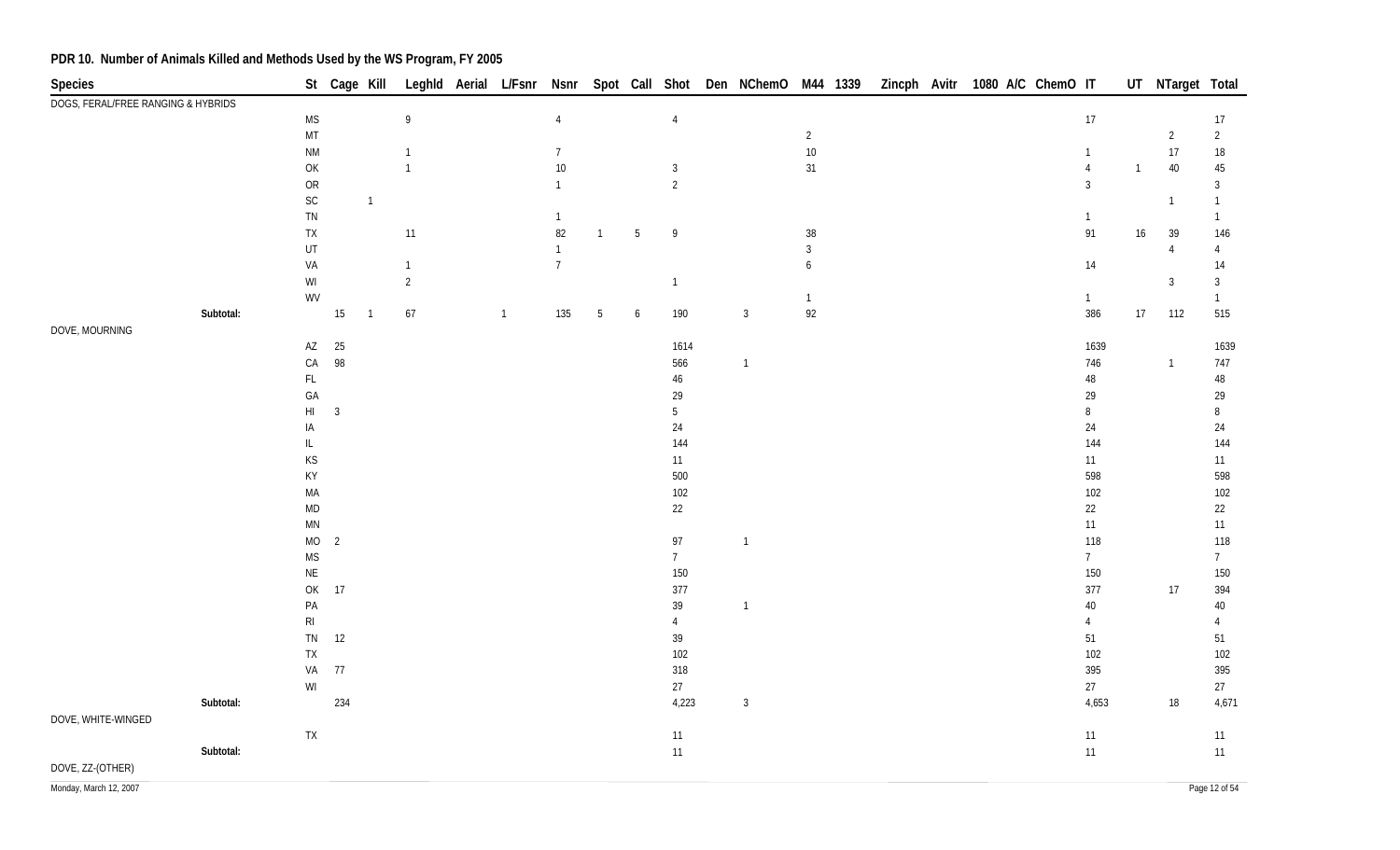| Species                   |           |                        |       |                  |  |  |  |                 |                |  |  | St Cage Kill Leghld Aerial L/Fsnr Nsnr Spot Call Shot Den NChemO M44 1339 Zincph Avitr 1080 A/C ChemO IT |                | UT NTarget Total |                  |
|---------------------------|-----------|------------------------|-------|------------------|--|--|--|-----------------|----------------|--|--|----------------------------------------------------------------------------------------------------------|----------------|------------------|------------------|
| DOVE, ZZ-(OTHER)          |           |                        |       |                  |  |  |  |                 |                |  |  |                                                                                                          |                |                  |                  |
|                           |           | GA                     |       |                  |  |  |  | 118             |                |  |  |                                                                                                          | 118            |                  | 118              |
|                           |           | <b>MS</b>              |       |                  |  |  |  | $\overline{1}$  |                |  |  |                                                                                                          | $\mathbf{1}$   |                  | $\overline{1}$   |
|                           | Subtotal: |                        |       |                  |  |  |  | 119             |                |  |  |                                                                                                          | 119            |                  | 119              |
| DOVES, EURASIAN-COLLARED  |           |                        |       |                  |  |  |  |                 |                |  |  |                                                                                                          |                |                  |                  |
|                           |           | GA                     |       |                  |  |  |  | $5\phantom{.0}$ |                |  |  |                                                                                                          |                | $\overline{5}$   | $5\phantom{.0}$  |
|                           |           | ${\sf TN}$             |       |                  |  |  |  | $19$            |                |  |  |                                                                                                          | $19$           |                  | $19\,$           |
|                           | Subtotal: |                        |       |                  |  |  |  | 24              |                |  |  |                                                                                                          | 19             | $5\,$            | 24               |
| DOVES, SPOTTED            |           |                        |       |                  |  |  |  |                 |                |  |  |                                                                                                          |                |                  |                  |
|                           |           | $\mathsf{HI}$          | 1170  |                  |  |  |  | 4005            |                |  |  |                                                                                                          | 5177           | $\overline{2}$   | 5179             |
|                           | Subtotal: |                        | 1,170 |                  |  |  |  | 4,005           |                |  |  |                                                                                                          | 5,177          | $\overline{2}$   | 5,179            |
| DOVES, ZEBRA              |           |                        |       |                  |  |  |  |                 |                |  |  |                                                                                                          |                |                  |                  |
|                           |           | $\mathsf{HI}$          | 1029  |                  |  |  |  | 12215           | $\overline{3}$ |  |  |                                                                                                          | 13318          | $\overline{4}$   | 13322            |
|                           | Subtotal: |                        | 1,029 |                  |  |  |  | 12,215          | $\overline{3}$ |  |  |                                                                                                          | 13,318         | $\overline{4}$   | 13,322           |
| DUCKS, AMERICAN BLACK     |           |                        |       |                  |  |  |  |                 |                |  |  |                                                                                                          |                |                  |                  |
|                           |           | <b>MD</b>              |       | $\boldsymbol{7}$ |  |  |  |                 |                |  |  |                                                                                                          |                | $\overline{7}$   | $7\overline{ }$  |
|                           |           | R <sub>l</sub>         |       |                  |  |  |  | $\mathbf{1}$    |                |  |  |                                                                                                          | $\mathbf{1}$   |                  | $\mathbf{1}$     |
|                           | Subtotal: |                        |       | $\overline{7}$   |  |  |  | $\overline{1}$  |                |  |  |                                                                                                          | $\mathbf{1}$   | $\overline{7}$   | $\, 8$           |
| DUCKS, AMERICAN WIGEON    |           |                        |       |                  |  |  |  |                 |                |  |  |                                                                                                          |                |                  |                  |
|                           |           | $\mathsf{AK}$          |       |                  |  |  |  | $27\,$          |                |  |  |                                                                                                          | $27\,$         |                  | $27\,$           |
|                           |           | ${\sf CA}$             |       |                  |  |  |  | $17\,$          |                |  |  |                                                                                                          | 17             |                  | $17\,$           |
|                           |           | ${\sf TX}$             |       |                  |  |  |  | $\, 8$          |                |  |  |                                                                                                          | 8              |                  | $\, 8$           |
|                           |           | WA                     |       |                  |  |  |  | 24              |                |  |  |                                                                                                          | $24\,$         |                  | $24\,$           |
|                           | Subtotal: |                        |       |                  |  |  |  | $76\,$          |                |  |  |                                                                                                          | 76             |                  | 76               |
| DUCKS, BARROW'S GOLDENEYE |           |                        |       |                  |  |  |  |                 |                |  |  |                                                                                                          |                |                  |                  |
|                           |           | AK                     |       |                  |  |  |  | $\sqrt{2}$      |                |  |  |                                                                                                          | $\sqrt{2}$     |                  | $\overline{2}$   |
|                           | Subtotal: |                        |       |                  |  |  |  | $\overline{2}$  |                |  |  |                                                                                                          | $\overline{2}$ |                  | $\overline{2}$   |
| DUCKS, BLUE-WINGED TEAL   |           |                        |       |                  |  |  |  |                 |                |  |  |                                                                                                          |                |                  |                  |
|                           |           | IL.                    |       |                  |  |  |  | $\overline{2}$  |                |  |  |                                                                                                          | $\overline{2}$ |                  | $\overline{c}$   |
|                           |           | KS                     |       |                  |  |  |  | $\overline{2}$  |                |  |  |                                                                                                          | $\overline{2}$ |                  | $\overline{2}$   |
|                           |           | $\mathsf{MI}$          |       |                  |  |  |  | $\mathbf{1}$    |                |  |  |                                                                                                          |                |                  | $\mathbf{1}$     |
|                           |           | $\sf NE$               |       |                  |  |  |  | $10\,$          |                |  |  |                                                                                                          | $10\,$         |                  | $10\,$           |
|                           |           | <b>NV</b>              |       |                  |  |  |  | $\mathbf{1}$    |                |  |  |                                                                                                          | 1              |                  | $\mathbf{1}$     |
|                           |           | $\mathsf{W}\mathsf{I}$ |       |                  |  |  |  | $\overline{7}$  |                |  |  |                                                                                                          | $\overline{7}$ |                  | $\overline{7}$   |
|                           | Subtotal: |                        |       |                  |  |  |  | 23              |                |  |  |                                                                                                          | 23             |                  | 23               |
| DUCKS, BUFFLEHEAD         |           |                        |       |                  |  |  |  |                 |                |  |  |                                                                                                          |                |                  |                  |
|                           |           | AK                     |       |                  |  |  |  | $\overline{2}$  |                |  |  |                                                                                                          | $\sqrt{2}$     |                  | $\overline{2}$   |
|                           |           | ${\sf CA}$             |       |                  |  |  |  | 6               |                |  |  |                                                                                                          | 6              |                  | $\boldsymbol{6}$ |
|                           |           | <b>NV</b>              |       |                  |  |  |  | 3               |                |  |  |                                                                                                          | $\overline{3}$ |                  | $\mathfrak{Z}$   |
|                           |           | WA                     |       |                  |  |  |  | 9               |                |  |  |                                                                                                          | 9              |                  | 9                |
|                           | Subtotal: |                        |       |                  |  |  |  | $20\,$          |                |  |  |                                                                                                          | $20\,$         |                  | $20\,$           |
| DUCKS, CINNAMON TEAL      |           |                        |       |                  |  |  |  |                 |                |  |  |                                                                                                          |                |                  |                  |
|                           |           |                        |       |                  |  |  |  |                 |                |  |  |                                                                                                          |                |                  |                  |

Monday, March 12, 2007 Page 13 of 54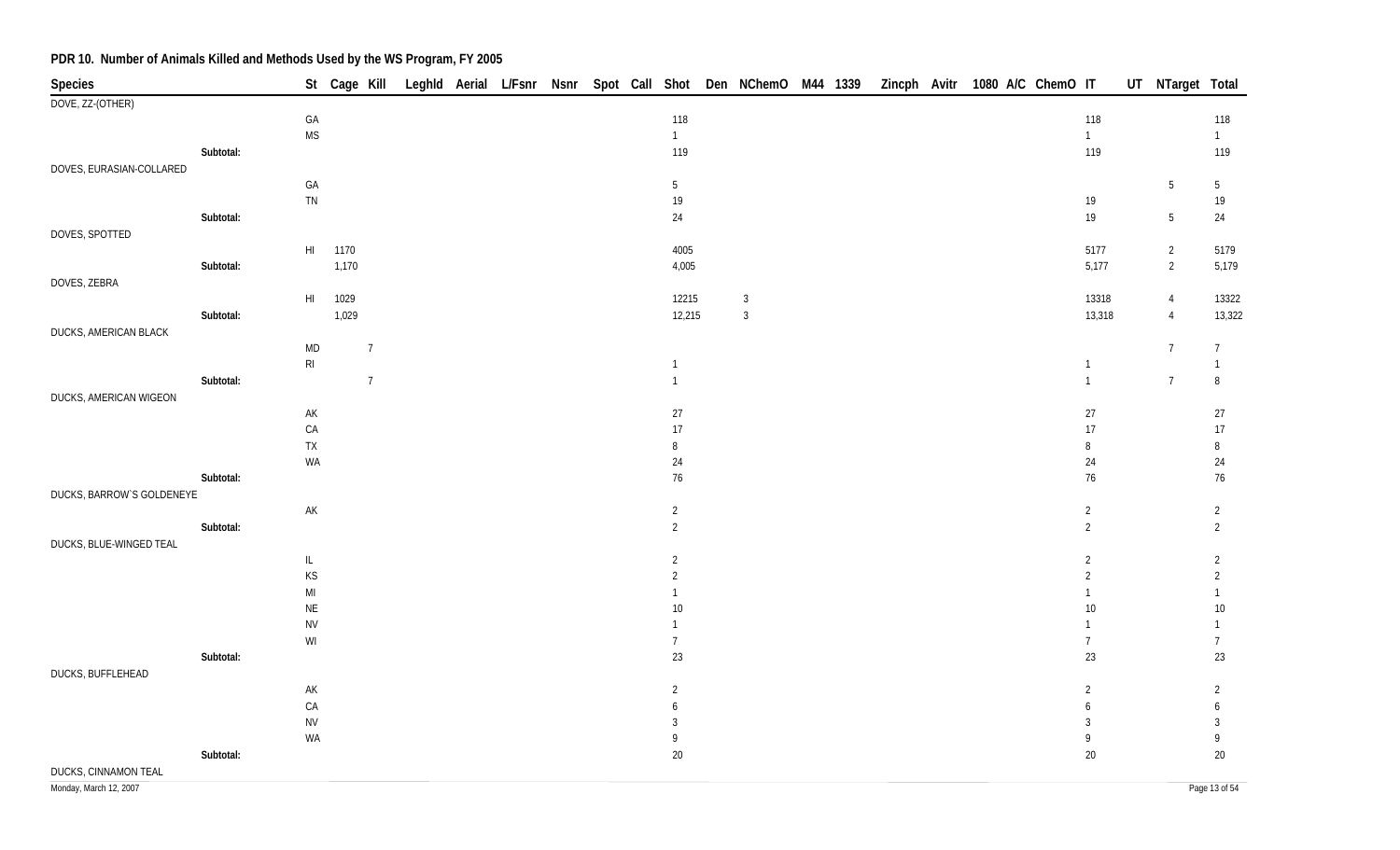| Species                     |           |                                    |                      |                |                |  |  |                          | St Cage Kill Leghld Aerial L/Fsnr Nsnr Spot Call Shot Den NChemO M44 1339 |  |  |                | Zincph Avitr 1080 A/C ChemO IT |                        | UT NTarget Total |                            |
|-----------------------------|-----------|------------------------------------|----------------------|----------------|----------------|--|--|--------------------------|---------------------------------------------------------------------------|--|--|----------------|--------------------------------|------------------------|------------------|----------------------------|
| <b>DUCKS, CINNAMON TEAL</b> |           |                                    |                      |                |                |  |  |                          |                                                                           |  |  |                |                                |                        |                  |                            |
|                             |           | ${\sf CA}$                         |                      |                |                |  |  | $39\,$                   | $\overline{3}$                                                            |  |  |                |                                | 42                     |                  | $42\,$                     |
|                             |           | ${\sf NV}$                         |                      |                |                |  |  | $\mathbf{1}$             |                                                                           |  |  |                |                                | $\mathbf{1}$           |                  | $\mathbf{1}$               |
|                             | Subtotal: |                                    |                      |                |                |  |  | $40\,$                   | $\mathbf{3}$                                                              |  |  |                |                                | 43                     |                  | $43\,$                     |
| DUCKS, COMMON GOLDENEYE     |           |                                    |                      |                |                |  |  |                          |                                                                           |  |  |                |                                |                        |                  |                            |
|                             |           | $\mathsf{AK}$                      |                      |                |                |  |  | $\mathbf{3}$             |                                                                           |  |  |                |                                | $\mathbf{3}$           |                  | $\mathbf{3}$               |
|                             | Subtotal: |                                    |                      |                |                |  |  | $\mathbf{3}$             |                                                                           |  |  |                |                                | $\mathbf{3}$           |                  | $\mathbf{3}$               |
| DUCKS, DABBLING (OTHER)     |           | CA                                 |                      |                |                |  |  |                          | 53                                                                        |  |  |                |                                | 53                     |                  | 53                         |
|                             |           | KY                                 |                      |                |                |  |  | $\mathbf{1}$             |                                                                           |  |  |                |                                | $\mathbf{1}$           |                  | $\mathbf{1}$               |
|                             |           | <b>MD</b>                          |                      | $\overline{2}$ | $\overline{1}$ |  |  |                          |                                                                           |  |  |                |                                |                        | $\overline{3}$   | $\mathbf{3}$               |
|                             |           | OK                                 |                      |                |                |  |  | $\mathbf{1}$             |                                                                           |  |  |                |                                | $\mathbf{1}$           |                  | $\mathbf{1}$               |
|                             |           | VA                                 |                      |                | $\overline{1}$ |  |  | $5\phantom{.0}$          |                                                                           |  |  |                |                                | $\mathfrak{b}$         |                  | 6                          |
|                             |           | WI                                 |                      | $\overline{1}$ |                |  |  |                          |                                                                           |  |  |                |                                |                        | -1               | $\mathbf{1}$               |
|                             | Subtotal: |                                    |                      | $\overline{3}$ | $\overline{2}$ |  |  | $7\overline{ }$          | 53                                                                        |  |  |                |                                | 61                     | $\overline{4}$   | 65                         |
| DUCKS, DIVING (ALL)         |           |                                    |                      |                |                |  |  |                          |                                                                           |  |  |                |                                |                        |                  |                            |
|                             |           | $\sf ND$                           |                      |                | $\overline{1}$ |  |  |                          |                                                                           |  |  |                |                                |                        |                  | $\mathbf{1}$               |
|                             |           | $\mathsf{W}\mathsf{I}$             |                      | $\sqrt{1}$     |                |  |  |                          |                                                                           |  |  |                |                                |                        | -1               | $\mathbf{1}$               |
|                             | Subtotal: |                                    |                      | $\overline{1}$ | $\overline{1}$ |  |  |                          |                                                                           |  |  |                |                                |                        | $\overline{2}$   | $\overline{2}$             |
| DUCKS, FERAL                |           |                                    |                      |                |                |  |  |                          |                                                                           |  |  |                |                                |                        |                  |                            |
|                             |           | $\mathsf{A}\mathsf{Z}$             |                      |                |                |  |  |                          | $\mathbf{3}$                                                              |  |  |                |                                | $\mathbf{3}$           |                  | $\mathbf{3}$               |
|                             |           | CA                                 |                      |                |                |  |  | $\overline{2}$           | 161                                                                       |  |  |                |                                | 163                    |                  | 163                        |
|                             |           | $\mathsf{FL}$                      |                      |                |                |  |  |                          |                                                                           |  |  | 120            |                                | 120                    |                  | 120                        |
|                             |           | ${\sf GA}$                         |                      |                |                |  |  |                          |                                                                           |  |  | 6              |                                | $\boldsymbol{6}$<br>37 | $\overline{1}$   | $\boldsymbol{6}$<br>$38\,$ |
|                             |           | $\mathsf{H}\mathsf{I}$<br>$\sf ID$ |                      |                |                |  |  | $16\,$<br>$\overline{2}$ | 22                                                                        |  |  |                |                                | $\mathbf{3}$           |                  | $\mathbf{3}$               |
|                             |           | KY                                 |                      |                |                |  |  |                          |                                                                           |  |  | $\mathbf{1}$   |                                | $\mathbf{1}$           |                  | $\mathbf{1}$               |
|                             |           | <b>MO</b>                          |                      |                |                |  |  |                          | $\overline{1}$                                                            |  |  |                |                                | $\mathbf{1}$           |                  | $\mathbf{1}$               |
|                             |           | <b>MS</b>                          | $\overline{2}$       |                |                |  |  |                          |                                                                           |  |  |                |                                | $\overline{2}$         |                  | $\overline{2}$             |
|                             |           | $\rm NC$                           | $\ddot{\phantom{0}}$ |                |                |  |  |                          |                                                                           |  |  |                |                                | 6                      |                  | 6                          |
|                             |           | PA                                 |                      |                |                |  |  | $\overline{1}$           | $\overline{2}$                                                            |  |  | $5\,$          |                                | $\, 8$                 |                  | 8                          |
|                             |           | TN                                 |                      |                |                |  |  |                          |                                                                           |  |  | $\overline{4}$ |                                | $\overline{4}$         |                  | $\boldsymbol{\varLambda}$  |
|                             |           | ${\sf TX}$                         |                      |                |                |  |  |                          |                                                                           |  |  | 12             |                                | 12                     |                  | $12\,$                     |
|                             |           | UT                                 | 30                   |                |                |  |  |                          | $35\,$                                                                    |  |  | 214            |                                | 279                    |                  | 279                        |
|                             |           | VA                                 |                      |                |                |  |  |                          |                                                                           |  |  | 16             |                                | 16                     |                  | $16\,$                     |
|                             |           |                                    | WA 16                |                |                |  |  | $\mathbf{1}$             |                                                                           |  |  |                |                                | $17$                   |                  | $17\,$                     |
|                             | Subtotal: |                                    | 54                   |                |                |  |  | 22                       | 224                                                                       |  |  | 378            |                                | 678                    | $\overline{1}$   | 679                        |
| DUCKS, GADWALL              |           |                                    |                      |                |                |  |  |                          |                                                                           |  |  |                |                                |                        |                  |                            |
|                             |           | ${\sf CA}$                         |                      |                |                |  |  | $36\,$                   |                                                                           |  |  |                |                                | 36                     |                  | $36\,$                     |
|                             | Subtotal: | WA                                 |                      |                |                |  |  | $11$                     |                                                                           |  |  |                |                                | $11$                   |                  | $11$                       |
|                             |           |                                    |                      |                |                |  |  | $47\,$                   |                                                                           |  |  |                |                                | $47\,$                 |                  | $47\,$                     |
| DUCKS, GREATER SCAUP        |           |                                    |                      |                |                |  |  |                          |                                                                           |  |  |                |                                |                        |                  |                            |

Monday, March 12, 2007 Page 14 of 54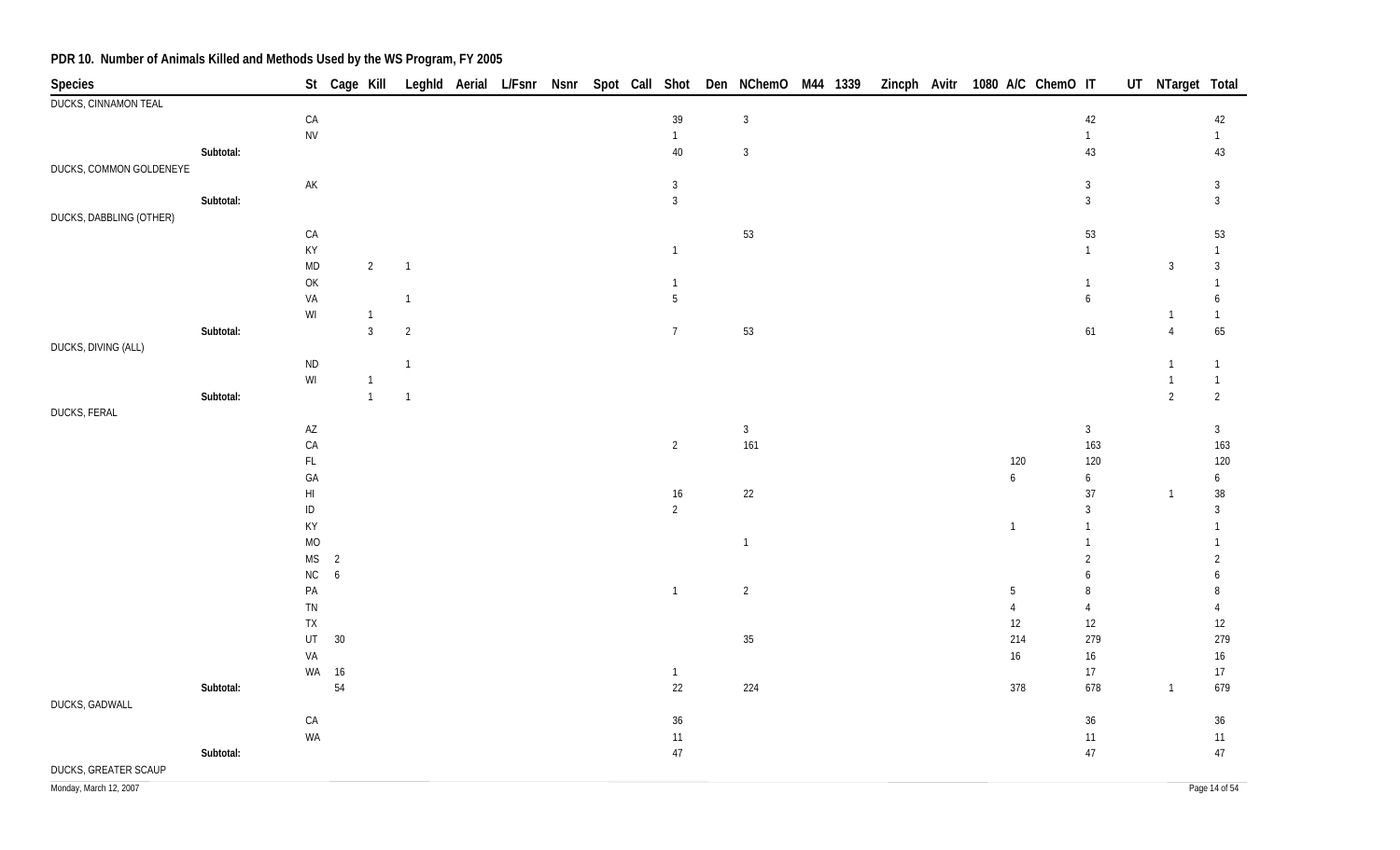| Species                     |           |                        |                |  |  |  |                 | St Cage Kill Leghld Aerial L/Fsnr Nsnr Spot Call Shot Den NChemO M44 1339 |  |  | Zincph Avitr 1080 A/C ChemO IT |  |                 | UT NTarget Total |                       |
|-----------------------------|-----------|------------------------|----------------|--|--|--|-----------------|---------------------------------------------------------------------------|--|--|--------------------------------|--|-----------------|------------------|-----------------------|
| <b>DUCKS, GREATER SCAUP</b> |           |                        |                |  |  |  |                 |                                                                           |  |  |                                |  |                 |                  |                       |
|                             |           | $\mathsf{AK}$          |                |  |  |  | 66              |                                                                           |  |  |                                |  | 66              |                  | 66                    |
|                             |           | ${\sf CA}$             |                |  |  |  | $47\,$          | $\overline{1}$                                                            |  |  |                                |  | $48\,$          |                  | 48                    |
|                             | Subtotal: |                        |                |  |  |  | 113             | $\overline{1}$                                                            |  |  |                                |  | 114             |                  | 114                   |
| DUCKS, GREEN-WINGED TEAL    |           |                        |                |  |  |  |                 |                                                                           |  |  |                                |  |                 |                  |                       |
|                             |           | AK                     |                |  |  |  | $52\,$          |                                                                           |  |  |                                |  | 52              |                  | 52                    |
|                             |           | ${\sf CA}$             |                |  |  |  | $\overline{4}$  |                                                                           |  |  |                                |  | $\overline{4}$  |                  | $\overline{4}$        |
|                             |           | $\mathsf{MD}$          | $\overline{1}$ |  |  |  |                 |                                                                           |  |  |                                |  |                 | $\mathbf{1}$     | $\mathbf{1}$          |
|                             |           | WA                     |                |  |  |  | $\overline{4}$  |                                                                           |  |  |                                |  | $\overline{4}$  |                  | $\overline{4}$        |
|                             | Subtotal: |                        | $\overline{1}$ |  |  |  | $60\,$          |                                                                           |  |  |                                |  | 60              | $\overline{1}$   | 61                    |
| DUCKS, LESSER SCAUP         |           |                        |                |  |  |  |                 |                                                                           |  |  |                                |  |                 |                  |                       |
|                             |           | ${\sf CA}$             |                |  |  |  | $\overline{2}$  |                                                                           |  |  |                                |  | $\overline{2}$  |                  | $\overline{2}$        |
|                             |           | $\mathsf{MI}$          |                |  |  |  | $\overline{2}$  |                                                                           |  |  |                                |  | $\overline{2}$  |                  | $\overline{2}$        |
|                             |           | <b>NV</b>              |                |  |  |  | $7\overline{ }$ |                                                                           |  |  |                                |  | $7\overline{ }$ |                  | $\overline{7}$        |
|                             | Subtotal: | ${\sf TX}$             |                |  |  |  | $10\,$          |                                                                           |  |  |                                |  | $10\,$          |                  | $10\,$                |
| DUCKS, MERGANSER COMMON     |           |                        |                |  |  |  | 21              |                                                                           |  |  |                                |  | 21              |                  | 21                    |
|                             |           | WA                     |                |  |  |  |                 |                                                                           |  |  |                                |  |                 |                  |                       |
|                             |           | $\mathsf{W}\mathsf{I}$ | $\overline{1}$ |  |  |  | $\overline{5}$  |                                                                           |  |  |                                |  | $5\,$           | $\overline{1}$   | $5\,$<br>$\mathbf{1}$ |
|                             | Subtotal: |                        | $\overline{1}$ |  |  |  | $5\phantom{.0}$ |                                                                           |  |  |                                |  | $5\phantom{.0}$ | $\mathbf{1}$     | $\boldsymbol{6}$      |
| DUCKS, MERGANSER, HOODED    |           |                        |                |  |  |  |                 |                                                                           |  |  |                                |  |                 |                  |                       |
|                             |           | CA                     |                |  |  |  | $\overline{2}$  |                                                                           |  |  |                                |  | $\overline{2}$  |                  | $\overline{2}$        |
|                             |           | $\mathsf{M}\mathsf{N}$ | $\mathbf{1}$   |  |  |  |                 |                                                                           |  |  |                                |  |                 |                  | $\mathbf{1}$          |
|                             |           | WI                     | $\overline{1}$ |  |  |  |                 |                                                                           |  |  |                                |  |                 |                  | $\mathbf{1}$          |
|                             | Subtotal: |                        | $\overline{2}$ |  |  |  | $\overline{2}$  |                                                                           |  |  |                                |  | $\overline{2}$  | $\overline{2}$   | $\overline{4}$        |
| DUCKS, NORTHERN PINTAIL     |           |                        |                |  |  |  |                 |                                                                           |  |  |                                |  |                 |                  |                       |
|                             |           | $\mathsf{AK}$          |                |  |  |  | 3               |                                                                           |  |  |                                |  | $\mathbf{3}$    |                  | 3                     |
|                             |           | ${\sf CA}$             |                |  |  |  | $\overline{2}$  | $\overline{1}$                                                            |  |  |                                |  | $\mathbf{3}$    |                  | $\mathbf{3}$          |
|                             | Subtotal: |                        |                |  |  |  | 5               | $\overline{1}$                                                            |  |  |                                |  | 6               |                  | 6                     |
| DUCKS, NORTHERN SHOVELER    |           |                        |                |  |  |  |                 |                                                                           |  |  |                                |  |                 |                  |                       |
|                             |           | $\mathsf{AK}$          |                |  |  |  | 11              |                                                                           |  |  |                                |  | 11              |                  | 11                    |
|                             |           | $\mathsf{AZ}$          |                |  |  |  | $\overline{7}$  |                                                                           |  |  |                                |  | $\overline{7}$  |                  | $\overline{7}$        |
|                             |           | ${\sf CA}$             |                |  |  |  | $\overline{7}$  |                                                                           |  |  |                                |  |                 |                  | $\overline{7}$        |
|                             |           | $KS$                   |                |  |  |  | $\overline{2}$  |                                                                           |  |  |                                |  | $\overline{2}$  |                  | 2                     |
|                             |           | TX                     |                |  |  |  | $\overline{2}$  |                                                                           |  |  |                                |  | $\overline{2}$  |                  | $\overline{2}$        |
|                             |           | WI                     |                |  |  |  | $\mathbf{1}$    |                                                                           |  |  |                                |  | 1               |                  |                       |
|                             | Subtotal: |                        |                |  |  |  | $30\,$          |                                                                           |  |  |                                |  | $30\,$          |                  | $30\,$                |
| DUCKS, RING-NECKED          |           |                        |                |  |  |  |                 |                                                                           |  |  |                                |  |                 |                  |                       |
|                             |           | $\mathsf{AZ}$          |                |  |  |  | $20\,$          |                                                                           |  |  |                                |  | $20\,$          |                  | $20\,$                |
|                             |           | ${\sf NV}$             |                |  |  |  | $5\phantom{.0}$ |                                                                           |  |  |                                |  | $5\phantom{.0}$ |                  | 5                     |
|                             |           | WA                     |                |  |  |  | $\overline{7}$  |                                                                           |  |  |                                |  | $7\overline{ }$ |                  | $\overline{7}$        |
|                             | Subtotal: |                        |                |  |  |  | 32              |                                                                           |  |  |                                |  | $32\,$          |                  | 32                    |
| Monday, March 12, 2007      |           |                        |                |  |  |  |                 |                                                                           |  |  |                                |  |                 |                  | Page 15 of 54         |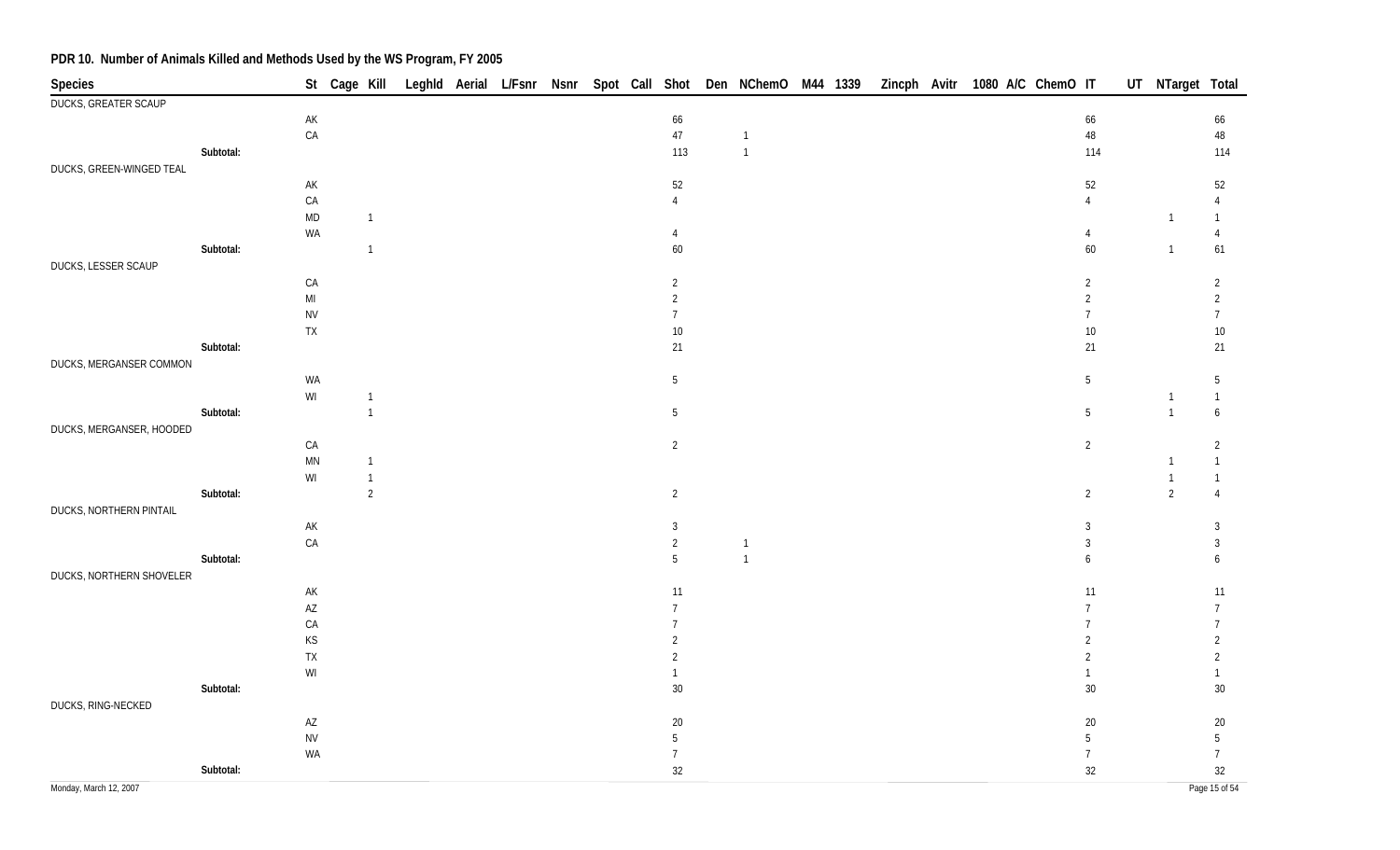| Species                |           |                        |                |                |  |              |  |                  |                  |                |  | St Cage Kill Leghld Aerial L/Fsnr Nsnr Spot Call Shot Den NChemO M44 1339 Zincph Avitr 1080 A/C ChemO IT |                  | UT NTarget Total |                              |
|------------------------|-----------|------------------------|----------------|----------------|--|--------------|--|------------------|------------------|----------------|--|----------------------------------------------------------------------------------------------------------|------------------|------------------|------------------------------|
| <b>DUCKS, RUDDY</b>    |           |                        |                |                |  |              |  |                  |                  |                |  |                                                                                                          |                  |                  |                              |
|                        |           | $\mathsf{AZ}$          |                |                |  |              |  | $\overline{5}$   |                  |                |  |                                                                                                          | 5                |                  | 5                            |
|                        |           | CA                     |                |                |  |              |  | $\mathbf{1}$     |                  |                |  |                                                                                                          | $\mathbf{1}$     |                  | $\mathbf{1}$                 |
|                        |           | <b>NV</b>              |                |                |  |              |  | 8                |                  |                |  |                                                                                                          | 8                |                  | $\, 8$                       |
|                        | Subtotal: |                        |                |                |  |              |  | $14$             |                  |                |  |                                                                                                          | $14$             |                  | 14                           |
| DUCKS, WOOD            |           |                        |                |                |  |              |  |                  |                  |                |  |                                                                                                          |                  |                  |                              |
|                        |           | $\mathsf{MS}\xspace$   | $\overline{1}$ |                |  |              |  |                  |                  |                |  |                                                                                                          |                  |                  | $\mathbf{1}$                 |
|                        |           | $\mathsf{SC}$          | $\overline{1}$ |                |  |              |  |                  |                  |                |  |                                                                                                          |                  | $\mathbf{1}$     | $\mathbf{1}$                 |
|                        |           | $\mathsf{W}\mathsf{I}$ | $\overline{1}$ |                |  |              |  |                  |                  |                |  |                                                                                                          |                  |                  | $\mathbf{1}$                 |
|                        | Subtotal: |                        | $\sqrt{3}$     |                |  |              |  |                  |                  |                |  |                                                                                                          |                  | $\mathbf{3}$     | $\mathbf{3}$                 |
| EAGLES, BALD           |           |                        |                |                |  |              |  |                  |                  |                |  |                                                                                                          |                  |                  |                              |
|                        |           | $\mathsf{AK}$          |                | $\overline{1}$ |  |              |  |                  |                  |                |  |                                                                                                          |                  |                  | 1                            |
|                        |           | $\mathsf{MD}$          |                | $\overline{1}$ |  |              |  |                  |                  |                |  |                                                                                                          |                  |                  | $\mathbf{1}$                 |
|                        |           | <b>ND</b>              |                |                |  |              |  |                  |                  | $\mathbf{1}$   |  |                                                                                                          |                  |                  | $\mathbf{1}$                 |
|                        | Subtotal: |                        |                | 2              |  |              |  |                  |                  | $\overline{1}$ |  |                                                                                                          |                  | $\mathbf{3}$     | $\mathbf{3}$                 |
| EAGLES, GOLDEN         |           | <b>NV</b>              |                |                |  | $\mathbf{1}$ |  |                  |                  |                |  |                                                                                                          |                  | $\mathbf{1}$     |                              |
|                        | Subtotal: |                        |                |                |  | $\mathbf{1}$ |  |                  |                  |                |  |                                                                                                          |                  | $\overline{1}$   | $\mathbf{1}$<br>$\mathbf{1}$ |
| EGRETS, CATTLE         |           |                        |                |                |  |              |  |                  |                  |                |  |                                                                                                          |                  |                  |                              |
|                        |           | $\mathsf{FL}$          |                |                |  |              |  | 731              |                  |                |  |                                                                                                          | 738              |                  | 738                          |
|                        |           | GA                     |                |                |  |              |  | $74\,$           |                  |                |  |                                                                                                          | 105              |                  | 105                          |
|                        |           | $\mathsf{HI}$          |                |                |  |              |  | 2110             | $\boldsymbol{6}$ |                |  |                                                                                                          | 2145             |                  | 2145                         |
|                        |           | $\mathsf{MD}$          |                |                |  |              |  | $\overline{2}$   |                  |                |  |                                                                                                          | $\overline{2}$   |                  | $\mathbf{2}$                 |
|                        |           | OK                     |                |                |  |              |  | $33\,$           |                  |                |  |                                                                                                          | $33\,$           |                  | 33                           |
|                        |           | $\mathsf{SC}$          |                |                |  |              |  | $30\,$           |                  |                |  |                                                                                                          | 30 <sup>°</sup>  |                  | $30\,$                       |
|                        |           | ${\sf TX}$             |                |                |  |              |  | $\mathbf{1}$     |                  |                |  |                                                                                                          | $\mathbf{1}$     |                  | $\mathbf{1}$                 |
|                        | Subtotal: |                        |                |                |  |              |  | 2,981            | 6                |                |  |                                                                                                          | 3,054            |                  | 3,054                        |
| EGRETS, GREAT          |           |                        |                |                |  |              |  |                  |                  |                |  |                                                                                                          |                  |                  |                              |
|                        |           | $\mathsf{A}\mathsf{Z}$ |                |                |  |              |  | $\boldsymbol{6}$ |                  |                |  |                                                                                                          | $\boldsymbol{6}$ |                  | $\boldsymbol{6}$             |
|                        |           | CA                     |                |                |  |              |  | $23\,$           |                  |                |  |                                                                                                          | $23\,$           |                  | 23                           |
|                        |           | $\mathsf{FL}$          |                |                |  |              |  | $24\,$           |                  |                |  |                                                                                                          | 24               |                  | $24\,$                       |
|                        |           | $\mathsf{MI}$          |                |                |  |              |  | $\mathbf{1}$     |                  |                |  |                                                                                                          | $\mathbf{1}$     |                  | $\mathbf{1}$                 |
|                        |           | $\mathsf{M}\mathsf{N}$ |                |                |  |              |  | 2                |                  |                |  |                                                                                                          | $\overline{2}$   |                  | $\overline{2}$               |
|                        |           | $\mathsf{MS}\xspace$   |                |                |  |              |  | $\overline{7}$   |                  |                |  |                                                                                                          | $\overline{7}$   |                  | $\overline{7}$               |
|                        |           | TX                     |                |                |  |              |  |                  |                  |                |  |                                                                                                          |                  |                  | $\mathbf{1}$                 |
|                        |           | VA                     |                |                |  |              |  | $\overline{5}$   |                  |                |  |                                                                                                          | 5                |                  | $5\phantom{.0}$              |
|                        | Subtotal: |                        |                |                |  |              |  | 69               |                  |                |  |                                                                                                          | 69               |                  | 69                           |
| EGRETS, SNOWY          |           |                        |                |                |  |              |  |                  |                  |                |  |                                                                                                          |                  |                  |                              |
|                        |           | ${\sf CA}$             |                |                |  |              |  | $37\,$           |                  |                |  |                                                                                                          | $38\,$           |                  | $38\,$                       |
|                        | Subtotal: |                        |                |                |  |              |  | $37\,$           |                  |                |  |                                                                                                          | 38               |                  | $38\,$                       |
| EGRETS/HERONS (MIXED)  |           |                        |                |                |  |              |  |                  |                  |                |  |                                                                                                          |                  |                  |                              |
|                        |           | ${\sf AR}$             |                |                |  |              |  | $80\,$           |                  |                |  |                                                                                                          | $80\,$           |                  | $80\,$                       |
| Monday, March 12, 2007 |           |                        |                |                |  |              |  |                  |                  |                |  |                                                                                                          |                  |                  | Page 16 of 54                |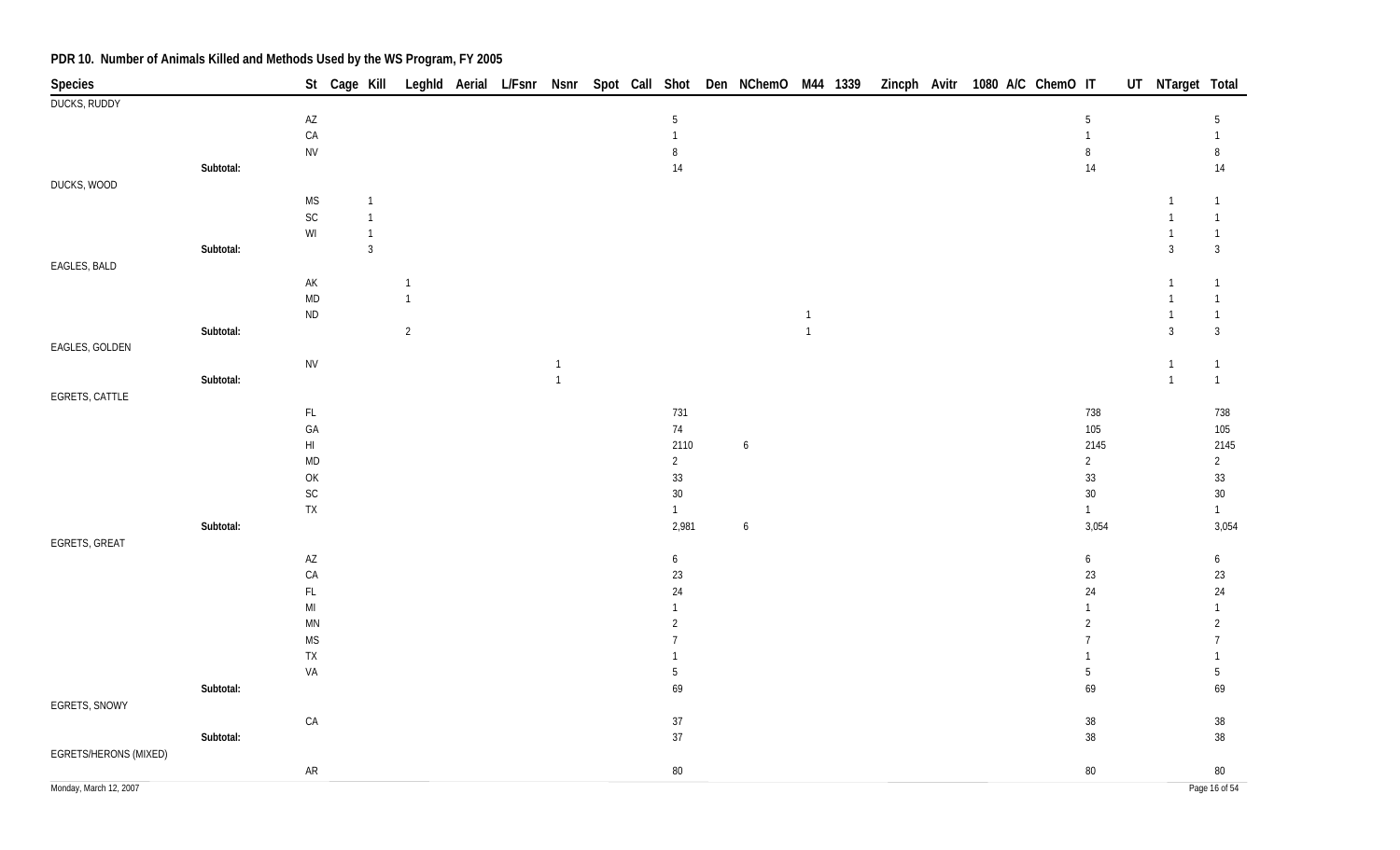| Species                |           |                                                         |                | St Cage Kill                 |                |  |  |                | Leghld Aerial L/Fsnr Nsnr Spot Call Shot Den NChemO M44 1339 |  | Zincph Avitr 1080 A/C ChemO IT |  |  |                |                | UT NTarget Total |                                   |
|------------------------|-----------|---------------------------------------------------------|----------------|------------------------------|----------------|--|--|----------------|--------------------------------------------------------------|--|--------------------------------|--|--|----------------|----------------|------------------|-----------------------------------|
| EGRETS/HERONS (MIXED)  |           |                                                         |                |                              |                |  |  |                |                                                              |  |                                |  |  |                |                |                  |                                   |
|                        |           | $\mathsf{GA}$                                           |                |                              |                |  |  | $43\,$         |                                                              |  |                                |  |  | $43\,$         |                |                  | 43                                |
|                        | Subtotal: |                                                         |                |                              |                |  |  | 123            |                                                              |  |                                |  |  | 123            |                |                  | 123                               |
| ELK, WAPITI (WILD)     |           |                                                         |                |                              |                |  |  |                |                                                              |  |                                |  |  |                |                |                  |                                   |
|                        |           | OR                                                      |                |                              |                |  |  | 6              |                                                              |  |                                |  |  | 6              |                |                  | 6                                 |
|                        |           | UT                                                      |                |                              |                |  |  | $\mathbf{1}$   |                                                              |  |                                |  |  | $\mathbf{1}$   |                |                  | $\mathbf{1}$                      |
|                        |           | $\ensuremath{\mathsf{W}}\xspace\ensuremath{\mathsf{I}}$ |                |                              |                |  |  | 24             |                                                              |  |                                |  |  | $24\,$         |                |                  | 24                                |
|                        | Subtotal: |                                                         |                |                              |                |  |  | 31             |                                                              |  |                                |  |  | 31             |                |                  | 31                                |
| EXOTIC BIRDS (OTHER)   |           |                                                         |                |                              |                |  |  |                |                                                              |  |                                |  |  |                |                |                  |                                   |
|                        |           | $\mathsf{HI}$                                           | $\overline{4}$ |                              |                |  |  | 44             |                                                              |  |                                |  |  | $48\,$         |                |                  | $48\,$                            |
|                        |           | UT                                                      |                |                              |                |  |  | $\overline{2}$ |                                                              |  |                                |  |  | $\overline{2}$ |                |                  | $\overline{2}$                    |
|                        | Subtotal: |                                                         | $\overline{4}$ |                              |                |  |  | 46             |                                                              |  |                                |  |  | $50\,$         |                |                  | 50                                |
| FINCHES, HOUSE         |           |                                                         |                |                              |                |  |  |                |                                                              |  |                                |  |  |                |                |                  |                                   |
|                        |           | CA                                                      | 6              |                              |                |  |  | $\overline{2}$ | $\overline{2}$                                               |  |                                |  |  | $\, 8$         | $\overline{1}$ | $\overline{1}$   | $10\,$                            |
|                        |           | $\mathsf{H}\mathsf{I}$                                  | 2690           |                              |                |  |  | 2909           |                                                              |  |                                |  |  | 5601           |                |                  | 5601                              |
|                        |           | WA                                                      | 960            |                              |                |  |  |                |                                                              |  |                                |  |  | 942            |                | $18\,$           | 960                               |
|                        | Subtotal: |                                                         | 3,656          |                              |                |  |  | 2,911          | $\overline{2}$                                               |  |                                |  |  | 6,551          | $\overline{1}$ | 19               | 6,571                             |
| FINCHES, SAFFRON       |           |                                                         |                |                              |                |  |  |                |                                                              |  |                                |  |  |                |                |                  |                                   |
|                        |           | $HI$ 7                                                  |                |                              |                |  |  | 17             |                                                              |  |                                |  |  | $23\,$         |                | $\overline{1}$   | 24                                |
|                        | Subtotal: |                                                         | $\overline{7}$ |                              |                |  |  | $17\,$         |                                                              |  |                                |  |  | 23             |                | $\overline{1}$   | $24\,$                            |
| FISH (OTHER)           |           |                                                         |                |                              |                |  |  |                |                                                              |  |                                |  |  |                |                |                  |                                   |
|                        |           | $\mathsf{AL}$                                           |                | $\mathbf{1}$                 |                |  |  |                |                                                              |  |                                |  |  |                |                | $\mathbf{1}$     | $\mathbf{1}$                      |
|                        |           | CA<br><b>MD</b>                                         |                |                              |                |  |  |                | $73\,$                                                       |  |                                |  |  | $73\,$         |                |                  | $73\,$<br>$\mathfrak{Z}$          |
|                        |           | <b>MN</b>                                               |                | $\mathbf{3}$<br>$\mathbf{1}$ |                |  |  |                |                                                              |  |                                |  |  |                |                | 3                | $\mathbf{1}$                      |
|                        |           | <b>MS</b>                                               |                | $\mathbf{3}$                 |                |  |  |                | 700                                                          |  |                                |  |  | 700            |                | 3                | 703                               |
|                        |           | $\rm NC$                                                |                | $\mathbf{1}$                 |                |  |  |                |                                                              |  |                                |  |  |                |                |                  | $\mathbf{1}$                      |
|                        |           | TN                                                      |                | $\mathbf{1}$                 |                |  |  |                |                                                              |  |                                |  |  |                |                |                  | $\mathbf{1}$                      |
|                        |           | WI                                                      |                | $\mathbf{1}$                 |                |  |  |                |                                                              |  |                                |  |  |                |                | $\overline{1}$   | $\mathbf{1}$                      |
|                        | Subtotal: |                                                         |                | $11$                         |                |  |  |                | 773                                                          |  |                                |  |  | 773            |                | 11               | 784                               |
| <b>FISHERS</b>         |           |                                                         |                |                              |                |  |  |                |                                                              |  |                                |  |  |                |                |                  |                                   |
|                        |           | WI                                                      |                |                              | $\overline{1}$ |  |  |                |                                                              |  |                                |  |  |                |                | $\overline{1}$   | $\mathbf{1}$                      |
|                        | Subtotal: |                                                         |                |                              | $\overline{1}$ |  |  |                |                                                              |  |                                |  |  |                |                | $\overline{1}$   | $\mathbf{1}$                      |
| FLICKERS, NORTHERN     |           |                                                         |                |                              |                |  |  |                |                                                              |  |                                |  |  |                |                |                  |                                   |
|                        |           | $\mathsf{AZ}$                                           |                |                              |                |  |  | $\overline{1}$ |                                                              |  |                                |  |  | $\mathbf{1}$   |                |                  | $\mathbf{1}$                      |
|                        |           | $\sf ID$                                                |                | $5\phantom{.0}$              | -1             |  |  |                |                                                              |  |                                |  |  | 13             |                | $\overline{1}$   | $14$                              |
|                        |           | ${\sf OR}$                                              |                |                              |                |  |  | $\mathbf{1}$   |                                                              |  |                                |  |  | $\mathbf{1}$   |                |                  | $\mathbf{1}$                      |
|                        |           | WY                                                      |                |                              |                |  |  |                |                                                              |  |                                |  |  | $\mathbf{1}$   |                |                  | $\mathbf{1}$                      |
|                        | Subtotal: |                                                         |                | $5\phantom{.0}$              | $\overline{1}$ |  |  | $\overline{3}$ |                                                              |  |                                |  |  | $16\,$         |                | $\overline{1}$   | 17                                |
| FOWL, GUINEA           |           |                                                         |                |                              |                |  |  |                |                                                              |  |                                |  |  |                |                |                  |                                   |
|                        |           | VA                                                      |                |                              |                |  |  | 9              |                                                              |  |                                |  |  | 9              |                |                  | 9                                 |
|                        | Subtotal: |                                                         |                |                              |                |  |  | $\,9$          |                                                              |  |                                |  |  | 9              |                |                  | $\mathsf{g}% _{T}=\mathsf{g}_{T}$ |
| Monday, March 12, 2007 |           |                                                         |                |                              |                |  |  |                |                                                              |  |                                |  |  |                |                |                  | Page 17 of 54                     |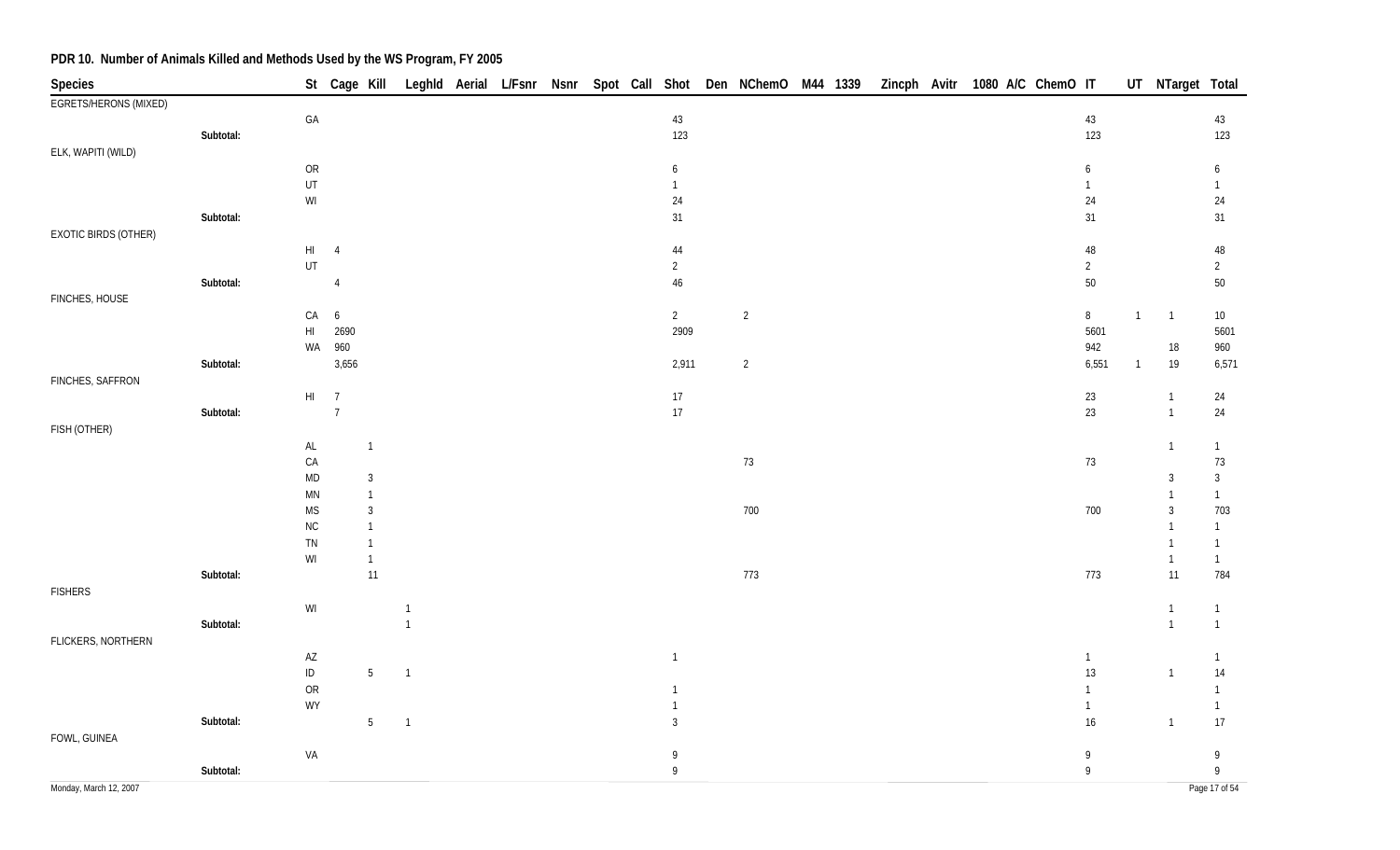| Species       |           |                                |                |                |                      |    |                 |                |                |                                |        | St Cage Kill Leghld Aerial L/Fsnr Nsnr Spot Call Shot Den NChemO M44 1339 Zincph Avitr 1080 A/C ChemO IT |                |  |                 |              |                      |                | UT NTarget Total |                      |
|---------------|-----------|--------------------------------|----------------|----------------|----------------------|----|-----------------|----------------|----------------|--------------------------------|--------|----------------------------------------------------------------------------------------------------------|----------------|--|-----------------|--------------|----------------------|----------------|------------------|----------------------|
| FOWL, PEA     |           |                                |                |                |                      |    |                 |                |                |                                |        |                                                                                                          |                |  |                 |              |                      |                |                  |                      |
|               |           | ${\sf CA}$                     |                |                |                      |    |                 |                |                | $\mathbf{1}$                   |        |                                                                                                          |                |  |                 |              | 1                    |                |                  |                      |
|               |           | $\mathsf{H}\mathsf{I}$         | $\overline{4}$ |                |                      |    |                 |                |                |                                |        |                                                                                                          |                |  |                 |              | $\overline{4}$       |                |                  | $\overline{4}$       |
|               | Subtotal: |                                | $\overline{4}$ |                |                      |    |                 |                |                | $\mathbf{1}$                   |        |                                                                                                          |                |  |                 |              | 5                    |                |                  | 5                    |
| FOXES, ARCTIC |           | $\mathsf{AK}$                  |                | $\overline{1}$ |                      |    |                 |                |                | 5                              |        |                                                                                                          |                |  |                 |              |                      |                |                  |                      |
|               | Subtotal: |                                |                | $\overline{1}$ | $16\,$<br>$16\,$     |    |                 |                |                | $5\,$                          |        |                                                                                                          |                |  |                 |              | $22\,$<br>22         |                |                  | 22<br>22             |
| FOXES, GRAY   |           |                                |                |                |                      |    |                 |                |                |                                |        |                                                                                                          |                |  |                 |              |                      |                |                  |                      |
|               |           | $\mathsf{A}\mathsf{Z}$         |                |                | $\overline{1}$       |    |                 |                | $\overline{7}$ | $5\phantom{.0}$                |        |                                                                                                          |                |  |                 |              | 14                   |                |                  | 14                   |
|               |           | ${\sf CA}$                     | 112            |                |                      |    | 4               |                |                | $\,8\,$                        |        | $\overline{2}$                                                                                           |                |  | $\overline{4}$  |              | 127                  |                | $\mathbf{3}$     | 130                  |
|               |           | $\mathsf{FL}$                  |                |                | $\mathbf{3}$         |    |                 | $\mathbf{1}$   |                | $\overline{2}$                 |        |                                                                                                          |                |  |                 |              | $\boldsymbol{6}$     |                |                  | 6                    |
|               |           | $\mathsf{GA}$                  | $\, 8$         |                | 30                   |    |                 |                |                | $\mathbf{1}$                   |        |                                                                                                          |                |  |                 |              | $38\,$               |                | $\mathbf{1}$     | 39                   |
|               |           | $\mathsf{K}\mathsf{Y}$         | $\overline{1}$ |                |                      |    |                 |                |                |                                |        |                                                                                                          |                |  |                 |              | 1                    |                |                  | $\mathbf{1}$         |
|               |           | <b>MS</b>                      |                |                | $\mathbf{3}$         |    |                 |                |                |                                |        |                                                                                                          |                |  |                 |              | 3                    |                |                  | $\mathfrak{Z}$       |
|               |           | ${\sf NC}$                     | $\, 8$         |                | $\,9$                |    | 9               |                |                |                                |        |                                                                                                          |                |  |                 |              | $26\,$               |                |                  | 26                   |
|               |           | <b>NM</b>                      |                |                | $12$                 |    | $10\,$          |                |                |                                |        |                                                                                                          | $35\,$         |  |                 |              | $\overline{4}$       | $\mathbf{1}$   | 52               | 57                   |
|               |           | OK 1                           |                |                |                      |    | 1               |                |                |                                |        |                                                                                                          | $\mathbf{1}$   |  |                 |              | $\overline{2}$       |                | $\overline{1}$   | $\mathfrak{Z}$       |
|               |           | ${\sf OR}$<br>$\mathsf{PA}$    | $\overline{1}$ |                | $\boldsymbol{6}$     |    | $\overline{2}$  |                |                | $\overline{1}$<br>$\mathbf{1}$ |        |                                                                                                          |                |  |                 |              | $10\,$               |                |                  | $10\,$               |
|               |           | <b>TX</b>                      | 14             |                | 620                  |    | 264             | $\overline{2}$ | 166            | $30\,$                         | 3      | 8                                                                                                        | 217            |  |                 |              | $\mathbf{1}$<br>1243 | 61             | 20               | $\mathbf{1}$<br>1324 |
|               |           | UT                             |                |                | $\overline{2}$       |    |                 |                |                |                                |        |                                                                                                          |                |  |                 |              |                      |                | $\overline{2}$   | $\overline{2}$       |
|               |           | VA                             |                |                | 8                    |    | $7\overline{ }$ | $\overline{5}$ |                | $\boldsymbol{6}$               |        |                                                                                                          | $26\,$         |  |                 |              | 24                   |                | 28               | 52                   |
|               |           | WV                             |                |                | $\overline{4}$       |    | $\overline{2}$  |                |                | $\overline{1}$                 |        |                                                                                                          | $22\,$         |  |                 |              | $\overline{4}$       |                | 25               | 29                   |
|               | Subtotal: |                                | 145            |                | 698                  |    | 299             | 8              | 173            | 55                             | 3      | 10                                                                                                       | 301            |  | $5\phantom{.0}$ |              | 1,503                | 62             | 132              | 1,697                |
| FOXES, KIT    |           |                                |                |                |                      |    |                 |                |                |                                |        |                                                                                                          |                |  |                 |              |                      |                |                  |                      |
|               |           | <b>NM</b>                      |                |                |                      |    | $\mathfrak{Z}$  |                |                |                                |        |                                                                                                          | $21$           |  |                 |              |                      |                | 24               | 24                   |
|               |           | ${\sf NV}$                     |                |                | $\overline{1}$       |    |                 |                |                |                                |        | $\overline{1}$                                                                                           | $\overline{2}$ |  |                 |              | $\mathbf{1}$         |                | $\sqrt{3}$       | $\overline{4}$       |
|               |           | UT                             |                |                |                      |    |                 |                |                |                                |        |                                                                                                          | $\overline{2}$ |  |                 |              |                      | $\mathbf{1}$   | $\overline{1}$   | $\overline{2}$       |
|               | Subtotal: |                                |                |                | $\overline{1}$       |    | $\mathbf{3}$    |                |                |                                |        | $\overline{1}$                                                                                           | $25\,$         |  |                 |              | $\mathbf{1}$         | $\mathbf{1}$   | 28               | $30\,$               |
| FOXES, RED    |           |                                |                |                |                      |    |                 |                |                |                                |        |                                                                                                          |                |  |                 |              |                      |                |                  |                      |
|               |           | $\mathsf{AK}$<br>$\mathsf{AL}$ |                |                | $\overline{1}$       |    | $\mathbf{3}$    |                |                |                                |        |                                                                                                          |                |  |                 |              | 4                    |                |                  | $\overline{4}$<br>4  |
|               |           | ${\sf CA}$                     | 6              |                | $\overline{4}$<br>22 |    | $\overline{7}$  | $\mathbf{1}$   |                | $10\,$                         |        |                                                                                                          |                |  |                 |              | 47                   |                |                  | 47                   |
|               |           | $_{\rm CO}$                    | 17             |                | $\overline{1}$       | 16 | $5\phantom{.0}$ |                | $\overline{2}$ | 32                             | 12     |                                                                                                          | $\overline{2}$ |  |                 |              | 87                   |                |                  | 87                   |
|               |           | $\mathsf{FL}$                  |                |                | $\overline{7}$       |    |                 | $\mathbf{1}$   |                |                                |        |                                                                                                          |                |  |                 |              |                      |                |                  | $\overline{7}$       |
|               |           | IA                             |                |                |                      |    |                 |                |                | $\mathbf{3}$                   |        |                                                                                                          |                |  |                 |              | 3                    |                |                  | $\mathfrak{Z}$       |
|               |           | $\sf ID$                       | $\overline{2}$ | $\overline{1}$ | 53                   |    | 22              |                |                | $35\,$                         | $18\,$ |                                                                                                          | $\overline{4}$ |  |                 |              | 132                  | $\overline{2}$ | $\overline{1}$   | 135                  |
|               |           | $\mathsf{IL}$                  |                | $\mathfrak{Z}$ |                      |    |                 |                |                | $\mathbf{1}$                   |        |                                                                                                          |                |  |                 |              |                      |                |                  | $\overline{4}$       |
|               |           | IN                             |                |                |                      |    | 1               |                |                |                                |        |                                                                                                          |                |  |                 |              |                      |                |                  | 1                    |
|               |           | KY                             |                | $\overline{1}$ |                      |    | $\overline{2}$  |                |                |                                |        |                                                                                                          |                |  |                 |              | 3                    |                |                  | 3                    |
|               |           | LA                             |                |                |                      |    | $\overline{2}$  |                |                | $\overline{1}$                 |        |                                                                                                          |                |  |                 |              | 3                    |                |                  | $\mathbf{3}$         |
|               |           | MA                             |                |                |                      |    |                 |                |                | $\overline{9}$                 |        |                                                                                                          |                |  |                 | $\mathsf{q}$ |                      |                |                  | 9                    |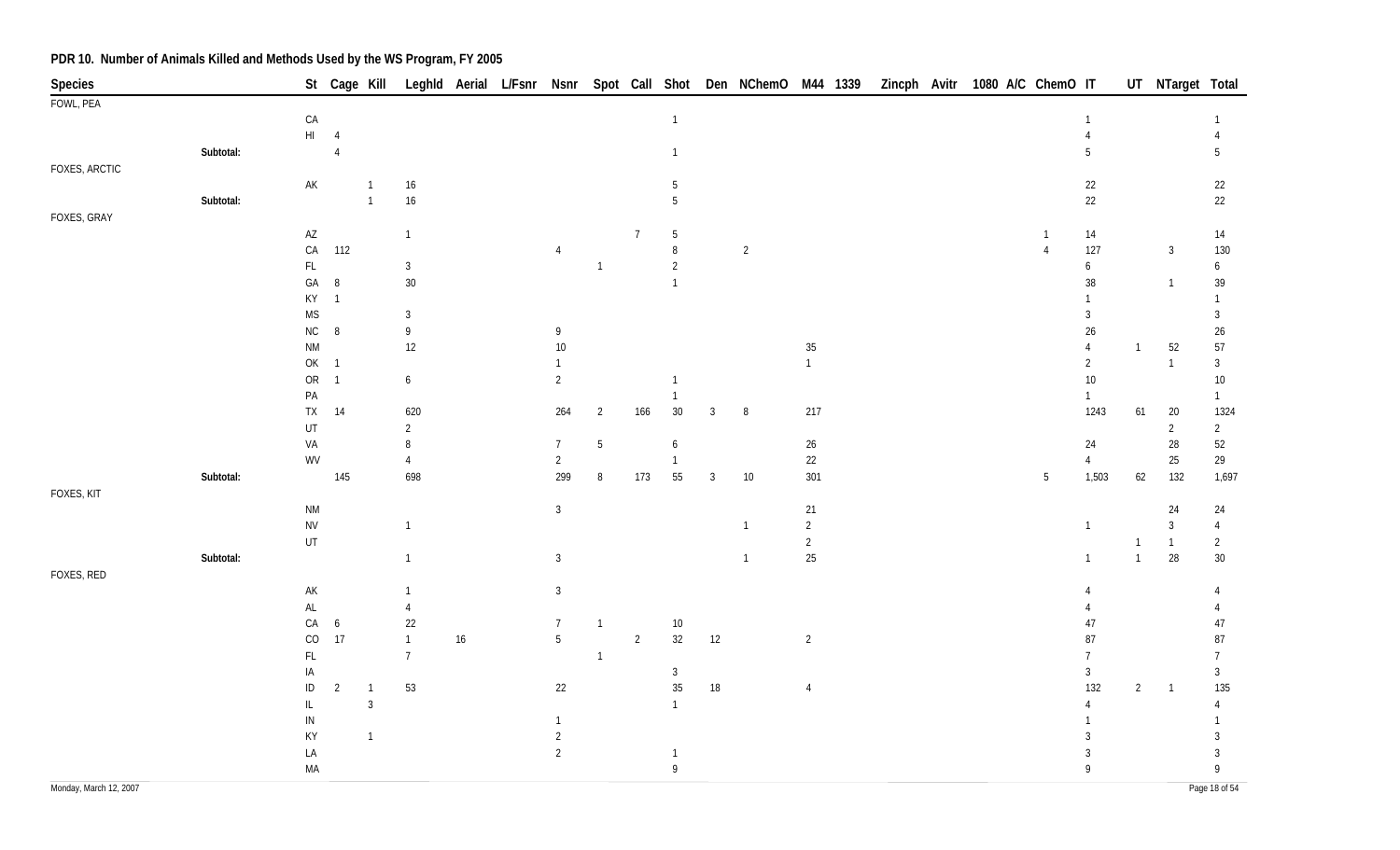| <b>Species</b>         |           |                                                         | St Cage Kill   |                |                      |        |                |                      |    |              |                          |      | Leghld Aerial L/Fsnr Nsnr Spot Call Shot Den NChemO M44 1339 |                |  | Zincph Avitr | 1080 A/C ChemO IT |                |                   |                | UT NTarget Total                 |                   |
|------------------------|-----------|---------------------------------------------------------|----------------|----------------|----------------------|--------|----------------|----------------------|----|--------------|--------------------------|------|--------------------------------------------------------------|----------------|--|--------------|-------------------|----------------|-------------------|----------------|----------------------------------|-------------------|
| FOXES, RED             |           |                                                         |                |                |                      |        |                |                      |    |              |                          |      |                                                              |                |  |              |                   |                |                   |                |                                  |                   |
|                        |           | <b>MD</b>                                               |                |                | $\overline{1}$       |        |                |                      |    |              | $28\,$                   |      |                                                              |                |  |              |                   |                | 28                |                | $\overline{1}$                   | 29                |
|                        |           | $\mathsf{M}\mathsf{I}$                                  |                |                | $\overline{1}$       |        |                |                      |    |              |                          |      |                                                              |                |  |              |                   |                |                   |                | $\overline{1}$                   | $\mathbf{1}$      |
|                        |           | MN                                                      |                |                | 14                   |        |                |                      |    |              | $\mathbf{1}$             |      |                                                              |                |  |              |                   |                | 6                 |                | $\,9$                            | $15\,$            |
|                        |           | $\rm MO$                                                |                |                |                      |        |                |                      |    |              | $\overline{2}$           |      |                                                              |                |  |              |                   |                | 3                 |                |                                  | $\mathbf{3}$      |
|                        |           | $\mathsf{MS}\xspace$                                    |                |                | $\overline{1}$       |        |                |                      |    |              |                          |      |                                                              |                |  |              |                   |                | 1                 |                |                                  | $\mathbf{1}$      |
|                        |           | $\mathsf{MT}% _{0}^{\alpha\beta}$                       |                |                | 49                   | $26\,$ |                | 144                  |    | 9            | $40\,$                   |      |                                                              | 67             |  |              |                   | $\overline{2}$ | 334               |                | $\mathbf{3}$                     | 337               |
|                        |           | $\sf NC$                                                |                |                | $\overline{1}$       |        |                | $\overline{2}$       |    |              |                          |      |                                                              |                |  |              |                   |                | $\overline{3}$    |                |                                  | 3 <sup>1</sup>    |
|                        |           | <b>ND</b>                                               |                | $\overline{1}$ | $18\,$               |        |                | $19$                 |    |              | $\overline{4}$           | 19   |                                                              | 39             |  |              |                   | $\overline{5}$ | 104               |                | $\overline{1}$                   | 105               |
|                        |           | $\sf NE$                                                |                |                | 11                   |        |                | $\mathfrak{Z}$       |    |              | $15\,$                   |      |                                                              | $\mathfrak{Z}$ |  |              |                   | 24             | 56                |                |                                  | 56                |
|                        |           | $\mathsf{N}\mathsf{M}$                                  |                |                | $\overline{1}$       |        |                |                      |    |              |                          |      |                                                              | $\overline{1}$ |  |              |                   |                |                   |                | $\overline{1}$<br>$\overline{1}$ | $\mathbf{1}$      |
|                        |           | ${\sf NV}$                                              |                |                |                      |        |                | $\mathbf{1}$         |    |              |                          |      |                                                              |                |  |              |                   |                | $\mathbf{1}$<br>9 |                |                                  | $\overline{2}$    |
|                        |           | OK<br>${\sf OR}$                                        |                |                | $\overline{3}$<br>44 |        |                | $\sqrt{2}$<br>$28\,$ |    |              | $\overline{4}$<br>$18\,$ |      |                                                              |                |  |              |                   | $\overline{2}$ | $90\,$            | $\overline{1}$ | $\overline{1}$                   | 9<br>92           |
|                        |           | PA                                                      |                |                | 5                    |        |                |                      |    |              | $23\,$                   |      |                                                              |                |  |              |                   |                | 28                |                |                                  | $28\,$            |
|                        |           | ${\sf TN}$                                              |                |                |                      |        |                |                      |    |              | $\overline{2}$           |      |                                                              |                |  |              |                   |                | $\overline{2}$    |                |                                  | $\overline{2}$    |
|                        |           | <b>TX</b>                                               | $\sqrt{1}$     |                | 66                   | 27     |                | 78                   |    | 12           | $28\,$                   | 12   |                                                              | 104            |  |              |                   | 31             | 357               | $\mathbf{1}$   | $\overline{1}$                   | 359               |
|                        |           | UT                                                      | $\overline{3}$ |                | $57\,$               | $52\,$ | $\overline{1}$ | 59                   |    | $\mathbf{1}$ | $36\,$                   | $17$ |                                                              | 24             |  |              |                   | 12             | 262               |                |                                  | 262               |
|                        |           | VA                                                      |                | -1             | 24                   |        |                | 27                   | 27 |              | 52                       |      |                                                              | $40\,$         |  |              |                   |                | 104               | $\overline{2}$ | 65                               | 171               |
|                        |           | $\ensuremath{\mathsf{W}}\xspace\ensuremath{\mathsf{I}}$ |                |                | $\overline{2}$       |        |                |                      |    |              |                          |      |                                                              |                |  |              |                   |                |                   |                | $\overline{2}$                   | $\overline{2}$    |
|                        |           | WV                                                      |                |                | 5                    |        |                | $5\phantom{.0}$      |    |              |                          |      |                                                              | $30\,$         |  |              |                   |                | $\mathbf{3}$      | 6              | 31                               | 40                |
|                        |           |                                                         | $WY$ 2         |                | 56                   | $33\,$ |                | 83                   |    | 3            | 23                       | 106  |                                                              | 39             |  |              |                   | $\overline{2}$ | 340               | $\overline{2}$ | $5\phantom{.0}$                  | 347               |
|                        | Subtotal: |                                                         | 31             | $\overline{7}$ | 448                  | 154    | $\overline{1}$ | 493                  | 29 | $27$         | 367                      | 184  |                                                              | 353            |  |              |                   | $78\,$         | 2,035             | $14$           | 123                              | 2,172             |
| FOXES, SWIFT           |           |                                                         |                |                |                      |        |                |                      |    |              |                          |      |                                                              |                |  |              |                   |                |                   |                |                                  |                   |
|                        |           | CO                                                      |                |                | $\overline{1}$       |        |                |                      |    |              |                          |      |                                                              | $\mathbf{1}$   |  |              |                   |                |                   |                | 2                                | $\overline{2}$    |
|                        |           | $\mathsf{N}\mathsf{M}$                                  |                |                | $\overline{1}$       |        |                | $\mathbf{1}$         |    |              |                          |      |                                                              | $\overline{4}$ |  |              |                   |                |                   |                | 6                                | 6                 |
|                        |           | OK                                                      |                |                |                      |        |                |                      |    |              |                          |      |                                                              | $\overline{2}$ |  |              |                   |                |                   |                | $\overline{2}$                   | $\overline{2}$    |
|                        |           | WY                                                      |                |                |                      |        |                | $\mathbf{1}$         |    |              |                          |      |                                                              | $\mathbf{1}$   |  |              |                   |                |                   |                | $\overline{2}$                   | $\overline{2}$    |
|                        | Subtotal: |                                                         |                |                | $\overline{2}$       |        |                | $\overline{2}$       |    |              |                          |      |                                                              | $\, 8$         |  |              |                   |                |                   |                | 12                               | $12 \overline{ }$ |
| FRANCOLINS, BLACK      |           |                                                         |                |                |                      |        |                |                      |    |              |                          |      |                                                              |                |  |              |                   |                |                   |                |                                  |                   |
|                        |           | $\mathsf{HI}$                                           | 24             |                |                      |        |                |                      |    |              | 1785                     |      |                                                              |                |  |              |                   |                | 1809              |                |                                  | 1809              |
|                        | Subtotal: |                                                         | $24$           |                |                      |        |                |                      |    |              | 1,785                    |      |                                                              |                |  |              |                   |                | 1,809             |                |                                  | 1,809             |
| FRANCOLINS, ERCKEL'S   |           |                                                         |                |                |                      |        |                |                      |    |              |                          |      |                                                              |                |  |              |                   |                |                   |                |                                  |                   |
|                        |           | H <sub>l</sub>                                          |                |                |                      |        |                |                      |    |              | 9                        |      |                                                              |                |  |              |                   |                | 9                 |                |                                  | 9                 |
|                        | Subtotal: |                                                         |                |                |                      |        |                |                      |    |              | 9                        |      |                                                              |                |  |              |                   |                | 9                 |                |                                  | 9                 |
| FRANCOLINS, GRAY       |           |                                                         |                |                |                      |        |                |                      |    |              |                          |      |                                                              |                |  |              |                   |                |                   |                |                                  |                   |
|                        |           | $\mathsf{HI}$                                           | 112            |                |                      |        |                |                      |    |              | 812                      |      |                                                              |                |  |              |                   |                | 924               |                |                                  | 924               |
|                        | Subtotal: |                                                         | 112            |                |                      |        |                |                      |    |              | 812                      |      |                                                              |                |  |              |                   |                | 924               |                |                                  | 924               |
| FROGS COMMON COQUI     |           |                                                         |                |                |                      |        |                |                      |    |              |                          |      |                                                              |                |  |              |                   |                |                   |                |                                  |                   |
|                        |           | H <sub>l</sub>                                          |                |                |                      |        |                |                      |    |              |                          |      | 12                                                           |                |  |              |                   |                | 12                |                |                                  | 12                |
|                        | Subtotal: |                                                         |                |                |                      |        |                |                      |    |              |                          |      | 12                                                           |                |  |              |                   |                | 12                |                |                                  | 12                |
| FROGS GREEN HOUSE      |           |                                                         |                |                |                      |        |                |                      |    |              |                          |      |                                                              |                |  |              |                   |                |                   |                |                                  |                   |
| Monday, March 12, 2007 |           |                                                         |                |                |                      |        |                |                      |    |              |                          |      |                                                              |                |  |              |                   |                |                   |                |                                  | Page 19 of 54     |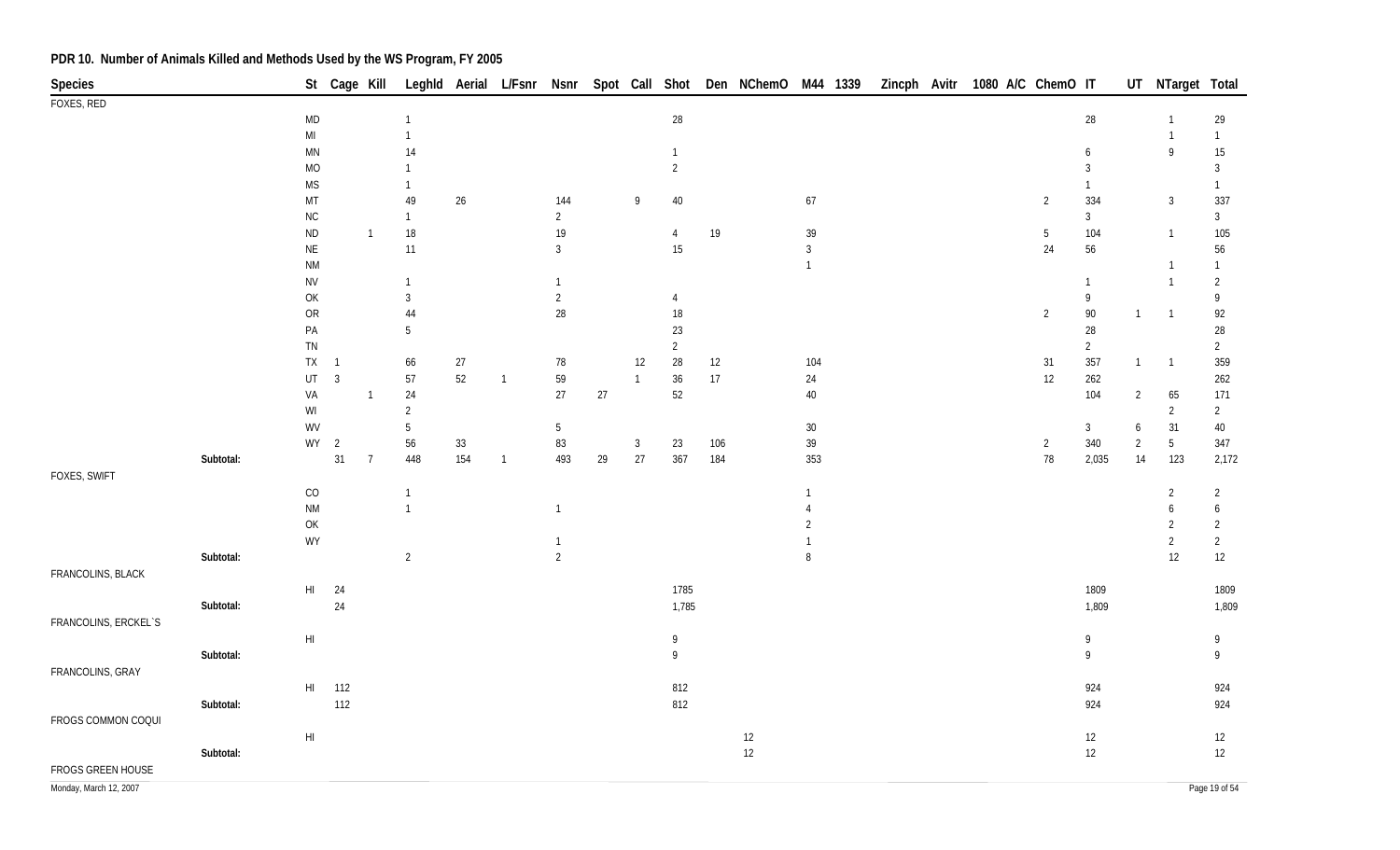| <b>Species</b>           |           |                                                              |       | St Cage Kill   |                |  |  |                  |                         |  |  | Leghld Aerial L/Fsnr Nsnr Spot Call Shot Den NChemO M44 1339 Zincph Avitr 1080 A/C ChemO IT |                 | UT NTarget Total             |                 |
|--------------------------|-----------|--------------------------------------------------------------|-------|----------------|----------------|--|--|------------------|-------------------------|--|--|---------------------------------------------------------------------------------------------|-----------------|------------------------------|-----------------|
| FROGS GREEN HOUSE        |           |                                                              |       |                |                |  |  |                  |                         |  |  |                                                                                             |                 |                              |                 |
|                          |           | $\mathsf{HI}$                                                |       |                |                |  |  |                  | 68                      |  |  |                                                                                             | $\sqrt{68}$     |                              | 68              |
|                          | Subtotal: |                                                              |       |                |                |  |  |                  | 68                      |  |  |                                                                                             | 68              |                              | 68              |
| FROGS/TOADS (ALL)        |           |                                                              |       |                |                |  |  |                  |                         |  |  |                                                                                             |                 |                              |                 |
|                          |           | ${\sf CA}$                                                   |       |                |                |  |  |                  | $\, 8$                  |  |  |                                                                                             | 8               |                              | 8               |
|                          | Subtotal: |                                                              |       |                |                |  |  |                  | $\, 8$                  |  |  |                                                                                             | $\, 8$          |                              | $\, 8$          |
| FROGS/TOADS z-(OTHER)    |           |                                                              |       |                |                |  |  |                  |                         |  |  |                                                                                             |                 |                              |                 |
|                          |           | CA<br>$\mathsf{GU}% _{\mathsf{C}}^{\mathsf{C}}(\mathcal{A})$ |       |                |                |  |  |                  | $\boldsymbol{6}$<br>121 |  |  |                                                                                             | 6<br>118        |                              | 6<br>121        |
|                          | Subtotal: |                                                              |       |                |                |  |  |                  | 127                     |  |  |                                                                                             | 124             | $\mathbf{3}$<br>$\mathbf{3}$ | 127             |
| GALLINULES/RAILS (OTHER) |           |                                                              |       |                |                |  |  |                  |                         |  |  |                                                                                             |                 |                              |                 |
|                          |           | $\mathsf{MD}$                                                |       |                |                |  |  |                  |                         |  |  |                                                                                             |                 | $\mathbf{1}$                 | $\mathbf{1}$    |
|                          | Subtotal: |                                                              |       | $\overline{1}$ |                |  |  |                  |                         |  |  |                                                                                             |                 | $\overline{1}$               | $\mathbf{1}$    |
| GEESE, CANADA            |           |                                                              |       |                |                |  |  |                  |                         |  |  |                                                                                             |                 |                              |                 |
|                          |           | AK                                                           |       |                |                |  |  | 38               |                         |  |  |                                                                                             | $38\,$          |                              | $38\,$          |
|                          |           | $\mathsf{AL}$                                                | 325   |                |                |  |  |                  |                         |  |  |                                                                                             | 325             |                              | 325             |
|                          |           | ${\sf CA}$                                                   |       |                |                |  |  | 121              | 31                      |  |  |                                                                                             | 152             |                              | 152             |
|                          |           | $\rm CO$                                                     |       |                |                |  |  | $\mathbf{3}$     |                         |  |  |                                                                                             | $\mathbf{3}$    |                              | $\mathbf{3}$    |
|                          |           | CT                                                           |       |                |                |  |  | $\overline{1}$   |                         |  |  |                                                                                             | $\mathbf{1}$    |                              | $\mathbf{1}$    |
|                          |           | $\mathsf{D}\mathsf{E}$                                       | 54    |                |                |  |  |                  |                         |  |  |                                                                                             | 54              |                              | 54              |
|                          |           | $\mathsf{GA}$                                                | 25    |                |                |  |  | $\boldsymbol{6}$ |                         |  |  | $39\,$                                                                                      | $70\,$          |                              | 70              |
|                          |           | IA                                                           |       |                |                |  |  | 14               |                         |  |  |                                                                                             | 14              |                              | 14              |
|                          |           | $\sf ID$                                                     |       |                | $\mathbf{1}$   |  |  |                  |                         |  |  |                                                                                             |                 | $\mathbf{1}$                 | $\mathbf{1}$    |
|                          |           | IL                                                           |       |                |                |  |  | 81               |                         |  |  |                                                                                             | $81\,$          |                              | 81              |
|                          |           | ${\sf IN}$                                                   |       |                |                |  |  | $\, 8$           |                         |  |  |                                                                                             | $\, 8$          |                              | $\, 8$          |
|                          |           | $\mathsf{KS}% _{\mathsf{K}}^{(k)}$                           |       |                |                |  |  | $15\,$           | $18\,$                  |  |  |                                                                                             | 33              |                              | $33\,$          |
|                          |           | KY                                                           |       |                |                |  |  | 42               | $\overline{4}$          |  |  | $55\,$                                                                                      | 101             |                              | 101             |
|                          |           | MA                                                           |       | $\overline{1}$ |                |  |  | $\, 8$<br>136    |                         |  |  |                                                                                             | $\,8\,$<br>136  |                              | $\,8\,$<br>139  |
|                          |           | $\mathsf{MD}$<br>$\mathsf{MI}$                               |       |                | $\overline{2}$ |  |  | $5\phantom{.0}$  |                         |  |  |                                                                                             | $5\phantom{.0}$ | 3                            | $5\phantom{.0}$ |
|                          |           | $\mathsf{M}\mathsf{N}$                                       |       |                |                |  |  | 209              | 15                      |  |  |                                                                                             | 230             |                              | 230             |
|                          |           | MO                                                           | 277   |                |                |  |  | $51\,$           | $\,9$                   |  |  |                                                                                             | 345             |                              | 345             |
|                          |           | $\mathsf{MS}\xspace$                                         | 608 3 |                |                |  |  | $27\,$           |                         |  |  |                                                                                             | 635             |                              | 635             |
|                          |           | MT                                                           |       |                |                |  |  | $\overline{4}$   |                         |  |  |                                                                                             | $\overline{4}$  |                              | $\overline{4}$  |
|                          |           | ${\sf NC}$                                                   | 319   |                |                |  |  | 92               |                         |  |  |                                                                                             | 411             |                              | 411             |
|                          |           | <b>ND</b>                                                    |       | $\overline{2}$ |                |  |  |                  |                         |  |  |                                                                                             |                 | $\overline{2}$               | $\overline{2}$  |
|                          |           | $\sf NE$                                                     |       |                |                |  |  | 34               | 43                      |  |  |                                                                                             | $77$            |                              | $77\,$          |
|                          |           | $\mathsf{NH}\,$                                              |       |                |                |  |  | $\overline{2}$   |                         |  |  |                                                                                             | $\overline{2}$  |                              | $\overline{2}$  |
|                          |           | $\mathsf{NJ}$                                                | 781   |                |                |  |  | 176              |                         |  |  |                                                                                             | 957             |                              | 957             |
|                          |           | ${\sf NV}$                                                   |       |                |                |  |  |                  |                         |  |  | $\overline{2}$                                                                              | $\overline{2}$  |                              | $\overline{2}$  |
|                          |           | <b>NY</b>                                                    | 288   |                |                |  |  | $88\,$           |                         |  |  |                                                                                             | 376             |                              | 376             |
|                          |           | OH                                                           |       |                |                |  |  | $45\,$           | 31                      |  |  |                                                                                             | 76              |                              | 76              |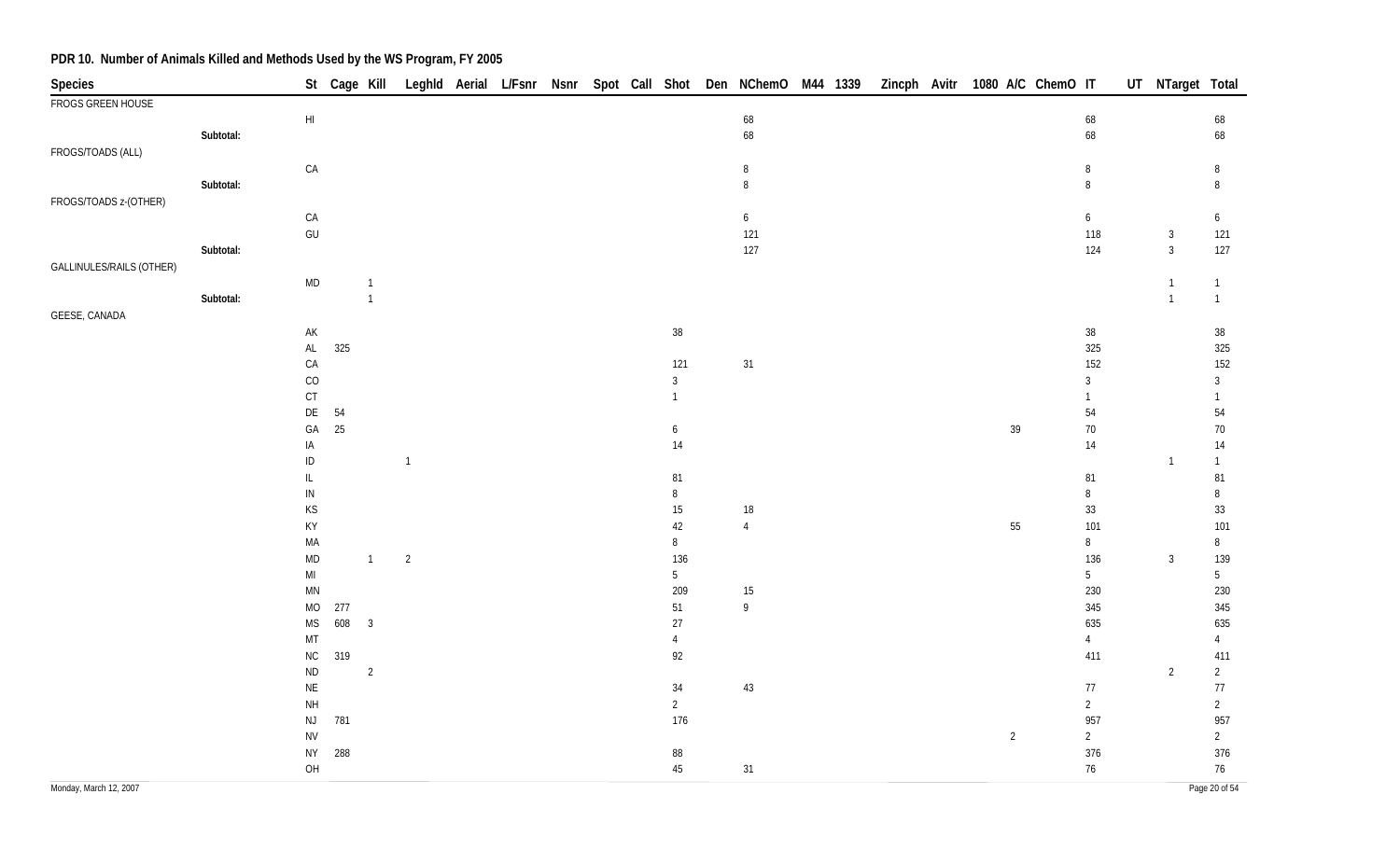| St Cage Kill Leghld Aerial L/Fsnr Nsnr Spot Call Shot Den NChemO M44 1339 Zincph Avitr 1080 A/C ChemO IT<br>Species |                 | UT NTarget Total         |
|---------------------------------------------------------------------------------------------------------------------|-----------------|--------------------------|
| GEESE, CANADA                                                                                                       |                 |                          |
| $17$<br>OK                                                                                                          | 17              | 17                       |
| 175<br>$\mathsf{PA}$<br>952<br>$37\,$<br>R <sub>l</sub><br>$70\,$<br>$10\,$                                         | 1164<br>$80\,$  | 1164<br>$80\,$           |
| SC<br>894<br>11<br>$\boldsymbol{6}$                                                                                 | 911             | 911                      |
| 57<br>${\sf TN}$<br>$10\,$<br>$23\,$<br>54                                                                          | 144             | 144                      |
| ${\sf TX}$<br>$\overline{2}$                                                                                        | $\overline{2}$  | $2\overline{ }$          |
| 1950<br>$\sqrt{5}$<br>602<br>58<br>VA                                                                               | 2615            | 2615                     |
| 813<br>$70\,$<br>$20\,$<br>WA                                                                                       | 903             | 903                      |
| 156<br>$28\,$<br>1619<br>$\overline{c}$<br>WI<br>$\overline{1}$                                                     | 1803            | $\overline{3}$<br>1806   |
| 187<br>$9\phantom{.0}$<br>134<br>WV                                                                                 | 330             | 330                      |
| 7,686 7<br>Subtotal:<br>$\sqrt{5}$<br>2,191<br>1,875<br>342<br>$5\phantom{.0}$                                      | 12,113          | 12,122<br>9              |
| GEESE, FERAL                                                                                                        |                 |                          |
| ${\sf CA}$<br>$\overline{4}$                                                                                        | $\overline{4}$  | $\overline{4}$           |
| $\mathsf{FL}$<br>$\overline{1}$                                                                                     | $\mathbf{1}$    | $\mathbf{1}$             |
| KY<br>$\overline{4}$<br>$\overline{1}$                                                                              | $\overline{4}$  | 4<br>1                   |
| <b>MO</b><br>$\mathsf{MS}$<br>16                                                                                    | 1<br>$16$       | $16\,$                   |
| $\mathsf{PA}$<br>$5\,$<br>$\mathbf{3}$                                                                              | 8               | 8                        |
| $UT \t 8$<br>$\overline{1}$                                                                                         | 9               | 9                        |
| 29<br>VA                                                                                                            | 29              | 29                       |
| WA 4                                                                                                                | $\overline{4}$  | $\overline{4}$           |
| 57<br>$\overline{2}$<br>Subtotal:<br>$\boldsymbol{9}$<br>$\, 8$                                                     | 76              | $76\,$                   |
| GEESE, SNOW                                                                                                         |                 |                          |
| CA<br>$\mathbf{1}$                                                                                                  | 1               | $\mathbf{1}$             |
| $MO$<br>$\mathbf{1}$                                                                                                | 1               | $\mathbf{1}$             |
| OK                                                                                                                  |                 | $\mathbf{1}$             |
| VA<br>5                                                                                                             | 5<br>8          | $\overline{5}$           |
| Subtotal:<br>8<br>GEESE, WHITE-FRONTED (ALL)                                                                        |                 | 8                        |
| ${\sf CA}$<br>$\, 8$                                                                                                | $\, 8$          | 8                        |
| Subtotal:<br>$\,8\,$                                                                                                | $\, 8$          | $\, 8$                   |
| GOATS, FERAL                                                                                                        |                 |                          |
| $\ensuremath{\mathsf{VI}}\xspace$<br>$10\,$                                                                         | $10\,$          | $10\,$                   |
| Subtotal:<br>$10\,$                                                                                                 | $10\,$          | $10\,$                   |
| GOPHERS, POCKET (ALL)                                                                                               |                 |                          |
| $33\,$<br>$\mathsf{KS}% _{\mathsf{K}}^{(k)}$                                                                        | $33\,$          | 33                       |
| $\sf ND$<br>$\overline{1}$                                                                                          | $\mathbf{1}$    | $\mathbf{1}$             |
| $\mathsf{N}\mathsf{M}$<br>$\mathbf{1}$                                                                              | $\mathbf{1}$    | $\mathbf{1}$             |
| OR<br>26                                                                                                            | $26\phantom{.}$ | $26\,$                   |
| ${\sf TX}$<br>$\overline{4}$<br>WA                                                                                  | 4<br>$10\,$     | $\overline{4}$<br>$10\,$ |
| Monday, March 12, 2007                                                                                              | $10\,$          | Page 21 of 54            |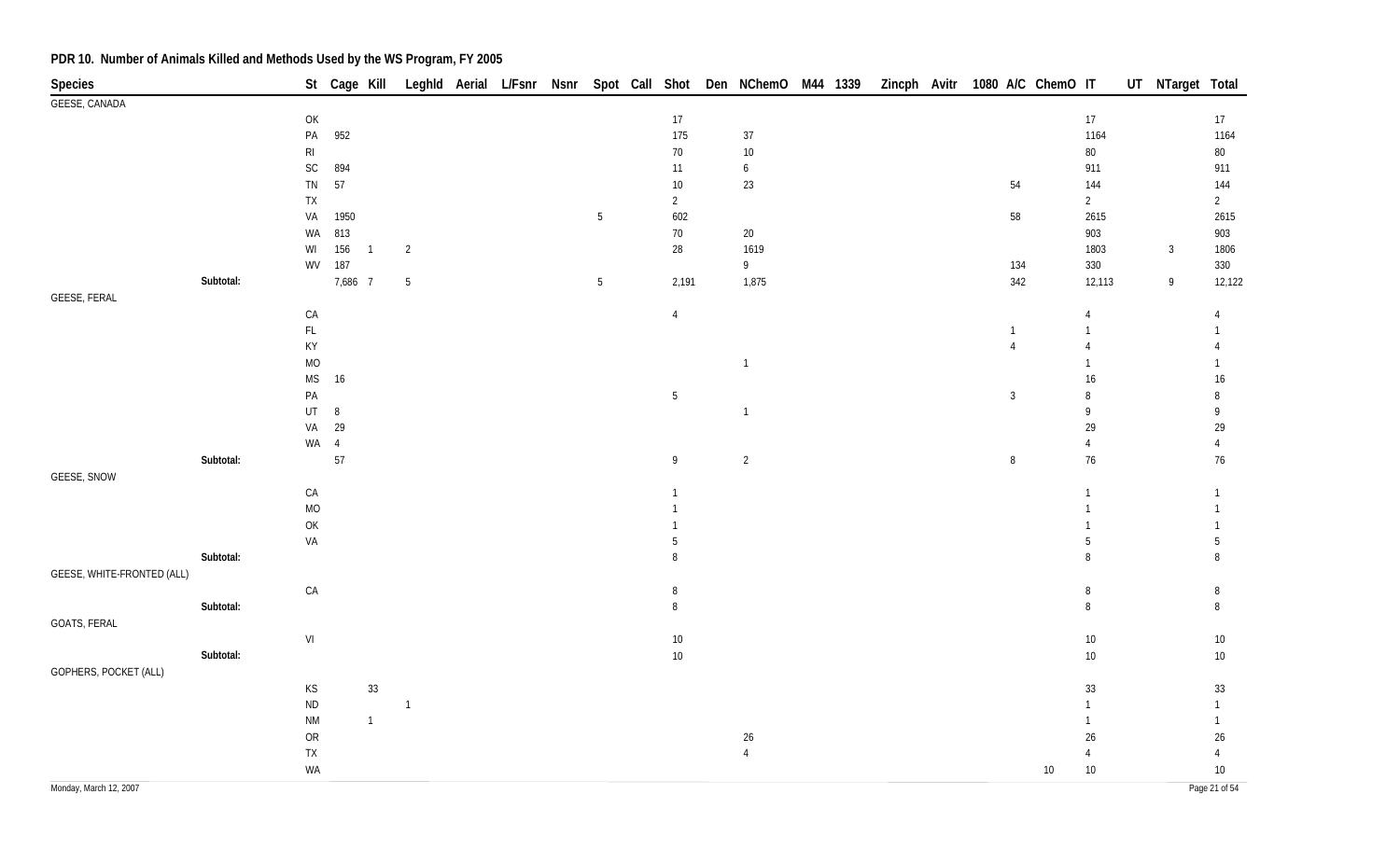| Zincph Avitr 1080 A/C ChemO IT<br>UT NTarget Total<br>Leghld Aerial L/Fsnr Nsnr Spot Call Shot Den NChemO M44 1339<br>Species<br>St Cage Kill<br>GOPHERS, POCKET (ALL)<br>$30\,$<br>Subtotal:<br>34<br>$10\,$<br>75<br>75<br>$\sqrt{1}$<br><b>GRACKLES (OTHER)</b><br>$\mathsf{FL}$<br>23<br>23<br>23<br>OK<br>$\overline{\mathbf{3}}$<br>$\mathbf{3}$<br>$\mathbf{3}$<br>$\mathbf{3}$<br>23<br>$26\,$<br>$26\,$<br>Subtotal:<br>GRACKLES, BOAT-TAILED<br>$\mathsf{FL}{}$<br>34<br>34<br>34<br>VA 5<br>$5\,$<br>$5\phantom{.0}$<br>$5\,$<br>34<br>39<br>39<br>Subtotal:<br>GRACKLES, COMMON<br>$\mathsf{FL}$<br>85<br>$85\,$<br>$85\,$<br>$25\,$<br>$\mathsf{IL}^-$<br>$47\,$<br>$76$<br>$76\,$<br>4<br>KS<br>2<br>$\overline{2}$<br>$\overline{2}$<br>KY<br>$\mathbf{3}$<br>$\overline{3}$<br>$\mathbf{3}$<br>MD<br>42<br>42<br>42<br>$\rm MO$<br>199<br>280<br>4600<br>5079<br>5079<br><b>MS</b><br>$13$<br>$13\,$<br>$13\,$<br>NE<br>74<br>$\boldsymbol{6}$<br>$80\,$<br>$80\,$<br>OH<br>$\overline{1}$<br>11<br>12<br>12<br>OK<br>459<br>500<br>500<br>$41$<br>$71\,$<br>71<br>${\sf TN}$<br>71<br>135<br>135<br>135<br>${\sf TX}$<br>32<br>$39$<br>39<br>VA<br>$7\overline{ }$<br>VT<br>$\mathbf{1}$<br>$\mathbf{1}$<br>$\mathbf{1}$<br>331<br>Subtotal:<br>1,048<br>4,641<br>118<br>6,138<br>6,138<br>GRACKLES, GREAT-TAILED<br>AZ<br>24<br>24<br>24<br><b>NV</b><br>$\,8\,$<br>94<br>70<br>94<br>$8\phantom{.0}$<br>$\, 8$<br>61<br>19<br>1050<br>OK<br>1127<br>1130<br>$\overline{3}$ |
|-----------------------------------------------------------------------------------------------------------------------------------------------------------------------------------------------------------------------------------------------------------------------------------------------------------------------------------------------------------------------------------------------------------------------------------------------------------------------------------------------------------------------------------------------------------------------------------------------------------------------------------------------------------------------------------------------------------------------------------------------------------------------------------------------------------------------------------------------------------------------------------------------------------------------------------------------------------------------------------------------------------------------------------------------------------------------------------------------------------------------------------------------------------------------------------------------------------------------------------------------------------------------------------------------------------------------------------------------------------------------------------------------------------------------------------------------------------------------------------------------|
|                                                                                                                                                                                                                                                                                                                                                                                                                                                                                                                                                                                                                                                                                                                                                                                                                                                                                                                                                                                                                                                                                                                                                                                                                                                                                                                                                                                                                                                                                               |
|                                                                                                                                                                                                                                                                                                                                                                                                                                                                                                                                                                                                                                                                                                                                                                                                                                                                                                                                                                                                                                                                                                                                                                                                                                                                                                                                                                                                                                                                                               |
|                                                                                                                                                                                                                                                                                                                                                                                                                                                                                                                                                                                                                                                                                                                                                                                                                                                                                                                                                                                                                                                                                                                                                                                                                                                                                                                                                                                                                                                                                               |
|                                                                                                                                                                                                                                                                                                                                                                                                                                                                                                                                                                                                                                                                                                                                                                                                                                                                                                                                                                                                                                                                                                                                                                                                                                                                                                                                                                                                                                                                                               |
|                                                                                                                                                                                                                                                                                                                                                                                                                                                                                                                                                                                                                                                                                                                                                                                                                                                                                                                                                                                                                                                                                                                                                                                                                                                                                                                                                                                                                                                                                               |
|                                                                                                                                                                                                                                                                                                                                                                                                                                                                                                                                                                                                                                                                                                                                                                                                                                                                                                                                                                                                                                                                                                                                                                                                                                                                                                                                                                                                                                                                                               |
|                                                                                                                                                                                                                                                                                                                                                                                                                                                                                                                                                                                                                                                                                                                                                                                                                                                                                                                                                                                                                                                                                                                                                                                                                                                                                                                                                                                                                                                                                               |
|                                                                                                                                                                                                                                                                                                                                                                                                                                                                                                                                                                                                                                                                                                                                                                                                                                                                                                                                                                                                                                                                                                                                                                                                                                                                                                                                                                                                                                                                                               |
|                                                                                                                                                                                                                                                                                                                                                                                                                                                                                                                                                                                                                                                                                                                                                                                                                                                                                                                                                                                                                                                                                                                                                                                                                                                                                                                                                                                                                                                                                               |
|                                                                                                                                                                                                                                                                                                                                                                                                                                                                                                                                                                                                                                                                                                                                                                                                                                                                                                                                                                                                                                                                                                                                                                                                                                                                                                                                                                                                                                                                                               |
|                                                                                                                                                                                                                                                                                                                                                                                                                                                                                                                                                                                                                                                                                                                                                                                                                                                                                                                                                                                                                                                                                                                                                                                                                                                                                                                                                                                                                                                                                               |
|                                                                                                                                                                                                                                                                                                                                                                                                                                                                                                                                                                                                                                                                                                                                                                                                                                                                                                                                                                                                                                                                                                                                                                                                                                                                                                                                                                                                                                                                                               |
|                                                                                                                                                                                                                                                                                                                                                                                                                                                                                                                                                                                                                                                                                                                                                                                                                                                                                                                                                                                                                                                                                                                                                                                                                                                                                                                                                                                                                                                                                               |
|                                                                                                                                                                                                                                                                                                                                                                                                                                                                                                                                                                                                                                                                                                                                                                                                                                                                                                                                                                                                                                                                                                                                                                                                                                                                                                                                                                                                                                                                                               |
|                                                                                                                                                                                                                                                                                                                                                                                                                                                                                                                                                                                                                                                                                                                                                                                                                                                                                                                                                                                                                                                                                                                                                                                                                                                                                                                                                                                                                                                                                               |
|                                                                                                                                                                                                                                                                                                                                                                                                                                                                                                                                                                                                                                                                                                                                                                                                                                                                                                                                                                                                                                                                                                                                                                                                                                                                                                                                                                                                                                                                                               |
|                                                                                                                                                                                                                                                                                                                                                                                                                                                                                                                                                                                                                                                                                                                                                                                                                                                                                                                                                                                                                                                                                                                                                                                                                                                                                                                                                                                                                                                                                               |
|                                                                                                                                                                                                                                                                                                                                                                                                                                                                                                                                                                                                                                                                                                                                                                                                                                                                                                                                                                                                                                                                                                                                                                                                                                                                                                                                                                                                                                                                                               |
|                                                                                                                                                                                                                                                                                                                                                                                                                                                                                                                                                                                                                                                                                                                                                                                                                                                                                                                                                                                                                                                                                                                                                                                                                                                                                                                                                                                                                                                                                               |
|                                                                                                                                                                                                                                                                                                                                                                                                                                                                                                                                                                                                                                                                                                                                                                                                                                                                                                                                                                                                                                                                                                                                                                                                                                                                                                                                                                                                                                                                                               |
|                                                                                                                                                                                                                                                                                                                                                                                                                                                                                                                                                                                                                                                                                                                                                                                                                                                                                                                                                                                                                                                                                                                                                                                                                                                                                                                                                                                                                                                                                               |
|                                                                                                                                                                                                                                                                                                                                                                                                                                                                                                                                                                                                                                                                                                                                                                                                                                                                                                                                                                                                                                                                                                                                                                                                                                                                                                                                                                                                                                                                                               |
|                                                                                                                                                                                                                                                                                                                                                                                                                                                                                                                                                                                                                                                                                                                                                                                                                                                                                                                                                                                                                                                                                                                                                                                                                                                                                                                                                                                                                                                                                               |
|                                                                                                                                                                                                                                                                                                                                                                                                                                                                                                                                                                                                                                                                                                                                                                                                                                                                                                                                                                                                                                                                                                                                                                                                                                                                                                                                                                                                                                                                                               |
|                                                                                                                                                                                                                                                                                                                                                                                                                                                                                                                                                                                                                                                                                                                                                                                                                                                                                                                                                                                                                                                                                                                                                                                                                                                                                                                                                                                                                                                                                               |
|                                                                                                                                                                                                                                                                                                                                                                                                                                                                                                                                                                                                                                                                                                                                                                                                                                                                                                                                                                                                                                                                                                                                                                                                                                                                                                                                                                                                                                                                                               |
|                                                                                                                                                                                                                                                                                                                                                                                                                                                                                                                                                                                                                                                                                                                                                                                                                                                                                                                                                                                                                                                                                                                                                                                                                                                                                                                                                                                                                                                                                               |
|                                                                                                                                                                                                                                                                                                                                                                                                                                                                                                                                                                                                                                                                                                                                                                                                                                                                                                                                                                                                                                                                                                                                                                                                                                                                                                                                                                                                                                                                                               |
|                                                                                                                                                                                                                                                                                                                                                                                                                                                                                                                                                                                                                                                                                                                                                                                                                                                                                                                                                                                                                                                                                                                                                                                                                                                                                                                                                                                                                                                                                               |
|                                                                                                                                                                                                                                                                                                                                                                                                                                                                                                                                                                                                                                                                                                                                                                                                                                                                                                                                                                                                                                                                                                                                                                                                                                                                                                                                                                                                                                                                                               |
| TX 314<br>416<br>2121<br>2851<br>2851                                                                                                                                                                                                                                                                                                                                                                                                                                                                                                                                                                                                                                                                                                                                                                                                                                                                                                                                                                                                                                                                                                                                                                                                                                                                                                                                                                                                                                                         |
| 407<br>443<br>3,241<br>4,096<br>4,099<br>Subtotal:<br>$\, 8$<br>$\mathbf{3}$                                                                                                                                                                                                                                                                                                                                                                                                                                                                                                                                                                                                                                                                                                                                                                                                                                                                                                                                                                                                                                                                                                                                                                                                                                                                                                                                                                                                                  |
| GREBE, PIED-BILLED                                                                                                                                                                                                                                                                                                                                                                                                                                                                                                                                                                                                                                                                                                                                                                                                                                                                                                                                                                                                                                                                                                                                                                                                                                                                                                                                                                                                                                                                            |
| ${\sf CA}$<br>$\overline{c}$<br>$\overline{2}$<br>$\overline{2}$                                                                                                                                                                                                                                                                                                                                                                                                                                                                                                                                                                                                                                                                                                                                                                                                                                                                                                                                                                                                                                                                                                                                                                                                                                                                                                                                                                                                                              |
| $\overline{2}$<br>$\overline{2}$<br>Subtotal:<br>$\overline{2}$                                                                                                                                                                                                                                                                                                                                                                                                                                                                                                                                                                                                                                                                                                                                                                                                                                                                                                                                                                                                                                                                                                                                                                                                                                                                                                                                                                                                                               |
| <b>GROUSE (OTHER)</b>                                                                                                                                                                                                                                                                                                                                                                                                                                                                                                                                                                                                                                                                                                                                                                                                                                                                                                                                                                                                                                                                                                                                                                                                                                                                                                                                                                                                                                                                         |
| $\mathsf{AK}$<br>32<br>$32\,$<br>32                                                                                                                                                                                                                                                                                                                                                                                                                                                                                                                                                                                                                                                                                                                                                                                                                                                                                                                                                                                                                                                                                                                                                                                                                                                                                                                                                                                                                                                           |
| 32<br>$32\,$<br>32<br>Subtotal:                                                                                                                                                                                                                                                                                                                                                                                                                                                                                                                                                                                                                                                                                                                                                                                                                                                                                                                                                                                                                                                                                                                                                                                                                                                                                                                                                                                                                                                               |
| GROUSE, RUFFED                                                                                                                                                                                                                                                                                                                                                                                                                                                                                                                                                                                                                                                                                                                                                                                                                                                                                                                                                                                                                                                                                                                                                                                                                                                                                                                                                                                                                                                                                |
| $VT \t1$<br>$\overline{1}$<br>$\overline{1}$                                                                                                                                                                                                                                                                                                                                                                                                                                                                                                                                                                                                                                                                                                                                                                                                                                                                                                                                                                                                                                                                                                                                                                                                                                                                                                                                                                                                                                                  |
| $\overline{1}$<br>$\mathbf{1}$<br>$\overline{1}$<br>Subtotal:                                                                                                                                                                                                                                                                                                                                                                                                                                                                                                                                                                                                                                                                                                                                                                                                                                                                                                                                                                                                                                                                                                                                                                                                                                                                                                                                                                                                                                 |
| GULLS, BONAPARTE'S                                                                                                                                                                                                                                                                                                                                                                                                                                                                                                                                                                                                                                                                                                                                                                                                                                                                                                                                                                                                                                                                                                                                                                                                                                                                                                                                                                                                                                                                            |
| Page 22 of 54<br>Monday, March 12, 2007                                                                                                                                                                                                                                                                                                                                                                                                                                                                                                                                                                                                                                                                                                                                                                                                                                                                                                                                                                                                                                                                                                                                                                                                                                                                                                                                                                                                                                                       |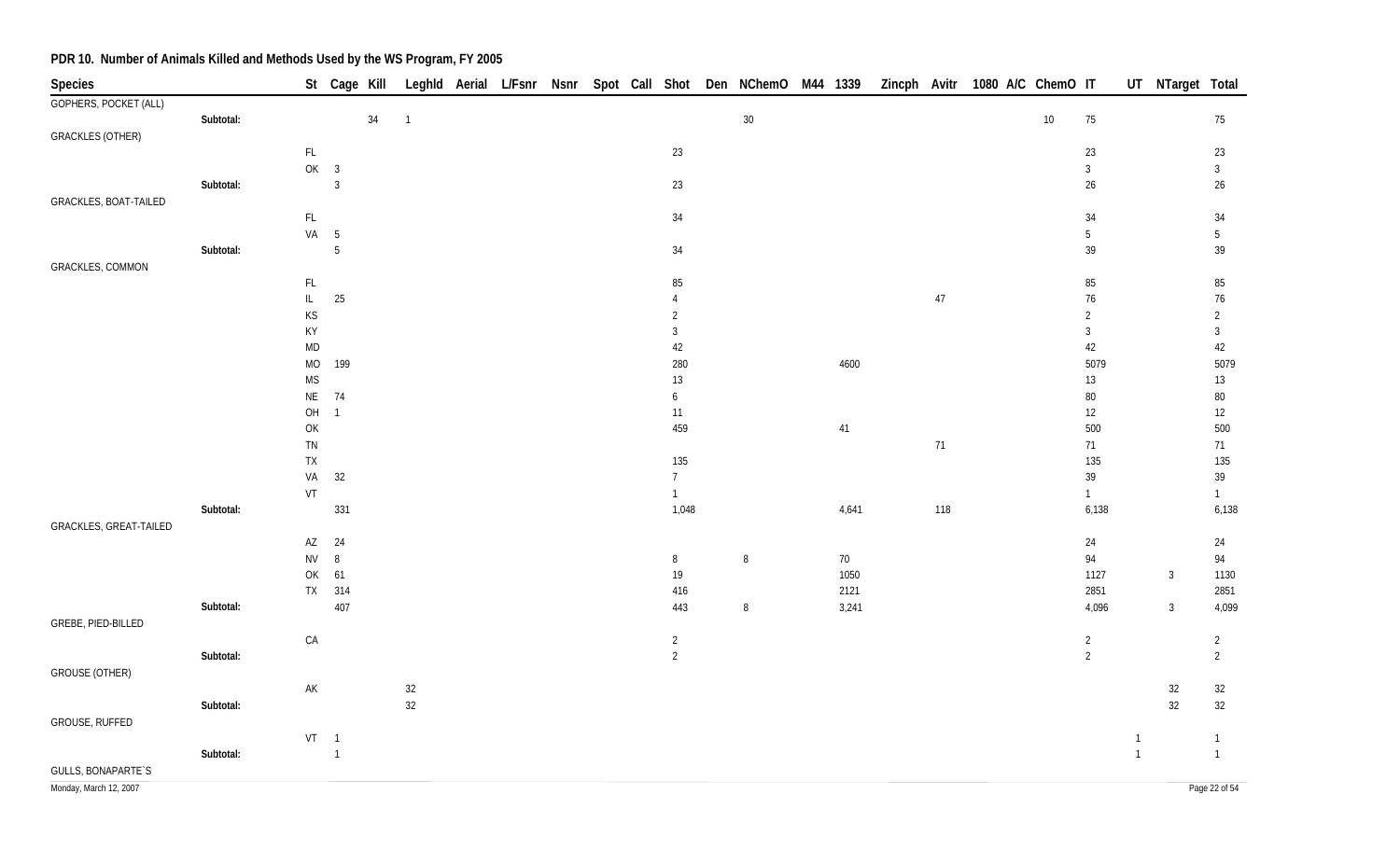| Species                   |           |                                                                   |    |  |  |  |                |                |  |  | St Cage Kill Leghld Aerial L/Fsnr Nsnr Spot Call Shot Den NChemO M44 1339 Zincph Avitr 1080 A/C ChemO IT |                | UT NTarget Total |                 |
|---------------------------|-----------|-------------------------------------------------------------------|----|--|--|--|----------------|----------------|--|--|----------------------------------------------------------------------------------------------------------|----------------|------------------|-----------------|
| GULLS, BONAPARTE'S        |           |                                                                   |    |  |  |  |                |                |  |  |                                                                                                          |                |                  |                 |
|                           |           | $\mathsf{KS}% _{\mathsf{K}}^{\mathsf{K}}\left( \mathsf{K}\right)$ |    |  |  |  | $\overline{4}$ |                |  |  | 4                                                                                                        |                |                  | 4               |
|                           |           | <b>MD</b>                                                         |    |  |  |  | $\mathbf{1}$   |                |  |  | $\overline{1}$                                                                                           |                |                  | $\mathbf{1}$    |
|                           | Subtotal: |                                                                   |    |  |  |  | 5              |                |  |  | 5                                                                                                        |                |                  | 5               |
| GULLS, CALIFORNIA         |           |                                                                   |    |  |  |  |                |                |  |  |                                                                                                          |                |                  |                 |
|                           |           | $\mathsf{A}\mathsf{Z}$                                            |    |  |  |  | $\mathbf{1}$   |                |  |  |                                                                                                          | $\mathbf{1}$   |                  | $\mathbf{1}$    |
|                           |           | ${\sf CA}$                                                        |    |  |  |  | 127            |                |  |  |                                                                                                          | 127            |                  | 127             |
|                           |           | $\sf ID$                                                          |    |  |  |  | 49             |                |  |  |                                                                                                          | 49             |                  | 49              |
|                           |           | OR<br>WA                                                          |    |  |  |  | $26\,$<br>516  |                |  |  |                                                                                                          | $26\,$<br>516  |                  | 26<br>516       |
|                           | Subtotal: |                                                                   |    |  |  |  | 719            |                |  |  |                                                                                                          | 719            |                  | 719             |
| GULLS, FRANKLIN'S         |           |                                                                   |    |  |  |  |                |                |  |  |                                                                                                          |                |                  |                 |
|                           |           | KS                                                                |    |  |  |  | $\mathbf{3}$   |                |  |  |                                                                                                          | $\mathbf{3}$   |                  | $\mathbf{3}$    |
|                           |           | <b>MO</b>                                                         |    |  |  |  | $\mathbf{3}$   |                |  |  |                                                                                                          | $\mathbf{3}$   |                  | $\mathbf{3}$    |
|                           |           | $\mathsf{NE}\xspace$                                              |    |  |  |  | 107            |                |  |  |                                                                                                          | 107            |                  | 107             |
|                           |           | OK                                                                |    |  |  |  | 28             |                |  |  |                                                                                                          | 28             |                  | 28              |
|                           | Subtotal: |                                                                   |    |  |  |  | 141            |                |  |  |                                                                                                          | 141            |                  | 141             |
| GULLS, GLAUCOUS-WINGED    |           |                                                                   |    |  |  |  |                |                |  |  |                                                                                                          |                |                  |                 |
|                           |           | WA                                                                |    |  |  |  | 3183           | $38\,$         |  |  |                                                                                                          | 3221           |                  | 3221            |
|                           | Subtotal: |                                                                   |    |  |  |  | 3,183          | $38\,$         |  |  |                                                                                                          | 3,221          |                  | 3,221           |
| GULLS, GREAT BLACK-BACKED |           |                                                                   |    |  |  |  |                |                |  |  |                                                                                                          |                |                  |                 |
|                           |           | CT                                                                |    |  |  |  | $\overline{2}$ |                |  |  |                                                                                                          | $\overline{2}$ |                  | $\overline{2}$  |
|                           |           | $\mathsf{NH}\,$                                                   |    |  |  |  | $25\,$         |                |  |  |                                                                                                          | $25\,$         |                  | $25\,$          |
|                           |           | <b>NY</b>                                                         |    |  |  |  | 254            |                |  |  |                                                                                                          | 254            |                  | 254             |
|                           |           | $\mathsf{RI}$                                                     |    |  |  |  | $\overline{2}$ |                |  |  |                                                                                                          | $\overline{2}$ |                  | $\overline{2}$  |
|                           |           | VA                                                                | 16 |  |  |  | 13             |                |  |  |                                                                                                          | 32             |                  | 32              |
|                           |           | VT                                                                |    |  |  |  | $\mathbf{1}$   |                |  |  |                                                                                                          | $\overline{1}$ |                  | $\mathbf{1}$    |
|                           | Subtotal: |                                                                   | 16 |  |  |  | 297            |                |  |  |                                                                                                          | 316            |                  | 316             |
| GULLS, HERRING            |           | AK                                                                |    |  |  |  | $41\,$         |                |  |  |                                                                                                          | $41\,$         |                  | 41              |
|                           |           | ${\sf CA}$                                                        |    |  |  |  | $\overline{4}$ |                |  |  |                                                                                                          | 4              |                  | $\overline{4}$  |
|                           |           | $C$ T                                                             |    |  |  |  | 82             |                |  |  |                                                                                                          | 82             |                  | 82              |
|                           |           | $\mathsf{FL}$                                                     |    |  |  |  | 265            |                |  |  |                                                                                                          | 282            |                  | 282             |
|                           |           | $\mathsf{IL}$                                                     |    |  |  |  | 45             |                |  |  |                                                                                                          | $45\,$         |                  | 45              |
|                           |           | MA                                                                |    |  |  |  | 38             | $\overline{4}$ |  |  |                                                                                                          | 42             |                  | 42              |
|                           |           | $\mathsf{MI}$                                                     |    |  |  |  | 16             |                |  |  |                                                                                                          | $16\,$         |                  | $16\phantom{.}$ |
|                           |           | ${\sf NC}$                                                        |    |  |  |  | $\mathbf{1}$   |                |  |  |                                                                                                          | $\mathbf{1}$   |                  | $\mathbf{1}$    |
|                           |           | $\mathsf{NH}\,$                                                   |    |  |  |  | 164            |                |  |  |                                                                                                          | 164            |                  | 164             |
|                           |           | <b>NY</b>                                                         |    |  |  |  | 781            |                |  |  |                                                                                                          | 781            |                  | 781             |
|                           |           | O <sub>H</sub>                                                    |    |  |  |  | 55             |                |  |  |                                                                                                          | $55\,$         |                  | 55              |
|                           |           | $\mathsf{RI}$                                                     | 13 |  |  |  | $\overline{4}$ | $45\,$         |  |  |                                                                                                          | 62             |                  | 62              |
|                           |           | TX                                                                |    |  |  |  | 5              |                |  |  |                                                                                                          | 5              |                  | 5               |
| Monday, March 12, 2007    |           |                                                                   |    |  |  |  |                |                |  |  |                                                                                                          |                |                  | Page 23 of 54   |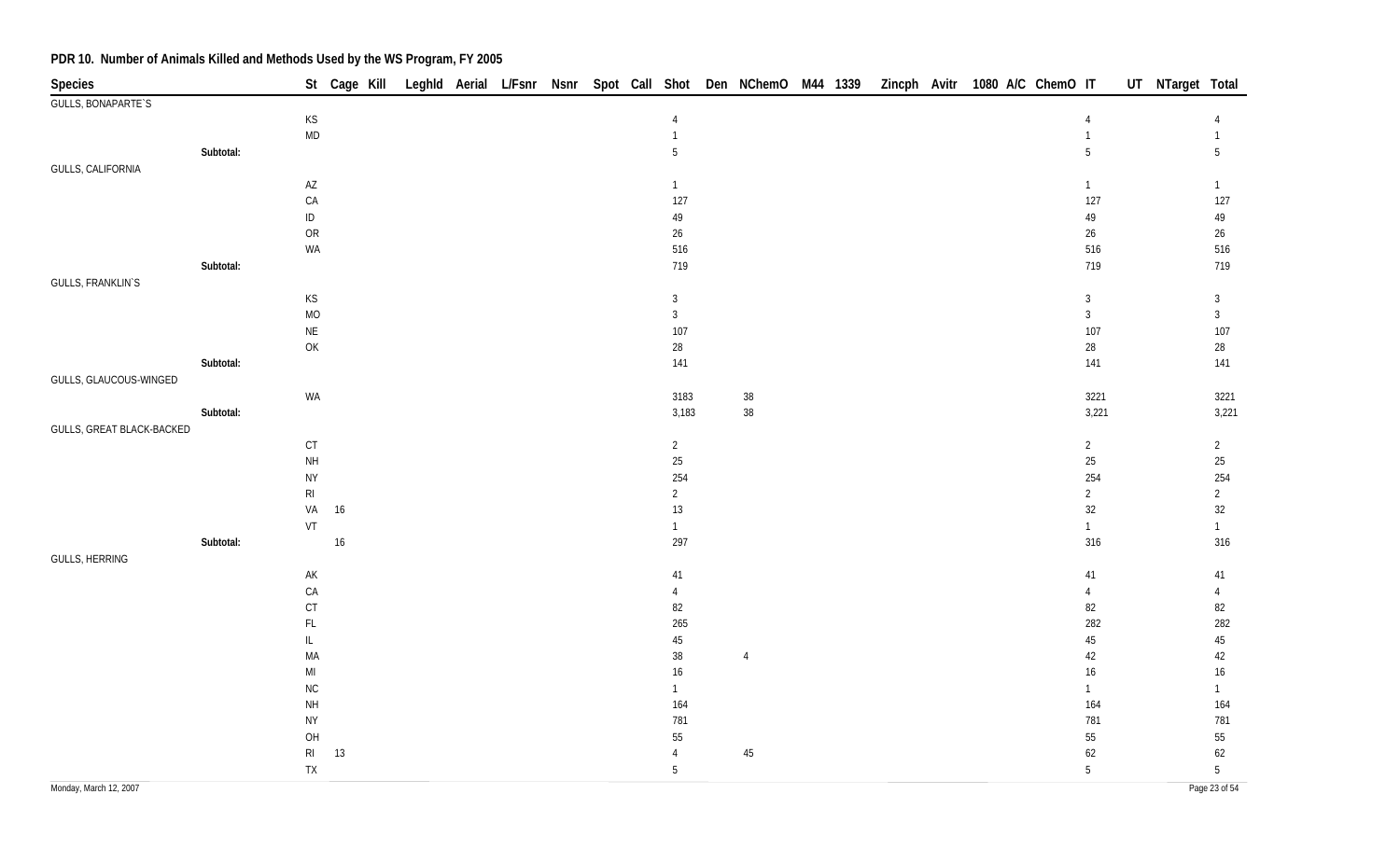| Species                |           |                                                                         |       |  |  |  |                      |    |  |  | St Cage Kill Leghld Aerial L/Fsnr Nsnr Spot Call Shot Den NChemO M44 1339 Zincph Avitr 1080 A/C ChemO IT |                        | UT NTarget Total |                      |
|------------------------|-----------|-------------------------------------------------------------------------|-------|--|--|--|----------------------|----|--|--|----------------------------------------------------------------------------------------------------------|------------------------|------------------|----------------------|
| <b>GULLS, HERRING</b>  |           |                                                                         |       |  |  |  |                      |    |  |  |                                                                                                          |                        |                  |                      |
|                        |           |                                                                         | VA 30 |  |  |  | 105                  |    |  |  |                                                                                                          | 159                    |                  | 159                  |
|                        |           | ${\sf VT}$                                                              |       |  |  |  | $17\,$               |    |  |  |                                                                                                          | $17\,$                 |                  | $17\phantom{.0}$     |
|                        |           | WA                                                                      |       |  |  |  | 47                   |    |  |  |                                                                                                          | $47\,$                 |                  | $47\,$               |
|                        |           | $\mathsf{W}\mathsf{I}$                                                  |       |  |  |  | $\overline{4}$       |    |  |  |                                                                                                          | $\overline{4}$         |                  | $4\overline{ }$      |
|                        | Subtotal: |                                                                         | 43    |  |  |  | 1,674                | 49 |  |  |                                                                                                          | 1,807                  |                  | 1,807                |
| <b>GULLS, LAUGHING</b> |           |                                                                         |       |  |  |  |                      |    |  |  |                                                                                                          |                        |                  |                      |
|                        |           | $\mathsf{FL}$                                                           |       |  |  |  | 1033                 |    |  |  |                                                                                                          | 1112                   |                  | 1112                 |
|                        |           | <b>MS</b>                                                               |       |  |  |  | 214                  |    |  |  |                                                                                                          | 214                    |                  | 214                  |
|                        |           | $\mathsf{NJ}$                                                           |       |  |  |  | 91                   |    |  |  |                                                                                                          | 91                     |                  | 91                   |
|                        |           | <b>NY</b>                                                               |       |  |  |  | 3562                 |    |  |  |                                                                                                          | 3562                   |                  | 3562                 |
|                        |           | $\mathsf{SC}$                                                           |       |  |  |  | 72                   |    |  |  |                                                                                                          | 72                     |                  | 72                   |
|                        |           | ${\sf TX}$                                                              |       |  |  |  | $18\,$               |    |  |  |                                                                                                          | $18\,$                 |                  | 18                   |
|                        |           | VA                                                                      |       |  |  |  | 1203                 |    |  |  |                                                                                                          | 1203                   |                  | 1203                 |
|                        | Subtotal: |                                                                         |       |  |  |  | 6,193                |    |  |  |                                                                                                          | 6,272                  |                  | 6,272                |
| GULLS, MEW             |           |                                                                         |       |  |  |  |                      |    |  |  |                                                                                                          |                        |                  |                      |
|                        |           | $\mathsf{AK}$                                                           |       |  |  |  | 119                  |    |  |  |                                                                                                          | 119                    |                  | 119                  |
|                        | Subtotal: |                                                                         |       |  |  |  | 119                  |    |  |  |                                                                                                          | 119                    |                  | 119                  |
| GULLS, RING-BILLED     |           |                                                                         |       |  |  |  |                      |    |  |  |                                                                                                          |                        |                  |                      |
|                        |           | ${\sf CA}$                                                              |       |  |  |  | $38\,$               |    |  |  |                                                                                                          | $38\,$                 |                  | $38\,$               |
|                        |           | CT                                                                      |       |  |  |  | $12 \overline{ }$    |    |  |  |                                                                                                          | 12                     |                  | $12\,$               |
|                        |           | $\mathsf{FL}$                                                           |       |  |  |  | $\overline{4}$       |    |  |  |                                                                                                          | $10\,$                 |                  | $10\,$               |
|                        |           | $\sf ID$                                                                |       |  |  |  | 13                   |    |  |  |                                                                                                          | $13\,$                 |                  | $13\,$               |
|                        |           | $\mathsf{L}% _{0}\left( t\right) \equiv\mathsf{L}_{0}\left( t\right) ,$ |       |  |  |  | 635                  |    |  |  |                                                                                                          | 635                    |                  | 635                  |
|                        |           | ${\sf IN}$                                                              |       |  |  |  | $7\overline{ }$      |    |  |  |                                                                                                          | $\overline{7}$         |                  | 7 <sup>7</sup>       |
|                        |           | $\mathsf{KS}% _{\mathsf{K}}^{\mathsf{K}}\left( \mathsf{K}\right)$       |       |  |  |  | $14\,$               |    |  |  |                                                                                                          | 14                     |                  | $14$                 |
|                        |           | KY                                                                      |       |  |  |  | $28\,$               |    |  |  |                                                                                                          | 28                     |                  | 28                   |
|                        |           | <b>MD</b>                                                               |       |  |  |  | $34\,$               |    |  |  |                                                                                                          | 34                     |                  | 34                   |
|                        |           | $\mathsf{M}\mathsf{I}$                                                  |       |  |  |  | 64                   |    |  |  |                                                                                                          | 64                     |                  | 64                   |
|                        |           | $\textsf{MN}$                                                           |       |  |  |  | 82                   |    |  |  |                                                                                                          | 82                     |                  | $82\,$               |
|                        |           | MO                                                                      |       |  |  |  | $\mathbf{1}$         |    |  |  |                                                                                                          | $\mathbf{1}$           |                  | $\mathbf{1}$         |
|                        |           | $\rm NC$                                                                |       |  |  |  | $26\,$               |    |  |  |                                                                                                          | $26\,$                 |                  | $26\,$               |
|                        |           | $\mathsf{NE}\xspace$                                                    |       |  |  |  | $34\,$               |    |  |  |                                                                                                          | 34                     |                  | 34                   |
|                        |           | <b>NY</b>                                                               |       |  |  |  | 257                  |    |  |  |                                                                                                          | 257                    |                  | 257                  |
|                        |           | OH                                                                      |       |  |  |  | $44\,$               |    |  |  |                                                                                                          | $44$                   |                  | $\bf 44$             |
|                        |           | OK                                                                      |       |  |  |  | $\mathbf{1}$         |    |  |  |                                                                                                          | $\mathbf{1}$           |                  | $\mathbf{1}$         |
|                        |           | OR<br>$\mathsf{PA}$                                                     |       |  |  |  | 495                  |    |  |  |                                                                                                          | 495                    |                  | 495                  |
|                        |           |                                                                         |       |  |  |  | 31<br>$\overline{1}$ |    |  |  |                                                                                                          | $31\,$<br>$\mathbf{1}$ |                  | $31$<br>$\mathbf{1}$ |
|                        |           | $\mathsf{RI}$                                                           |       |  |  |  |                      |    |  |  |                                                                                                          |                        |                  |                      |
|                        |           | ${\sf TX}$                                                              |       |  |  |  | 14                   |    |  |  |                                                                                                          | $14$                   |                  | $14\,$               |
|                        |           | VA<br>VT                                                                |       |  |  |  | 167                  |    |  |  |                                                                                                          | 167                    |                  | 167<br>79            |
|                        |           |                                                                         |       |  |  |  | 79                   |    |  |  |                                                                                                          | 79                     |                  |                      |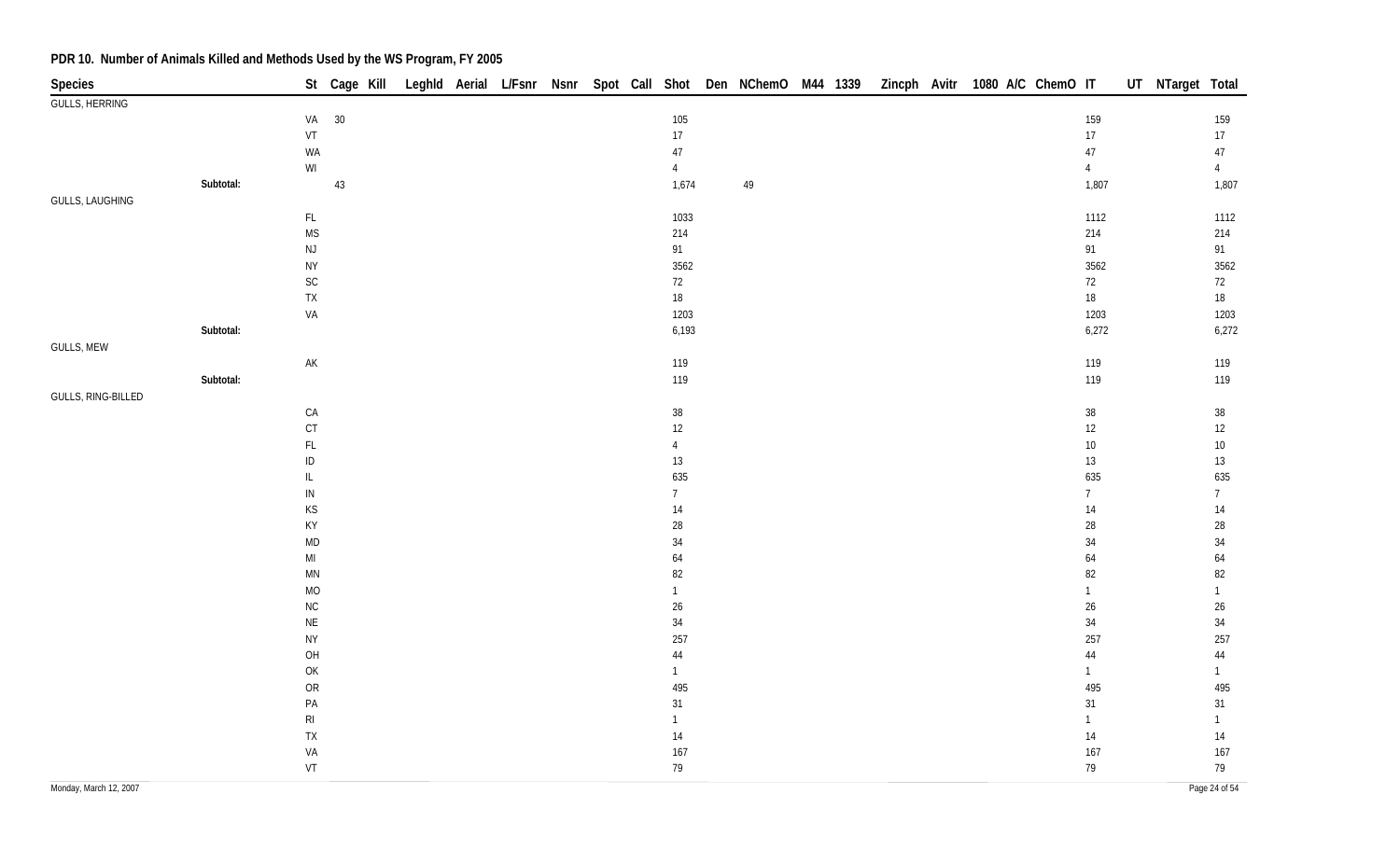| Species                       |           |                                                                                                             |                |                |                                |  |                |                |                       |                |  |  | St Cage Kill Leghld Aerial L/Fsnr Nsnr Spot Call Shot Den NChemO M44 1339 Zincph Avitr 1080 A/C ChemO IT |                       | UT NTarget Total |                       |
|-------------------------------|-----------|-------------------------------------------------------------------------------------------------------------|----------------|----------------|--------------------------------|--|----------------|----------------|-----------------------|----------------|--|--|----------------------------------------------------------------------------------------------------------|-----------------------|------------------|-----------------------|
| <b>GULLS, RING-BILLED</b>     |           |                                                                                                             |                |                |                                |  |                |                |                       |                |  |  |                                                                                                          |                       |                  |                       |
|                               |           | WA                                                                                                          |                |                |                                |  |                |                | 1159                  |                |  |  |                                                                                                          | 1159                  |                  | 1159                  |
|                               |           | $\mathsf{W}\mathsf{I}$                                                                                      |                |                |                                |  |                |                | $20\,$                | $\overline{1}$ |  |  |                                                                                                          | 21                    |                  | 21                    |
|                               | Subtotal: |                                                                                                             |                |                |                                |  |                |                | 3,260                 | $\mathbf 1$    |  |  |                                                                                                          | 3,267                 |                  | 3,267                 |
| <b>GULLS, WESTERN</b>         |           |                                                                                                             |                |                |                                |  |                |                |                       |                |  |  |                                                                                                          |                       |                  |                       |
|                               |           | ${\sf CA}$                                                                                                  |                |                |                                |  |                | $\overline{2}$ | 247                   | 11             |  |  |                                                                                                          | 264                   |                  | 264                   |
|                               | Subtotal: |                                                                                                             |                |                |                                |  |                | $\overline{2}$ | 247                   | 11             |  |  |                                                                                                          | 264                   |                  | 264                   |
| GULLS, z-(OTHER)              |           |                                                                                                             |                |                |                                |  |                |                |                       |                |  |  |                                                                                                          |                       |                  |                       |
|                               |           | ${\sf CA}$                                                                                                  |                |                |                                |  |                |                | $\mathbf{1}$          |                |  |  |                                                                                                          | $\mathbf{1}$          |                  | $\mathbf{1}$          |
|                               | Subtotal: |                                                                                                             |                |                |                                |  |                |                | $\overline{1}$        |                |  |  |                                                                                                          | $\mathbf{1}$          |                  | $\mathbf{1}$          |
| HARES, JACKRABBITS (ALL)      |           |                                                                                                             |                |                |                                |  |                |                |                       |                |  |  |                                                                                                          |                       |                  |                       |
|                               |           | $\mathsf{A}\mathsf{Z}$                                                                                      |                |                |                                |  | $\mathbf{1}$   |                | $\overline{2}$        |                |  |  |                                                                                                          | $\mathbf{3}$          |                  | $\mathbf{3}$          |
|                               |           | CA                                                                                                          |                |                |                                |  | $\mathbf{1}$   |                | 101                   |                |  |  |                                                                                                          | 101                   | $\overline{1}$   | 102                   |
|                               |           | $\rm CO$                                                                                                    |                |                | $\mathbf{1}$<br>$\overline{2}$ |  |                |                |                       |                |  |  |                                                                                                          |                       | $\mathbf{1}$     | $\mathbf{1}$          |
|                               |           | $\sf ID$                                                                                                    |                |                |                                |  | $\overline{2}$ |                |                       |                |  |  |                                                                                                          |                       | $\overline{4}$   | $\overline{4}$        |
|                               |           | $\mathsf{M}\mathsf{N}$<br>$\sf ND$                                                                          |                |                |                                |  |                |                | $\overline{4}$<br>147 |                |  |  |                                                                                                          | $\overline{4}$<br>147 |                  | $\overline{4}$<br>147 |
|                               |           | $\mathsf{NE}\xspace$                                                                                        |                |                |                                |  |                |                | $15\,$                |                |  |  |                                                                                                          | $15\,$                |                  | $15\,$                |
|                               |           | <b>NM</b>                                                                                                   |                |                |                                |  |                |                | 28                    |                |  |  |                                                                                                          | $28\,$                |                  | $28\,$                |
|                               |           | <b>NV</b>                                                                                                   |                |                |                                |  |                |                | $38\,$                |                |  |  |                                                                                                          | $38\,$                |                  | $38\,$                |
|                               |           | $\mathsf{OK}$                                                                                               |                |                |                                |  |                | $\mathbf{3}$   | $50\,$                |                |  |  |                                                                                                          | 53                    |                  | 53                    |
|                               |           | ${\sf TX}$                                                                                                  |                |                | $5\phantom{.0}$                |  | 45             | 115            | 918                   |                |  |  |                                                                                                          | 1033                  | $50\,$           | 1083                  |
|                               |           | WY                                                                                                          |                |                |                                |  | $\mathbf{1}$   |                |                       |                |  |  |                                                                                                          |                       | $\overline{1}$   | 1                     |
|                               | Subtotal: |                                                                                                             |                |                | $\, 8$                         |  | $50\,$         | 118            | 1,303                 |                |  |  |                                                                                                          | 1,422                 | 57               | 1,479                 |
| HARES, SNOWSHOE               |           |                                                                                                             |                |                |                                |  |                |                |                       |                |  |  |                                                                                                          |                       |                  |                       |
|                               |           | $\mathsf{AK}$                                                                                               |                |                |                                |  |                |                | $\mathbf{1}$          |                |  |  |                                                                                                          | $\mathbf{1}$          |                  | $\mathbf{1}$          |
|                               |           | ME                                                                                                          | $\overline{1}$ |                |                                |  |                |                |                       |                |  |  |                                                                                                          | $\mathbf{1}$          |                  | $\mathbf{1}$          |
|                               |           | $\mathsf{MI}% _{T}=\mathsf{M}_{T}\!\left( a,b\right) ,\ \mathsf{M}_{T}=\mathsf{M}_{T}\!\left( a,b\right) ,$ |                |                | $\mathbf{1}$                   |  |                |                |                       |                |  |  |                                                                                                          |                       | $\overline{1}$   | 1                     |
|                               |           | $\mathsf{M}\mathsf{N}$                                                                                      |                | $\overline{1}$ |                                |  |                |                |                       |                |  |  |                                                                                                          |                       | $\mathbf{1}$     | 1                     |
|                               | Subtotal: |                                                                                                             | $\overline{1}$ | $\overline{1}$ | $\overline{1}$                 |  |                |                | $\overline{1}$        |                |  |  |                                                                                                          | $\overline{2}$        | $\overline{2}$   | $\overline{4}$        |
| HAWKS, COOPER'S               |           |                                                                                                             |                |                |                                |  |                |                |                       |                |  |  |                                                                                                          |                       |                  |                       |
|                               |           | CA                                                                                                          |                |                |                                |  |                |                |                       |                |  |  |                                                                                                          | 8                     |                  | 8                     |
|                               |           |                                                                                                             | $KY$ 2         |                |                                |  |                |                |                       |                |  |  |                                                                                                          | $\overline{2}$        |                  | $\overline{2}$        |
|                               |           | <b>MS</b>                                                                                                   |                |                |                                |  |                |                | $\overline{2}$        |                |  |  |                                                                                                          | $\overline{2}$        |                  | $\overline{2}$        |
|                               |           | $\mathsf{NE}\xspace$                                                                                        |                |                |                                |  |                |                | $\mathbf{1}$          |                |  |  |                                                                                                          | $\mathbf{1}$          |                  | $\mathbf{1}$          |
|                               | Subtotal: |                                                                                                             | $\overline{2}$ |                |                                |  |                |                | $\mathbf{3}$          |                |  |  |                                                                                                          | 13                    |                  | 13                    |
| HAWKS, COOPER'S               |           |                                                                                                             |                |                |                                |  |                |                |                       |                |  |  |                                                                                                          |                       |                  |                       |
|                               |           | ${\sf CA}$                                                                                                  |                |                |                                |  |                |                | 3                     |                |  |  |                                                                                                          | $\sqrt{3}$            |                  | $\mathbf{3}$          |
|                               | Subtotal: |                                                                                                             |                |                |                                |  |                |                | $\mathbf{3}$          |                |  |  |                                                                                                          | $\overline{3}$        |                  | $\mathfrak{Z}$        |
| HAWKS, HARRIERS (MARSH HAWKS) |           |                                                                                                             |                |                |                                |  |                |                |                       |                |  |  |                                                                                                          |                       |                  |                       |
|                               |           | $\mathsf{AZ}$                                                                                               |                |                |                                |  |                |                | $\overline{1}$        |                |  |  |                                                                                                          | $\mathbf{1}$          |                  | $\mathbf{1}$          |
|                               |           | ${\sf CA}$                                                                                                  |                |                |                                |  |                |                | $10\,$                |                |  |  |                                                                                                          | $10\,$                |                  | $10\,$                |
| Monday, March 12, 2007        |           |                                                                                                             |                |                |                                |  |                |                |                       |                |  |  |                                                                                                          |                       |                  | Page 25 of 54         |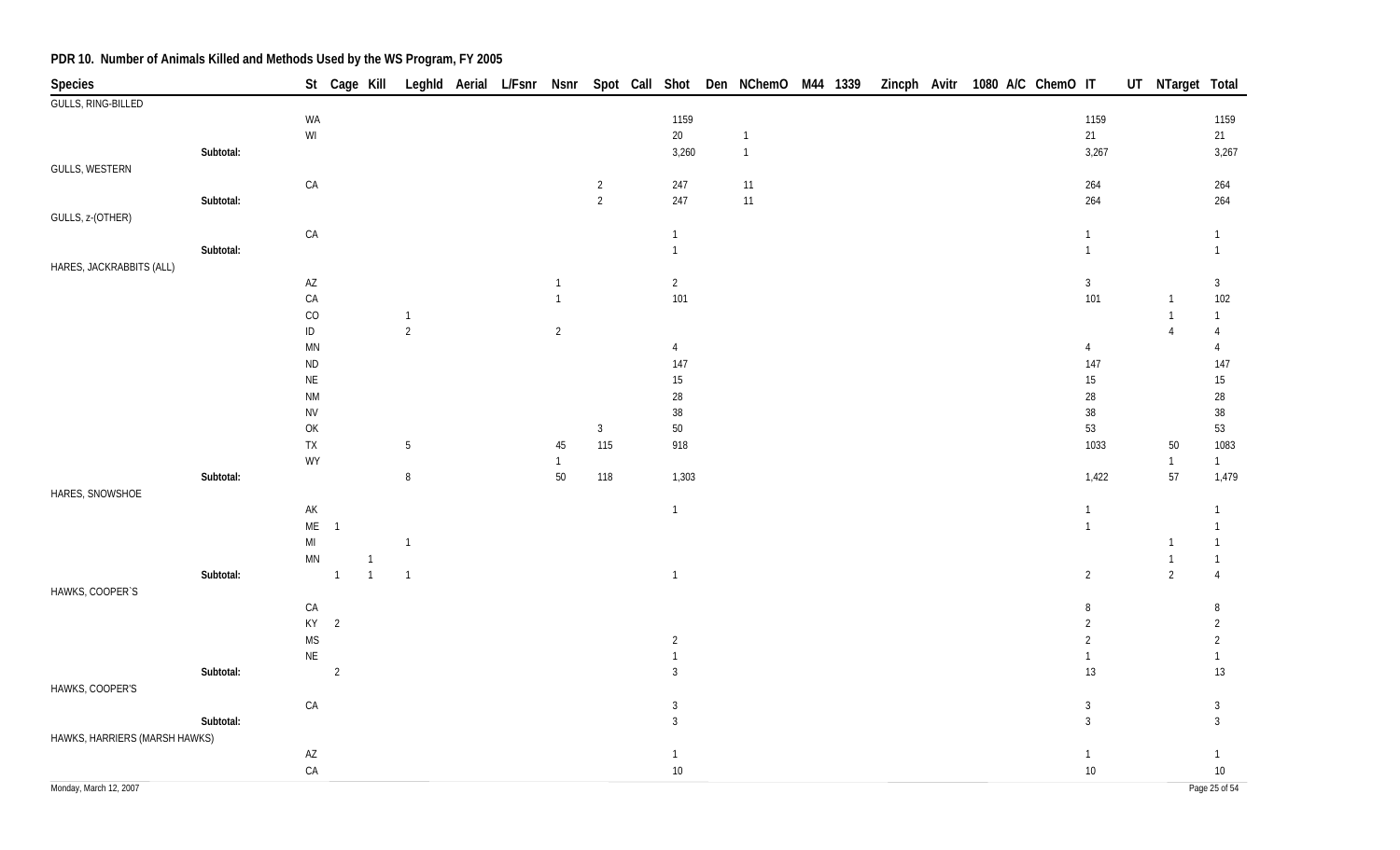| HAWKS, HARRIERS (MARSH HAWKS)<br>$10\,$<br>VA<br>$10\,$<br>$10\,$<br>Subtotal:<br>21<br>21<br>21<br>HAWKS, RED-SHOULDERED<br>$KY-1$<br>$\mathbf{1}$<br>$\mathsf{MD}$<br>$\mathbf{1}$<br>VA<br>$\overline{2}$<br>$\overline{2}$<br>2<br>Subtotal:<br>$\overline{1}$<br>$\overline{3}$<br>$\overline{4}$<br>HAWKS, RED-TAILED<br>$\mathsf{A}\mathsf{Z}$<br>4<br>4<br>$\overline{4}$<br>CA<br>30<br>34<br>$34\,$<br>$\overline{1}$<br>10<br>$10\,$<br>IL.<br>$\overline{1}$<br>$\mathsf{Q}$<br>${\sf IN}$<br>1<br>$\mathsf{KS}% _{\mathsf{K}}^{(k)}$<br>1<br>$\mathbf{1}$<br>KY<br>11<br>$73\,$<br>73<br>61<br>$\overline{1}$<br>$\rm MO$<br>37<br>37<br>$37\,$<br>$\mathsf{MS}$<br>$\overline{2}$<br>$\overline{2}$<br>$\overline{2}$<br>${\sf NC}$<br>1<br>NE<br>$\overline{4}$<br>11<br>$11$<br>OH<br>6<br>6 | <b>Species</b> |  |  |  |  |  |  |  |  | St Cage Kill Leghld Aerial L/Fsnr Nsnr Spot Call Shot Den NChemO M44 1339 Zincph Avitr 1080 A/C ChemO IT |  | UT NTarget Total |  |
|--------------------------------------------------------------------------------------------------------------------------------------------------------------------------------------------------------------------------------------------------------------------------------------------------------------------------------------------------------------------------------------------------------------------------------------------------------------------------------------------------------------------------------------------------------------------------------------------------------------------------------------------------------------------------------------------------------------------------------------------------------------------------------------------------------------|----------------|--|--|--|--|--|--|--|--|----------------------------------------------------------------------------------------------------------|--|------------------|--|
|                                                                                                                                                                                                                                                                                                                                                                                                                                                                                                                                                                                                                                                                                                                                                                                                              |                |  |  |  |  |  |  |  |  |                                                                                                          |  |                  |  |
|                                                                                                                                                                                                                                                                                                                                                                                                                                                                                                                                                                                                                                                                                                                                                                                                              |                |  |  |  |  |  |  |  |  |                                                                                                          |  |                  |  |
|                                                                                                                                                                                                                                                                                                                                                                                                                                                                                                                                                                                                                                                                                                                                                                                                              |                |  |  |  |  |  |  |  |  |                                                                                                          |  |                  |  |
|                                                                                                                                                                                                                                                                                                                                                                                                                                                                                                                                                                                                                                                                                                                                                                                                              |                |  |  |  |  |  |  |  |  |                                                                                                          |  |                  |  |
|                                                                                                                                                                                                                                                                                                                                                                                                                                                                                                                                                                                                                                                                                                                                                                                                              |                |  |  |  |  |  |  |  |  |                                                                                                          |  |                  |  |
|                                                                                                                                                                                                                                                                                                                                                                                                                                                                                                                                                                                                                                                                                                                                                                                                              |                |  |  |  |  |  |  |  |  |                                                                                                          |  |                  |  |
|                                                                                                                                                                                                                                                                                                                                                                                                                                                                                                                                                                                                                                                                                                                                                                                                              |                |  |  |  |  |  |  |  |  |                                                                                                          |  |                  |  |
|                                                                                                                                                                                                                                                                                                                                                                                                                                                                                                                                                                                                                                                                                                                                                                                                              |                |  |  |  |  |  |  |  |  |                                                                                                          |  |                  |  |
|                                                                                                                                                                                                                                                                                                                                                                                                                                                                                                                                                                                                                                                                                                                                                                                                              |                |  |  |  |  |  |  |  |  |                                                                                                          |  |                  |  |
|                                                                                                                                                                                                                                                                                                                                                                                                                                                                                                                                                                                                                                                                                                                                                                                                              |                |  |  |  |  |  |  |  |  |                                                                                                          |  |                  |  |
|                                                                                                                                                                                                                                                                                                                                                                                                                                                                                                                                                                                                                                                                                                                                                                                                              |                |  |  |  |  |  |  |  |  |                                                                                                          |  |                  |  |
|                                                                                                                                                                                                                                                                                                                                                                                                                                                                                                                                                                                                                                                                                                                                                                                                              |                |  |  |  |  |  |  |  |  |                                                                                                          |  |                  |  |
|                                                                                                                                                                                                                                                                                                                                                                                                                                                                                                                                                                                                                                                                                                                                                                                                              |                |  |  |  |  |  |  |  |  |                                                                                                          |  |                  |  |
|                                                                                                                                                                                                                                                                                                                                                                                                                                                                                                                                                                                                                                                                                                                                                                                                              |                |  |  |  |  |  |  |  |  |                                                                                                          |  |                  |  |
|                                                                                                                                                                                                                                                                                                                                                                                                                                                                                                                                                                                                                                                                                                                                                                                                              |                |  |  |  |  |  |  |  |  |                                                                                                          |  |                  |  |
|                                                                                                                                                                                                                                                                                                                                                                                                                                                                                                                                                                                                                                                                                                                                                                                                              |                |  |  |  |  |  |  |  |  |                                                                                                          |  |                  |  |
|                                                                                                                                                                                                                                                                                                                                                                                                                                                                                                                                                                                                                                                                                                                                                                                                              |                |  |  |  |  |  |  |  |  |                                                                                                          |  |                  |  |
|                                                                                                                                                                                                                                                                                                                                                                                                                                                                                                                                                                                                                                                                                                                                                                                                              |                |  |  |  |  |  |  |  |  |                                                                                                          |  |                  |  |
|                                                                                                                                                                                                                                                                                                                                                                                                                                                                                                                                                                                                                                                                                                                                                                                                              |                |  |  |  |  |  |  |  |  |                                                                                                          |  |                  |  |
| OK<br>5<br>5                                                                                                                                                                                                                                                                                                                                                                                                                                                                                                                                                                                                                                                                                                                                                                                                 |                |  |  |  |  |  |  |  |  |                                                                                                          |  |                  |  |
| PA <sub>1</sub><br>$\overline{2}$<br>$\overline{2}$                                                                                                                                                                                                                                                                                                                                                                                                                                                                                                                                                                                                                                                                                                                                                          |                |  |  |  |  |  |  |  |  |                                                                                                          |  |                  |  |
| TN                                                                                                                                                                                                                                                                                                                                                                                                                                                                                                                                                                                                                                                                                                                                                                                                           |                |  |  |  |  |  |  |  |  |                                                                                                          |  |                  |  |
| TX<br>$\mathbf{1}$                                                                                                                                                                                                                                                                                                                                                                                                                                                                                                                                                                                                                                                                                                                                                                                           |                |  |  |  |  |  |  |  |  |                                                                                                          |  |                  |  |
| $23\,$<br>VA<br>23<br>23                                                                                                                                                                                                                                                                                                                                                                                                                                                                                                                                                                                                                                                                                                                                                                                     |                |  |  |  |  |  |  |  |  |                                                                                                          |  |                  |  |
| $\mathfrak{Z}$<br>$\mathbf{3}$<br>WA<br>3                                                                                                                                                                                                                                                                                                                                                                                                                                                                                                                                                                                                                                                                                                                                                                    |                |  |  |  |  |  |  |  |  |                                                                                                          |  |                  |  |
| $\ensuremath{\mathsf{W}}\xspace\ensuremath{\mathsf{I}}$<br>$7\overline{ }$<br>$\overline{7}$<br>7 <sup>7</sup>                                                                                                                                                                                                                                                                                                                                                                                                                                                                                                                                                                                                                                                                                               |                |  |  |  |  |  |  |  |  |                                                                                                          |  |                  |  |
| 222<br>222<br>Subtotal:<br>$18\,$<br>200<br>$\overline{1}$                                                                                                                                                                                                                                                                                                                                                                                                                                                                                                                                                                                                                                                                                                                                                   |                |  |  |  |  |  |  |  |  |                                                                                                          |  |                  |  |
| HAWKS, SHARP-SHINNED                                                                                                                                                                                                                                                                                                                                                                                                                                                                                                                                                                                                                                                                                                                                                                                         |                |  |  |  |  |  |  |  |  |                                                                                                          |  |                  |  |
| CA<br>$\mathbf{1}$<br>$\mathbf{1}$<br>$\mathbf{1}$                                                                                                                                                                                                                                                                                                                                                                                                                                                                                                                                                                                                                                                                                                                                                           |                |  |  |  |  |  |  |  |  |                                                                                                          |  |                  |  |
| TN<br>1<br>1                                                                                                                                                                                                                                                                                                                                                                                                                                                                                                                                                                                                                                                                                                                                                                                                 |                |  |  |  |  |  |  |  |  |                                                                                                          |  |                  |  |
| Subtotal:<br>$\overline{2}$<br>$\overline{2}$<br>$\overline{2}$                                                                                                                                                                                                                                                                                                                                                                                                                                                                                                                                                                                                                                                                                                                                              |                |  |  |  |  |  |  |  |  |                                                                                                          |  |                  |  |
| HAWKS, SWAINSONS                                                                                                                                                                                                                                                                                                                                                                                                                                                                                                                                                                                                                                                                                                                                                                                             |                |  |  |  |  |  |  |  |  |                                                                                                          |  |                  |  |
| $\sf NE$<br>$\sqrt{3}$<br>$\mathbf{3}$<br>$\mathbf{3}$                                                                                                                                                                                                                                                                                                                                                                                                                                                                                                                                                                                                                                                                                                                                                       |                |  |  |  |  |  |  |  |  |                                                                                                          |  |                  |  |
| 27<br>${\sf TX}$<br>27<br>$27\,$                                                                                                                                                                                                                                                                                                                                                                                                                                                                                                                                                                                                                                                                                                                                                                             |                |  |  |  |  |  |  |  |  |                                                                                                          |  |                  |  |
| 30 <sup>°</sup><br>Subtotal:<br>$30\,$<br>$30\,$                                                                                                                                                                                                                                                                                                                                                                                                                                                                                                                                                                                                                                                                                                                                                             |                |  |  |  |  |  |  |  |  |                                                                                                          |  |                  |  |
| HAWKS, z-(OTHER)                                                                                                                                                                                                                                                                                                                                                                                                                                                                                                                                                                                                                                                                                                                                                                                             |                |  |  |  |  |  |  |  |  |                                                                                                          |  |                  |  |
| VA<br>$\mathbf{1}$<br>$\mathbf{1}$<br>$\mathbf{1}$                                                                                                                                                                                                                                                                                                                                                                                                                                                                                                                                                                                                                                                                                                                                                           |                |  |  |  |  |  |  |  |  |                                                                                                          |  |                  |  |
| Subtotal:<br>$\mathbf{1}$<br>$\mathbf{1}$                                                                                                                                                                                                                                                                                                                                                                                                                                                                                                                                                                                                                                                                                                                                                                    |                |  |  |  |  |  |  |  |  |                                                                                                          |  |                  |  |
| HERONS, BLACK-CROWNED NIGHT                                                                                                                                                                                                                                                                                                                                                                                                                                                                                                                                                                                                                                                                                                                                                                                  |                |  |  |  |  |  |  |  |  |                                                                                                          |  |                  |  |
| $\, 8$<br>$11$<br>CA<br>$19$<br>19                                                                                                                                                                                                                                                                                                                                                                                                                                                                                                                                                                                                                                                                                                                                                                           |                |  |  |  |  |  |  |  |  |                                                                                                          |  |                  |  |
| $\mathsf{C}\mathsf{T}$<br>$\overline{1}$<br>$\mathbf{1}$<br>$\mathbf{1}$                                                                                                                                                                                                                                                                                                                                                                                                                                                                                                                                                                                                                                                                                                                                     |                |  |  |  |  |  |  |  |  |                                                                                                          |  |                  |  |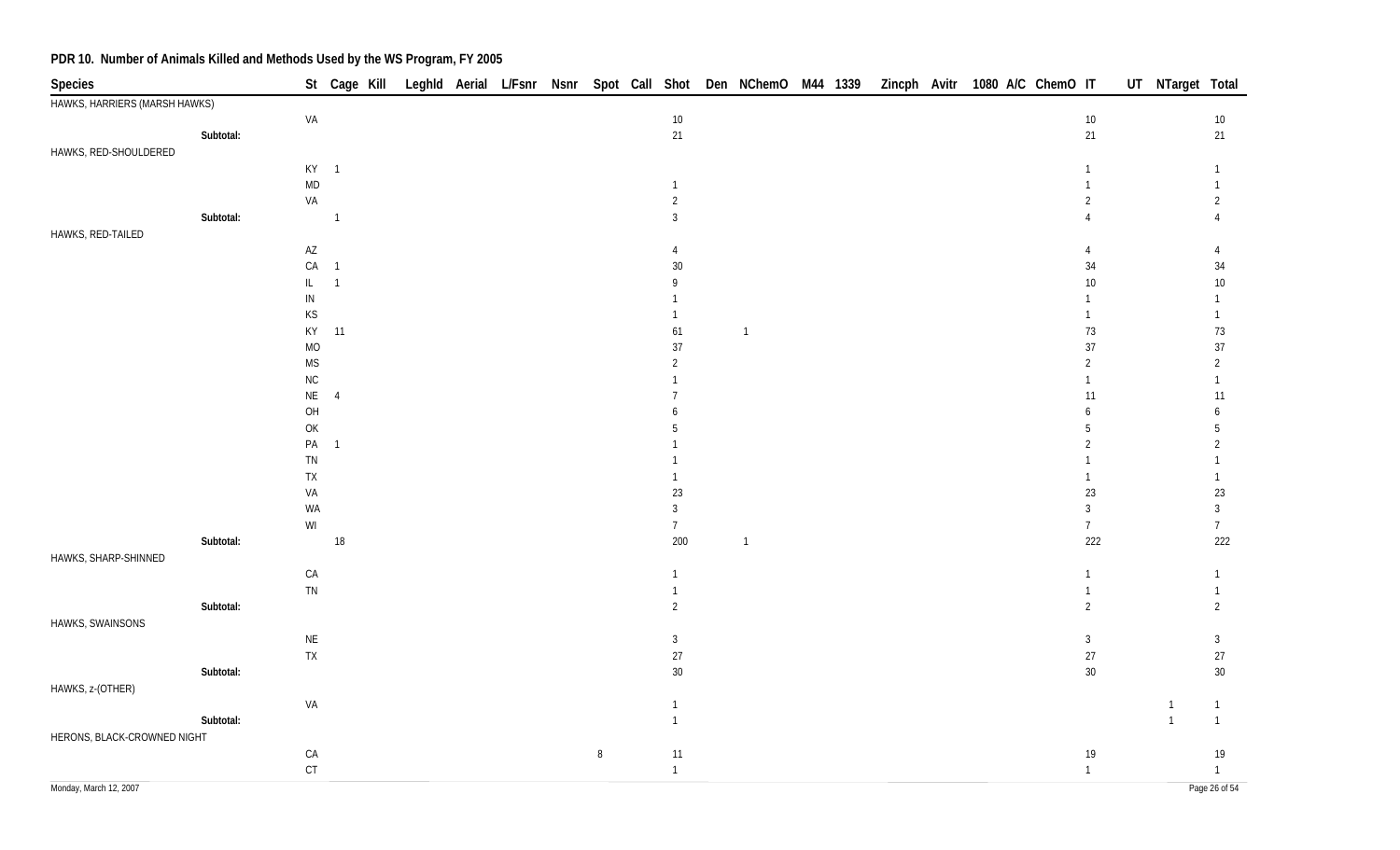| Species                     |           |                                                                   |                |                |              |                |                |                  | St Cage Kill Leghld Aerial L/Fsnr Nsnr Spot Call Shot Den NChemO M44 1339 |  | Zincph Avitr 1080 A/C ChemO IT |  |  |                  |              |                | UT NTarget Total |
|-----------------------------|-----------|-------------------------------------------------------------------|----------------|----------------|--------------|----------------|----------------|------------------|---------------------------------------------------------------------------|--|--------------------------------|--|--|------------------|--------------|----------------|------------------|
| HERONS, BLACK-CROWNED NIGHT |           |                                                                   |                |                |              |                |                |                  |                                                                           |  |                                |  |  |                  |              |                |                  |
|                             |           | $\mathsf{GA}$                                                     |                |                |              |                |                |                  |                                                                           |  |                                |  |  | $\mathbf{3}$     |              |                | $\mathbf{3}$     |
|                             |           | $\mathsf{HI}$                                                     |                |                |              |                |                | $67\,$           |                                                                           |  |                                |  |  | 67               |              |                | $67\,$           |
|                             | Subtotal: |                                                                   |                |                |              |                | $\, 8$         | 79               |                                                                           |  |                                |  |  | $90\,$           |              |                | $90\,$           |
| HERONS, GREAT BLUE          |           |                                                                   |                |                |              |                |                |                  |                                                                           |  |                                |  |  |                  |              |                |                  |
|                             |           | $\mathsf{A}\mathsf{Z}$                                            |                |                |              |                |                | $\overline{2}$   |                                                                           |  |                                |  |  | $\overline{2}$   |              |                | $\overline{2}$   |
|                             |           | ${\sf CA}$                                                        |                |                |              |                |                | $10\,$           |                                                                           |  |                                |  |  | 11               |              |                | $11$             |
|                             |           | $_{\rm CO}$                                                       | $\overline{1}$ |                |              |                |                | $\overline{2}$   |                                                                           |  |                                |  |  | $\overline{2}$   |              | $\overline{1}$ | 3                |
|                             |           | $\mathsf{IL}$                                                     |                |                |              |                |                |                  |                                                                           |  |                                |  |  |                  |              |                | $\mathbf{1}$     |
|                             |           | KY                                                                |                |                |              |                |                | 9                |                                                                           |  |                                |  |  | 9                |              |                | 9                |
|                             |           | $\mathsf{MD}$                                                     |                | $\overline{4}$ |              |                |                |                  |                                                                           |  |                                |  |  |                  |              | 4              |                  |
|                             |           | $\mathsf{MI}$                                                     |                |                |              |                |                |                  |                                                                           |  |                                |  |  | $\mathbf{1}$     |              |                |                  |
|                             |           | $\mathsf{M}\mathsf{N}$                                            |                |                |              |                |                | 5                |                                                                           |  |                                |  |  | 5                |              |                | 5                |
|                             |           | $\rm MO$                                                          |                | $\overline{1}$ |              |                |                | 5                |                                                                           |  |                                |  |  | 5                |              | -1             | 6                |
|                             |           | <b>MS</b>                                                         |                |                |              |                |                | 6                |                                                                           |  |                                |  |  | 6                |              |                | 6                |
|                             |           | ${\sf NC}$                                                        |                |                |              |                |                |                  |                                                                           |  |                                |  |  |                  |              |                |                  |
|                             |           | $\mathsf{NE}\,$                                                   |                |                |              |                |                |                  |                                                                           |  |                                |  |  |                  |              |                |                  |
|                             |           | <b>NV</b>                                                         |                |                |              |                |                |                  |                                                                           |  |                                |  |  |                  |              |                |                  |
|                             |           | <b>NY</b>                                                         |                |                |              |                |                |                  |                                                                           |  |                                |  |  |                  |              |                | $\overline{2}$   |
|                             |           | $\mathsf{OK}$<br>$\mathsf{SC}$                                    |                | $\overline{1}$ |              |                |                | $\overline{2}$   |                                                                           |  |                                |  |  | $\overline{2}$   |              | 1              | $\mathbf{1}$     |
|                             |           | ${\sf TN}$                                                        |                |                |              |                |                | 4                |                                                                           |  |                                |  |  | 4                |              |                |                  |
|                             |           | ${\sf TX}$                                                        |                |                |              |                |                | 3                |                                                                           |  |                                |  |  | 3                |              |                | $\mathbf{3}$     |
|                             |           | VA                                                                |                |                |              |                |                | 55               |                                                                           |  |                                |  |  | 55               |              |                | 55               |
|                             |           | $\ensuremath{\mathsf{W}}\xspace\ensuremath{\mathsf{I}}$           |                | $\overline{2}$ |              |                |                | $\boldsymbol{6}$ |                                                                           |  |                                |  |  | 6                |              | $\overline{2}$ | $\, 8$           |
|                             | Subtotal: |                                                                   | $\overline{1}$ | $\, 8$         |              |                |                | 125              |                                                                           |  |                                |  |  | 126              |              | $\overline{9}$ | 135              |
| HERONS, GREEN-BACKED        |           |                                                                   |                |                |              |                |                |                  |                                                                           |  |                                |  |  |                  |              |                |                  |
|                             |           | ${\sf CA}$                                                        |                |                |              |                |                |                  |                                                                           |  |                                |  |  | $\overline{2}$   |              |                | $\overline{2}$   |
|                             |           | $\rm MO$                                                          |                |                |              |                |                | $\mathbf{1}$     |                                                                           |  |                                |  |  | $\mathbf{1}$     |              |                | $\mathbf{1}$     |
|                             | Subtotal: |                                                                   |                |                |              |                |                | $\mathbf{1}$     |                                                                           |  |                                |  |  | $\mathfrak{Z}$   |              |                | $\mathbf{3}$     |
| HERONS, LITTLE BLUE         |           |                                                                   |                |                |              |                |                |                  |                                                                           |  |                                |  |  |                  |              |                |                  |
|                             |           | $\mathsf{MS}\xspace$                                              |                |                |              |                |                | 3                |                                                                           |  |                                |  |  | $\mathbf{3}$     |              |                | $\mathbf{3}$     |
|                             |           | ${\sf TX}$                                                        |                |                |              |                |                | $\mathfrak{Z}$   |                                                                           |  |                                |  |  | $\sqrt{3}$       |              |                | $\mathbf{3}$     |
|                             | Subtotal: |                                                                   |                |                |              |                |                | 6                |                                                                           |  |                                |  |  | $\boldsymbol{6}$ |              |                | $\boldsymbol{6}$ |
| HOGS, FERAL                 |           |                                                                   |                |                |              |                |                |                  |                                                                           |  |                                |  |  |                  |              |                |                  |
|                             |           | $\mathsf{AL}$                                                     |                |                |              |                |                | 13               |                                                                           |  |                                |  |  | 13               |              |                | $13$             |
|                             |           | CA                                                                | 167            |                |              | $\overline{2}$ | $14$           | 113              | $\boldsymbol{6}$                                                          |  |                                |  |  | 300              | $\mathbf{1}$ | $\overline{1}$ | 302              |
|                             |           | FL                                                                | 727            |                |              | $\overline{1}$ | $\overline{2}$ | 48               |                                                                           |  |                                |  |  | 778              |              |                | 778              |
|                             |           | $\mathsf{GA}$                                                     | 29             |                |              |                |                | $\overline{7}$   |                                                                           |  |                                |  |  | $36\,$           |              |                | $36\,$           |
|                             |           | $\mathsf{GU}%$                                                    | $\overline{2}$ |                | $\mathbf{1}$ |                |                | 22               |                                                                           |  |                                |  |  | $25\,$           |              |                | $25\,$           |
|                             |           | $\mathsf{HI}$                                                     |                |                | $70\,$       | $77\,$         |                | 81               | $\sqrt{5}$                                                                |  |                                |  |  | 233              |              |                | 233              |
|                             |           | $\mathsf{KS}% _{\mathsf{K}}^{\mathsf{K}}\left( \mathsf{K}\right)$ |                |                |              |                |                | $\mathbf{1}$     |                                                                           |  |                                |  |  | $\mathbf{1}$     |              |                | $\mathbf{1}$     |
|                             |           |                                                                   |                |                |              |                |                |                  |                                                                           |  |                                |  |  |                  |              |                |                  |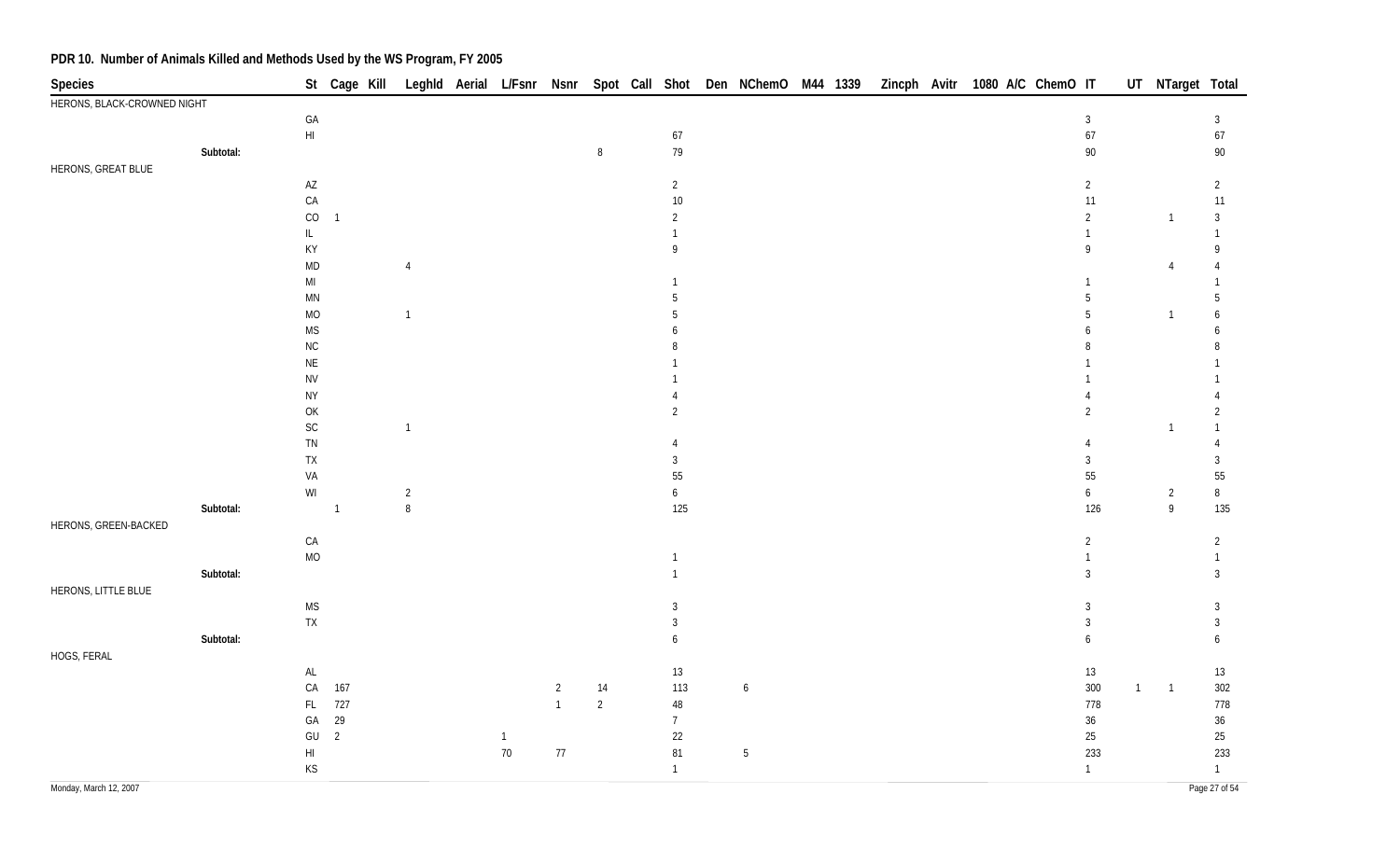| Species                |           |                        |                  |                |                |       |    |                  |    |    |                  | St Cage Kill Leghld Aerial L/Fsnr Nsnr Spot Call Shot Den NChemO M44 1339 Zincph Avitr 1080 A/C ChemO IT |                |  |  |                 |        | UT NTarget Total               |                                |
|------------------------|-----------|------------------------|------------------|----------------|----------------|-------|----|------------------|----|----|------------------|----------------------------------------------------------------------------------------------------------|----------------|--|--|-----------------|--------|--------------------------------|--------------------------------|
| HOGS, FERAL            |           |                        |                  |                |                |       |    |                  |    |    |                  |                                                                                                          |                |  |  |                 |        |                                |                                |
|                        |           |                        | KY 18            |                |                |       |    |                  |    |    | 22               |                                                                                                          |                |  |  | $40\,$          |        |                                | $40\,$                         |
|                        |           | ${\sf LA}$             | 21               |                |                |       |    | $22\,$           |    |    | $17\,$           |                                                                                                          |                |  |  | 60              |        |                                | 60                             |
|                        |           | $MO$                   | 25               |                |                |       |    |                  |    |    | $\boldsymbol{6}$ |                                                                                                          |                |  |  | 31              |        |                                | 31                             |
|                        |           | <b>MS</b>              |                  |                |                |       |    |                  |    |    | $\mathbf{1}$     |                                                                                                          |                |  |  | $\mathbf{1}$    |        |                                | $\mathbf{1}$                   |
|                        |           | NC                     | 9                |                |                |       |    |                  |    |    | $15\,$           |                                                                                                          |                |  |  | 24              |        |                                | 24                             |
|                        |           | <b>NM</b>              |                  |                |                | 21    |    |                  |    |    |                  |                                                                                                          |                |  |  | 21              |        |                                | 21                             |
|                        |           | <b>NV</b>              |                  |                |                |       |    | 4                |    |    |                  |                                                                                                          |                |  |  | $\overline{4}$  |        |                                | $\overline{4}$                 |
|                        |           | O <sub>H</sub>         |                  |                |                |       |    |                  |    |    | $38\,$           |                                                                                                          |                |  |  | $38\,$          |        |                                | $38\,$                         |
|                        |           | $\mathsf{OK}$          |                  |                |                | 520   |    | $\boldsymbol{6}$ |    |    | 250              | $\overline{4}$                                                                                           |                |  |  | 780             |        |                                | 780                            |
|                        |           | ${\sf OR}$             |                  |                |                | 8     |    |                  |    |    | 11               |                                                                                                          |                |  |  | 19              |        |                                | 19                             |
|                        |           | TX                     | 1163             |                | 43             | 6015  |    | 3016             | 25 | 15 | 589              | 141                                                                                                      | $\overline{7}$ |  |  | 10945           | $36\,$ | 33                             | 11014                          |
|                        |           | VI                     | $\overline{1}$   |                |                |       |    |                  |    |    | $\overline{2}$   |                                                                                                          |                |  |  | $\overline{3}$  |        |                                | 3 <sup>1</sup>                 |
|                        | Subtotal: |                        | 2,162            |                | 43             | 6,564 | 71 | 3,128            | 41 | 15 | 1,236            | 156                                                                                                      | $\overline{7}$ |  |  | 13,352          | $37\,$ | 34                             | 13,423                         |
| JAYS (OTHER)           |           |                        |                  |                |                |       |    |                  |    |    |                  |                                                                                                          |                |  |  |                 |        |                                |                                |
|                        |           | ${\sf CA}$             |                  |                | $\overline{1}$ |       |    |                  |    |    |                  |                                                                                                          |                |  |  | $\mathbf{1}$    |        |                                | $\mathbf{1}$                   |
|                        | Subtotal: |                        |                  |                | $\mathbf{1}$   |       |    |                  |    |    |                  |                                                                                                          |                |  |  | $\mathbf{1}$    |        |                                | $\mathbf{1}$                   |
| JAYS, BLUE             |           |                        |                  |                |                |       |    |                  |    |    |                  |                                                                                                          |                |  |  |                 |        |                                |                                |
|                        |           | $MS$ 1                 |                  |                |                |       |    |                  |    |    |                  |                                                                                                          |                |  |  |                 |        | $\overline{1}$                 | $\mathbf{1}$                   |
|                        | Subtotal: | VA 1                   | $\overline{2}$   |                |                |       |    |                  |    |    |                  |                                                                                                          |                |  |  |                 |        | $\mathbf{1}$<br>$\overline{2}$ | $\mathbf{1}$<br>$\overline{2}$ |
| JAYS, STELLARS         |           |                        |                  |                |                |       |    |                  |    |    |                  |                                                                                                          |                |  |  |                 |        |                                |                                |
|                        |           | OR                     |                  |                |                |       |    |                  |    |    | 104              |                                                                                                          |                |  |  | 104             |        |                                | 104                            |
|                        | Subtotal: |                        |                  |                |                |       |    |                  |    |    | 104              |                                                                                                          |                |  |  | 104             |        |                                | 104                            |
| JUNGLEFOWL, RED        |           |                        |                  |                |                |       |    |                  |    |    |                  |                                                                                                          |                |  |  |                 |        |                                |                                |
|                        |           |                        | HI 433           |                |                |       |    |                  |    |    | 731              | $\overline{2}$                                                                                           |                |  |  | 1166            |        |                                | 1166                           |
|                        | Subtotal: |                        | 433              |                |                |       |    |                  |    |    | 731              | $\overline{2}$                                                                                           |                |  |  | 1,166           |        |                                | 1,166                          |
| KESTRELS, AMERICAN     |           |                        |                  |                |                |       |    |                  |    |    |                  |                                                                                                          |                |  |  |                 |        |                                |                                |
|                        |           | $\mathsf{A}\mathsf{Z}$ |                  |                |                |       |    |                  |    |    | $5\phantom{.0}$  |                                                                                                          |                |  |  | $5\phantom{.0}$ |        |                                | 5                              |
|                        |           | ${\sf CA}$             | $\sqrt{6}$       |                | $\overline{2}$ |       |    |                  |    |    | $17$             | 15                                                                                                       |                |  |  | 41              |        |                                | 41                             |
|                        |           | $\sf ID$               |                  | $\overline{1}$ |                |       |    |                  |    |    |                  |                                                                                                          |                |  |  |                 |        | $\mathbf{1}$                   | $\mathbf{1}$                   |
|                        |           | IL                     | $10\,$           |                |                |       |    |                  |    |    | $28\,$           |                                                                                                          |                |  |  | $38\,$          |        |                                | $38\,$                         |
|                        |           | KY                     | $5\phantom{.0}$  |                |                |       |    |                  |    |    | 24               |                                                                                                          |                |  |  | 29              |        |                                | 29                             |
|                        |           | MN                     | $\boldsymbol{6}$ |                |                |       |    |                  |    |    |                  |                                                                                                          |                |  |  | 6               |        |                                | 6                              |
|                        |           | $MO$                   | $\boldsymbol{6}$ |                |                |       |    |                  |    |    | $\overline{5}$   |                                                                                                          |                |  |  | 11              |        |                                | 11                             |
|                        |           | $\mathsf{NE}\,$        | $\overline{4}$   |                | $\overline{1}$ |       |    |                  |    |    | $\overline{2}$   |                                                                                                          |                |  |  | 7               |        |                                | $7\overline{ }$                |
|                        |           | $O H$                  |                  |                |                |       |    |                  |    |    | $\overline{1}$   |                                                                                                          |                |  |  |                 |        |                                | 1                              |
|                        |           | PA                     | $\overline{1}$   |                |                |       |    |                  |    |    |                  |                                                                                                          |                |  |  |                 |        |                                | $\mathbf{1}$                   |
|                        |           | ${\sf TN}$             |                  |                |                |       |    |                  |    |    |                  | $\overline{1}$                                                                                           |                |  |  | 1               |        |                                | $\mathbf{1}$                   |
|                        |           | ${\sf TX}$             |                  |                |                |       |    |                  |    |    | 20               |                                                                                                          |                |  |  | $20\,$          |        |                                | $20\,$                         |
|                        |           | VA                     |                  |                | $\overline{7}$ |       |    |                  |    |    | $\overline{7}$   |                                                                                                          |                |  |  | $14$            |        |                                | $14\,$                         |
|                        |           | WA                     |                  |                |                |       |    |                  |    |    | $\overline{2}$   |                                                                                                          |                |  |  | $\overline{2}$  |        |                                | $\overline{2}$                 |
| Monday, March 12, 2007 |           |                        |                  |                |                |       |    |                  |    |    |                  |                                                                                                          |                |  |  |                 |        |                                | Page 28 of 54                  |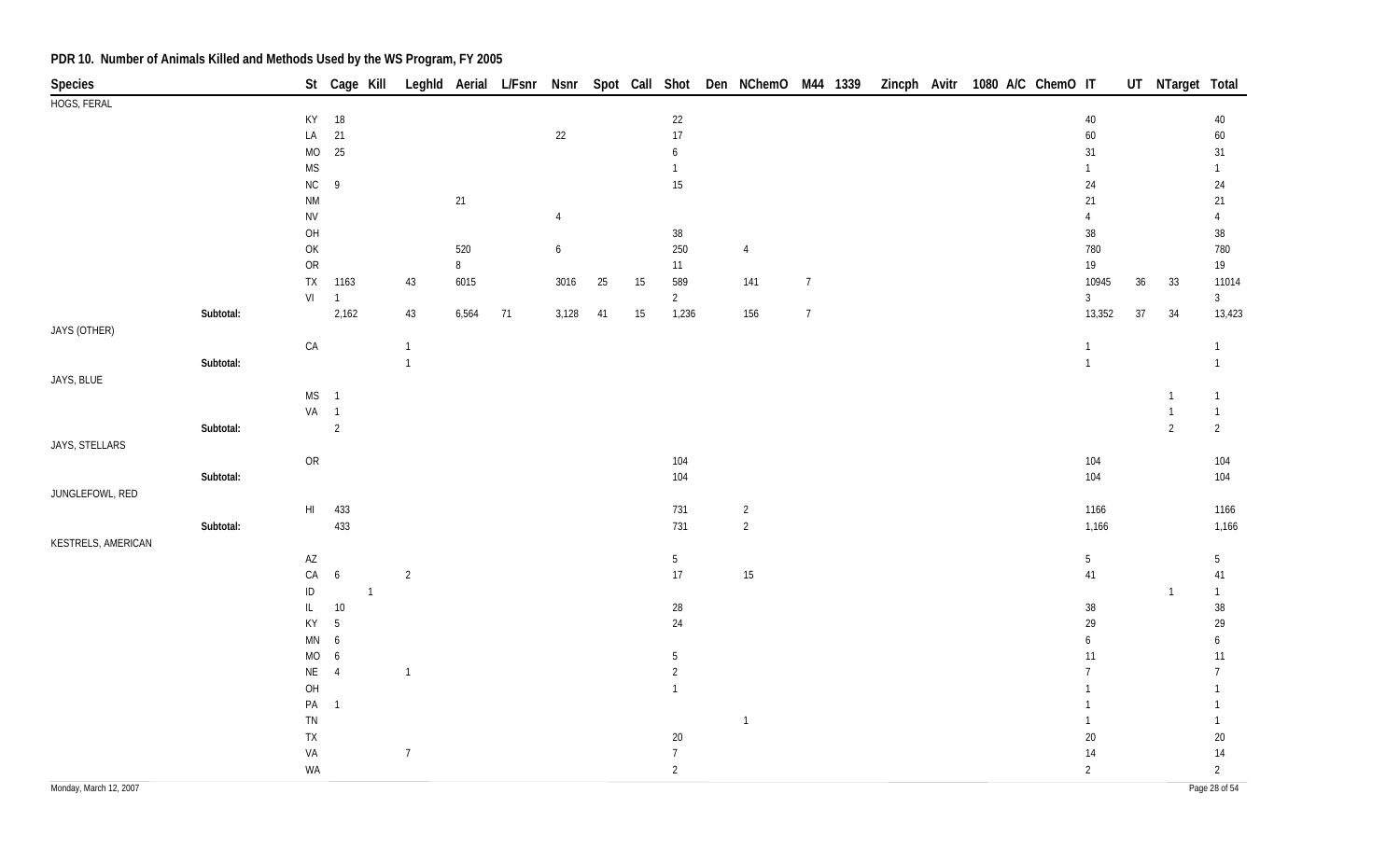| Species                  |           |                                                         | St Cage Kill |                |                |                |                |                |                |                  | Leghld Aerial L/Fsnr Nsnr Spot Call Shot Den NChemO M44 1339 |  |  | Zincph Avitr 1080 A/C ChemO IT |  |                        |                | UT NTarget Total |                   |
|--------------------------|-----------|---------------------------------------------------------|--------------|----------------|----------------|----------------|----------------|----------------|----------------|------------------|--------------------------------------------------------------|--|--|--------------------------------|--|------------------------|----------------|------------------|-------------------|
| KESTRELS, AMERICAN       |           |                                                         |              |                |                |                |                |                |                |                  |                                                              |  |  |                                |  |                        |                |                  |                   |
|                          |           | WI                                                      |              |                |                |                |                |                |                | $\mathfrak{Z}$   |                                                              |  |  |                                |  | $\mathbf{3}$           |                |                  | $\mathbf{3}$      |
|                          | Subtotal: |                                                         | $38\,$       | $\overline{1}$ | $10\,$         |                |                |                |                | 114              | $16\,$                                                       |  |  |                                |  | 179                    |                | $\overline{1}$   | 180               |
| KILLDEERS                |           |                                                         |              |                |                |                |                |                |                |                  |                                                              |  |  |                                |  |                        |                |                  |                   |
|                          |           | $\mathsf{A}\mathsf{Z}$                                  |              |                |                |                |                |                |                | 4                |                                                              |  |  |                                |  | $\overline{4}$         |                |                  | $\overline{4}$    |
|                          |           | CA                                                      |              |                |                |                |                |                |                | $28\,$           |                                                              |  |  |                                |  | 31                     |                |                  | 31                |
|                          |           | $\mathsf{FL}$                                           |              |                |                |                |                |                |                | $45\,$           |                                                              |  |  |                                |  | $45\,$                 |                |                  | $45\,$            |
|                          |           | KS                                                      |              |                |                |                |                |                |                | 3                |                                                              |  |  |                                |  | $\mathfrak{Z}$         |                |                  | $\mathfrak{Z}$    |
|                          |           | KY                                                      |              |                |                |                |                |                |                | 100              |                                                              |  |  |                                |  | 100                    |                |                  | $100\,$           |
|                          |           | $\rm MO$<br><b>MS</b>                                   |              |                |                |                |                |                |                | $25\,$           | $\sqrt{1}$                                                   |  |  |                                |  | $27\,$                 |                |                  | 27                |
|                          |           |                                                         |              |                |                |                |                |                |                | $17\,$<br>$18\,$ | $\overline{2}$                                               |  |  |                                |  | $17\,$                 |                |                  | $17\,$            |
|                          |           | $\sf NE$<br>OH                                          |              |                |                |                |                |                |                | $\mathbf{1}$     |                                                              |  |  |                                |  | $20\,$<br>$\mathbf{1}$ |                |                  | $20\,$            |
|                          |           |                                                         |              |                |                |                |                |                |                |                  |                                                              |  |  |                                |  |                        |                |                  | $\mathbf{1}$      |
|                          |           | PA<br>TN                                                |              |                |                |                |                |                |                | 12<br>6          |                                                              |  |  |                                |  | 12                     |                |                  | $12 \overline{ }$ |
|                          |           | ${\sf TX}$                                              |              |                |                |                |                |                |                | 68               | $\overline{2}$                                               |  |  |                                |  | 6<br>$70\,$            |                |                  | 6<br>$70\,$       |
|                          |           | VA                                                      |              |                |                |                |                |                |                | $\mathbf{1}$     |                                                              |  |  |                                |  | $\mathbf{1}$           |                |                  | $\mathbf{1}$      |
|                          |           | WA                                                      |              |                |                |                |                |                |                |                  | $\overline{1}$                                               |  |  |                                |  | $\overline{2}$         |                |                  | $\overline{2}$    |
|                          |           | $\ensuremath{\mathsf{W}}\xspace\ensuremath{\mathsf{I}}$ |              |                |                |                |                |                |                | $\overline{4}$   |                                                              |  |  |                                |  | $\overline{4}$         |                |                  | $\overline{4}$    |
|                          | Subtotal: |                                                         |              |                |                |                |                |                |                | 332              | $\boldsymbol{6}$                                             |  |  |                                |  | 343                    |                |                  | 343               |
| KINGBIRDS, WESTERN       |           |                                                         |              |                |                |                |                |                |                |                  |                                                              |  |  |                                |  |                        |                |                  |                   |
|                          |           | ${\sf CA}$                                              |              |                |                |                |                |                |                | $\overline{2}$   |                                                              |  |  |                                |  | $\overline{2}$         |                |                  | $\overline{2}$    |
|                          | Subtotal: |                                                         |              |                |                |                |                |                |                | $\overline{2}$   |                                                              |  |  |                                |  | $\overline{2}$         |                |                  | $\overline{2}$    |
| KITES (ALL)              |           |                                                         |              |                |                |                |                |                |                |                  |                                                              |  |  |                                |  |                        |                |                  |                   |
|                          |           | CA                                                      |              |                |                |                |                |                |                | $\overline{7}$   |                                                              |  |  |                                |  | $\overline{7}$         |                |                  | $\overline{7}$    |
|                          |           | TX                                                      |              |                |                |                |                |                |                |                  |                                                              |  |  |                                |  | $\overline{4}$         |                |                  | $\overline{4}$    |
|                          | Subtotal: |                                                         |              |                |                |                |                |                |                | 11               |                                                              |  |  |                                |  | 11                     |                |                  | 11                |
| LARKS, HORNED            |           |                                                         |              |                |                |                |                |                |                |                  |                                                              |  |  |                                |  |                        |                |                  |                   |
|                          |           | $\mathsf{A}\mathsf{Z}$                                  |              |                |                |                |                |                |                | 31               |                                                              |  |  |                                |  | 31                     |                |                  | 31                |
|                          |           | KS                                                      |              |                |                |                |                |                |                | $\overline{2}$   |                                                              |  |  |                                |  | $\overline{2}$         |                |                  | $\overline{2}$    |
|                          |           | $\rm MO$                                                |              |                |                |                |                |                |                | $80\,$           | $\overline{1}$                                               |  |  |                                |  | 82                     |                |                  | 82                |
|                          |           | $\mathsf{OK}$                                           |              |                |                |                |                |                |                | 11               |                                                              |  |  |                                |  | $11$                   |                |                  | 11                |
|                          |           | ${\sf TX}$                                              |              |                |                |                |                |                |                | 4                |                                                              |  |  |                                |  | $\overline{4}$         |                |                  | $\overline{4}$    |
|                          | Subtotal: |                                                         |              |                |                |                |                |                |                | 128              | $\mathbf{1}$                                                 |  |  |                                |  | 130                    |                |                  | $130\,$           |
| LIONS, MOUNTAIN (COUGAR) |           |                                                         |              |                |                |                |                |                |                |                  |                                                              |  |  |                                |  |                        |                |                  |                   |
|                          |           | $\mathsf{A}\mathsf{Z}$                                  |              |                |                |                |                |                |                |                  | $33\,$                                                       |  |  |                                |  | $33\,$                 |                |                  | 33                |
|                          |           | ${\sf CA}$                                              | 32           |                |                |                |                | $\overline{2}$ | $\overline{1}$ | 71               | $14$                                                         |  |  |                                |  | 120                    |                |                  | 120               |
|                          |           | CO                                                      |              |                |                | $\overline{1}$ |                |                |                | $\overline{2}$   | $\overline{1}$                                               |  |  |                                |  | $\overline{4}$         |                |                  | $\overline{4}$    |
|                          |           | $\sf ID$                                                |              |                |                |                | $\overline{1}$ |                |                |                  |                                                              |  |  |                                |  |                        |                | -1               | $\mathbf{1}$      |
|                          |           | $\mathsf{MT}$                                           |              |                |                | $\overline{1}$ | $\overline{c}$ |                |                | $\overline{1}$   | $\mathbf{3}$                                                 |  |  |                                |  | $5\phantom{.0}$        | $\overline{2}$ |                  | $\overline{7}$    |
|                          |           | $\mathsf{N}\mathsf{M}$                                  |              |                | $\overline{1}$ |                | 11             |                |                |                  | $\overline{c}$                                               |  |  |                                |  | $12\,$                 |                | $\overline{2}$   | $14$              |
|                          |           | <b>NV</b>                                               |              |                |                |                | 5              |                |                | $7^{\circ}$      | $\, 8$                                                       |  |  |                                |  | $19$                   |                | $\mathbf{1}$     | $20\,$            |
| Monday, March 12, 2007   |           |                                                         |              |                |                |                |                |                |                |                  |                                                              |  |  |                                |  |                        |                |                  | Page 29 of 54     |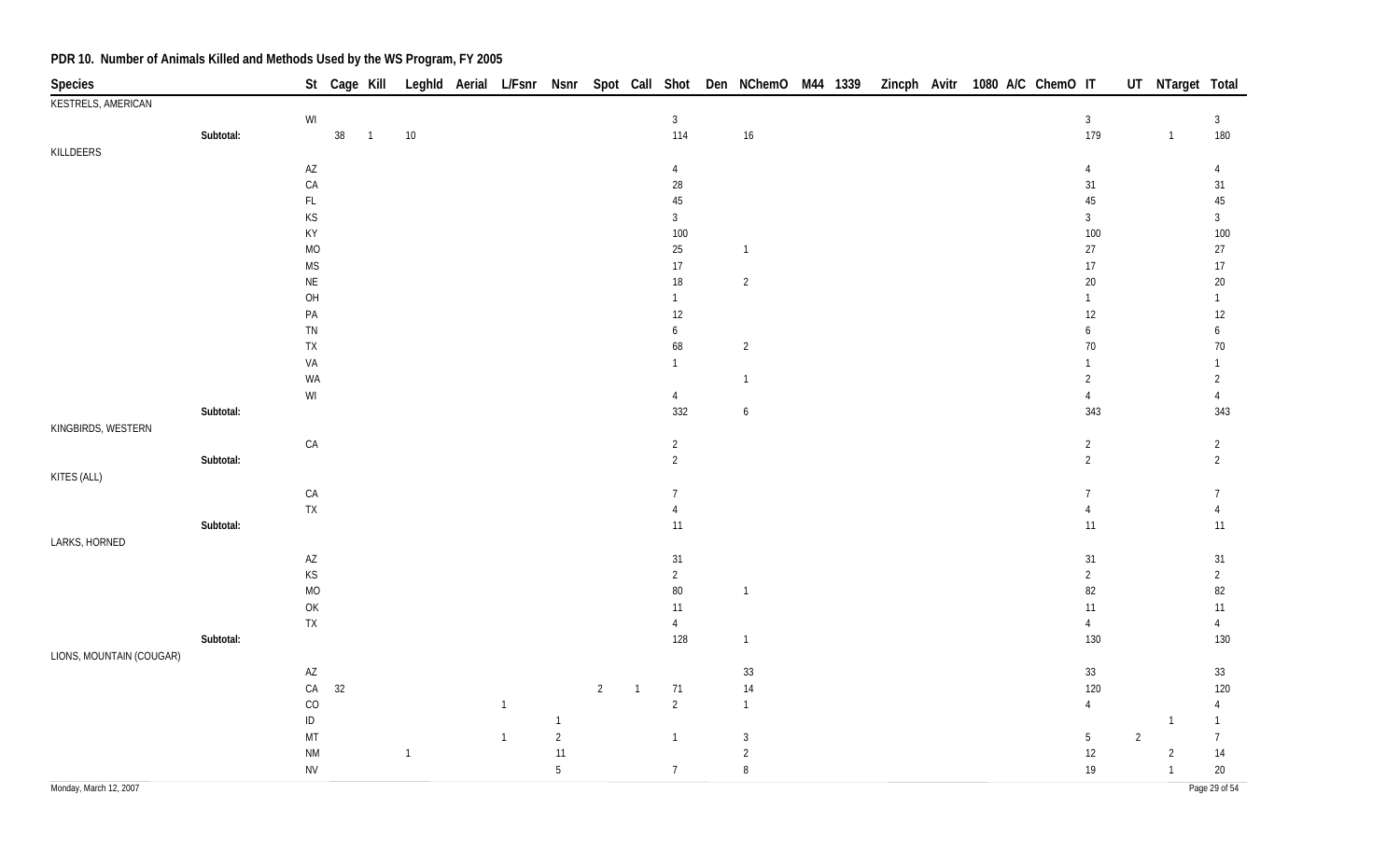| LIONS, MOUNTAIN (COUGAR)<br>$30\,$<br>${\sf OR}$<br>$20\,$<br>$\mathbf{3}$<br>$18\,$<br>$\overline{1}$<br>$\overline{1}$<br>$70\,$<br>$\overline{2}$<br>$\overline{1}$<br>73<br>$23\,$<br>${\sf TX}$<br>11<br>$11$<br>$23\,$<br>$\overline{1}$<br>UT<br>$15\,$<br>$34\,$<br>$35\,$<br>$13$<br>$\overline{1}$<br>$\boldsymbol{6}$<br>$\overline{1}$<br>18<br>$32\,$<br>39<br>$\bf 88$<br>117<br>320<br>Subtotal:<br>32<br>$\overline{2}$<br>$\overline{2}$<br>$\overline{4}$<br>$6\phantom{.}6$<br>330<br>$\mathsf{GU}% _{\mathsf{C}}^{\mathsf{C}}(\mathcal{M}_{0})$<br>$\overline{2}$<br>$\overline{2}$<br>$\overline{2}$<br>$\overline{2}$<br>$\overline{2}$<br>$\overline{2}$<br>Subtotal:<br>MAGPIES (OTHER)<br>CA<br>$\mathbf{1}$<br>$\mathbf{1}$<br>1<br>${\sf OR}$<br>$\overline{7}$<br>$\overline{7}$<br>$\overline{7}$<br>Subtotal:<br>$\, 8$<br>$\, 8$<br>8<br>MAGPIES, BLACK-BILLED<br>$\mathsf{AK}$<br>86<br>$\overline{2}$<br>$88\,$<br>$\bf 88$<br>$\sf ID$<br>$\mathbf{1}$<br>$\mathbf{1}$<br>UT<br>$\overline{1}$<br>$\mathbf{1}$<br>$\mathbf{1}$<br>WA 46<br>$46\,$<br>$46\,$<br>$47\,$<br>Subtotal:<br>$87\,$<br>$\overline{2}$<br>136<br>136<br>MAGPIES, YELLOW-BILLED<br>${\sf CA}$<br>$5\,$<br>$\overline{5}$<br>$\overline{5}$<br>$5\phantom{.0}$<br>$\overline{5}$<br>Subtotal:<br>5<br>MALLARDS<br>AK 1<br>93<br>94<br>94 | <b>Species</b>   |  | St Cage Kill |  |  |  |  | Leghld Aerial L/Fsnr Nsnr Spot Call Shot Den NChemO M44 1339 |  |  | Zincph Avitr 1080 A/C ChemO IT |  | UT NTarget Total |  |
|--------------------------------------------------------------------------------------------------------------------------------------------------------------------------------------------------------------------------------------------------------------------------------------------------------------------------------------------------------------------------------------------------------------------------------------------------------------------------------------------------------------------------------------------------------------------------------------------------------------------------------------------------------------------------------------------------------------------------------------------------------------------------------------------------------------------------------------------------------------------------------------------------------------------------------------------------------------------------------------------------------------------------------------------------------------------------------------------------------------------------------------------------------------------------------------------------------------------------------------------------------------------------------------------------------------------------------------------------|------------------|--|--------------|--|--|--|--|--------------------------------------------------------------|--|--|--------------------------------|--|------------------|--|
|                                                                                                                                                                                                                                                                                                                                                                                                                                                                                                                                                                                                                                                                                                                                                                                                                                                                                                                                                                                                                                                                                                                                                                                                                                                                                                                                                  |                  |  |              |  |  |  |  |                                                              |  |  |                                |  |                  |  |
|                                                                                                                                                                                                                                                                                                                                                                                                                                                                                                                                                                                                                                                                                                                                                                                                                                                                                                                                                                                                                                                                                                                                                                                                                                                                                                                                                  |                  |  |              |  |  |  |  |                                                              |  |  |                                |  |                  |  |
|                                                                                                                                                                                                                                                                                                                                                                                                                                                                                                                                                                                                                                                                                                                                                                                                                                                                                                                                                                                                                                                                                                                                                                                                                                                                                                                                                  |                  |  |              |  |  |  |  |                                                              |  |  |                                |  |                  |  |
|                                                                                                                                                                                                                                                                                                                                                                                                                                                                                                                                                                                                                                                                                                                                                                                                                                                                                                                                                                                                                                                                                                                                                                                                                                                                                                                                                  |                  |  |              |  |  |  |  |                                                              |  |  |                                |  |                  |  |
|                                                                                                                                                                                                                                                                                                                                                                                                                                                                                                                                                                                                                                                                                                                                                                                                                                                                                                                                                                                                                                                                                                                                                                                                                                                                                                                                                  |                  |  |              |  |  |  |  |                                                              |  |  |                                |  |                  |  |
|                                                                                                                                                                                                                                                                                                                                                                                                                                                                                                                                                                                                                                                                                                                                                                                                                                                                                                                                                                                                                                                                                                                                                                                                                                                                                                                                                  | LIZARDS, MONITOR |  |              |  |  |  |  |                                                              |  |  |                                |  |                  |  |
|                                                                                                                                                                                                                                                                                                                                                                                                                                                                                                                                                                                                                                                                                                                                                                                                                                                                                                                                                                                                                                                                                                                                                                                                                                                                                                                                                  |                  |  |              |  |  |  |  |                                                              |  |  |                                |  |                  |  |
|                                                                                                                                                                                                                                                                                                                                                                                                                                                                                                                                                                                                                                                                                                                                                                                                                                                                                                                                                                                                                                                                                                                                                                                                                                                                                                                                                  |                  |  |              |  |  |  |  |                                                              |  |  |                                |  |                  |  |
|                                                                                                                                                                                                                                                                                                                                                                                                                                                                                                                                                                                                                                                                                                                                                                                                                                                                                                                                                                                                                                                                                                                                                                                                                                                                                                                                                  |                  |  |              |  |  |  |  |                                                              |  |  |                                |  |                  |  |
|                                                                                                                                                                                                                                                                                                                                                                                                                                                                                                                                                                                                                                                                                                                                                                                                                                                                                                                                                                                                                                                                                                                                                                                                                                                                                                                                                  |                  |  |              |  |  |  |  |                                                              |  |  |                                |  |                  |  |
|                                                                                                                                                                                                                                                                                                                                                                                                                                                                                                                                                                                                                                                                                                                                                                                                                                                                                                                                                                                                                                                                                                                                                                                                                                                                                                                                                  |                  |  |              |  |  |  |  |                                                              |  |  |                                |  |                  |  |
|                                                                                                                                                                                                                                                                                                                                                                                                                                                                                                                                                                                                                                                                                                                                                                                                                                                                                                                                                                                                                                                                                                                                                                                                                                                                                                                                                  |                  |  |              |  |  |  |  |                                                              |  |  |                                |  |                  |  |
|                                                                                                                                                                                                                                                                                                                                                                                                                                                                                                                                                                                                                                                                                                                                                                                                                                                                                                                                                                                                                                                                                                                                                                                                                                                                                                                                                  |                  |  |              |  |  |  |  |                                                              |  |  |                                |  |                  |  |
|                                                                                                                                                                                                                                                                                                                                                                                                                                                                                                                                                                                                                                                                                                                                                                                                                                                                                                                                                                                                                                                                                                                                                                                                                                                                                                                                                  |                  |  |              |  |  |  |  |                                                              |  |  |                                |  |                  |  |
|                                                                                                                                                                                                                                                                                                                                                                                                                                                                                                                                                                                                                                                                                                                                                                                                                                                                                                                                                                                                                                                                                                                                                                                                                                                                                                                                                  |                  |  |              |  |  |  |  |                                                              |  |  |                                |  |                  |  |
|                                                                                                                                                                                                                                                                                                                                                                                                                                                                                                                                                                                                                                                                                                                                                                                                                                                                                                                                                                                                                                                                                                                                                                                                                                                                                                                                                  |                  |  |              |  |  |  |  |                                                              |  |  |                                |  |                  |  |
|                                                                                                                                                                                                                                                                                                                                                                                                                                                                                                                                                                                                                                                                                                                                                                                                                                                                                                                                                                                                                                                                                                                                                                                                                                                                                                                                                  |                  |  |              |  |  |  |  |                                                              |  |  |                                |  |                  |  |
|                                                                                                                                                                                                                                                                                                                                                                                                                                                                                                                                                                                                                                                                                                                                                                                                                                                                                                                                                                                                                                                                                                                                                                                                                                                                                                                                                  |                  |  |              |  |  |  |  |                                                              |  |  |                                |  |                  |  |
|                                                                                                                                                                                                                                                                                                                                                                                                                                                                                                                                                                                                                                                                                                                                                                                                                                                                                                                                                                                                                                                                                                                                                                                                                                                                                                                                                  |                  |  |              |  |  |  |  |                                                              |  |  |                                |  |                  |  |
|                                                                                                                                                                                                                                                                                                                                                                                                                                                                                                                                                                                                                                                                                                                                                                                                                                                                                                                                                                                                                                                                                                                                                                                                                                                                                                                                                  |                  |  |              |  |  |  |  |                                                              |  |  |                                |  |                  |  |
|                                                                                                                                                                                                                                                                                                                                                                                                                                                                                                                                                                                                                                                                                                                                                                                                                                                                                                                                                                                                                                                                                                                                                                                                                                                                                                                                                  |                  |  |              |  |  |  |  |                                                              |  |  |                                |  |                  |  |
|                                                                                                                                                                                                                                                                                                                                                                                                                                                                                                                                                                                                                                                                                                                                                                                                                                                                                                                                                                                                                                                                                                                                                                                                                                                                                                                                                  |                  |  |              |  |  |  |  |                                                              |  |  |                                |  |                  |  |
|                                                                                                                                                                                                                                                                                                                                                                                                                                                                                                                                                                                                                                                                                                                                                                                                                                                                                                                                                                                                                                                                                                                                                                                                                                                                                                                                                  |                  |  |              |  |  |  |  |                                                              |  |  |                                |  |                  |  |
| $\mathsf{A}\mathsf{Z}$<br>9<br>9<br>9<br>262                                                                                                                                                                                                                                                                                                                                                                                                                                                                                                                                                                                                                                                                                                                                                                                                                                                                                                                                                                                                                                                                                                                                                                                                                                                                                                     |                  |  |              |  |  |  |  |                                                              |  |  |                                |  |                  |  |
| ${\sf CA}$<br>$\overline{2}$<br>268<br>268<br>$\overline{3}$<br>CO<br>$\overline{4}$<br>$\overline{4}$<br>$\overline{4}$                                                                                                                                                                                                                                                                                                                                                                                                                                                                                                                                                                                                                                                                                                                                                                                                                                                                                                                                                                                                                                                                                                                                                                                                                         |                  |  |              |  |  |  |  |                                                              |  |  |                                |  |                  |  |
| $\mathsf{HI}$<br>$12 \overline{ }$<br>12<br>$12\,$                                                                                                                                                                                                                                                                                                                                                                                                                                                                                                                                                                                                                                                                                                                                                                                                                                                                                                                                                                                                                                                                                                                                                                                                                                                                                               |                  |  |              |  |  |  |  |                                                              |  |  |                                |  |                  |  |
| IA<br>$5\phantom{.0}$<br>$5\phantom{.0}$<br>$5\,$                                                                                                                                                                                                                                                                                                                                                                                                                                                                                                                                                                                                                                                                                                                                                                                                                                                                                                                                                                                                                                                                                                                                                                                                                                                                                                |                  |  |              |  |  |  |  |                                                              |  |  |                                |  |                  |  |
| 285<br>286<br>$\mathsf{IL}$<br>285<br>$\overline{1}$<br>$\overline{1}$                                                                                                                                                                                                                                                                                                                                                                                                                                                                                                                                                                                                                                                                                                                                                                                                                                                                                                                                                                                                                                                                                                                                                                                                                                                                           |                  |  |              |  |  |  |  |                                                              |  |  |                                |  |                  |  |
| KS<br>$\boldsymbol{6}$<br>$6\phantom{a}$<br>6                                                                                                                                                                                                                                                                                                                                                                                                                                                                                                                                                                                                                                                                                                                                                                                                                                                                                                                                                                                                                                                                                                                                                                                                                                                                                                    |                  |  |              |  |  |  |  |                                                              |  |  |                                |  |                  |  |
| KY<br>82<br>21<br>103<br>103                                                                                                                                                                                                                                                                                                                                                                                                                                                                                                                                                                                                                                                                                                                                                                                                                                                                                                                                                                                                                                                                                                                                                                                                                                                                                                                     |                  |  |              |  |  |  |  |                                                              |  |  |                                |  |                  |  |
| MA<br>$\mathbf{1}$<br>$\mathbf{1}$<br>$\mathbf{1}$                                                                                                                                                                                                                                                                                                                                                                                                                                                                                                                                                                                                                                                                                                                                                                                                                                                                                                                                                                                                                                                                                                                                                                                                                                                                                               |                  |  |              |  |  |  |  |                                                              |  |  |                                |  |                  |  |
| $\overline{2}$<br>$\overline{2}$<br>$26\,$<br>$26\,$<br>$30\,$<br>$\mathsf{MD}$<br>$\overline{4}$                                                                                                                                                                                                                                                                                                                                                                                                                                                                                                                                                                                                                                                                                                                                                                                                                                                                                                                                                                                                                                                                                                                                                                                                                                                |                  |  |              |  |  |  |  |                                                              |  |  |                                |  |                  |  |
| 20<br>$20\,$<br>$20\,$<br>$\mathsf{MI}$                                                                                                                                                                                                                                                                                                                                                                                                                                                                                                                                                                                                                                                                                                                                                                                                                                                                                                                                                                                                                                                                                                                                                                                                                                                                                                          |                  |  |              |  |  |  |  |                                                              |  |  |                                |  |                  |  |
| $12 \overline{ }$<br>12<br>$12\,$<br>$\mathsf{M}\mathsf{N}$                                                                                                                                                                                                                                                                                                                                                                                                                                                                                                                                                                                                                                                                                                                                                                                                                                                                                                                                                                                                                                                                                                                                                                                                                                                                                      |                  |  |              |  |  |  |  |                                                              |  |  |                                |  |                  |  |
| $\rm MO$<br>25<br>$26\,$<br>$27\,$<br>$\overline{1}$<br>$\overline{1}$                                                                                                                                                                                                                                                                                                                                                                                                                                                                                                                                                                                                                                                                                                                                                                                                                                                                                                                                                                                                                                                                                                                                                                                                                                                                           |                  |  |              |  |  |  |  |                                                              |  |  |                                |  |                  |  |
| ${\sf NC}$<br>$\overline{2}$<br>$\overline{2}$<br>$\overline{2}$                                                                                                                                                                                                                                                                                                                                                                                                                                                                                                                                                                                                                                                                                                                                                                                                                                                                                                                                                                                                                                                                                                                                                                                                                                                                                 |                  |  |              |  |  |  |  |                                                              |  |  |                                |  |                  |  |
| 12<br>$12\,$<br>$12\,$<br>$\mathsf{NE}\xspace$                                                                                                                                                                                                                                                                                                                                                                                                                                                                                                                                                                                                                                                                                                                                                                                                                                                                                                                                                                                                                                                                                                                                                                                                                                                                                                   |                  |  |              |  |  |  |  |                                                              |  |  |                                |  |                  |  |
| <b>NV</b><br>15<br>10<br>31<br>$32\,$<br>$\overline{7}$<br>$\overline{1}$                                                                                                                                                                                                                                                                                                                                                                                                                                                                                                                                                                                                                                                                                                                                                                                                                                                                                                                                                                                                                                                                                                                                                                                                                                                                        |                  |  |              |  |  |  |  |                                                              |  |  |                                |  |                  |  |
| 106<br>OH<br>106<br>106                                                                                                                                                                                                                                                                                                                                                                                                                                                                                                                                                                                                                                                                                                                                                                                                                                                                                                                                                                                                                                                                                                                                                                                                                                                                                                                          |                  |  |              |  |  |  |  |                                                              |  |  |                                |  |                  |  |
| $\mathsf{OK}% _{T}=\mathsf{OK}_{T}\!\left( a,b\right) ,\ \mathsf{OK}_{T}=\mathsf{OK}_{T}\!\left( a,b\right) ,$<br>$\, 8$<br>8<br>$\, 8$                                                                                                                                                                                                                                                                                                                                                                                                                                                                                                                                                                                                                                                                                                                                                                                                                                                                                                                                                                                                                                                                                                                                                                                                          |                  |  |              |  |  |  |  |                                                              |  |  |                                |  |                  |  |
| $26\,$<br>$26\,$<br>$\mathsf{PA}$<br>21<br>5                                                                                                                                                                                                                                                                                                                                                                                                                                                                                                                                                                                                                                                                                                                                                                                                                                                                                                                                                                                                                                                                                                                                                                                                                                                                                                     |                  |  |              |  |  |  |  |                                                              |  |  |                                |  |                  |  |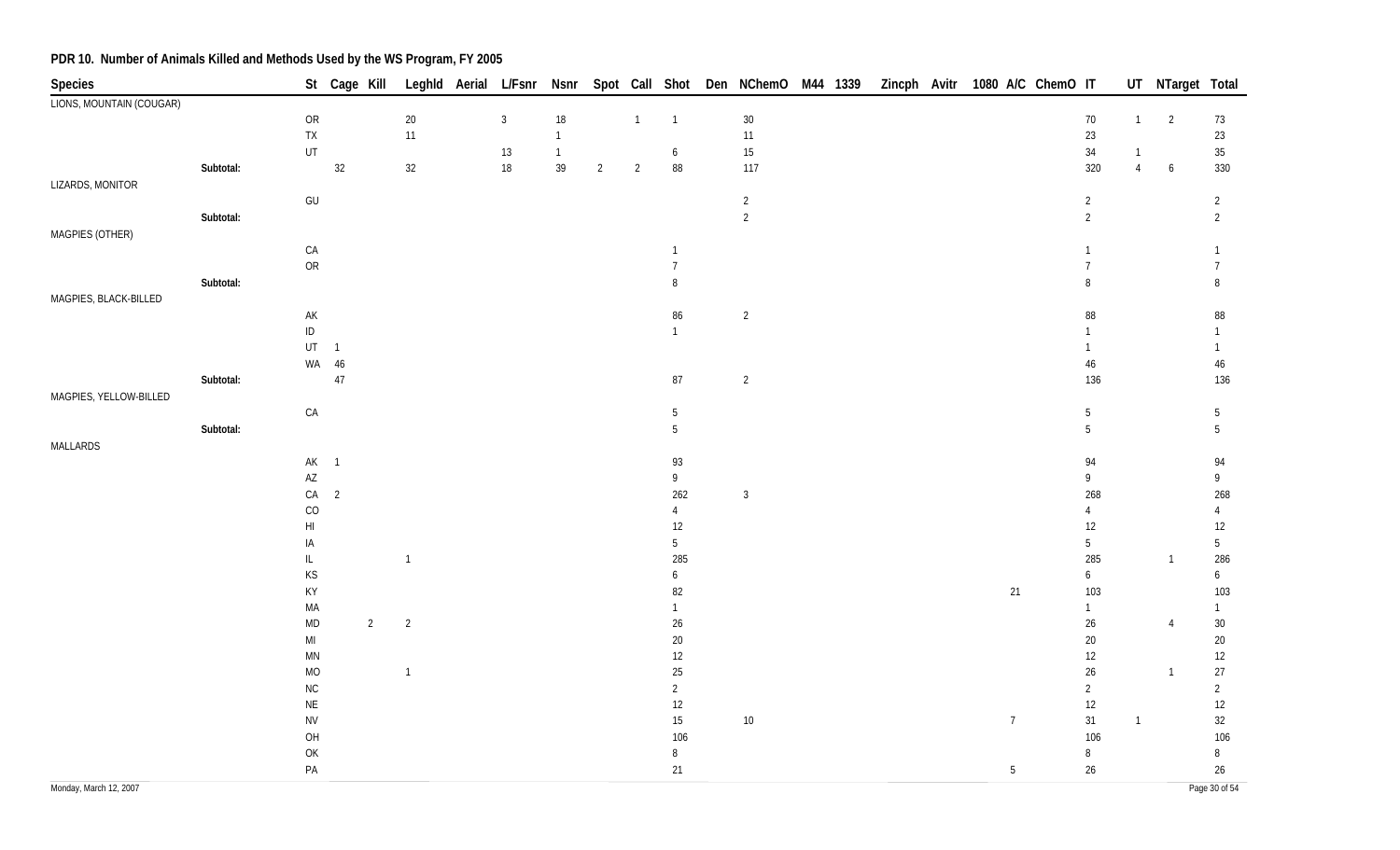| Species                   |           |                        |                |                 |                |  |              |                |                 | St Cage Kill Leghld Aerial L/Fsnr Nsnr Spot Call Shot Den NChemO M44 1339 Zincph Avitr 1080 A/C ChemO IT |  |  |        |              |                 |                | UT NTarget Total |                 |
|---------------------------|-----------|------------------------|----------------|-----------------|----------------|--|--------------|----------------|-----------------|----------------------------------------------------------------------------------------------------------|--|--|--------|--------------|-----------------|----------------|------------------|-----------------|
| <b>MALLARDS</b>           |           |                        |                |                 |                |  |              |                |                 |                                                                                                          |  |  |        |              |                 |                |                  |                 |
|                           |           | $\mathsf{SC}$          |                |                 |                |  |              |                | $24\,$          |                                                                                                          |  |  |        |              | 24              |                |                  | 24              |
|                           |           | ${\sf TN}$             |                |                 |                |  |              |                | 17              | $\overline{1}$                                                                                           |  |  |        |              | $18\,$          |                |                  | $18\,$          |
|                           |           | VA                     |                |                 |                |  |              | $\overline{2}$ | 132             |                                                                                                          |  |  |        |              | 134             |                |                  | 134             |
|                           |           | WA                     |                |                 |                |  |              |                | 37              |                                                                                                          |  |  |        |              | 41              |                |                  | 41              |
|                           |           | $\mathsf{W}\mathsf{I}$ |                | $\sqrt{3}$      | $\overline{1}$ |  |              |                | 123             | $\overline{1}$                                                                                           |  |  |        |              | 124             |                | $\overline{4}$   | 128             |
|                           | Subtotal: |                        | $\overline{3}$ | 5               | 5              |  |              | $\overline{2}$ | 1,339           | 15                                                                                                       |  |  | $33\,$ |              | 1,397           | $\overline{1}$ | $10\,$           | 1,408           |
| MAMMALS, EXOTIC z-(OTHER) |           |                        |                |                 |                |  |              |                |                 |                                                                                                          |  |  |        |              |                 |                |                  |                 |
|                           |           | ${\sf CA}$             |                |                 |                |  |              |                | $\overline{1}$  |                                                                                                          |  |  |        |              | $\mathbf{1}$    |                |                  | $\mathbf{1}$    |
|                           |           | $\mathsf{W}\mathsf{I}$ |                |                 |                |  |              |                | 28              |                                                                                                          |  |  |        |              | $28\,$          |                |                  | $28\,$          |
|                           | Subtotal: |                        |                |                 |                |  |              |                | 29              |                                                                                                          |  |  |        |              | 29              |                |                  | 29              |
| MANNIKINS, CHESTNUT       |           |                        |                |                 |                |  |              |                | 19978           |                                                                                                          |  |  |        |              | 20002           |                |                  |                 |
|                           | Subtotal: | $\mathsf{H}\mathsf{I}$ |                |                 |                |  |              |                | 19,978          |                                                                                                          |  |  |        |              | 20,002          |                | $20\,$<br>20     | 20022<br>20,022 |
| MANNIKINS, NUTMEG         |           |                        |                |                 |                |  |              |                |                 |                                                                                                          |  |  |        |              |                 |                |                  |                 |
|                           |           | $\mathsf{HI}$          | 34             |                 |                |  |              |                | 4352            |                                                                                                          |  |  |        |              | 4351            |                | $35\,$           | 4386            |
|                           | Subtotal: |                        | 34             |                 |                |  |              |                | 4,352           |                                                                                                          |  |  |        |              | 4,351           |                | $35\,$           | 4,386           |
| MARMOTS/WOODCHUCKS (ALL)  |           |                        |                |                 |                |  |              |                |                 |                                                                                                          |  |  |        |              |                 |                |                  |                 |
|                           |           | $\mathsf{AL}$          | $\overline{4}$ | $\overline{1}$  |                |  |              |                |                 |                                                                                                          |  |  |        |              | 5 <sub>5</sub>  |                |                  | 5 <sup>5</sup>  |
|                           |           | $\mathsf{GA}$          |                | $\overline{4}$  |                |  |              |                | 149             |                                                                                                          |  |  |        |              | 153             |                |                  | 153             |
|                           |           | $\sf ID$               | $\overline{1}$ |                 | $\overline{1}$ |  | $\mathbf{3}$ |                | 6               | $\overline{1}$                                                                                           |  |  |        | 427          | 437             | 1              | $\overline{1}$   | 439             |
|                           |           | $\mathsf{IL}$          |                | 21              |                |  |              |                | 6               |                                                                                                          |  |  |        |              | $27\,$          |                |                  | $27\,$          |
|                           |           | ${\sf IN}$             |                |                 |                |  |              |                |                 |                                                                                                          |  |  |        |              | $\mathbf{1}$    |                |                  | $\mathbf{1}$    |
|                           |           | KY                     | $10\,$         | 23              |                |  |              |                | 6               |                                                                                                          |  |  |        | 9            | 49              |                |                  | 49              |
|                           |           | MA                     | $\overline{1}$ |                 |                |  |              |                | 58              |                                                                                                          |  |  |        |              | 59              |                |                  | 59              |
|                           |           | $\mathsf{MD}$          |                | 19              |                |  |              |                | 37              |                                                                                                          |  |  |        |              | 56              |                |                  | 56              |
|                           |           | MN                     | $\overline{1}$ | 15              |                |  |              |                | $\overline{2}$  |                                                                                                          |  |  |        |              | 18              |                |                  | $18\,$          |
|                           |           | $\rm MO$               | $\overline{1}$ |                 |                |  |              |                | $\overline{2}$  |                                                                                                          |  |  |        |              | $\mathbf{3}$    |                |                  | $\mathfrak{Z}$  |
|                           |           | ${\sf NC}$             |                |                 |                |  |              |                |                 |                                                                                                          |  |  |        |              | $\mathbf{1}$    |                |                  | $\mathbf{1}$    |
|                           |           | $\sf ND$               | $\overline{1}$ | $5\phantom{.0}$ |                |  |              |                | 5               |                                                                                                          |  |  |        |              | $11$            |                |                  | 11              |
|                           |           | $\mathsf{NE}\,$        | $\mathbf{3}$   |                 |                |  |              |                | $\overline{1}$  | $\overline{1}$                                                                                           |  |  |        | 19           | 24              |                |                  | 24              |
|                           |           | $\mathsf{NH}\,$        |                |                 |                |  |              |                |                 |                                                                                                          |  |  |        | $\mathbf{3}$ | $\mathbf{3}$    |                |                  | $\mathbf{3}$    |
|                           |           | <b>NV</b>              |                | $\overline{4}$  |                |  |              |                |                 |                                                                                                          |  |  |        |              | $\overline{4}$  |                |                  | $\overline{4}$  |
|                           |           | <b>NY</b>              |                | 174             |                |  |              |                | $39\,$          |                                                                                                          |  |  |        |              | 213             |                |                  | 213             |
|                           |           | OH                     |                | $\overline{4}$  |                |  |              |                | 327             |                                                                                                          |  |  |        | 179          | 506             |                | $\overline{4}$   | 510             |
|                           |           | ${\sf OR}$             | 15             | 13              | 69             |  |              |                | 126             |                                                                                                          |  |  |        |              | 223             |                |                  | 223             |
|                           |           | PA                     | $\overline{1}$ | 296             |                |  |              |                | 74              |                                                                                                          |  |  |        |              | 371             |                |                  | 371             |
|                           |           | $\sf{UT}$              | $\overline{1}$ |                 |                |  |              |                |                 |                                                                                                          |  |  |        | 25           | $26\phantom{.}$ |                |                  | $26\,$          |
|                           |           | VA                     | 23             | 105             | $\overline{1}$ |  | 11           |                | $16\phantom{.}$ |                                                                                                          |  |  |        |              | 128             |                | 28               | 156             |
|                           |           | WA                     |                |                 |                |  |              |                | 86              |                                                                                                          |  |  |        |              | 86              |                |                  | 86              |
|                           |           | WI                     |                |                 |                |  |              |                | $\overline{1}$  |                                                                                                          |  |  |        |              | $\mathbf{1}$    |                |                  | $\mathbf{1}$    |
|                           |           |                        | WV 18          |                 |                |  | 39           |                | 25              |                                                                                                          |  |  |        | 323          | 391             | $\overline{2}$ | 12               | 405             |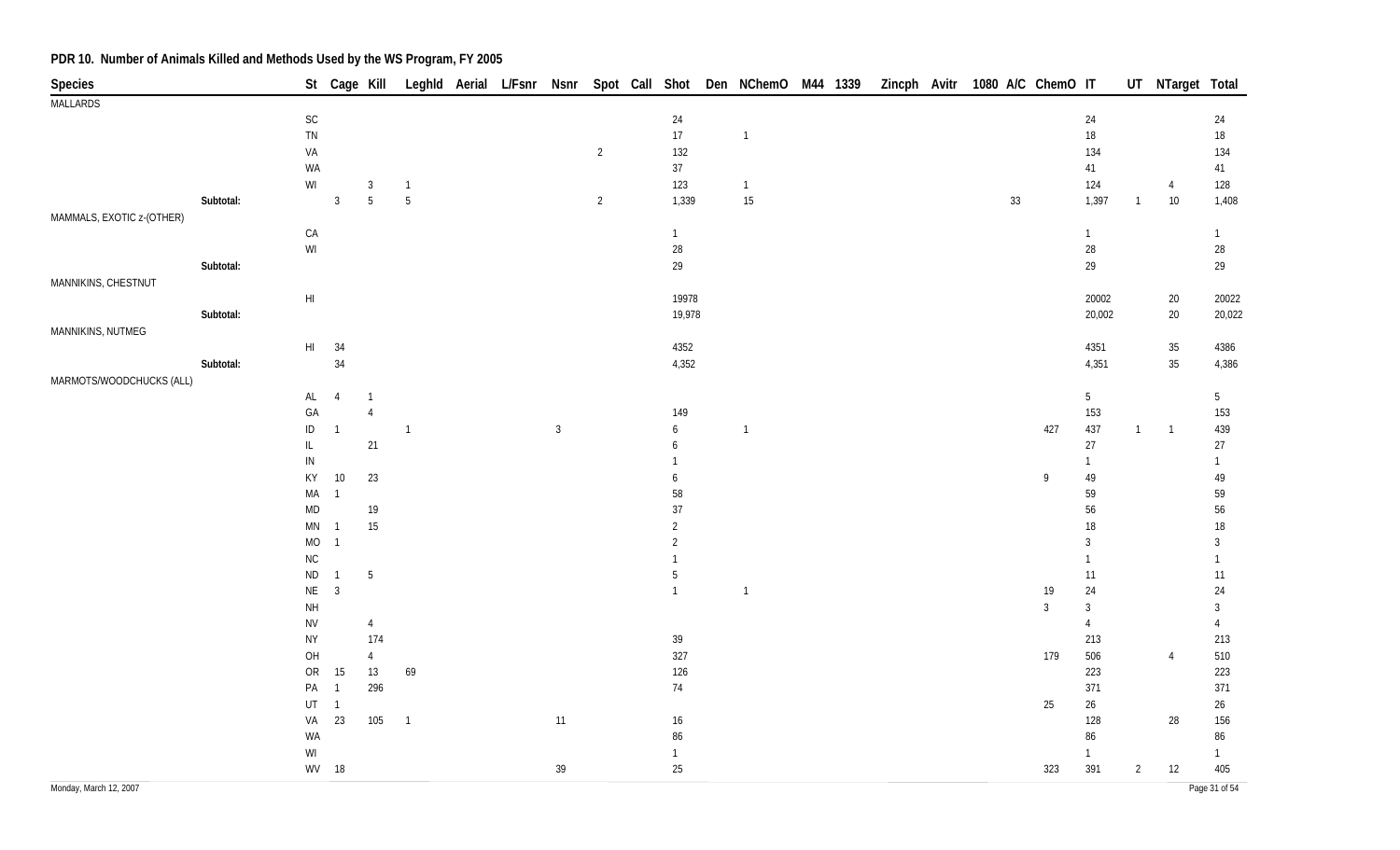| Species                  |           |                                                                                       | St Cage Kill   |                |                |  |    |  |                | Leghld Aerial L/Fsnr Nsnr Spot Call Shot Den NChemO M44 1339 |  | Zincph Avitr 1080 A/C ChemO IT |  |                |                 |                | UT NTarget Total |                 |
|--------------------------|-----------|---------------------------------------------------------------------------------------|----------------|----------------|----------------|--|----|--|----------------|--------------------------------------------------------------|--|--------------------------------|--|----------------|-----------------|----------------|------------------|-----------------|
| MARMOTS/WOODCHUCKS (ALL) |           |                                                                                       |                |                |                |  |    |  |                |                                                              |  |                                |  |                |                 |                |                  |                 |
|                          | Subtotal: |                                                                                       | $80\,$         | 684            | 71             |  | 53 |  | 968            | $\overline{2}$                                               |  |                                |  | 985            | 2,796           | $\overline{3}$ | 45               | 2,844           |
| MARTINS, PURPLE          |           |                                                                                       |                |                |                |  |    |  |                |                                                              |  |                                |  |                |                 |                |                  |                 |
|                          |           | <b>MD</b>                                                                             |                |                |                |  |    |  | $\sqrt{5}$     |                                                              |  |                                |  |                | 5               |                |                  | $\overline{5}$  |
|                          | Subtotal: |                                                                                       |                |                |                |  |    |  | 5              |                                                              |  |                                |  |                | 5               |                |                  | $5\phantom{.0}$ |
| MEADOWLARKS (ALL)        |           |                                                                                       |                |                |                |  |    |  |                |                                                              |  |                                |  |                |                 |                |                  |                 |
|                          |           | $\mathsf{FL}$                                                                         |                |                |                |  |    |  | $\mathbf{1}$   |                                                              |  |                                |  |                | $\mathbf{1}$    |                |                  | $\mathbf{1}$    |
|                          | Subtotal: |                                                                                       |                |                |                |  |    |  | $\mathbf{1}$   |                                                              |  |                                |  |                | $\mathbf{1}$    |                |                  | $\mathbf{1}$    |
| MEADOWLARKS, EASTERN     |           |                                                                                       |                |                |                |  |    |  |                |                                                              |  |                                |  |                |                 |                |                  |                 |
|                          |           | $\mathsf{FL}$                                                                         |                |                |                |  |    |  | 131            |                                                              |  |                                |  |                | 131             |                |                  | 131             |
|                          |           | GA                                                                                    |                |                |                |  |    |  | $27\,$         |                                                              |  |                                |  |                | 27              |                |                  | 27              |
|                          |           | KY                                                                                    |                |                |                |  |    |  | $\overline{2}$ |                                                              |  |                                |  |                | $\overline{2}$  |                |                  | $\overline{2}$  |
|                          |           | <b>MO</b>                                                                             |                |                |                |  |    |  | 115            |                                                              |  |                                |  |                | 115             |                |                  | 115             |
|                          |           | <b>MS</b>                                                                             |                |                |                |  |    |  | 61             |                                                              |  |                                |  |                | 61              |                |                  | 61              |
|                          |           | $NE$ 2                                                                                |                |                | 4              |  |    |  | 5              |                                                              |  |                                |  |                | 11              |                |                  | 11              |
|                          |           | $\mathsf{OK}$                                                                         |                |                |                |  |    |  | 92             |                                                              |  |                                |  |                | 92              |                |                  | 92              |
|                          |           | TX                                                                                    |                |                |                |  |    |  | 273            |                                                              |  |                                |  |                | 273             |                |                  | 273             |
|                          | Subtotal: |                                                                                       | 2              |                | $\overline{4}$ |  |    |  | 706            |                                                              |  |                                |  |                | 712             |                |                  | 712             |
| MEADOWLARKS, WESTERN     |           |                                                                                       |                |                |                |  |    |  |                |                                                              |  |                                |  |                |                 |                |                  |                 |
|                          |           | CA                                                                                    |                |                |                |  |    |  | 139            |                                                              |  |                                |  |                | 139             |                |                  | 139             |
|                          |           | $\mathsf{H}\mathsf{I}$                                                                | $\overline{1}$ |                |                |  |    |  | 508            |                                                              |  |                                |  |                | 509             |                |                  | 509             |
|                          |           | $\mathsf{NE}\xspace$                                                                  |                |                |                |  |    |  | 13<br>400      |                                                              |  |                                |  |                | $13$            |                |                  | 13              |
|                          |           | <b>TX</b>                                                                             | $\overline{1}$ |                |                |  |    |  | 1,060          |                                                              |  |                                |  |                | 400             |                |                  | 400             |
| MICE, DEER (ALL)         | Subtotal: |                                                                                       |                |                |                |  |    |  |                |                                                              |  |                                |  |                | 1,061           |                |                  | 1,061           |
|                          |           | CA                                                                                    | 21             | $\overline{1}$ |                |  |    |  |                | $\mathbf{3}$                                                 |  |                                |  |                | $25\,$          |                |                  | 25              |
|                          |           | MO                                                                                    |                | $12\,$         |                |  |    |  |                |                                                              |  |                                |  |                | $12\,$          |                |                  | $12\,$          |
|                          | Subtotal: |                                                                                       | 21             | 13             |                |  |    |  |                | $\mathbf{3}$                                                 |  |                                |  |                | 37              |                |                  | $37\,$          |
| MICE, HOUSE              |           |                                                                                       |                |                |                |  |    |  |                |                                                              |  |                                |  |                |                 |                |                  |                 |
|                          |           | CA                                                                                    | $\overline{2}$ | $\overline{1}$ |                |  |    |  |                | $\overline{2}$                                               |  |                                |  |                | $5\phantom{.0}$ |                |                  | $5\phantom{.0}$ |
|                          |           | $\mathsf{H}\mathsf{I}$                                                                |                | 310 179        |                |  |    |  |                |                                                              |  |                                |  | $\overline{1}$ | 490             |                |                  | 490             |
|                          |           | $\mathsf{OK}% \left( \mathcal{M}\right) \equiv\mathsf{OK}(\mathcal{M}_{\mathrm{CL}})$ |                |                |                |  |    |  |                | $\mathbf{1}$                                                 |  |                                |  |                | $\mathbf{1}$    |                |                  | $\overline{1}$  |
|                          |           | VA 1                                                                                  |                |                |                |  |    |  |                | $\mathbf{3}$                                                 |  |                                |  |                | $\overline{4}$  |                |                  | $\overline{4}$  |
|                          | Subtotal: |                                                                                       | 313            | 180            |                |  |    |  |                | 6                                                            |  |                                |  | $\overline{1}$ | 500             |                |                  | 500             |
| MICE, Z-FIELD (OTHER)    |           |                                                                                       |                |                |                |  |    |  |                |                                                              |  |                                |  |                |                 |                |                  |                 |
|                          |           | FL <sub>2</sub>                                                                       |                |                |                |  |    |  |                |                                                              |  |                                |  |                | $\overline{2}$  |                |                  | $\overline{2}$  |
|                          |           | MN                                                                                    |                | $\overline{2}$ |                |  |    |  |                |                                                              |  |                                |  |                |                 |                | $\overline{2}$   | $\overline{2}$  |
|                          | Subtotal: |                                                                                       | $\overline{2}$ | $\overline{2}$ |                |  |    |  |                |                                                              |  |                                |  |                | $\overline{2}$  |                | $\overline{2}$   | $\overline{4}$  |
| MICE/RATS (MIXED)        |           |                                                                                       |                |                |                |  |    |  |                |                                                              |  |                                |  |                |                 |                |                  |                 |
|                          |           | $\mathsf{H}\mathsf{I}$                                                                | 6              |                |                |  |    |  | $\overline{1}$ |                                                              |  |                                |  | $\overline{1}$ | $\overline{7}$  |                | $\mathbf{1}$     | $\, 8$          |
|                          |           |                                                                                       | NE 493         |                |                |  |    |  |                |                                                              |  |                                |  |                | 493             |                |                  | 493             |
|                          | Subtotal: |                                                                                       | 499            |                |                |  |    |  | $\mathbf{1}$   |                                                              |  |                                |  | $\overline{1}$ | 500             |                | $\overline{1}$   | 501             |
| Monday, March 12, 2007   |           |                                                                                       |                |                |                |  |    |  |                |                                                              |  |                                |  |                |                 |                |                  | Page 32 of 54   |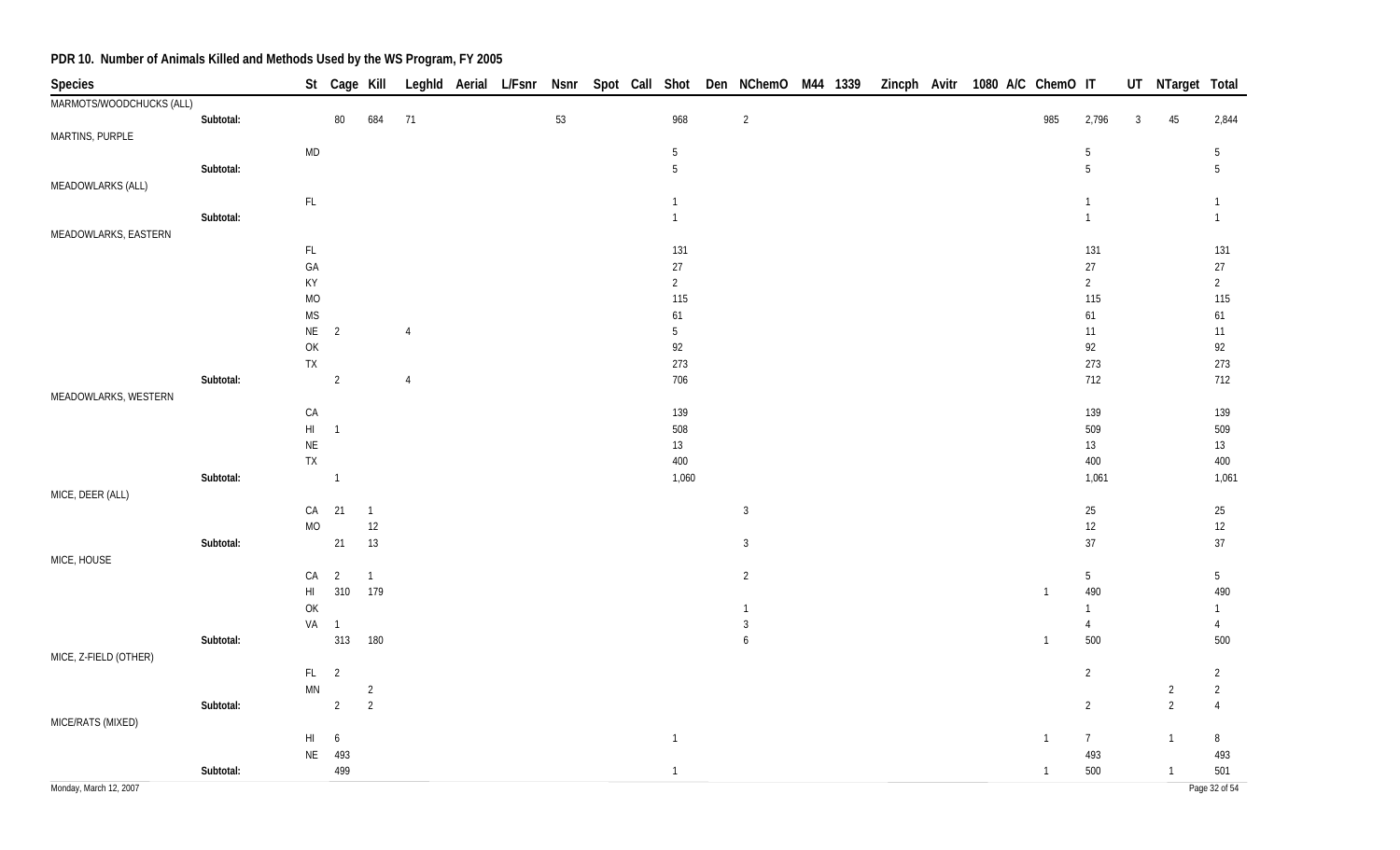| Species                |           |                                                                   |                | St Cage Kill     |                |  |  |                 | Leghld Aerial L/Fsnr Nsnr Spot Call Shot Den NChemO M44 1339 Zincph Avitr 1080 A/C ChemO IT |  |  |  |                |                | UT NTarget Total |                                                                                                                            |
|------------------------|-----------|-------------------------------------------------------------------|----------------|------------------|----------------|--|--|-----------------|---------------------------------------------------------------------------------------------|--|--|--|----------------|----------------|------------------|----------------------------------------------------------------------------------------------------------------------------|
| <b>MINKS</b>           |           |                                                                   |                |                  |                |  |  |                 |                                                                                             |  |  |  |                |                |                  |                                                                                                                            |
|                        |           | LA                                                                |                | $\overline{1}$   |                |  |  |                 |                                                                                             |  |  |  |                |                | -1               | 1                                                                                                                          |
|                        |           | $\rm MO$                                                          |                | $\overline{2}$   |                |  |  |                 |                                                                                             |  |  |  |                |                | $\overline{2}$   | $\overline{2}$                                                                                                             |
|                        |           | $\sf ND$                                                          |                |                  |                |  |  | $\overline{1}$  |                                                                                             |  |  |  | $\mathbf{1}$   |                |                  | $\mathbf{1}$                                                                                                               |
|                        |           | $\sf NE$                                                          |                | $\mathbf{1}$     |                |  |  |                 |                                                                                             |  |  |  | $\mathbf{1}$   |                |                  |                                                                                                                            |
|                        |           | $\mathsf{OK}$                                                     |                | $\overline{1}$   |                |  |  |                 |                                                                                             |  |  |  | $\mathbf{1}$   |                |                  |                                                                                                                            |
|                        |           | $\sf{UT}$                                                         | $\overline{1}$ |                  |                |  |  |                 |                                                                                             |  |  |  | $\mathbf{1}$   |                |                  | $\mathbf{1}$                                                                                                               |
|                        |           | $\ensuremath{\mathsf{W}}\xspace\ensuremath{\mathsf{I}}$           |                | $\overline{1}$   | $\overline{1}$ |  |  |                 |                                                                                             |  |  |  |                |                | $\overline{2}$   | $\overline{2}$                                                                                                             |
|                        | Subtotal: |                                                                   | $\overline{1}$ | $\boldsymbol{6}$ | $\overline{1}$ |  |  | $\overline{1}$  |                                                                                             |  |  |  | $\overline{4}$ |                | $5\phantom{.0}$  | $\mathsf{g}% _{T}=\mathsf{g}_{T}\left( \mathsf{g}_{T}\right) ,\mathsf{g}_{T}=\mathsf{g}_{T}\left( \mathsf{g}_{T}\right) ,$ |
| MOCKINGBIRDS, NORTHERN |           |                                                                   |                |                  |                |  |  |                 |                                                                                             |  |  |  |                |                |                  |                                                                                                                            |
|                        |           | CA                                                                | $\overline{1}$ |                  |                |  |  |                 |                                                                                             |  |  |  | $\mathbf{1}$   |                |                  | $\mathbf{1}$                                                                                                               |
|                        |           | $\mathsf{HI}^-$                                                   | 10             |                  |                |  |  | $\overline{5}$  |                                                                                             |  |  |  | $15\,$         |                |                  | $15\,$                                                                                                                     |
|                        | Subtotal: |                                                                   | 11             |                  |                |  |  | $5\phantom{.0}$ |                                                                                             |  |  |  | $16\,$         |                |                  | $16\,$                                                                                                                     |
| MOLES (ALL)            |           |                                                                   |                |                  |                |  |  |                 |                                                                                             |  |  |  |                |                |                  |                                                                                                                            |
|                        |           | $\mathsf{KS}% _{\mathsf{K}}^{\mathsf{K}}\left( \mathsf{K}\right)$ |                | $\overline{c}$   |                |  |  |                 |                                                                                             |  |  |  | $\overline{2}$ |                |                  | $\overline{2}$                                                                                                             |
|                        | Subtotal: |                                                                   |                | $\overline{2}$   |                |  |  |                 |                                                                                             |  |  |  | $\overline{2}$ |                |                  | $\overline{2}$                                                                                                             |
| MONGOOSES, INDIAN      |           |                                                                   |                |                  |                |  |  |                 |                                                                                             |  |  |  |                |                |                  |                                                                                                                            |
|                        |           | $\mathsf{HI}$                                                     | 2307           |                  | $\overline{1}$ |  |  | 74              |                                                                                             |  |  |  | 2347           |                | 35               | 2382                                                                                                                       |
|                        |           | ${\sf PR}$                                                        | 13             |                  |                |  |  |                 |                                                                                             |  |  |  | $13$           |                |                  | $13\,$                                                                                                                     |
|                        |           | VI                                                                | $\overline{4}$ |                  |                |  |  |                 |                                                                                             |  |  |  | $\overline{4}$ |                |                  | $\overline{4}$                                                                                                             |
|                        | Subtotal: |                                                                   | 2,324          |                  | $\overline{1}$ |  |  | 74              |                                                                                             |  |  |  | 2,364          |                | $35\,$           | 2,399                                                                                                                      |
| MOOSE                  |           |                                                                   |                |                  |                |  |  |                 |                                                                                             |  |  |  |                |                |                  |                                                                                                                            |
|                        |           | $\mathsf{AK}$                                                     |                |                  |                |  |  | $\mathbf{3}$    |                                                                                             |  |  |  | $\mathbf{3}$   |                |                  | $\mathbf{3}$                                                                                                               |
|                        |           | $\sf MA$                                                          |                |                  |                |  |  | $\mathbf{1}$    |                                                                                             |  |  |  | $\mathbf{1}$   |                |                  | 1                                                                                                                          |
|                        | Subtotal: |                                                                   |                |                  |                |  |  | $\overline{4}$  |                                                                                             |  |  |  | $\overline{4}$ |                |                  | $\overline{4}$                                                                                                             |
| <b>MUSKRATS</b>        |           |                                                                   |                |                  |                |  |  |                 |                                                                                             |  |  |  |                |                |                  |                                                                                                                            |
|                        |           | $\mathsf{AL}$                                                     |                | $\overline{1}$   |                |  |  |                 |                                                                                             |  |  |  |                |                | $\overline{1}$   | $\mathbf{1}$                                                                                                               |
|                        |           | $\mathsf{IL}$                                                     |                |                  |                |  |  | $\mathbf{1}$    |                                                                                             |  |  |  | $\mathbf{1}$   |                |                  | $\mathbf{1}$                                                                                                               |
|                        |           | $\rm NC$                                                          |                | $\overline{1}$   |                |  |  |                 |                                                                                             |  |  |  | $\mathbf{1}$   |                |                  | $\mathbf{1}$                                                                                                               |
|                        |           | ${\sf OR}$                                                        |                | $\mathbf{1}$     |                |  |  |                 |                                                                                             |  |  |  | $\mathbf{1}$   |                |                  | $\mathbf{1}$                                                                                                               |
|                        |           | $\ensuremath{\mathsf{W}}\xspace\ensuremath{\mathsf{I}}$           |                | $\mathbf{3}$     |                |  |  |                 |                                                                                             |  |  |  |                |                | $\overline{3}$   | $\mathbf{3}$                                                                                                               |
|                        | Subtotal: |                                                                   |                | 6                |                |  |  | $\mathbf{1}$    |                                                                                             |  |  |  | $\mathfrak{Z}$ |                | $\overline{4}$   | $\boldsymbol{7}$                                                                                                           |
| MUSKRATS, ROUND-TAILED |           |                                                                   |                |                  |                |  |  |                 |                                                                                             |  |  |  |                |                |                  |                                                                                                                            |
|                        |           | $\mathsf{AL}$                                                     |                | $\, 8$           | $\overline{1}$ |  |  |                 |                                                                                             |  |  |  | $\overline{4}$ |                | 5                | 9                                                                                                                          |
|                        |           | $\mathsf{MI}$                                                     | 14             |                  |                |  |  |                 |                                                                                             |  |  |  | 14             |                |                  | $14$                                                                                                                       |
|                        |           | $\mathsf{M}\mathsf{N}$                                            |                |                  | $\mathbf{1}$   |  |  |                 |                                                                                             |  |  |  |                | $\overline{1}$ |                  | $\mathbf{1}$                                                                                                               |
|                        |           | $\mathsf{PA}$                                                     |                |                  |                |  |  | $5\phantom{.0}$ |                                                                                             |  |  |  | $5\,$          |                |                  | $5\,$                                                                                                                      |
|                        | Subtotal: |                                                                   | 14             | $\, 8$           | $\overline{2}$ |  |  | $5\phantom{.0}$ |                                                                                             |  |  |  | 23             | $\overline{1}$ | 5                | 29                                                                                                                         |
| MUSKRATS, Z-(OTHER)    |           |                                                                   |                |                  |                |  |  |                 |                                                                                             |  |  |  |                |                |                  |                                                                                                                            |
|                        |           | $\mathsf{AK}$                                                     |                |                  |                |  |  | 23              |                                                                                             |  |  |  | $23\,$         |                |                  | 23                                                                                                                         |
|                        |           | $\mathsf{AL}$                                                     |                | $\overline{5}$   | $\overline{1}$ |  |  |                 |                                                                                             |  |  |  | $\mathbf{1}$   |                | 5                | $\boldsymbol{6}$                                                                                                           |
|                        |           | CA                                                                | $8\phantom{1}$ | $\overline{9}$   |                |  |  | 282             |                                                                                             |  |  |  | 298            |                | $\overline{1}$   | 299                                                                                                                        |
| Monday, March 12, 2007 |           |                                                                   |                |                  |                |  |  |                 |                                                                                             |  |  |  |                |                |                  | Page 33 of 54                                                                                                              |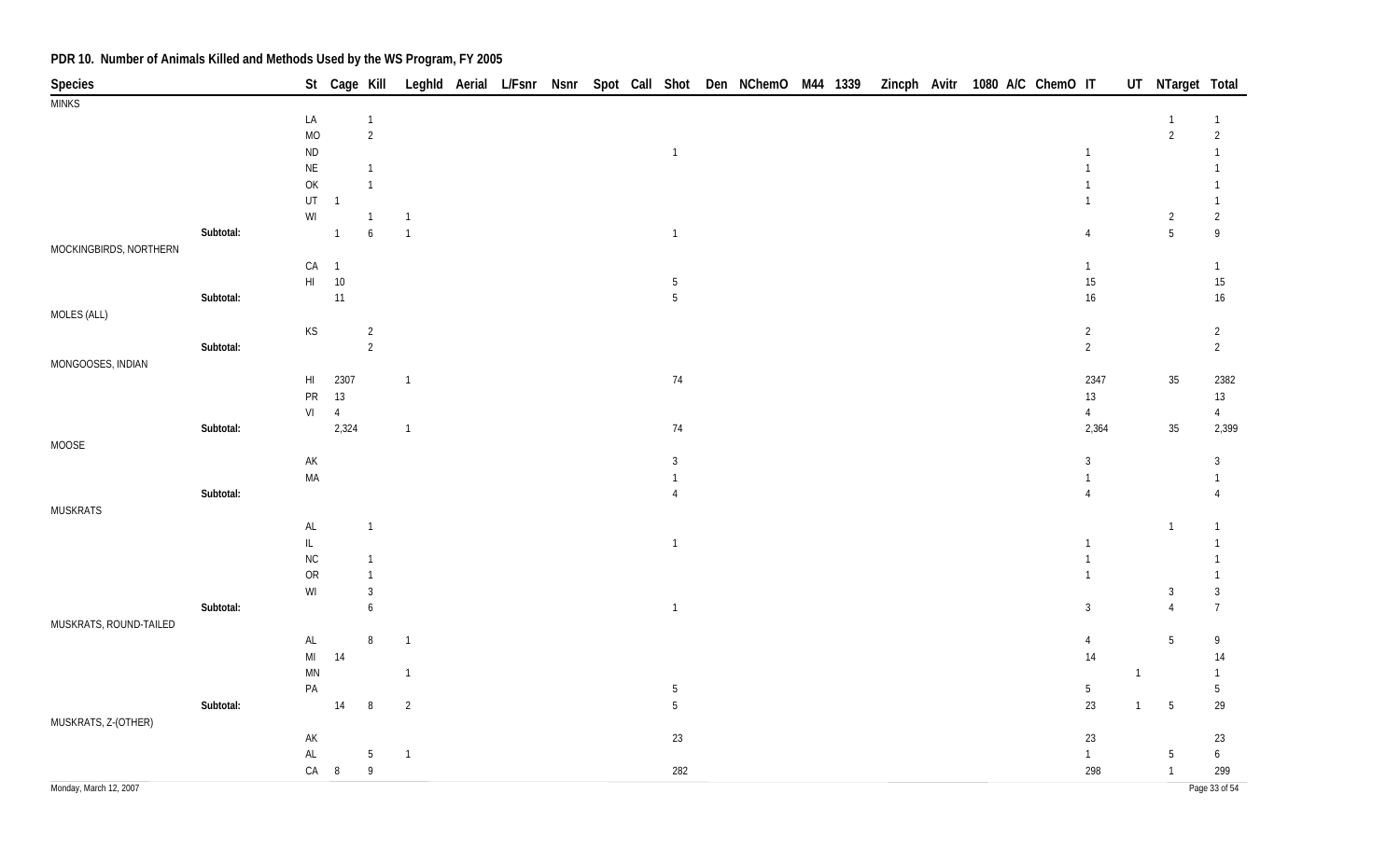| Species                |           |                                                                                       | St Cage Kill   |                              |                 |  |                 |              |                                | Leghld Aerial L/Fsnr Nsnr Spot Call Shot Den NChemO M44 1339 |  | Zincph Avitr |  | 1080 A/C ChemO IT |                        |                | UT NTarget Total |                        |
|------------------------|-----------|---------------------------------------------------------------------------------------|----------------|------------------------------|-----------------|--|-----------------|--------------|--------------------------------|--------------------------------------------------------------|--|--------------|--|-------------------|------------------------|----------------|------------------|------------------------|
| MUSKRATS, Z-(OTHER)    |           |                                                                                       |                |                              |                 |  |                 |              |                                |                                                              |  |              |  |                   |                        |                |                  |                        |
|                        |           | $\rm CO$                                                                              |                |                              |                 |  |                 |              | $14$                           |                                                              |  |              |  |                   | 14                     |                |                  | 14                     |
|                        |           | ${\sf GA}$                                                                            |                |                              |                 |  |                 |              |                                |                                                              |  |              |  |                   |                        |                | $\overline{1}$   |                        |
|                        |           | IA                                                                                    |                |                              |                 |  |                 |              |                                |                                                              |  |              |  |                   | $\overline{4}$         |                |                  |                        |
|                        |           | $\sf ID$                                                                              |                | $\overline{4}$               |                 |  |                 |              |                                |                                                              |  |              |  |                   | $\mathbf{1}$           |                | $\mathbf{3}$     | $\overline{4}$         |
|                        |           | $\mathsf{IL}$                                                                         |                | $\mathbf{1}$                 |                 |  |                 |              | $\overline{a}$                 |                                                              |  |              |  |                   | $\mathbf{3}$           |                |                  | $\overline{3}$         |
|                        |           | KY                                                                                    |                | $10\,$                       |                 |  |                 |              | $\mathbf{1}$                   |                                                              |  |              |  |                   | $\boldsymbol{6}$       |                | $\sqrt{5}$       | $11$                   |
|                        |           | $\sf MD$                                                                              |                | $47\,$                       | $5\phantom{.0}$ |  |                 |              |                                |                                                              |  |              |  |                   |                        |                | 52               | $52\,$                 |
|                        |           | $\mathsf{M}\mathsf{N}$                                                                |                | $\boldsymbol{6}$             |                 |  |                 |              |                                |                                                              |  |              |  |                   |                        | -1             | $\sqrt{5}$       | $\boldsymbol{6}$       |
|                        |           | $\rm MO$                                                                              |                | 186                          | 206             |  |                 |              |                                |                                                              |  |              |  |                   | 382                    | $\overline{2}$ | $\, 8$           | 392                    |
|                        |           | <b>MS</b>                                                                             |                | $30\,$                       |                 |  |                 |              |                                |                                                              |  |              |  |                   | $30\,$                 |                |                  | $30\,$                 |
|                        |           | ${\sf NC}$                                                                            | $\overline{1}$ | 144                          |                 |  |                 | $\sqrt{2}$   | $\overline{2}$                 |                                                              |  |              |  |                   | 149                    |                |                  | 149                    |
|                        |           | $\sf ND$                                                                              |                | 16                           | $\overline{5}$  |  |                 | $\mathbf{1}$ |                                |                                                              |  |              |  |                   | $13\,$                 |                | 9                | 22                     |
|                        |           | $\mathsf{NE}\xspace$                                                                  |                | $15\,$                       |                 |  |                 |              | 25                             |                                                              |  |              |  |                   | $40\,$                 |                |                  | $40\,$                 |
|                        |           | $\mathsf{N}\mathsf{M}$                                                                |                | $\sqrt{3}$<br>$\overline{4}$ |                 |  |                 |              |                                |                                                              |  |              |  |                   |                        |                | $\mathbf{3}$     | $\mathbf{3}$           |
|                        |           | OK                                                                                    |                | $\sqrt{5}$                   |                 |  |                 | 17           | $\mathbf{1}$<br>$\overline{5}$ |                                                              |  |              |  |                   | $18\,$                 |                | $\overline{4}$   | $22\,$                 |
|                        |           | ${\sf TN}$<br>UT                                                                      |                |                              |                 |  |                 |              |                                | $\overline{1}$                                               |  |              |  |                   | $\, 8$<br>$\mathbf{1}$ |                | $\overline{2}$   | $10\,$                 |
|                        |           | VA                                                                                    | $\mathbf{3}$   | $25\,$                       |                 |  |                 | $\mathbf{1}$ | $\mathfrak{Z}$                 |                                                              |  |              |  |                   | $20\,$                 |                | 12               | $\mathbf{1}$<br>$32\,$ |
|                        |           | WA                                                                                    | $\overline{2}$ | $13$                         |                 |  |                 |              | 34                             |                                                              |  |              |  |                   | $43\,$                 |                | $\boldsymbol{6}$ | $49\,$                 |
|                        |           | $\mathsf{W}\mathsf{I}$                                                                |                | 61                           | $11$            |  |                 |              | 6                              |                                                              |  |              |  |                   | 11                     |                | 67               | $78\,$                 |
|                        |           | WV                                                                                    |                | $\mathbf{1}$                 |                 |  |                 |              |                                |                                                              |  |              |  |                   | $\mathbf{1}$           |                |                  | $\mathbf{1}$           |
|                        |           | WY                                                                                    |                | $\overline{3}$               |                 |  |                 |              | 6                              |                                                              |  |              |  | $\mathbf{1}$      | $10\,$                 |                |                  | $10\,$                 |
|                        | Subtotal: |                                                                                       | 14             | 593                          | 228             |  |                 | 21           | 404                            | $\overline{1}$                                               |  |              |  | $\mathbf{1}$      | 1,076                  | $\mathbf{3}$   | 183              | 1,262                  |
| MYNAS (ALL)            |           |                                                                                       |                |                              |                 |  |                 |              |                                |                                                              |  |              |  |                   |                        |                |                  |                        |
|                        |           | $\mathsf{HI}$                                                                         | 277            |                              |                 |  |                 |              | 4938                           | $\, 8$                                                       |  |              |  |                   | 5242                   |                | $\, 8$           | 5250                   |
|                        | Subtotal: |                                                                                       | 277            |                              |                 |  |                 |              | 4,938                          | $\, 8$                                                       |  |              |  |                   | 5,242                  |                | $\, 8$           | 5,250                  |
| NIGHTHAWKS (ALL)       |           |                                                                                       |                |                              |                 |  |                 |              |                                |                                                              |  |              |  |                   |                        |                |                  |                        |
|                        |           | ${\sf CA}$                                                                            |                |                              |                 |  |                 |              |                                | $\mathbf{1}$                                                 |  |              |  |                   | 1                      |                |                  | $\mathbf{1}$           |
|                        |           | $\mathsf{FL}$                                                                         |                |                              |                 |  |                 |              | $\overline{c}$                 |                                                              |  |              |  |                   | $\overline{2}$         |                |                  | $\overline{2}$         |
|                        |           | $\mathsf{OK}$                                                                         |                |                              |                 |  |                 |              | $\overline{4}$                 |                                                              |  |              |  |                   | $\overline{4}$         |                |                  | $\overline{4}$         |
|                        |           | ${\sf TX}$                                                                            |                |                              |                 |  |                 |              | $15\,$                         |                                                              |  |              |  |                   | $15\,$                 |                |                  | $15\,$                 |
|                        | Subtotal: |                                                                                       |                |                              |                 |  |                 |              | 21                             | $\mathbf{1}$                                                 |  |              |  |                   | $22\,$                 |                |                  | $22\,$                 |
| NUTRIAS                |           |                                                                                       |                |                              |                 |  |                 |              |                                |                                                              |  |              |  |                   |                        |                |                  |                        |
|                        |           | $\mathsf{AL}$                                                                         |                | 22                           | $\overline{7}$  |  | $\overline{4}$  |              | 9                              |                                                              |  |              |  |                   | $40\,$                 |                | $\overline{2}$   | 42                     |
|                        |           | LA                                                                                    |                | $140\,$                      | $\overline{4}$  |  | $12\,$          |              | $37\,$                         | $28\,$                                                       |  |              |  | 30                | 106                    |                | 145              | 251                    |
|                        |           | $\mathsf{MD}$                                                                         | 13             | 401                          | 279             |  | $32\,$          |              | 49                             | 291                                                          |  |              |  |                   | 1065                   |                |                  | 1065                   |
|                        |           | $\mathsf{MS}\xspace$                                                                  |                | 99                           | $\overline{2}$  |  |                 |              | 92                             |                                                              |  |              |  |                   | 168                    |                | $\overline{2}$   | 170                    |
|                        |           | ${\sf NC}$                                                                            | $\overline{4}$ | 176                          | $\overline{2}$  |  |                 |              | $5\phantom{.0}$                |                                                              |  |              |  |                   | 184                    | $\overline{2}$ | $\overline{1}$   | 187                    |
|                        |           | $\mathsf{OK}% \left( \mathcal{M}\right) \equiv\mathsf{OK}(\mathcal{M}_{\mathrm{CL}})$ |                |                              |                 |  |                 |              | $\mathbf{3}$                   |                                                              |  |              |  |                   | $\mathfrak{Z}$         |                |                  | $\mathfrak{Z}$         |
|                        |           | ${\sf OR}$                                                                            | 352            | 31                           |                 |  | $7\overline{ }$ | 42           | 34                             |                                                              |  |              |  |                   | 465                    |                | $\overline{1}$   | 466                    |
|                        |           | TN                                                                                    |                |                              |                 |  |                 |              | $\mathbf{1}$                   |                                                              |  |              |  |                   |                        |                | $\overline{1}$   | $\mathbf{1}$           |
| Monday, March 12, 2007 |           |                                                                                       |                |                              |                 |  |                 |              |                                |                                                              |  |              |  |                   |                        |                |                  | Page 34 of 54          |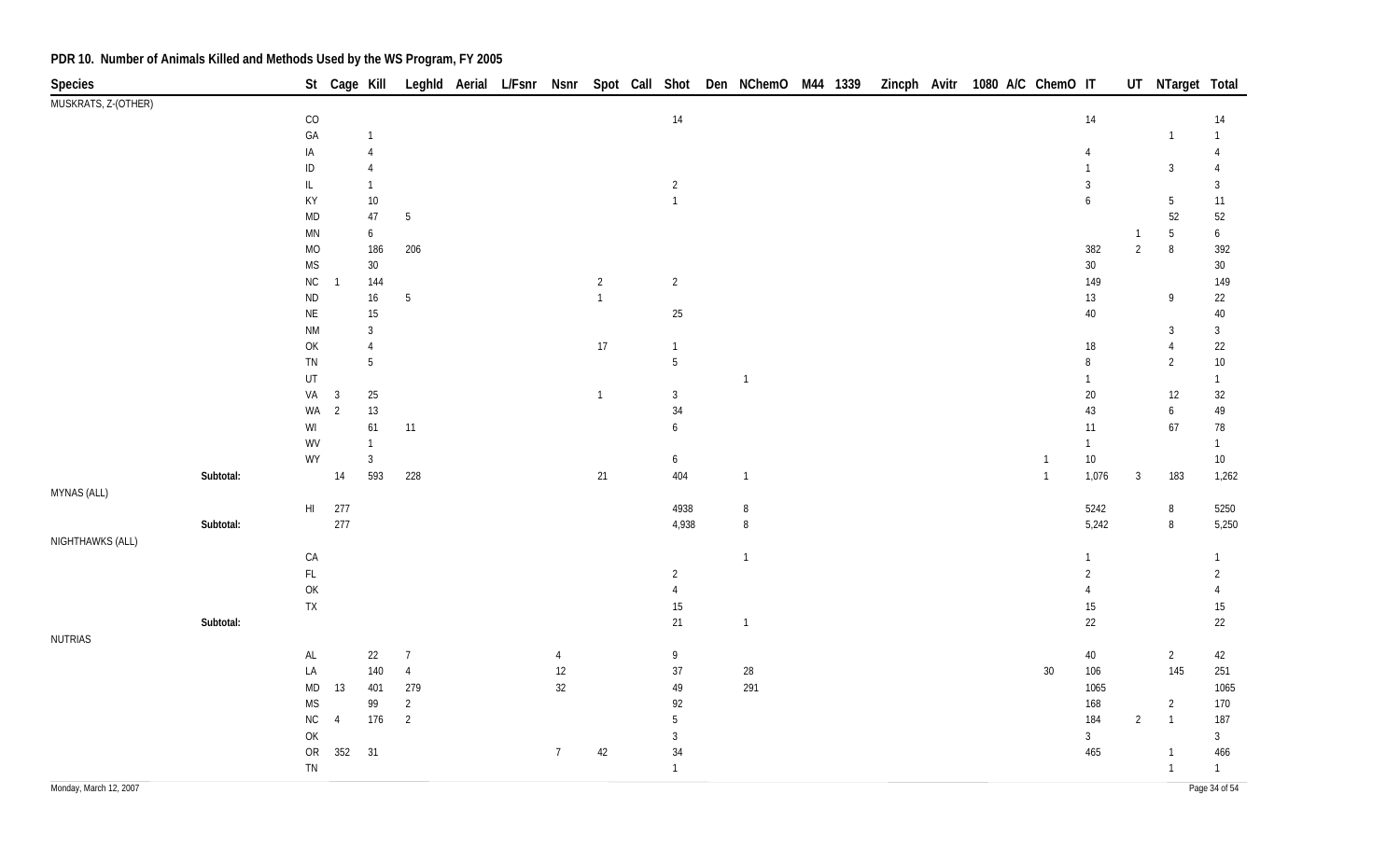| Species                |           |                                                                   |                      | St Cage Kill    |                |                |                 |                |                | Leghld Aerial L/Fsnr Nsnr Spot Call Shot Den NChemO M44 1339 |        | Zincph Avitr 1080 A/C ChemO IT |  |    |                 |                | UT NTarget Total    |                    |
|------------------------|-----------|-------------------------------------------------------------------|----------------------|-----------------|----------------|----------------|-----------------|----------------|----------------|--------------------------------------------------------------|--------|--------------------------------|--|----|-----------------|----------------|---------------------|--------------------|
| NUTRIAS                |           |                                                                   |                      |                 |                |                |                 |                |                |                                                              |        |                                |  |    |                 |                |                     |                    |
|                        |           | $TX$ 2                                                            |                      | 653             | $\mathbf{3}$   |                | 2               | 139            | 141            |                                                              |        | $15\,$                         |  |    | 944             |                | 11                  | 955                |
|                        |           | VA                                                                |                      | $\mathbf{1}$    |                |                |                 |                |                |                                                              |        |                                |  |    |                 |                | $\overline{1}$      | $\mathbf{1}$       |
|                        |           | WA                                                                | 86                   | $\overline{5}$  |                |                |                 |                |                |                                                              |        |                                |  |    | 91              |                |                     | 91                 |
|                        | Subtotal: |                                                                   |                      | 457  1,528  297 |                |                | 57              | 181            | 371            | 319                                                          |        | $15\,$                         |  | 30 | 3,066           | $\overline{2}$ | 164                 | 3,232              |
| OPOSSUMS, VIRGINIA     |           |                                                                   |                      |                 |                |                |                 |                |                |                                                              |        |                                |  |    |                 |                |                     |                    |
|                        |           | AL 61                                                             |                      |                 |                |                |                 |                |                |                                                              |        |                                |  |    | $\overline{7}$  |                | 54                  | 61                 |
|                        |           | CA                                                                | 1167                 |                 | 2              | $\overline{2}$ | $\overline{2}$  | $\overline{1}$ | 16             | $45\,$                                                       |        |                                |  |    | 1234            | $\overline{1}$ |                     | 1235               |
|                        |           | FL                                                                | 54                   |                 | $\overline{2}$ |                |                 |                | 8              |                                                              |        |                                |  |    | 64              |                |                     | 64                 |
|                        |           | GA                                                                | 347                  | 8               | 48             |                | 14              |                | $\mathfrak{Z}$ |                                                              |        |                                |  |    | 420             |                |                     | 420                |
|                        |           | IL.                                                               | $\overline{4}$       | 8               |                |                |                 |                | 4              |                                                              |        |                                |  |    | 16              |                |                     | 16                 |
|                        |           | ${\sf IN}$                                                        |                      | $\overline{2}$  |                |                |                 |                |                |                                                              |        |                                |  |    | $\overline{2}$  |                |                     | $\overline{2}$     |
|                        |           | $\mathsf{KS}% _{\mathsf{K}}^{\mathsf{K}}\left( \mathsf{K}\right)$ | 39                   |                 |                |                |                 |                | $\overline{1}$ |                                                              |        |                                |  |    | $40\,$          |                |                     | $40\,$             |
|                        |           | KY                                                                | $\overline{2}$<br>12 | 14              | $\overline{2}$ |                | $\overline{1}$  |                |                |                                                              |        |                                |  |    | 18              |                | $\overline{1}$      | 19                 |
|                        |           | LA                                                                |                      | $\mathbf{1}$    |                |                | $5\phantom{.0}$ |                |                |                                                              |        |                                |  |    | 11              |                | 6<br>$\overline{1}$ | 17<br>$\mathbf{1}$ |
|                        |           | <b>MD</b><br>$\mathsf{MI}$                                        | $\overline{4}$       |                 | $\overline{2}$ |                |                 |                |                |                                                              |        |                                |  |    | 4               |                | $\overline{2}$      | 6                  |
|                        |           | MN                                                                |                      |                 |                |                |                 |                | $\overline{1}$ |                                                              |        |                                |  |    | $\mathbf{1}$    |                |                     | $\mathbf{1}$       |
|                        |           | $MO$                                                              | 44                   |                 | 2              |                |                 |                | $\overline{7}$ |                                                              |        |                                |  |    | 53              |                |                     | 53                 |
|                        |           | $\mathsf{MS}\xspace$                                              | 89                   | $\overline{5}$  | 9              |                | 6               | $\overline{1}$ | $16$           |                                                              |        |                                |  |    | 123             |                |                     | 123                |
|                        |           | ${\sf NC}$                                                        | $\overline{4}$       |                 | $\overline{2}$ |                |                 |                | $\overline{1}$ |                                                              |        |                                |  |    | $\overline{7}$  |                |                     | $7\overline{ }$    |
|                        |           | $\mathsf{NE}\xspace$                                              | 160                  | $\overline{2}$  | 12             |                | 10              |                |                | 5                                                            |        |                                |  |    | 189             |                |                     | 189                |
|                        |           | NJ                                                                | 17                   |                 |                |                |                 |                |                |                                                              |        |                                |  |    | 17              |                |                     | 17                 |
|                        |           | <b>NY</b>                                                         |                      | $\mathbf{1}$    |                |                |                 |                |                |                                                              |        |                                |  |    |                 |                | -1                  | $\mathbf{1}$       |
|                        |           | OH                                                                |                      |                 |                |                |                 |                | $\, 8$         |                                                              |        |                                |  |    |                 |                | 8                   | $\, 8$             |
|                        |           | OK                                                                | 31                   |                 | $\overline{4}$ |                | $\overline{4}$  |                | $\overline{1}$ |                                                              | $15\,$ |                                |  |    | 31              | $\overline{1}$ | 23                  | 55                 |
|                        |           | OR                                                                | $10$                 |                 | 14             |                | 12              |                |                |                                                              |        |                                |  |    | $30\,$          | $\overline{2}$ | $\overline{4}$      | $36\,$             |
|                        |           | $\mathsf{PA}$                                                     |                      | $\mathbf{3}$    |                |                |                 |                |                |                                                              |        |                                |  |    |                 | $\overline{2}$ | $\overline{1}$      | $\mathbf{3}$       |
|                        |           | TN                                                                | 8                    |                 |                |                |                 |                |                |                                                              |        |                                |  |    | 8               |                |                     | 8                  |
|                        |           | <b>TX</b>                                                         | 118                  |                 | 112            |                | $\overline{7}$  | $30\,$         | 14             | $\mathbf{1}$                                                 | 29     |                                |  |    | 176             | $\mathbf{3}$   | 132                 | 311                |
|                        |           | VA                                                                | 48                   | $\overline{4}$  | $26\,$         |                | $\overline{4}$  | 15             | $19$           | $\overline{4}$                                               | $15\,$ |                                |  |    | 63              | 11             | 61                  | 135                |
|                        |           | WA 7                                                              |                      |                 | $\overline{3}$ |                |                 |                |                | $\mathbf{1}$                                                 |        |                                |  |    | 11              |                |                     | 11                 |
|                        |           | $WI$ 1                                                            |                      |                 | $\mathbf{1}$   |                |                 |                |                |                                                              |        |                                |  |    | $\overline{2}$  |                |                     | $\overline{2}$     |
|                        |           | WV 62                                                             |                      |                 | $\mathbf{1}$   |                | $\overline{1}$  |                |                |                                                              | 5      |                                |  |    | $\overline{2}$  | 50             | 17                  | 69                 |
|                        |           | $WY - 5$                                                          |                      |                 |                |                |                 |                |                |                                                              |        |                                |  |    | $5\phantom{.0}$ |                |                     | $5\phantom{.0}$    |
|                        | Subtotal: |                                                                   | 2,294 48             |                 | 242            | $\overline{2}$ | 66              | $47\,$         | 99             | 56                                                           | 64     |                                |  |    | 2,534           | 70             | 311                 | 2,915              |
| OSPREYS                |           |                                                                   |                      |                 |                |                |                 |                |                |                                                              |        |                                |  |    |                 |                |                     |                    |
|                        |           | MD                                                                |                      |                 |                |                |                 |                | $\mathbf{1}$   |                                                              |        |                                |  |    | $\mathbf{1}$    |                |                     | $\mathbf{1}$       |
|                        |           | VA                                                                |                      |                 |                |                |                 |                | $18\,$         |                                                              |        |                                |  |    | $18\,$          |                |                     | $18\,$             |
|                        | Subtotal: |                                                                   |                      |                 |                |                |                 |                | 19             |                                                              |        |                                |  |    | 19              |                |                     | 19                 |
| OTTERS, RIVER          |           |                                                                   |                      |                 |                |                |                 |                |                |                                                              |        |                                |  |    |                 |                |                     |                    |
|                        |           | AL                                                                |                      | 32              | $\overline{1}$ |                |                 |                |                |                                                              |        |                                |  |    | $\overline{7}$  |                | 26                  | 33                 |
| Monday, March 12, 2007 |           |                                                                   |                      |                 |                |                |                 |                |                |                                                              |        |                                |  |    |                 |                |                     | Page 35 of 54      |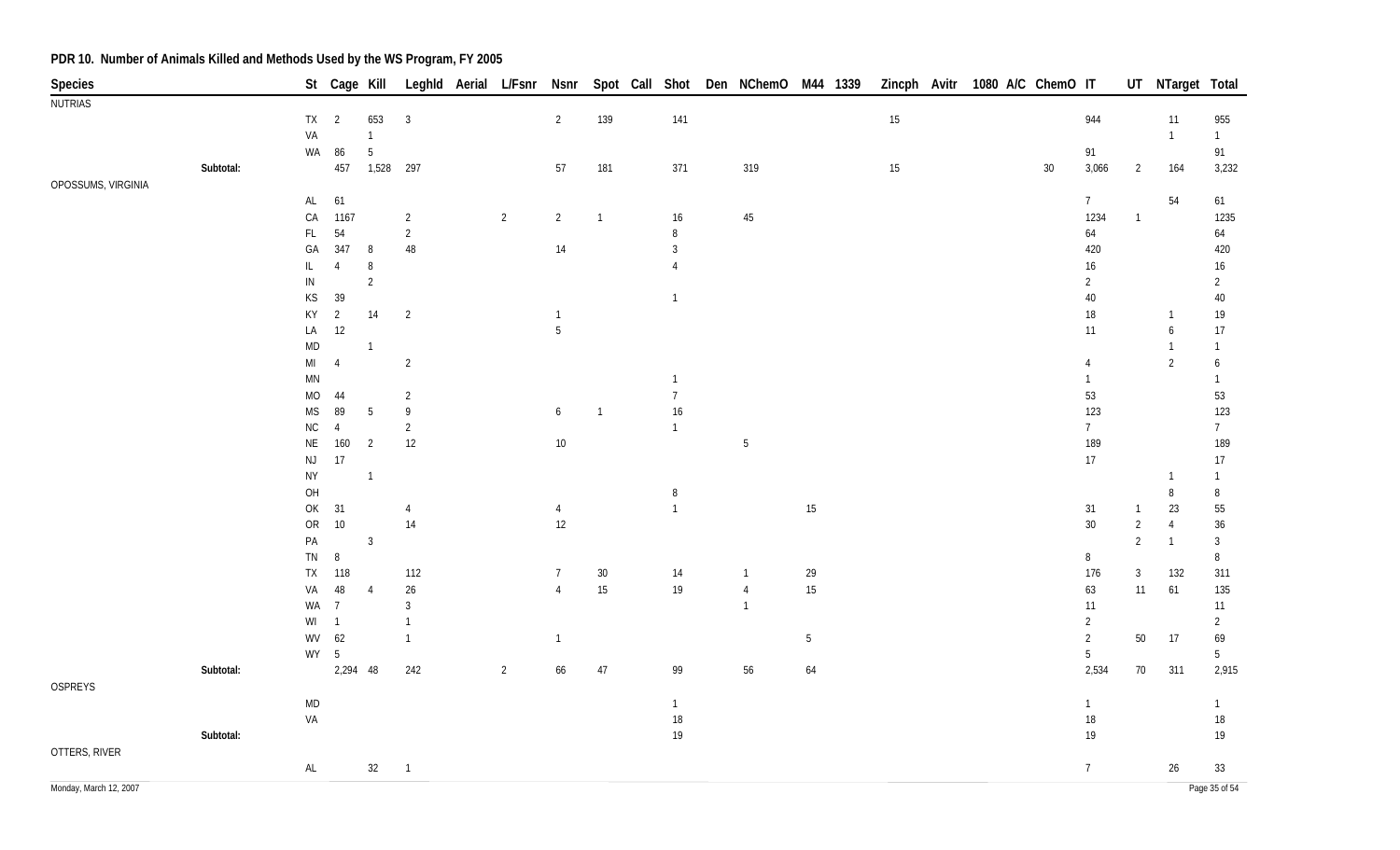| Species                        |           |                                                                                       | St Cage Kill |                                   |                |  |                 |                |                                | Leghld Aerial L/Fsnr Nsnr Spot Call Shot Den NChemO M44 1339 |                |  | Zincph Avitr 1080 A/C ChemO IT |                                |        |                | UT NTarget Total |                                |
|--------------------------------|-----------|---------------------------------------------------------------------------------------|--------------|-----------------------------------|----------------|--|-----------------|----------------|--------------------------------|--------------------------------------------------------------|----------------|--|--------------------------------|--------------------------------|--------|----------------|------------------|--------------------------------|
| OTTERS, RIVER                  |           |                                                                                       |              |                                   |                |  |                 |                |                                |                                                              |                |  |                                |                                |        |                |                  |                                |
|                                |           | ${\sf CA}$                                                                            |              | $12$                              |                |  | $\mathbf{3}$    |                | $\overline{1}$                 |                                                              |                |  |                                | $\mathbf{1}$                   |        | $\overline{4}$ | 11               | $16\,$                         |
|                                |           | $\mathsf{FL}$                                                                         |              | $\overline{1}$                    |                |  |                 |                |                                |                                                              |                |  |                                |                                |        |                | $\overline{1}$   | $\mathbf{1}$                   |
|                                |           | ${\sf GA}$                                                                            |              | $12\,$                            |                |  | $\overline{2}$  |                |                                |                                                              |                |  |                                | $\boldsymbol{6}$               |        |                | 8                | 14                             |
|                                |           | $\sf ID$                                                                              |              |                                   |                |  | $\overline{1}$  |                |                                |                                                              |                |  |                                |                                |        |                | 3                | $\mathbf{1}$                   |
|                                |           | $\ensuremath{\mathsf{IL}}\xspace$<br>KY                                               |              | $\mathbf{3}$<br>$\overline{4}$    |                |  |                 |                |                                |                                                              |                |  |                                | $\mathfrak{Z}$                 |        |                |                  | $\mathbf{3}$<br>$\overline{4}$ |
|                                |           | LA                                                                                    |              | $\mathbf{3}$                      |                |  | $5\phantom{.0}$ |                |                                |                                                              |                |  |                                |                                |        |                | 8                | $\, 8$                         |
|                                |           | $\mathsf{MD}$                                                                         |              | $5\,$                             |                |  |                 |                |                                |                                                              |                |  |                                |                                |        |                | 5                | $\overline{5}$                 |
|                                |           | $\mathsf{M}\mathsf{N}$                                                                |              | $10\,$                            | $\overline{2}$ |  |                 |                |                                |                                                              |                |  |                                |                                |        |                | 12               | 12                             |
|                                |           | MO                                                                                    |              | $10\,$                            |                |  |                 |                |                                |                                                              |                |  |                                |                                |        |                | $10\,$           | $10\,$                         |
|                                |           | $\mathsf{MS}\xspace$                                                                  |              | 119                               | $\overline{1}$ |  | $\overline{4}$  |                |                                |                                                              |                |  |                                |                                | 13     |                | 111              | 124                            |
|                                |           | ${\sf NC}$                                                                            |              | $15\,$                            |                |  |                 |                |                                |                                                              |                |  |                                |                                |        |                | $15\,$           | 15                             |
|                                |           | $\sf ND$                                                                              |              | $\overline{7}$                    |                |  |                 |                |                                |                                                              |                |  |                                | $\mathbf{1}$                   |        |                | 6                | $\overline{7}$                 |
|                                |           | $\mathsf{OK}$                                                                         |              | 53                                |                |  | $\overline{1}$  | $\overline{2}$ |                                |                                                              |                |  |                                |                                | $10\,$ |                | 46               | 56                             |
|                                |           | ${\sf OR}$                                                                            |              | $\overline{7}$                    |                |  | $\overline{2}$  |                |                                |                                                              |                |  |                                | 9                              |        |                |                  | 9                              |
|                                |           | $\mathsf{SC}$                                                                         |              | $\mathsf{g}% _{T}=\mathsf{g}_{T}$ |                |  |                 |                |                                |                                                              |                |  |                                |                                |        |                | 9                | 9                              |
|                                |           | ${\sf TN}$                                                                            |              | 32                                |                |  | $\overline{1}$  |                |                                |                                                              |                |  |                                |                                | 12     |                | 21               | $33\,$                         |
|                                |           | ${\sf TX}$                                                                            |              | 54                                |                |  |                 |                |                                |                                                              |                |  |                                |                                | 23     |                | 31               | 54                             |
|                                |           | VA                                                                                    |              | $\,9$                             | $\overline{2}$ |  | $\overline{1}$  |                |                                |                                                              |                |  |                                |                                |        |                | 12               | $12\,$                         |
|                                |           | WA                                                                                    |              | $\, 8$                            | $\overline{1}$ |  |                 |                |                                |                                                              |                |  |                                | $\mathbf{1}$                   |        |                | 8                | 9                              |
|                                |           | $\ensuremath{\mathsf{W}}\xspace\ensuremath{\mathsf{I}}$                               |              | 65                                | $\overline{7}$ |  |                 |                |                                |                                                              |                |  |                                |                                |        |                | 72<br>417        | 72                             |
| OWLS, COMMON BARN              | Subtotal: |                                                                                       |              | 470                               | 14             |  | $20\,$          | $\overline{2}$ | $\mathbf{1}$                   |                                                              |                |  |                                |                                | 86     | $\overline{4}$ |                  | 507                            |
|                                |           | ${\sf CA}$                                                                            |              |                                   |                |  |                 | $\overline{4}$ | $\overline{4}$                 | $\overline{1}$                                               |                |  |                                | 9                              |        |                |                  | 9                              |
|                                |           | $\mathsf{HI}$                                                                         |              |                                   |                |  |                 |                | 387                            | $\overline{1}$                                               |                |  |                                |                                | 388    |                |                  | 388                            |
|                                | Subtotal: |                                                                                       |              |                                   |                |  |                 |                | 391                            | $\sqrt{2}$                                                   |                |  |                                |                                | 397    |                |                  | 397                            |
| OWLS, GREAT HORNED             |           |                                                                                       |              |                                   |                |  |                 |                |                                |                                                              |                |  |                                |                                |        |                |                  |                                |
|                                |           | ${\sf CA}$                                                                            |              |                                   |                |  |                 |                |                                |                                                              |                |  |                                | $\mathbf{1}$                   |        |                |                  | 1                              |
|                                | Subtotal: |                                                                                       |              |                                   |                |  |                 |                |                                |                                                              |                |  |                                | $\mathbf{1}$                   |        |                |                  | $\mathbf{1}$                   |
| OWLS, SHORT-EARED              |           |                                                                                       |              |                                   |                |  |                 |                |                                |                                                              |                |  |                                |                                |        |                |                  |                                |
|                                |           | $NE$ 1                                                                                |              |                                   |                |  |                 |                |                                |                                                              |                |  |                                | $\mathbf{1}$                   |        |                |                  | $\mathbf{1}$                   |
|                                | Subtotal: |                                                                                       | $\sim$ 1     |                                   |                |  |                 |                |                                |                                                              |                |  |                                | $\mathbf{1}$                   |        |                |                  | $\mathbf{1}$                   |
| OWLS, SNOWY                    |           |                                                                                       |              |                                   |                |  |                 |                |                                |                                                              |                |  |                                |                                |        |                |                  |                                |
|                                |           | VA                                                                                    |              |                                   |                |  |                 |                | $\mathbf{1}$                   |                                                              |                |  |                                | $\mathbf{1}$                   |        |                |                  | $\mathbf{1}$                   |
|                                | Subtotal: |                                                                                       |              |                                   |                |  |                 |                |                                |                                                              |                |  |                                | $\mathbf{1}$                   |        |                |                  | $\mathbf{1}$                   |
| PARAKEETS, MONK                |           |                                                                                       |              |                                   |                |  |                 |                |                                |                                                              |                |  |                                |                                |        |                |                  |                                |
|                                |           | $\mathsf{OK}% \left( \mathcal{M}\right) \equiv\mathsf{OK}(\mathcal{M}_{\mathrm{CL}})$ |              |                                   |                |  |                 |                | $\mathbf{3}$<br>$\mathfrak{Z}$ |                                                              |                |  |                                | $\mathbf{3}$<br>$\overline{3}$ |        |                |                  | $\mathbf{3}$<br>$\overline{3}$ |
| PECCARIES, COLLARED (JAVELINA) | Subtotal: |                                                                                       |              |                                   |                |  |                 |                |                                |                                                              |                |  |                                |                                |        |                |                  |                                |
|                                |           | <b>NM</b>                                                                             |              |                                   |                |  | $\overline{2}$  |                |                                |                                                              |                |  |                                |                                |        |                | $\overline{2}$   | $\overline{2}$                 |
|                                |           | ${\sf TX}$                                                                            |              |                                   | 13             |  | 99              |                |                                |                                                              | $\overline{2}$ |  |                                |                                |        |                | 114              | 114                            |
| Monday, March 12, 2007         |           |                                                                                       |              |                                   |                |  |                 |                |                                |                                                              |                |  |                                |                                |        |                |                  | Page 36 of 54                  |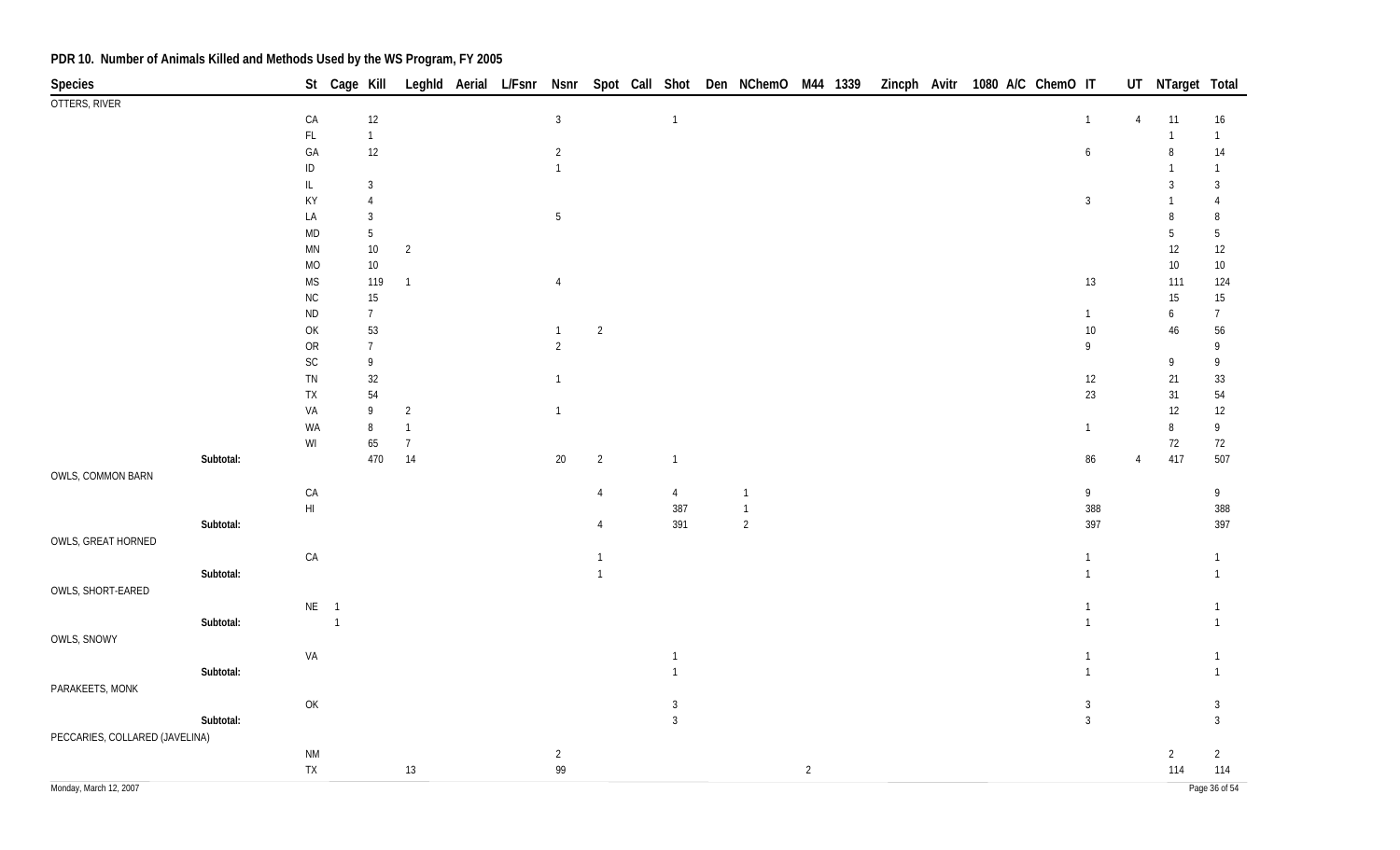| Species                        |           |                                                            | St Cage Kill   |      |  |     |        |                 | Leghld Aerial L/Fsnr Nsnr Spot Call Shot Den NChemO M44 1339 |                |          |  | Zincph Avitr 1080 A/C ChemO IT | UT NTarget Total |                 |
|--------------------------------|-----------|------------------------------------------------------------|----------------|------|--|-----|--------|-----------------|--------------------------------------------------------------|----------------|----------|--|--------------------------------|------------------|-----------------|
| PECCARIES, COLLARED (JAVELINA) |           |                                                            |                |      |  |     |        |                 |                                                              |                |          |  |                                |                  |                 |
|                                | Subtotal: |                                                            |                | $13$ |  | 101 |        |                 |                                                              | $\overline{2}$ |          |  |                                | 116              | 116             |
| PELICANS, AMERICAN WHITE       |           |                                                            |                |      |  |     |        |                 |                                                              |                |          |  |                                |                  |                 |
|                                |           | $\mathsf{AL}$                                              |                |      |  |     |        | $\overline{7}$  |                                                              |                |          |  | $\overline{7}$                 |                  | $7\phantom{.0}$ |
|                                |           | ${\sf AR}$                                                 |                |      |  |     |        | $\overline{2}$  |                                                              |                |          |  | $\sqrt{2}$                     |                  | $\overline{2}$  |
|                                |           | <b>MS</b>                                                  |                |      |  |     |        | $\overline{2}$  |                                                              |                |          |  | $\overline{2}$                 |                  | $\overline{2}$  |
|                                | Subtotal: |                                                            |                |      |  |     |        | 11              |                                                              |                |          |  | 11                             |                  | 11              |
| PELICANS, BROWN                |           |                                                            |                |      |  |     |        |                 |                                                              |                |          |  |                                |                  |                 |
|                                |           | VA                                                         |                |      |  |     |        | $\overline{4}$  |                                                              |                |          |  | 4                              |                  | 4               |
|                                | Subtotal: |                                                            |                |      |  |     |        |                 |                                                              |                |          |  |                                |                  |                 |
| PHEASANT, RING-NECKED          |           |                                                            |                |      |  |     |        |                 |                                                              |                |          |  |                                |                  |                 |
|                                |           | CA                                                         |                |      |  |     |        | Δ               |                                                              |                |          |  |                                |                  |                 |
|                                | Subtotal: |                                                            |                |      |  |     |        |                 |                                                              |                |          |  |                                |                  |                 |
| PHEASANTS, RING-NECKED         |           |                                                            |                |      |  |     |        |                 |                                                              |                |          |  |                                |                  |                 |
|                                |           | CA                                                         |                |      |  |     |        | $\mathbf{1}$    |                                                              |                |          |  | $\mathbf{1}$                   |                  | $\mathbf{1}$    |
|                                |           | $\mathsf{HI}$                                              |                |      |  |     |        | 158             |                                                              |                |          |  | 158                            |                  | 158             |
|                                | Subtotal: |                                                            |                |      |  |     |        | 159             |                                                              |                |          |  | 159                            |                  | 159             |
| PIGEONS, FERAL (ROCK DOVE)     |           |                                                            |                |      |  |     |        |                 |                                                              |                |          |  |                                |                  |                 |
|                                |           | AK                                                         | 297            |      |  |     | $18\,$ | 143             |                                                              |                |          |  | 458                            |                  | 458             |
|                                |           | AL                                                         |                |      |  |     |        | 1131            |                                                              |                |          |  | 1131                           |                  | 1131            |
|                                |           | $\mathsf{AZ}$                                              | 150            |      |  |     | $17\,$ | 614             | $\boldsymbol{6}$                                             |                |          |  | 787                            |                  | 787             |
|                                |           | CA                                                         | 2211           |      |  |     |        | 657             | 79                                                           |                |          |  | 3038                           |                  | 3038            |
|                                |           | $\rm CO$                                                   | 86             |      |  |     | 153    | 3994            |                                                              |                | 843      |  | 5076                           |                  | 5076            |
|                                |           | $\mathsf{C}\mathsf{T}$                                     | 70             |      |  |     |        | 51              |                                                              |                |          |  | 121                            |                  | 121             |
|                                |           | $\mathsf{FL}$                                              |                |      |  |     |        | 311             |                                                              |                |          |  | 311                            |                  | 311             |
|                                |           | GA                                                         | 12             |      |  |     | $16\,$ | 648             | 513                                                          |                |          |  | 1448                           |                  | 1448            |
|                                |           | $\mathsf{GU}% _{\mathsf{C}}^{\mathsf{C}}(\mathcal{N}_{0})$ |                |      |  |     | 55     | $16\phantom{.}$ |                                                              |                |          |  | 71                             |                  | 71              |
|                                |           | $\mathsf{HI}$                                              | 466            |      |  |     |        | 539             |                                                              |                |          |  | 1005                           |                  | 1005            |
|                                |           | IA                                                         | 189            |      |  |     |        | 368             |                                                              |                |          |  | 831                            |                  | 831             |
|                                |           | $\sf ID$<br>$\ensuremath{\mathsf{IL}}\xspace$              | 94             |      |  |     |        | 18<br>450       | $\overline{9}$                                               |                | 86<br>65 |  | 199<br>693                     |                  | 199<br>693      |
|                                |           | ${\sf IN}$                                                 | 190            |      |  |     | 178    | 112             |                                                              |                |          |  | 508                            |                  | 508             |
|                                |           | $KS$                                                       | 40             |      |  |     |        | 1251            | $\mathbf{3}$                                                 |                |          |  | 1294                           |                  | 1294            |
|                                |           | KY                                                         | 1036           |      |  |     |        | 514             | $\overline{2}$                                               |                | 146      |  | 2167                           |                  | 2167            |
|                                |           | LA                                                         |                |      |  |     |        | 55              |                                                              |                |          |  | 55                             |                  | 55              |
|                                |           | MA                                                         | 15             |      |  |     |        | 100             |                                                              |                |          |  | 115                            |                  | 115             |
|                                |           | $\mathsf{MD}$                                              | $\overline{1}$ |      |  |     |        | 202             |                                                              |                |          |  | 202                            | $\overline{1}$   | 203             |
|                                |           | ME                                                         |                |      |  |     | $38\,$ | 334             |                                                              |                | 838      |  | 1210                           |                  | 1210            |
|                                |           | $\mathsf{MI}$                                              |                |      |  |     |        | $25\,$          |                                                              |                | $100\,$  |  | 131                            |                  | 131             |
|                                |           | MN                                                         |                |      |  |     |        | $\mathfrak{b}$  | $\overline{2}$                                               |                |          |  | 45                             |                  | 45              |
|                                |           | MO                                                         | 954            |      |  |     |        | 117             | $10\,$                                                       |                |          |  | 1936                           |                  | 1936            |
|                                |           | $MS$ 5                                                     |                |      |  |     |        | 27              |                                                              |                |          |  | 32                             |                  | 32              |
| Monday, March 12, 2007         |           |                                                            |                |      |  |     |        |                 |                                                              |                |          |  |                                |                  | Page 37 of 54   |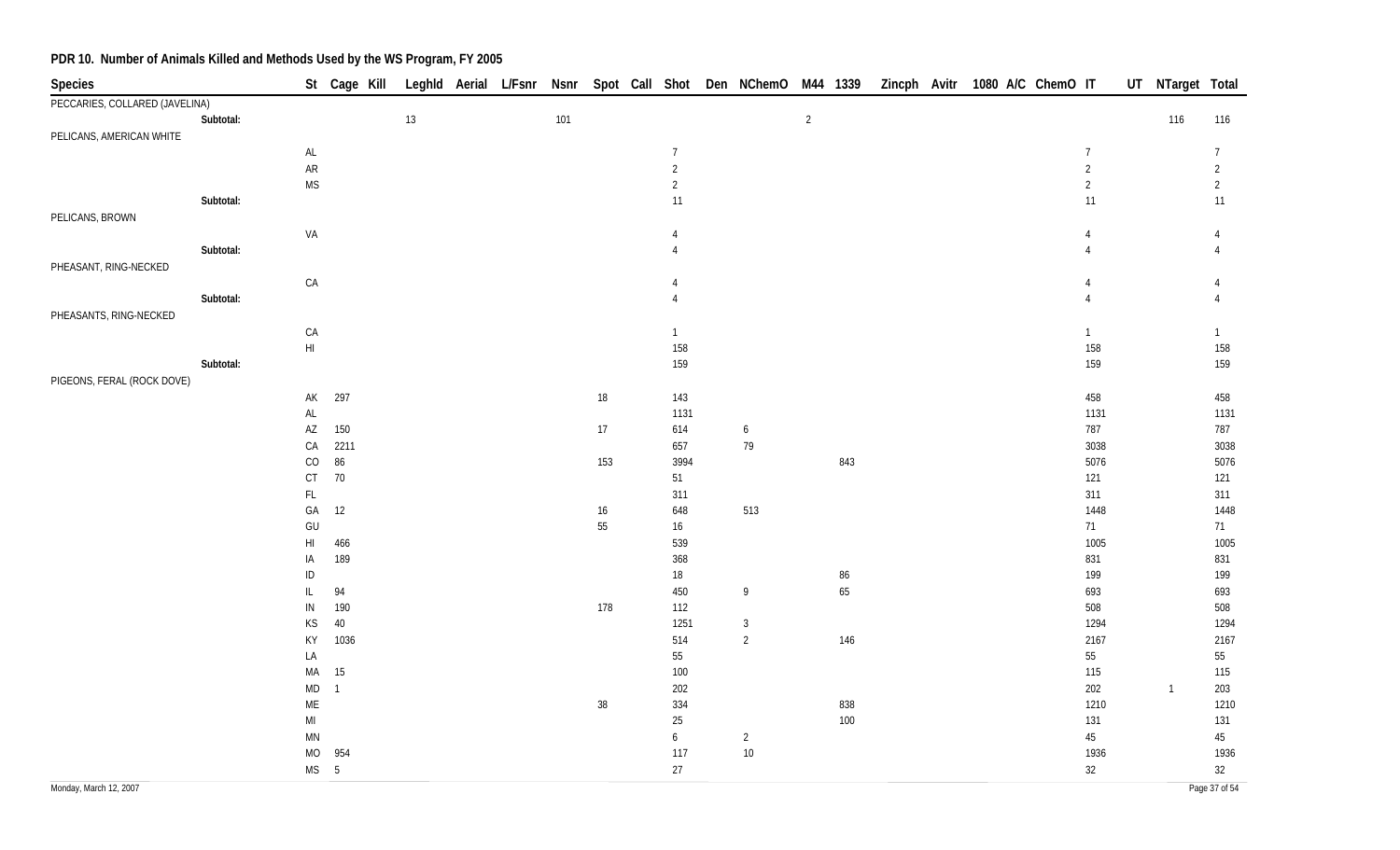| Species                    |           |                                          | St Cage Kill |                |                |  |                |        |                  | Leghld Aerial L/Fsnr Nsnr Spot Call Shot Den NChemO M44 1339 |              |     | Zincph Avitr 1080 A/C ChemO IT |              | UT NTarget Total |                |
|----------------------------|-----------|------------------------------------------|--------------|----------------|----------------|--|----------------|--------|------------------|--------------------------------------------------------------|--------------|-----|--------------------------------|--------------|------------------|----------------|
| PIGEONS, FERAL (ROCK DOVE) |           |                                          |              |                |                |  |                |        |                  |                                                              |              |     |                                |              |                  |                |
|                            |           | MT                                       |              |                |                |  |                |        | 60               |                                                              |              |     |                                | 60           |                  | 60             |
|                            |           | ${\sf NC}$                               | 380          |                |                |  |                |        | 764              |                                                              | 669          |     |                                | 1813         |                  | 1813           |
|                            |           | $\sf NE$                                 | 181          |                |                |  |                |        | 632              | 5                                                            | 56           |     |                                | 874          |                  | 874            |
|                            |           | $\mathsf{N}\mathsf{M}$                   | 229          |                |                |  |                |        | 1782             |                                                              | 411          |     |                                | 2422         |                  | 2422           |
|                            |           | ${\sf NV}$                               |              |                |                |  |                |        | $\overline{4}$   |                                                              | 235          |     |                                | 239          |                  | 239            |
|                            |           | <b>NY</b>                                |              |                |                |  |                |        | $50\,$           |                                                              |              |     |                                | $50\,$       |                  | $50\,$         |
|                            |           | OH                                       | 25           |                |                |  |                |        | 45               |                                                              |              |     |                                | $70$         |                  | 70             |
|                            |           | OK                                       | 4074         |                |                |  |                |        | 1612             | 6                                                            | 2045         |     |                                | 7737         |                  | 7737           |
|                            |           | ${\sf OR}$                               | 374          |                |                |  |                | 98     | 1093             |                                                              |              |     |                                | 1565         |                  | 1565           |
|                            |           | PA                                       | 248          |                |                |  |                |        | 158              | $\overline{1}$                                               |              |     |                                | 407          |                  | 407            |
|                            |           | $\mathsf{SC}$                            |              |                |                |  |                |        | 15 <sub>15</sub> | 13                                                           |              |     |                                | 28           |                  | 28             |
|                            |           | ${\sf TN}$                               | 918          |                |                |  |                |        | 794              |                                                              | 471          |     |                                | 2183         |                  | 2183           |
|                            |           | ${\sf TX}$                               | 529          |                |                |  |                | 2039   | 1493             | $\mathbf{1}$                                                 | 426          | 210 |                                | 4698         |                  | 4698           |
|                            |           | $\sf{UT}$                                | 13           |                |                |  |                |        | 621              |                                                              |              |     | $20\,$                         | 654          |                  | 654            |
|                            |           | VA                                       | 1213         |                |                |  |                | $40\,$ | 171              |                                                              |              |     |                                | 1424         |                  | 1424           |
|                            |           | VT                                       | 290          |                |                |  |                |        | 49               | 61                                                           |              |     |                                | 400          |                  | 400            |
|                            |           | WA                                       | 3451         |                |                |  |                | 298    | 7737             | $5\,$                                                        | 400          |     |                                | 11894        |                  | 11894          |
|                            |           | WI                                       |              |                |                |  |                |        | 320              | $\overline{1}$                                               | $\mathbf{1}$ |     |                                | 322          |                  | 322            |
|                            |           | WV                                       | 272          |                |                |  |                |        | 31               |                                                              | $20\,$       |     |                                | 323          |                  | 323            |
|                            |           | WY                                       | 63           |                |                |  |                |        | 827              | 99                                                           |              |     |                                | 990          |                  | 990            |
|                            | Subtotal: |                                          | 18,076       |                |                |  |                | 2,950  | 29,941           | 816                                                          | 6,812        | 210 | 20                             | 61,017       | $\mathbf{1}$     | 61,018         |
| PIKEMINNOW, NORTHERN       |           |                                          |              |                |                |  |                |        |                  |                                                              |              |     |                                |              |                  |                |
|                            |           | WA                                       |              |                |                |  |                |        |                  | 41721                                                        |              |     |                                | 41721        |                  | 41721          |
|                            | Subtotal: |                                          |              |                |                |  |                |        |                  | 41,721                                                       |              |     |                                | 41,721       |                  | 41,721         |
| PLOVERS, SEMIPALMATED      |           |                                          |              |                |                |  |                |        |                  |                                                              |              |     |                                |              |                  |                |
|                            |           | $\mathsf{SC}$                            |              |                |                |  |                |        | $18\,$           |                                                              |              |     |                                | $18\,$       |                  | 18             |
|                            | Subtotal: |                                          |              |                |                |  |                |        | $18\,$           |                                                              |              |     |                                | $18\,$       |                  | 18             |
| PORCUPINES                 |           |                                          |              |                |                |  |                |        |                  |                                                              |              |     |                                |              |                  |                |
|                            |           | AK                                       |              | $\overline{2}$ |                |  |                |        |                  |                                                              |              |     |                                | 2            |                  | $\overline{2}$ |
|                            |           | ${\sf CA}$                               |              |                |                |  |                |        |                  |                                                              |              |     |                                |              | $\mathbf{1}$     | $\overline{1}$ |
|                            |           | CO                                       |              |                |                |  | $\overline{2}$ |        |                  |                                                              |              |     |                                |              | $\overline{2}$   | $\overline{2}$ |
|                            |           | $\sf ID$                                 |              |                | $\overline{2}$ |  | $\overline{1}$ |        |                  |                                                              |              |     |                                |              | $\mathfrak{Z}$   | $\mathbf{3}$   |
|                            |           | $\mathsf{MI}$                            |              |                | $\mathbf{1}$   |  |                |        |                  |                                                              |              |     |                                |              | $\overline{2}$   | $\overline{2}$ |
|                            |           | MN                                       |              |                | $\mathbf{1}$   |  |                |        |                  |                                                              |              |     |                                |              | $\mathbf{1}$     | -1             |
|                            |           | MT                                       |              |                | $\overline{2}$ |  | 4              |        |                  |                                                              |              |     |                                | 3            | $\mathbf{3}$     | 6              |
|                            |           | $\sf ND$                                 |              |                | $\mathbf{1}$   |  | 5              |        | $\overline{1}$   |                                                              |              |     |                                | 6            | $\mathbf{1}$     | $\overline{7}$ |
|                            |           | $\mathsf{NE}\xspace$                     |              |                | $\mathbf{1}$   |  | 45             |        | $\overline{1}$   |                                                              |              |     |                                | 47           |                  | 47             |
|                            |           | <b>NM</b>                                |              |                | 6              |  | $16\,$         |        |                  |                                                              |              |     |                                | 3            | 19               | 22             |
|                            |           | <b>NV</b>                                |              |                | $\overline{2}$ |  |                |        |                  |                                                              |              |     |                                |              | $\overline{2}$   | $\overline{2}$ |
|                            |           | $\mathsf{OK}% \left( \mathcal{M}\right)$ |              |                | $\mathbf{1}$   |  |                |        |                  | $\overline{1}$                                               |              |     |                                | $\mathbf{1}$ | $\mathbf{1}$     | $\overline{2}$ |
|                            |           | OR <sub>3</sub>                          |              |                | $18\,$         |  | 7 <sup>7</sup> |        | $\overline{1}$   |                                                              |              |     |                                | 29           |                  | 29             |
| Monday, March 12, 2007     |           |                                          |              |                |                |  |                |        |                  |                                                              |              |     |                                |              |                  | Page 38 of 54  |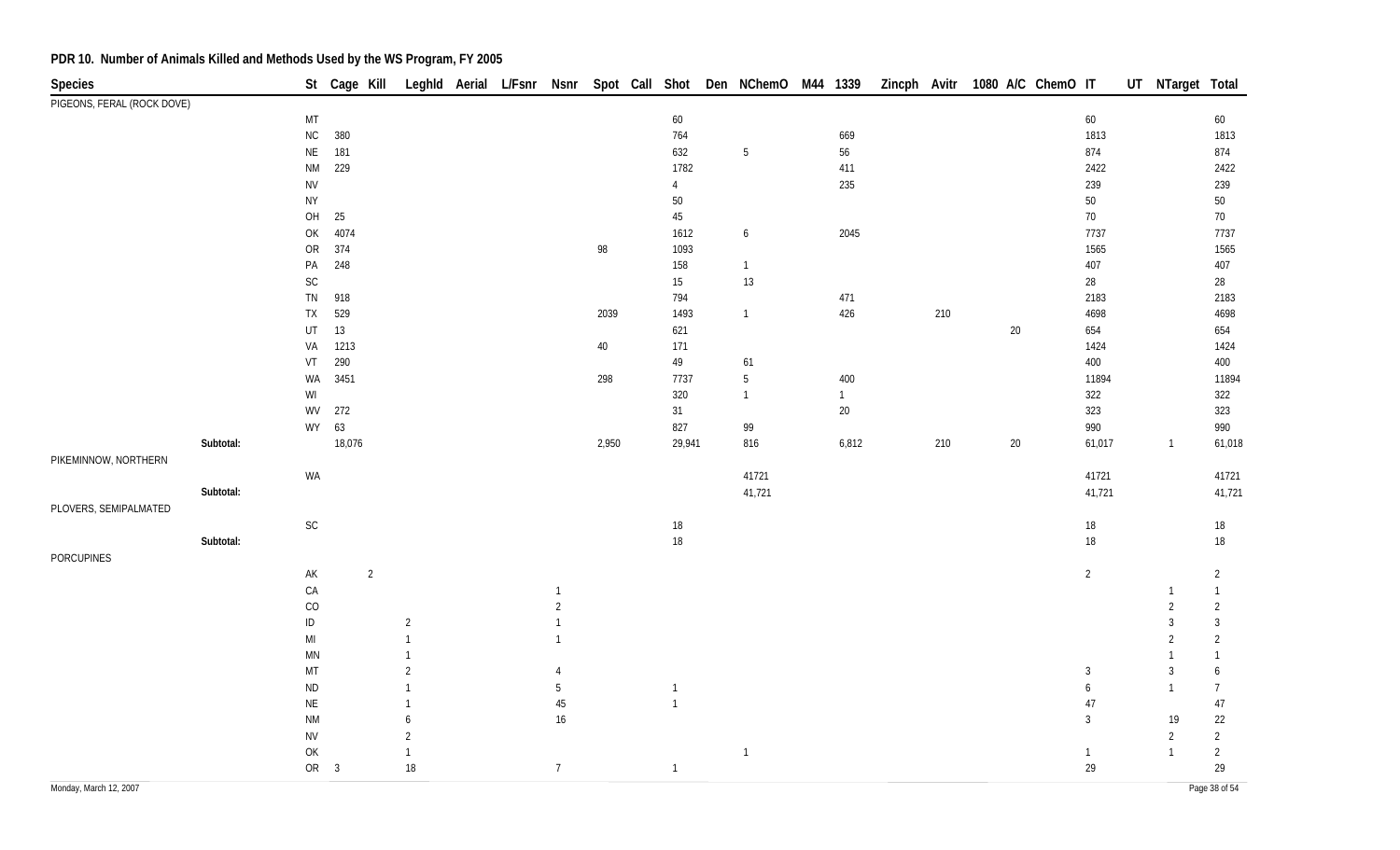| Species                    |           |                                                                   | St Cage Kill    |                          |                |  |                |                |                          |                |  |  | Leghld Aerial L/Fsnr Nsnr Spot Call Shot Den NChemO M44 1339 Zincph Avitr 1080 A/C ChemO IT |                          |              | UT NTarget Total |                          |
|----------------------------|-----------|-------------------------------------------------------------------|-----------------|--------------------------|----------------|--|----------------|----------------|--------------------------|----------------|--|--|---------------------------------------------------------------------------------------------|--------------------------|--------------|------------------|--------------------------|
| <b>PORCUPINES</b>          |           |                                                                   |                 |                          |                |  |                |                |                          |                |  |  |                                                                                             |                          |              |                  |                          |
|                            |           | ${\sf TX}$                                                        |                 |                          | $26\,$         |  | $79\,$         |                | 14                       |                |  |  |                                                                                             | $17$                     |              | 102              | 119                      |
|                            |           | UT                                                                |                 |                          |                |  | $\mathbf{3}$   | $\mathbf{1}$   |                          |                |  |  |                                                                                             | $\mathbf{1}$             |              | $\sqrt{3}$       | $\overline{4}$           |
|                            |           | $\ensuremath{\mathsf{W}}\xspace\ensuremath{\mathsf{I}}$           |                 |                          | $\overline{1}$ |  |                |                |                          |                |  |  |                                                                                             |                          |              | $\mathbf{1}$     | $\mathbf{1}$             |
|                            |           | WY                                                                |                 |                          | $\overline{1}$ |  | $7\phantom{.}$ |                |                          | $\overline{1}$ |  |  |                                                                                             | $\overline{2}$           |              | $\overline{7}$   | 9                        |
|                            | Subtotal: |                                                                   | $\overline{3}$  | $\overline{2}$           | 63             |  | 171            | $\overline{1}$ | 17                       | $\overline{c}$ |  |  |                                                                                             | 111                      |              | 148              | 259                      |
| PRAIRIE DOGS, BLACK-TAILED |           |                                                                   |                 |                          |                |  |                |                |                          |                |  |  |                                                                                             |                          |              |                  |                          |
|                            |           | CO                                                                |                 |                          |                |  |                |                | $\overline{4}$           |                |  |  |                                                                                             | 4                        |              |                  | $\overline{4}$           |
|                            |           | $\sf ND$                                                          |                 |                          |                |  |                |                | $\sqrt{3}$               |                |  |  |                                                                                             | $\mathbf{3}$             |              |                  | $\mathfrak{Z}$           |
|                            |           | $\mathsf{NE}\xspace$                                              |                 |                          |                |  |                |                | 81                       |                |  |  |                                                                                             | 81                       |              |                  | ${\bf 81}$               |
|                            | Subtotal: | <b>NM</b>                                                         |                 |                          |                |  |                |                | $\overline{2}$<br>$90\,$ |                |  |  |                                                                                             | $\overline{2}$<br>$90\,$ |              |                  | $\overline{2}$<br>$90\,$ |
| PRAIRIE DOGS, GUNNISON'S   |           |                                                                   |                 |                          |                |  |                |                |                          |                |  |  |                                                                                             |                          |              |                  |                          |
|                            |           | CO                                                                |                 |                          |                |  |                |                | $30\,$                   |                |  |  |                                                                                             | $30\,$                   |              |                  | $30\,$                   |
|                            | Subtotal: |                                                                   |                 |                          |                |  |                |                | $30\,$                   |                |  |  |                                                                                             | $30\,$                   |              |                  | $30\,$                   |
| PRAIRIE DOGS, WHITE-TAILED |           |                                                                   |                 |                          |                |  |                |                |                          |                |  |  |                                                                                             |                          |              |                  |                          |
|                            |           | UT                                                                |                 |                          |                |  |                |                |                          |                |  |  |                                                                                             | 1                        |              |                  | $\mathbf{1}$             |
|                            | Subtotal: |                                                                   |                 |                          |                |  |                |                |                          |                |  |  | $\mathbf{1}$                                                                                | $\overline{1}$           |              |                  | $\mathbf{1}$             |
| PRONGHORN (ANTELOPE)       |           |                                                                   |                 |                          |                |  |                |                |                          |                |  |  |                                                                                             |                          |              |                  |                          |
|                            |           | UT                                                                |                 |                          | $\overline{1}$ |  |                |                |                          |                |  |  |                                                                                             |                          |              | $\mathbf{1}$     | 1                        |
|                            | Subtotal: |                                                                   |                 |                          | $\overline{1}$ |  |                |                |                          |                |  |  |                                                                                             |                          |              | $\overline{1}$   | $\mathbf{1}$             |
| QUAIL (ALL)                |           |                                                                   |                 |                          |                |  |                |                |                          |                |  |  |                                                                                             |                          |              |                  |                          |
|                            |           | $\mathsf{AZ}$                                                     |                 |                          |                |  |                |                | 8                        |                |  |  |                                                                                             | 8                        |              |                  | 8                        |
|                            | Subtotal: |                                                                   |                 |                          |                |  |                |                | 8                        |                |  |  |                                                                                             | 8                        |              |                  | 8                        |
| RABBIT, DESERT COTTONTAIL  |           |                                                                   |                 |                          |                |  |                |                |                          |                |  |  |                                                                                             |                          |              |                  |                          |
|                            |           | $\mathsf{AZ}$                                                     |                 |                          |                |  |                |                | $\overline{4}$           |                |  |  |                                                                                             | $\overline{4}$           |              |                  | $\overline{4}$           |
|                            |           |                                                                   | NV 24           |                          |                |  |                |                | 214                      |                |  |  |                                                                                             | 237                      | $\mathbf{1}$ |                  | 238                      |
|                            | Subtotal: |                                                                   | 24              |                          |                |  |                |                | 218                      |                |  |  |                                                                                             | 241                      | $\mathbf{1}$ |                  | 242                      |
| RABBITS, COTTONTAIL        |           |                                                                   |                 |                          |                |  |                |                |                          |                |  |  |                                                                                             |                          |              |                  |                          |
|                            |           | CA                                                                | $5\phantom{.0}$ |                          |                |  |                |                | $\mathbf{1}$             |                |  |  |                                                                                             | 6                        |              |                  | 6                        |
|                            |           | $\rm CO$                                                          | $6\phantom{.}6$ |                          |                |  |                |                | 23                       |                |  |  |                                                                                             | 29                       |              |                  | 29                       |
|                            |           | IL.                                                               |                 |                          |                |  |                |                | $15\,$                   |                |  |  |                                                                                             | 15                       |              |                  | $15\,$                   |
|                            |           | $\mathsf{KS}% _{\mathsf{K}}^{\mathsf{K}}\left( \mathsf{K}\right)$ |                 |                          |                |  |                |                | $\overline{7}$           |                |  |  |                                                                                             | 7                        |              |                  | $\overline{7}$           |
|                            |           | KY                                                                | $\overline{2}$  |                          |                |  |                |                | $\mathbf{3}$             |                |  |  |                                                                                             | 5                        |              |                  | 5                        |
|                            |           | <b>MD</b>                                                         |                 | $\overline{1}$           |                |  |                |                | $\overline{2}$           |                |  |  |                                                                                             | $\overline{2}$           |              | $\overline{1}$   | $\mathbf{3}$             |
|                            |           | $\mathsf{MI}$                                                     |                 |                          | $\overline{2}$ |  |                |                |                          |                |  |  |                                                                                             |                          |              | $\overline{2}$   | $\overline{2}$           |
|                            |           | MN                                                                |                 | $\overline{1}$           |                |  |                |                |                          |                |  |  |                                                                                             | $\overline{2}$           |              |                  | $\overline{2}$           |
|                            |           | <b>MO</b>                                                         |                 |                          |                |  |                |                | 19                       |                |  |  |                                                                                             | 21                       |              |                  | 21                       |
|                            |           | <b>MS</b>                                                         |                 |                          | $\overline{1}$ |  |                | $\overline{2}$ | $\mathbf{1}$             |                |  |  |                                                                                             | $\sqrt{3}$               |              | $\overline{1}$   | $\overline{4}$           |
|                            |           | $\sf ND$                                                          |                 | $\overline{2}$           |                |  |                |                | $\sqrt{5}$               |                |  |  |                                                                                             | 5                        |              | $\overline{2}$   | $\overline{7}$           |
|                            |           | $\mathsf{NE}\xspace$                                              |                 |                          |                |  |                |                | $\overline{1}$           |                |  |  |                                                                                             | 1                        |              |                  | $\mathbf{1}$             |
|                            |           |                                                                   | $NV$ 2          | $\overline{\phantom{a}}$ |                |  |                |                |                          |                |  |  |                                                                                             | $\overline{2}$           |              | $\overline{1}$   | $\mathbf{3}$             |
| Monday, March 12, 2007     |           |                                                                   |                 |                          |                |  |                |                |                          |                |  |  |                                                                                             |                          |              |                  | Page 39 of 54            |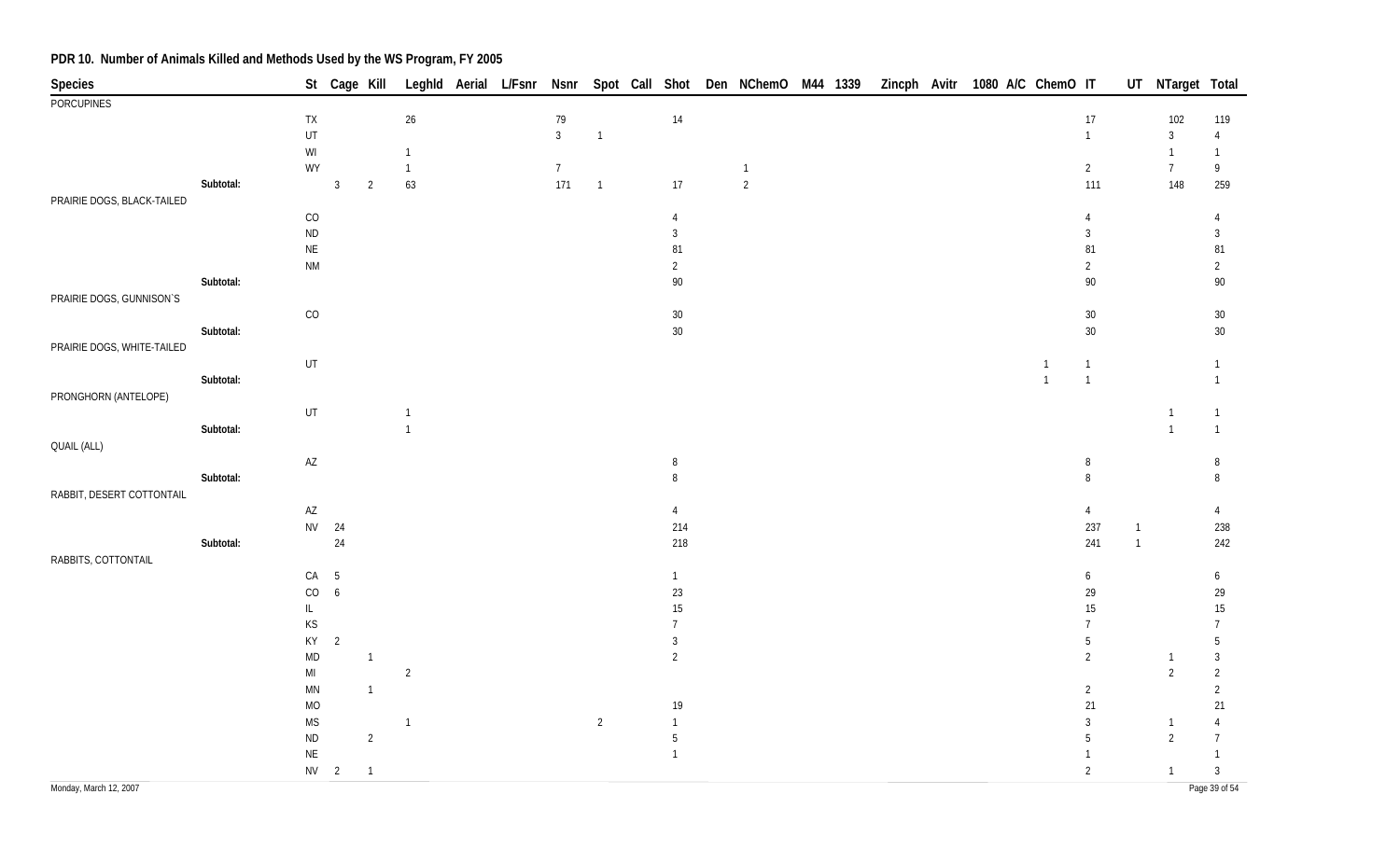| <b>Species</b>         |           |                              | St Cage Kill   |                 |                 |  |                |                |                  |                                  | Leghld Aerial L/Fsnr Nsnr Spot Call Shot Den NChemO M44 1339 |                | Zincph Avitr |  | 1080 A/C ChemO IT |                              |                  | UT NTarget Total |                                |
|------------------------|-----------|------------------------------|----------------|-----------------|-----------------|--|----------------|----------------|------------------|----------------------------------|--------------------------------------------------------------|----------------|--------------|--|-------------------|------------------------------|------------------|------------------|--------------------------------|
| RABBITS, COTTONTAIL    |           |                              |                |                 |                 |  |                |                |                  |                                  |                                                              |                |              |  |                   |                              |                  |                  |                                |
|                        |           | <b>NY</b>                    |                | $\mathbf{3}$    |                 |  |                |                |                  |                                  |                                                              |                |              |  |                   |                              |                  | $\overline{3}$   | $\mathbf{3}$                   |
|                        |           | O <sub>H</sub>               |                |                 |                 |  |                |                |                  | $\overline{4}$                   |                                                              |                |              |  |                   | $\overline{4}$               |                  |                  | $\overline{4}$                 |
|                        |           | OK                           |                |                 |                 |  |                | $17$           |                  | $35\,$                           |                                                              |                |              |  |                   | $52\,$                       |                  |                  | 52                             |
|                        |           | $\mathsf{PA}$                |                | $\overline{2}$  |                 |  |                |                |                  |                                  |                                                              |                |              |  |                   |                              |                  | $\overline{2}$   | $\overline{2}$                 |
|                        |           | TX                           |                |                 | $\overline{1}$  |  | $\overline{2}$ |                |                  | $27\,$                           |                                                              |                |              |  |                   | 27                           |                  | $\mathbf{3}$     | $30\,$                         |
|                        |           | VA                           |                | $\mathbf{1}$    | $\overline{2}$  |  | $\overline{1}$ | $\, 8$         |                  | 8                                |                                                              |                |              |  |                   | 17                           |                  | $\mathbf{3}$     | $20\,$                         |
|                        |           | WA                           |                |                 |                 |  |                |                |                  |                                  |                                                              |                |              |  |                   | $\mathbf{1}$                 |                  |                  | $\mathbf{1}$                   |
|                        |           |                              | $WI$ 4         |                 |                 |  |                |                |                  | $\overline{2}$                   |                                                              |                |              |  |                   | 6                            |                  |                  | 6                              |
|                        | Subtotal: |                              | $19$           | 11              | 6               |  | $\mathbf{3}$   | $27$           |                  | 153                              |                                                              |                |              |  |                   | 205                          |                  | 18               | 223                            |
| RABBITS, FERAL         |           |                              |                |                 |                 |  |                |                |                  |                                  |                                                              |                |              |  |                   |                              |                  |                  |                                |
|                        |           | $\mathsf{AK}$                |                |                 |                 |  |                |                |                  | $\sqrt{3}$                       |                                                              |                |              |  |                   | $\mathbf{3}$                 |                  |                  | $\mathbf{3}$                   |
|                        | Subtotal: |                              |                |                 |                 |  |                |                |                  | $\mathfrak{Z}$                   |                                                              |                |              |  |                   | $\mathbf{3}$                 |                  |                  | $\mathfrak{Z}$                 |
| RABBITS, SWAMP         |           |                              |                |                 |                 |  |                |                |                  |                                  |                                                              |                |              |  |                   |                              |                  |                  |                                |
|                        |           | LA                           |                |                 | $\mathbf{1}$    |  | $\mathbf{1}$   |                |                  |                                  |                                                              |                |              |  |                   |                              |                  | $\overline{2}$   | $\overline{2}$                 |
|                        | Subtotal: |                              |                |                 | $\overline{1}$  |  | $\overline{1}$ |                |                  |                                  |                                                              |                |              |  |                   |                              |                  | $\overline{2}$   | $\overline{2}$                 |
| RABBITS, Z-(OTHER)     |           |                              |                |                 |                 |  |                |                |                  |                                  |                                                              |                |              |  |                   |                              |                  |                  |                                |
|                        |           | $\mathsf{C}\mathsf{T}$       |                |                 |                 |  |                |                |                  |                                  |                                                              |                |              |  |                   | $\mathbf{1}$<br>$\mathbf{1}$ |                  |                  | $\mathbf{1}$                   |
|                        |           | $\mathsf{N}\mathsf{M}$       |                |                 |                 |  |                |                |                  | $\overline{1}$<br>$\overline{2}$ |                                                              |                |              |  |                   | $\overline{2}$               |                  |                  | $\mathbf{1}$<br>$\overline{2}$ |
|                        | Subtotal: |                              |                |                 |                 |  |                |                |                  |                                  |                                                              |                |              |  |                   |                              |                  |                  |                                |
| <b>RACCOONS</b>        |           |                              |                | 8               |                 |  |                |                |                  |                                  |                                                              |                |              |  |                   |                              | $\overline{1}$   |                  |                                |
|                        |           | AL<br>$\mathsf{A}\mathsf{Z}$ | 46             | $\overline{7}$  | 8<br>5          |  | $\overline{1}$ |                |                  | $\overline{1}$                   |                                                              |                |              |  | $\overline{1}$    | $51\,$<br>$\mathsf{g}$       |                  | 13<br>$\sqrt{3}$ | 65                             |
|                        |           | CA                           | 1648           | $5\phantom{.0}$ | $\overline{7}$  |  | 27             | $38\,$         |                  | 19                               | 14                                                           |                |              |  |                   | 1748                         | $\boldsymbol{6}$ | $\overline{4}$   | 13<br>1758                     |
|                        |           | $\rm CO$                     | $26\,$         |                 | 12              |  | $\overline{2}$ |                | $\boldsymbol{6}$ |                                  |                                                              |                |              |  |                   | $43\,$                       |                  | $\overline{3}$   | $46\,$                         |
|                        |           | $\mathsf{FL}$                | 164            |                 | 9               |  |                | 12             |                  | 11                               |                                                              |                |              |  | $\overline{1}$    | 197                          |                  |                  | 197                            |
|                        |           | GA                           | 280            | $\mathbf{3}$    | 77              |  | $\overline{1}$ | $\overline{4}$ |                  | 21                               |                                                              |                |              |  |                   | 386                          |                  |                  | 386                            |
|                        |           | $\sf ID$                     | $\overline{7}$ | $\overline{4}$  | $10$            |  | $\overline{3}$ |                |                  | $\sqrt{2}$                       |                                                              |                |              |  |                   | $22\,$                       |                  | 4                | $26\,$                         |
|                        |           | $\mathsf{IL}$                | 13             | $5\,$           | $\mathbf{3}$    |  |                |                |                  | 6                                | $\mathbf{1}$                                                 |                |              |  |                   | $27\,$                       |                  | $\overline{1}$   | 28                             |
|                        |           | IN                           |                | $\overline{2}$  |                 |  |                |                |                  | $\mathbf{1}$                     |                                                              |                |              |  |                   | 3                            |                  |                  | 3                              |
|                        |           | KS                           | $32\,$         |                 |                 |  |                |                |                  |                                  |                                                              |                |              |  |                   | 33                           |                  |                  | $33\,$                         |
|                        |           | KY                           | 24             | 9               | $\overline{1}$  |  | $\overline{2}$ |                |                  | $\mathbf{3}$                     | 8                                                            |                |              |  |                   | 45                           |                  | $\overline{2}$   | 47                             |
|                        |           | LA                           | $28\,$         | $5\phantom{.0}$ | 14              |  | $24\,$         |                |                  | $\overline{7}$                   |                                                              |                |              |  |                   | 39                           |                  | 39               | 78                             |
|                        |           | $\sf MA$                     | $\overline{4}$ |                 |                 |  |                |                |                  |                                  |                                                              |                |              |  |                   | 4                            |                  |                  | $\overline{4}$                 |
|                        |           | $\sf MD$                     | $\overline{2}$ | 34              | 31              |  |                |                |                  | $\overline{2}$                   |                                                              |                |              |  |                   | 4                            |                  | 65               | 69                             |
|                        |           | MI                           | 32             |                 | $\overline{7}$  |  | $\overline{1}$ |                |                  |                                  |                                                              |                |              |  |                   | $36\,$                       |                  | $\overline{4}$   | 40                             |
|                        |           | $\mathsf{M}\mathsf{N}$       |                | $\overline{2}$  | 30              |  |                |                |                  |                                  |                                                              |                |              |  |                   | $10\,$                       | $\overline{1}$   | 21               | 32                             |
|                        |           | <b>MO</b>                    | 93             | $\overline{2}$  | 9               |  | -1             |                |                  | 6                                |                                                              |                |              |  |                   | 102                          |                  | $\overline{9}$   | 111                            |
|                        |           | $\mathsf{MS}\xspace$         | 97             | 31              | 47              |  | $\overline{4}$ |                |                  | $10\,$                           | $\overline{3}$                                               |                |              |  |                   | 165                          |                  | 24               | 189                            |
|                        |           | MT                           |                |                 | 21              |  |                |                |                  |                                  |                                                              |                |              |  |                   | 21                           |                  | -1               | 22                             |
|                        |           | ${\sf NC}$                   | 51             | $\, 8$          | $\sqrt{2}$      |  | $\mathbf{1}$   |                |                  | $\mathbf{1}$                     |                                                              |                |              |  |                   | 54                           |                  | 9                | 63                             |
|                        |           | ND                           | $\overline{1}$ | 46              | $5\phantom{.0}$ |  | 16             |                |                  | $\overline{4}$                   | $\overline{2}$                                               | $\overline{1}$ |              |  |                   | 71                           | $\overline{1}$   | 3                | 75                             |
| Monday, March 12, 2007 |           |                              |                |                 |                 |  |                |                |                  |                                  |                                                              |                |              |  |                   |                              |                  |                  | Page 40 of 54                  |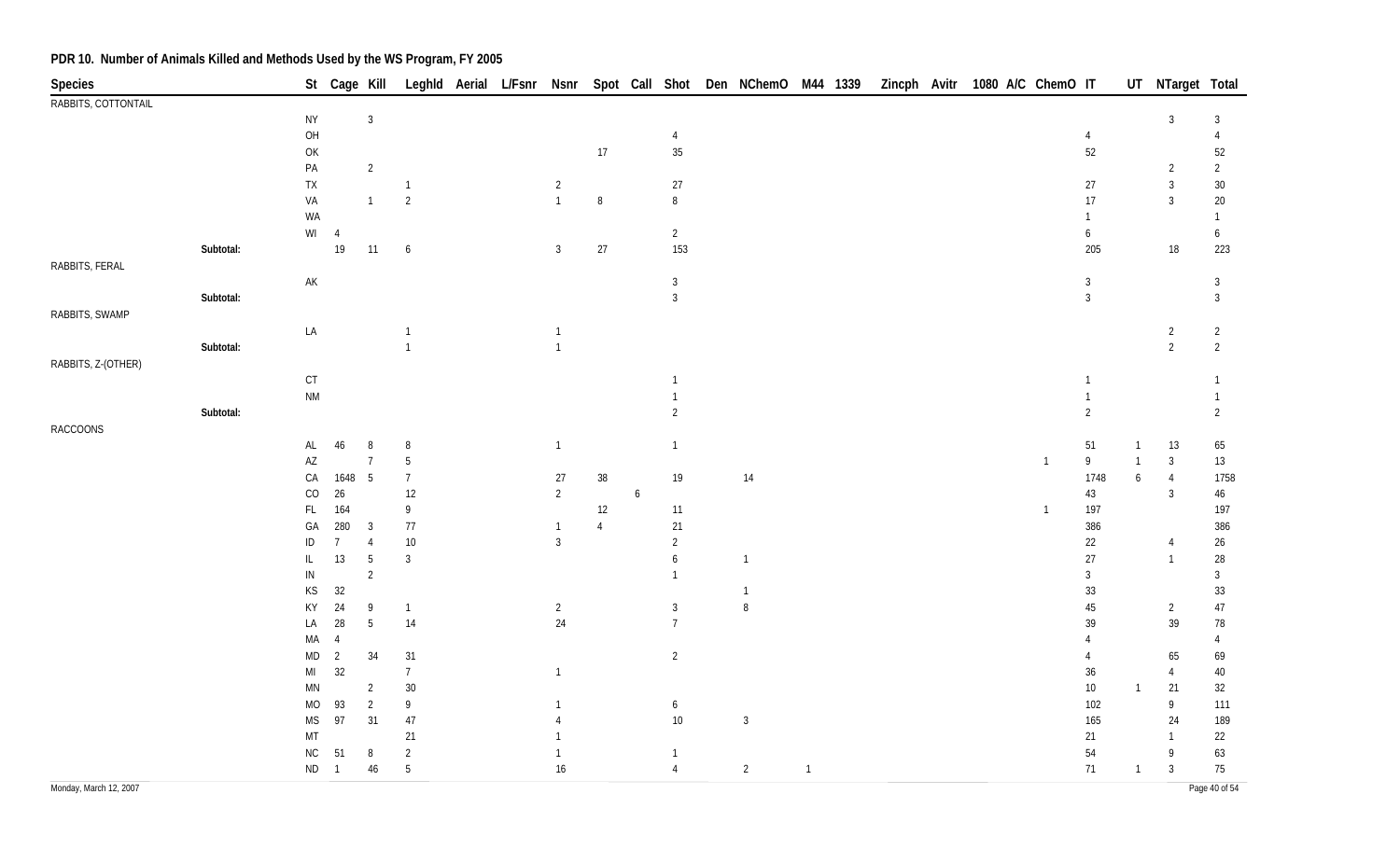| <b>Species</b>         |           |                                                            | St Cage Kill   |                |                |  |                |                |                |                | Leghld Aerial L/Fsnr Nsnr Spot Call Shot Den NChemO M44 1339 |                |  | Zincph Avitr 1080 A/C ChemO IT |                |                |                | UT NTarget Total |                |
|------------------------|-----------|------------------------------------------------------------|----------------|----------------|----------------|--|----------------|----------------|----------------|----------------|--------------------------------------------------------------|----------------|--|--------------------------------|----------------|----------------|----------------|------------------|----------------|
| <b>RACCOONS</b>        |           |                                                            |                |                |                |  |                |                |                |                |                                                              |                |  |                                |                |                |                |                  |                |
|                        |           | <b>NE</b>                                                  | 386            | $\overline{4}$ | 22             |  | 106            |                |                | $\, 8$         |                                                              |                |  |                                |                | 526            |                |                  | 526            |
|                        |           | $\mathsf{NJ}$                                              | 13             |                |                |  |                |                |                |                |                                                              |                |  |                                |                | 13             |                |                  | $13\,$         |
|                        |           | $\mathsf{N}\mathsf{M}$                                     | $\overline{3}$ |                | $\mathbf{3}$   |  | $\overline{2}$ |                |                |                |                                                              |                |  |                                |                | $\mathbf{3}$   |                | 5                | $\, 8$         |
|                        |           | <b>NV</b>                                                  | 21             |                | $\overline{2}$ |  |                |                |                | $\mathbf{1}$   |                                                              |                |  |                                |                | $22\,$         | $\overline{1}$ | $\overline{1}$   | 24             |
|                        |           | ${\sf NY}$                                                 | $12\,$         | $20\,$         |                |  |                |                |                |                |                                                              |                |  |                                |                | $32\,$         |                |                  | 32             |
|                        |           | OH                                                         | 617            |                |                |  |                |                |                | 43             | 15                                                           |                |  |                                |                | 675            |                |                  | 675            |
|                        |           | OK                                                         | 66             |                | 62             |  | 31             |                |                | $\mathbf{3}$   | $\mathbf{3}$                                                 | $\overline{4}$ |  |                                |                | 130            |                | 39               | 169            |
|                        |           | ${\sf OR}$                                                 | 104            | $\overline{1}$ | 71             |  | 34             |                |                | 15             | $10$                                                         |                |  |                                |                | 223            | $5\,$          | $\overline{7}$   | 235            |
|                        |           | PA                                                         | 110            | 6              |                |  |                |                |                | 9              | $7\overline{ }$                                              |                |  |                                |                | 132            |                |                  | 132            |
|                        |           | $\mathsf{SC}$                                              | 2              | $\overline{4}$ |                |  |                |                |                | $\mathbf{1}$   |                                                              |                |  |                                |                | $\mathbf{3}$   |                | $\overline{4}$   | $\overline{7}$ |
|                        |           | ${\sf TN}$                                                 | 67             | 9              | $\overline{4}$ |  | $\mathbf{1}$   |                |                | $\mathbf{3}$   |                                                              |                |  |                                | $\overline{2}$ | 73             |                | 13               | 86             |
|                        |           | TX                                                         | 363            | 6              | 1553           |  | 605            | 62             | 73             | 122            | 122                                                          | 162            |  |                                |                | 2692           | 246            | 130              | 3068           |
|                        |           | UT                                                         | 559            | $\overline{7}$ | 6              |  | 96             | $\overline{2}$ | $\overline{2}$ | 14             | $18$                                                         |                |  |                                |                | 704            |                |                  | 704            |
|                        |           | VA                                                         | 133            | 47             | 86             |  | 40             | 14             |                | 63             | 24                                                           | $30\,$         |  |                                |                | 353            | $\overline{2}$ | 82               | 437            |
|                        |           | VT                                                         | $40\,$         |                |                |  |                |                |                |                |                                                              |                |  |                                |                | $40\,$         |                |                  | 40             |
|                        |           | WA                                                         | 18             | $\overline{1}$ | 9              |  |                |                |                | $\mathbf{3}$   |                                                              |                |  |                                |                | 31             |                |                  | 31             |
|                        |           | WI                                                         | $\overline{3}$ | $\overline{9}$ | 31             |  | $\mathbf{3}$   |                |                | $\mathbf{1}$   |                                                              |                |  |                                |                | $\mathbf{3}$   | $\mathbf{3}$   | 41               | $47\,$         |
|                        |           | WV                                                         | 145            |                | 14             |  | $\overline{7}$ |                |                | 1              |                                                              | $20\,$         |  |                                |                | 151            | $\mathbf{3}$   | 33               | 187            |
|                        |           |                                                            | WY 180         | $\overline{1}$ | 16             |  | $10\,$         |                |                | $\mathfrak{Z}$ | $5\,$                                                        | $\overline{1}$ |  |                                |                | 198            | 8              | 10               | 216            |
|                        | Subtotal: |                                                            | 5,390 286      |                | 2,177          |  | 1,019          | 132            | 81             | 384            | 233                                                          | 218            |  |                                | 4              | 9,074          | 278            | 570              | 9,922          |
| RATS (MIXED)           |           | AZ                                                         | $\overline{3}$ |                |                |  |                |                |                |                |                                                              |                |  |                                |                | $\mathbf{3}$   |                |                  | $\mathbf{3}$   |
|                        |           | FL                                                         | 35             |                |                |  |                |                |                |                |                                                              |                |  |                                |                | $35\,$         |                |                  | $35\,$         |
|                        |           | $\mathsf{HI}$                                              | $\overline{3}$ | $\, 8$         |                |  |                |                |                | $\overline{2}$ |                                                              |                |  |                                |                | $13$           |                |                  | $13$           |
|                        | Subtotal: |                                                            | 41             | $\, 8$         |                |  |                |                |                | $\overline{2}$ |                                                              |                |  |                                |                | 51             |                |                  | 51             |
| RATS, BLACK (ROOF)     |           |                                                            |                |                |                |  |                |                |                |                |                                                              |                |  |                                |                |                |                |                  |                |
|                        |           | CA                                                         | 6              | $\overline{1}$ |                |  |                |                |                |                | $8\phantom{.0}$                                              |                |  |                                |                | 15             |                |                  | 15             |
|                        |           | FL.                                                        | 42             |                |                |  |                |                |                |                |                                                              |                |  |                                |                |                |                | 42               | 42             |
|                        |           | $\mathsf{GU}% _{\mathsf{C}}^{\mathsf{C}}(\mathcal{N}_{0})$ |                |                |                |  |                |                |                |                | 743                                                          |                |  |                                |                | 738            | $\overline{1}$ | $\overline{4}$   | 743            |
|                        |           | $\mathsf{HI}$                                              | 33             |                |                |  |                |                |                |                |                                                              |                |  |                                |                | 31             |                | $\overline{2}$   | $33\,$         |
|                        |           |                                                            | TX 27          |                |                |  |                |                |                |                | 12                                                           |                |  |                                |                | 39             |                |                  | 39             |
|                        | Subtotal: |                                                            | 108            | $\overline{1}$ |                |  |                |                |                |                | 763                                                          |                |  |                                |                | 823            | $\overline{1}$ | 48               | 872            |
| RATS, HUTIA            |           |                                                            |                |                |                |  |                |                |                |                |                                                              |                |  |                                |                |                |                |                  |                |
|                        |           | VA                                                         |                |                |                |  |                |                |                | 86             |                                                              |                |  |                                |                | 86             |                |                  | 86             |
|                        | Subtotal: |                                                            |                |                |                |  |                |                |                | 86             |                                                              |                |  |                                |                | 86             |                |                  | 86             |
| RATS, NORWAY           |           |                                                            |                |                |                |  |                |                |                |                |                                                              |                |  |                                |                |                |                |                  |                |
|                        |           | $\mathsf{AK}$                                              |                |                | 192            |  |                |                |                |                |                                                              |                |  |                                |                | 192            |                |                  | 192            |
|                        |           | ${\sf CA}$                                                 | 36             | 18             |                |  |                |                |                | $\overline{4}$ | 23                                                           |                |  |                                |                | 81             |                |                  | 81             |
|                        |           | $\mathsf{GU}%$                                             |                |                |                |  |                |                |                |                | 364                                                          |                |  |                                |                | 362            | $\overline{2}$ |                  | 364            |
|                        |           | H1                                                         | $\overline{1}$ |                |                |  |                |                |                |                |                                                              |                |  |                                |                | $\mathbf{1}$   |                |                  | $\mathbf{1}$   |
|                        |           | $NJ$ 4                                                     |                |                |                |  |                |                |                |                |                                                              |                |  |                                |                | $\overline{4}$ |                |                  | $\overline{4}$ |
| Monday, March 12, 2007 |           |                                                            |                |                |                |  |                |                |                |                |                                                              |                |  |                                |                |                |                |                  | Page 41 of 54  |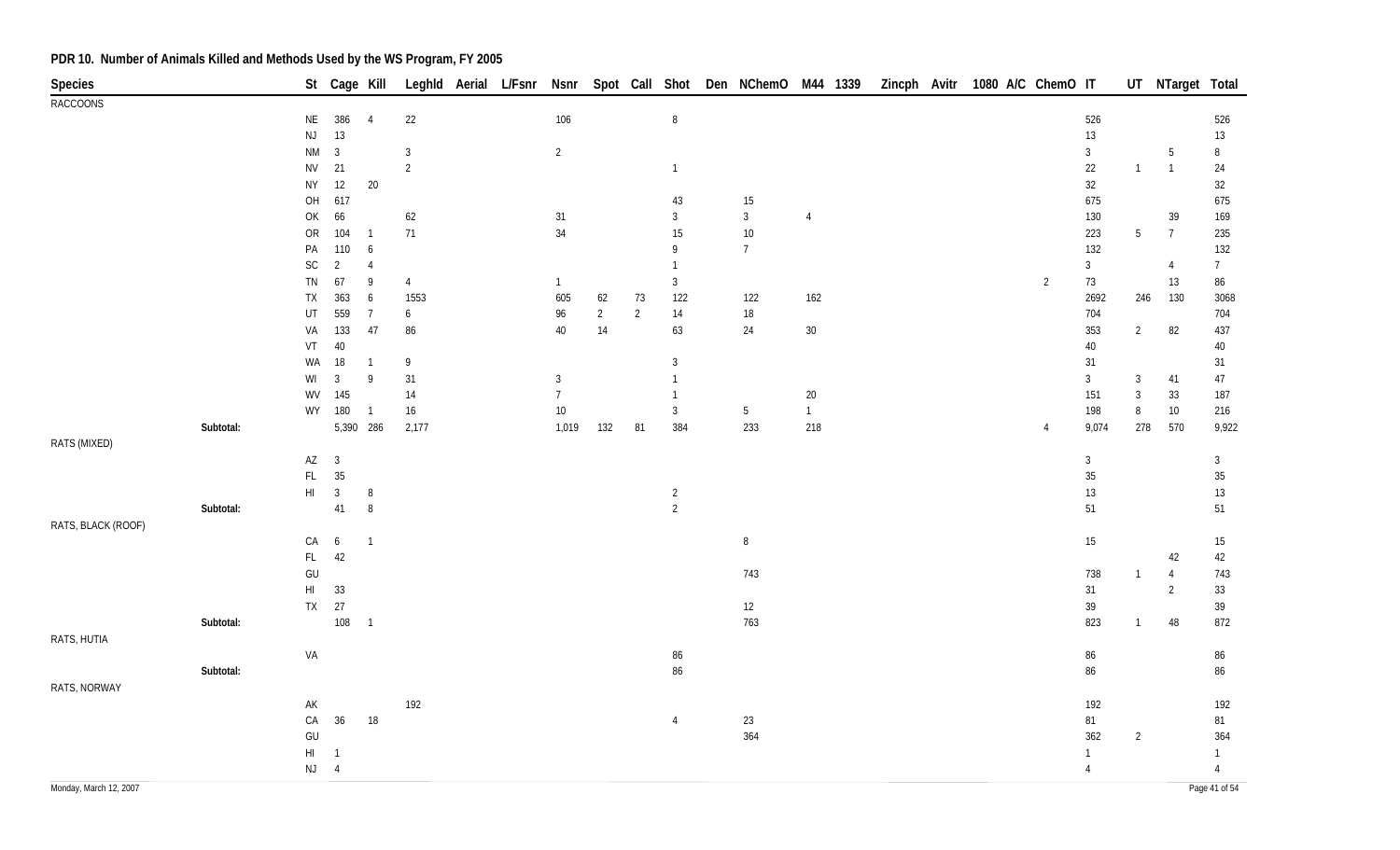| Species                         |           |                        |                | St Cage Kill   |                 |  |        |                 |                 | Leghld Aerial L/Fsnr Nsnr Spot Call Shot Den NChemO M44 1339 |                |        | Zincph Avitr 1080 A/C ChemO IT |  |     |                 |                | UT NTarget Total |                 |
|---------------------------------|-----------|------------------------|----------------|----------------|-----------------|--|--------|-----------------|-----------------|--------------------------------------------------------------|----------------|--------|--------------------------------|--|-----|-----------------|----------------|------------------|-----------------|
| RATS, NORWAY                    |           |                        |                |                |                 |  |        |                 |                 |                                                              |                |        |                                |  |     |                 |                |                  |                 |
|                                 |           | $NV$ 1                 |                |                |                 |  |        |                 |                 |                                                              |                |        |                                |  |     | $\overline{1}$  |                |                  | $\mathbf{1}$    |
|                                 |           | $UT \t1$               |                |                |                 |  |        |                 |                 |                                                              |                |        |                                |  |     | $\mathbf{1}$    |                |                  | $\overline{1}$  |
|                                 |           | VA                     | $\overline{1}$ |                |                 |  | 8      |                 | 14              |                                                              |                |        |                                |  |     | 8               |                | 15               | 23              |
|                                 |           |                        | WA 10          |                |                 |  |        |                 |                 |                                                              |                |        |                                |  |     | $10\,$          |                |                  | $10\,$          |
|                                 | Subtotal: |                        | 54             | 18             | 192             |  | $\, 8$ |                 | $18\,$          | 387                                                          |                |        |                                |  |     | 660             | $\overline{2}$ | 15               | 677             |
| RATS, PACKRATS/WOODRATS (OTHER) |           |                        |                |                |                 |  |        |                 |                 |                                                              |                |        |                                |  |     |                 |                |                  |                 |
|                                 |           | CA                     | 31             |                |                 |  |        |                 |                 |                                                              |                |        |                                |  |     | 31              |                |                  | 31              |
|                                 |           | $\sf ID$               |                |                |                 |  |        |                 |                 |                                                              |                |        |                                |  |     | $\overline{1}$  |                |                  | $\mathbf{1}$    |
|                                 |           | ${\sf NC}$             |                | $\overline{4}$ |                 |  |        |                 |                 |                                                              |                |        |                                |  |     |                 |                | $\overline{4}$   | $\overline{4}$  |
|                                 |           | <b>NM</b>              | $\mathbf{1}$   | $\overline{1}$ |                 |  |        |                 |                 |                                                              |                |        |                                |  |     | $\overline{2}$  |                |                  | $\overline{2}$  |
|                                 |           | <b>NV</b>              | 277            |                |                 |  |        |                 |                 |                                                              |                |        |                                |  |     | 277             |                |                  | 277             |
|                                 |           | VA                     |                | $\overline{1}$ |                 |  |        |                 |                 |                                                              |                |        |                                |  |     |                 |                | $\overline{1}$   | $\overline{1}$  |
|                                 |           | WY                     |                |                | $\overline{4}$  |  |        |                 |                 | $\overline{1}$                                               |                |        |                                |  |     | $5\phantom{.0}$ |                |                  | $5\phantom{.0}$ |
|                                 | Subtotal: |                        | 309            | $\overline{7}$ | $\overline{4}$  |  |        |                 |                 | $\overline{1}$                                               |                |        |                                |  |     | 316             |                | $5\phantom{.0}$  | 321             |
| RATS, POLYNESIAN                |           |                        |                |                |                 |  |        |                 |                 |                                                              |                |        |                                |  |     |                 |                |                  |                 |
|                                 |           | $\mathsf{HI}^-$        | 31             |                |                 |  |        |                 |                 |                                                              |                |        |                                |  |     | $30\,$          |                | $\mathbf{1}$     | 31              |
|                                 | Subtotal: |                        | 31             |                |                 |  |        |                 |                 |                                                              |                |        |                                |  |     | $30\,$          |                | $\overline{1}$   | 31              |
| RATS, WOODRATS, WHITE THROATED  |           |                        |                |                |                 |  |        |                 |                 |                                                              |                |        |                                |  |     |                 |                |                  |                 |
|                                 |           | $CA$ 2                 |                |                |                 |  |        |                 |                 |                                                              |                |        |                                |  |     | $\overline{2}$  |                |                  | $\overline{2}$  |
|                                 |           | $NV$ 6                 |                |                |                 |  |        |                 |                 |                                                              |                |        |                                |  |     | 6               |                |                  | 6               |
|                                 | Subtotal: |                        | $\, 8$         |                |                 |  |        |                 |                 |                                                              |                |        |                                |  |     | 8               |                |                  | 8               |
| RAVENS (OTHER)                  |           |                        |                |                |                 |  |        |                 |                 |                                                              |                |        |                                |  |     |                 |                |                  |                 |
|                                 |           | $\sf ID$               |                |                |                 |  |        |                 |                 |                                                              | $\mathbf{1}$   |        |                                |  |     |                 |                | $\overline{1}$   | $\overline{1}$  |
|                                 |           | ${\sf TX}$             |                |                | $\overline{1}$  |  |        | $5\,$           | $\mathbf{3}$    |                                                              |                | $10\,$ |                                |  |     | $18\,$          |                | $\overline{1}$   | 19              |
|                                 | Subtotal: |                        |                |                | $\overline{1}$  |  |        | $5\overline{)}$ | $\mathbf{3}$    |                                                              | $\mathbf{1}$   | $10\,$ |                                |  |     | $18\,$          |                | $\overline{2}$   | $20\,$          |
| RAVENS, COMMON                  |           |                        |                |                |                 |  |        |                 |                 |                                                              |                |        |                                |  |     |                 |                |                  |                 |
|                                 |           | $\mathsf{AK}$          |                |                | $\overline{1}$  |  |        |                 | 45              |                                                              |                |        |                                |  |     | $45\,$          |                | $\overline{1}$   | 46              |
|                                 |           | $\mathsf{A}\mathsf{Z}$ |                |                |                 |  |        |                 | $7\overline{ }$ |                                                              |                |        |                                |  |     | 7 <sup>7</sup>  |                |                  | $7\overline{ }$ |
|                                 |           | ${\sf CA}$             |                |                | $\overline{2}$  |  |        |                 | 173             |                                                              |                | 27     |                                |  |     | 202             |                |                  | 202             |
|                                 |           | $_{\rm CO}$            |                |                |                 |  |        |                 | 52              |                                                              |                | 27     |                                |  |     | 79              |                |                  | 79              |
|                                 |           | $\mathsf{ID}$          |                |                |                 |  |        |                 | 3               |                                                              | $\overline{1}$ |        |                                |  |     | $\mathfrak{Z}$  | $\overline{1}$ |                  | $\overline{4}$  |
|                                 |           | MT                     |                |                |                 |  |        |                 | 6               |                                                              |                | $25\,$ |                                |  |     | 31              |                |                  | 31              |
|                                 |           | ${\sf NV}$             |                |                |                 |  |        |                 | 8               |                                                              |                | 901    |                                |  | 186 | 1095            |                |                  | 1095            |
|                                 |           | ${\sf OR}$             |                |                | $\overline{2}$  |  |        |                 | 14              |                                                              |                | 89     |                                |  |     | 105             |                |                  | 105             |
|                                 |           | ${\sf TX}$             |                |                |                 |  |        |                 | 5               |                                                              |                |        |                                |  |     | 5               |                |                  | $5\overline{)}$ |
|                                 |           | UT                     |                |                |                 |  |        |                 | $20\,$          |                                                              |                | 457    |                                |  |     | 477             |                |                  | 477             |
|                                 |           | WA                     |                |                |                 |  |        |                 | 28              |                                                              |                |        |                                |  |     | $28\,$          |                |                  | 28              |
|                                 |           | WY                     |                |                |                 |  |        |                 | 5               |                                                              |                |        |                                |  |     | 5               |                |                  | 5               |
|                                 | Subtotal: |                        |                |                | $5\phantom{.0}$ |  |        |                 | 366             |                                                              | $\overline{1}$ | 1,526  |                                |  | 186 | 2,082           | $\overline{1}$ | $\overline{1}$   | 2,084           |
| REPTILES, EXOTIC                |           |                        |                |                |                 |  |        |                 |                 |                                                              |                |        |                                |  |     |                 |                |                  |                 |
|                                 |           | $\mathsf{FL}$          |                |                |                 |  |        |                 | $\overline{4}$  | $\overline{4}$                                               |                |        |                                |  |     | 9               |                |                  | 9               |
| Monday, March 12, 2007          |           |                        |                |                |                 |  |        |                 |                 |                                                              |                |        |                                |  |     |                 |                |                  | Page 42 of 54   |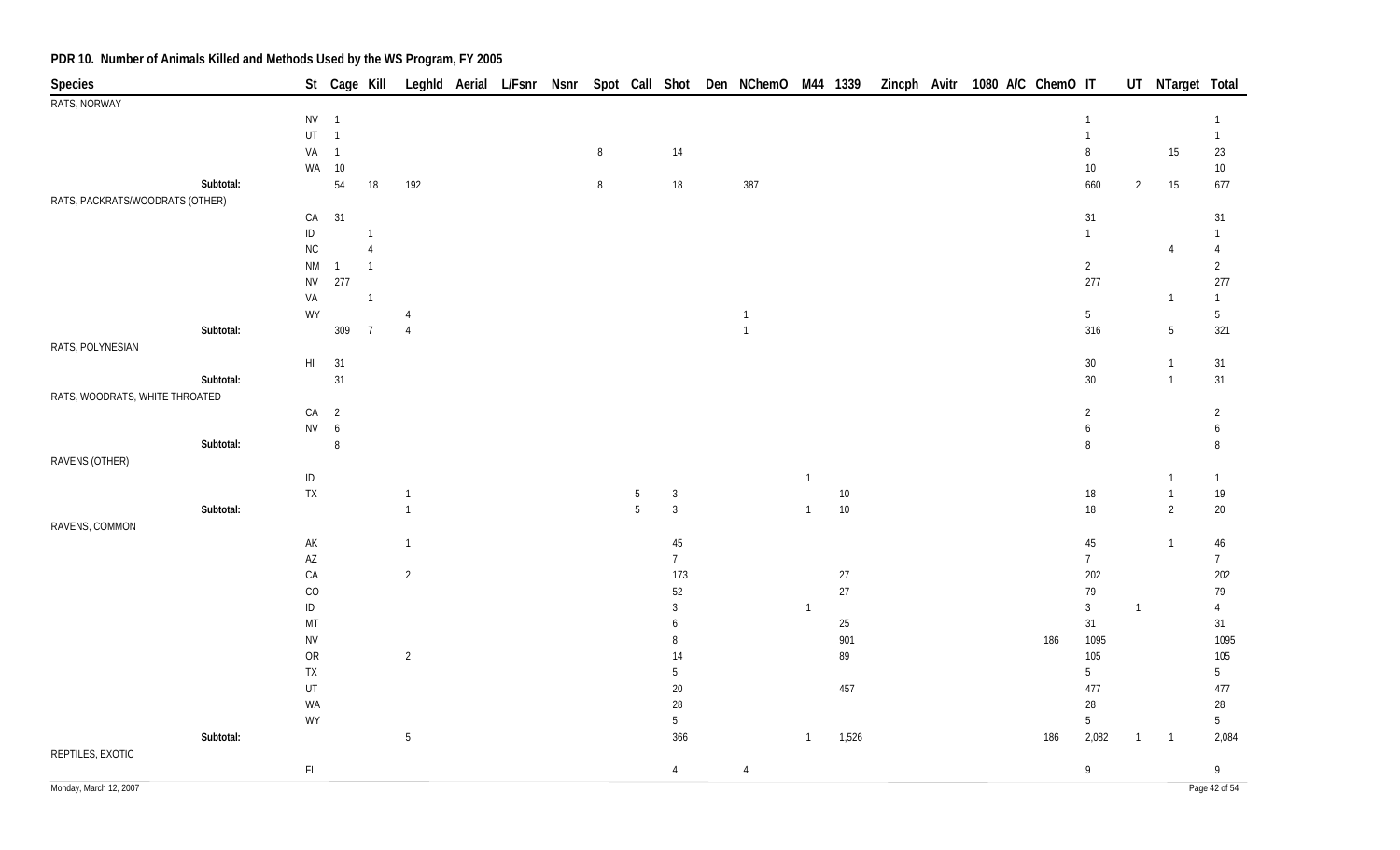| Species                                |           |                                          | St Cage Kill   |                |  |                |  |                | Leghld Aerial L/Fsnr Nsnr Spot Call Shot Den NChemO M44 1339 |                |  |  | Zincph Avitr 1080 A/C ChemO IT |                |                | UT NTarget Total          |                  |
|----------------------------------------|-----------|------------------------------------------|----------------|----------------|--|----------------|--|----------------|--------------------------------------------------------------|----------------|--|--|--------------------------------|----------------|----------------|---------------------------|------------------|
| REPTILES, EXOTIC                       |           |                                          |                |                |  |                |  |                |                                                              |                |  |  |                                |                |                |                           |                  |
|                                        | Subtotal: |                                          |                |                |  |                |  | $\overline{4}$ | $\overline{4}$                                               |                |  |  |                                | $\overline{9}$ |                |                           | 9                |
| RINGTAILS                              |           |                                          |                |                |  |                |  |                |                                                              |                |  |  |                                |                |                |                           |                  |
|                                        |           | <b>TX</b>                                |                | 5              |  | $\overline{c}$ |  | $\mathbf{1}$   |                                                              | $\overline{2}$ |  |  |                                | $\mathbf{1}$   |                | 9                         | $10\,$           |
|                                        | Subtotal: |                                          |                | 5              |  | $\overline{2}$ |  | $\mathbf{1}$   |                                                              | $\overline{2}$ |  |  |                                | $\mathbf{1}$   |                | $\overline{9}$            | $10\,$           |
| ROBINS, AMERICAN                       |           |                                          |                |                |  |                |  |                |                                                              |                |  |  |                                |                |                |                           |                  |
|                                        |           | KY                                       |                |                |  |                |  | $\overline{2}$ |                                                              |                |  |  |                                | $\overline{2}$ |                |                           | $\overline{2}$   |
|                                        |           | <b>MO</b>                                |                |                |  |                |  | $\overline{2}$ |                                                              |                |  |  |                                | $\overline{2}$ |                |                           | $\overline{2}$   |
|                                        |           | $\mathsf{MS}\xspace$                     |                |                |  |                |  | 5              |                                                              |                |  |  |                                | 5              |                |                           | 5                |
|                                        |           | $\sf NE$                                 |                |                |  |                |  |                |                                                              |                |  |  |                                |                |                |                           |                  |
|                                        | Subtotal: |                                          |                | $\mathbf{1}$   |  |                |  | 9              |                                                              |                |  |  |                                | $10$           |                |                           | 10               |
| SANDPIPERS, UPLAND                     |           |                                          |                |                |  |                |  |                |                                                              |                |  |  |                                |                |                |                           |                  |
|                                        |           | $\sf NE$                                 |                |                |  |                |  | 4              |                                                              |                |  |  |                                | 4              |                |                           | $\overline{4}$   |
|                                        |           | $\mathsf{OK}% \left( \mathcal{M}\right)$ |                |                |  |                |  | $18\,$         |                                                              |                |  |  |                                | 18             |                |                           | $18\,$           |
|                                        |           | ${\sf TX}$                               |                |                |  |                |  | $51\,$         |                                                              |                |  |  |                                | 51             |                |                           | 51               |
|                                        | Subtotal: |                                          |                |                |  |                |  | 73             |                                                              |                |  |  |                                | 73             |                |                           | 73               |
| SHEEP, FERAL, FREE-RANGING AND EXOTICS |           |                                          |                |                |  |                |  |                |                                                              |                |  |  |                                |                |                |                           |                  |
|                                        |           | $\mathsf{HI}$                            |                |                |  |                |  | $\mathbf 5$    |                                                              |                |  |  |                                | $\overline{5}$ |                |                           | $\overline{5}$   |
|                                        |           | WY                                       |                | $\mathbf{1}$   |  |                |  |                |                                                              |                |  |  |                                |                |                | $\mathbf 1$               | $\mathbf{1}$     |
|                                        | Subtotal: |                                          |                | $\mathbf{1}$   |  |                |  | 5              |                                                              |                |  |  |                                | 5              |                | $\mathbf{1}$              | 6                |
| SHOREBIRDS (OTHER)                     |           |                                          |                |                |  |                |  |                |                                                              |                |  |  |                                |                |                |                           |                  |
|                                        |           | <b>TX</b>                                |                |                |  |                |  |                |                                                              |                |  |  |                                |                |                |                           |                  |
|                                        | Subtotal: |                                          |                |                |  |                |  |                |                                                              |                |  |  |                                |                |                |                           |                  |
| SHREWS (ALL)                           |           |                                          |                |                |  |                |  |                |                                                              |                |  |  |                                |                |                |                           |                  |
|                                        |           | VA                                       |                |                |  |                |  |                |                                                              |                |  |  |                                |                |                |                           |                  |
|                                        | Subtotal: |                                          |                |                |  |                |  |                |                                                              |                |  |  |                                | $\Delta$       |                |                           |                  |
| SHRIKES (ALL)                          |           |                                          |                |                |  |                |  |                |                                                              |                |  |  |                                |                |                |                           |                  |
|                                        |           | ${\sf CA}$                               |                | -1             |  |                |  |                |                                                              |                |  |  |                                |                | $\overline{1}$ |                           | $\overline{1}$   |
|                                        | Subtotal: |                                          |                | $\mathbf{1}$   |  |                |  |                |                                                              |                |  |  |                                |                | $\overline{1}$ |                           | $\overline{1}$   |
| SILVERBILLS, WARBLING                  |           |                                          |                |                |  |                |  |                |                                                              |                |  |  |                                |                |                |                           |                  |
|                                        |           | $\mathsf{HI}$                            |                |                |  |                |  | 49             |                                                              |                |  |  |                                | 49             |                |                           | 49               |
|                                        | Subtotal: |                                          |                |                |  |                |  | $49\,$         |                                                              |                |  |  |                                | 49             |                |                           | 49               |
| SKUNKS, HOG-NOSED                      |           |                                          |                |                |  |                |  |                |                                                              |                |  |  |                                |                |                |                           |                  |
|                                        |           |                                          | $AZ$ 2         |                |  |                |  |                |                                                              |                |  |  |                                | $\overline{2}$ |                |                           | $\overline{2}$   |
|                                        |           | <b>NM</b>                                |                | $\mathbf{1}$   |  |                |  |                |                                                              |                |  |  |                                |                |                |                           | $\overline{1}$   |
|                                        |           |                                          | $TX$ 2         | $\mathbf{1}$   |  |                |  |                |                                                              |                |  |  |                                |                |                | 3                         | $\mathbf{3}$     |
|                                        | Subtotal: |                                          | $\overline{4}$ | $\overline{2}$ |  |                |  |                |                                                              |                |  |  |                                | $\overline{2}$ |                | $\boldsymbol{\varLambda}$ | $\boldsymbol{6}$ |
| SKUNKS, HOODED                         |           |                                          |                |                |  |                |  |                |                                                              |                |  |  |                                |                |                |                           |                  |
|                                        |           | $AZ$ 8                                   |                |                |  |                |  |                |                                                              |                |  |  |                                | 8              |                |                           | 8                |
|                                        | Subtotal: |                                          | $\, 8$         |                |  |                |  |                |                                                              |                |  |  |                                | 8              |                |                           | $\, 8$           |
| SKUNKS, SPOTTED                        |           |                                          |                |                |  |                |  |                |                                                              |                |  |  |                                |                |                |                           |                  |
|                                        |           |                                          | AZ 11          |                |  |                |  |                | $\overline{1}$                                               |                |  |  |                                | $12\,$         |                |                           | 12               |
| Monday, March 12, 2007                 |           |                                          |                |                |  |                |  |                |                                                              |                |  |  |                                |                |                |                           | Page 43 of 54    |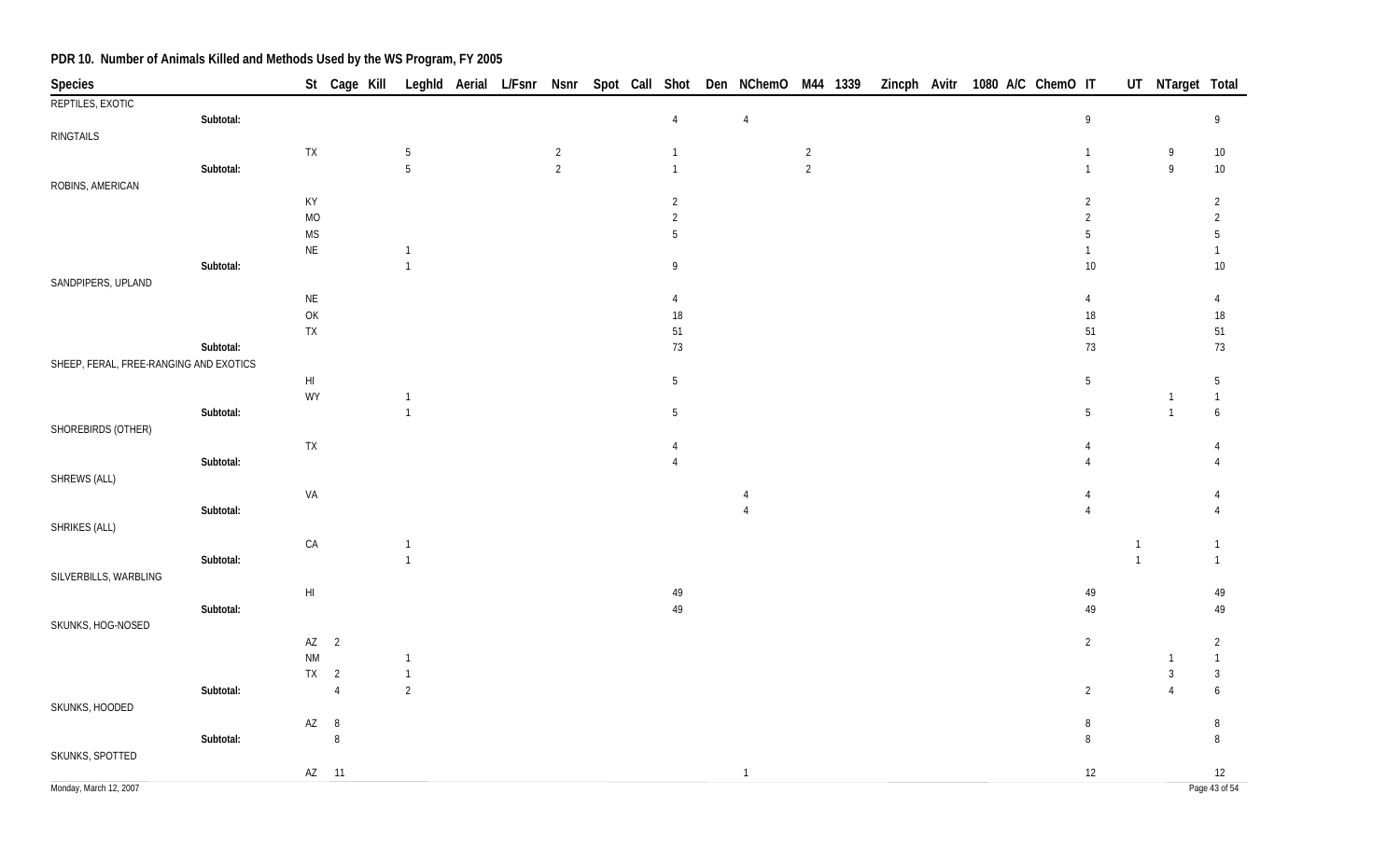| St Cage Kill Leghld Aerial L/Fsnr Nsnr Spot Call Shot Den NChemO M44 1339 Zincph Avitr 1080 A/C ChemO IT<br>Species | UT NTarget Total       |                 |
|---------------------------------------------------------------------------------------------------------------------|------------------------|-----------------|
| SKUNKS, SPOTTED                                                                                                     |                        |                 |
| CA 11<br>11                                                                                                         |                        | 11              |
| OR 1<br>$\mathbf{1}$                                                                                                |                        | $\mathbf{1}$    |
| ${\sf TX}$<br>$\mathbf{1}$                                                                                          | $\overline{1}$         | 1               |
| $\sf{UT}$<br>$\overline{1}$<br>$\overline{1}$                                                                       |                        | $\mathbf{1}$    |
| WY<br>$\overline{2}$                                                                                                | $\overline{2}$         | $\overline{2}$  |
| $\mathbf{3}$<br>Subtotal:<br>23<br>$\overline{2}$<br>$25\,$                                                         | $\mathbf{3}$           | $28\,$          |
| SKUNKS, STRIPED                                                                                                     |                        |                 |
| $AL$ 1<br>$\overline{2}$<br>$\overline{1}$                                                                          |                        | $\overline{2}$  |
| $\mathsf{A}\mathsf{Z}$<br>87<br>$\,8\,$<br>150<br>63                                                                | 8                      | 158             |
| 3673 3<br>$17\,$<br>$\overline{2}$<br>CA<br>$18\,$<br>31<br>76<br>35<br>$11$<br>3862                                | $\overline{4}$         | 3866            |
| 69<br>$_{\rm CO}$<br>$\overline{2}$<br>71                                                                           |                        | 71              |
| GA<br>$\overline{2}$<br>$\overline{2}$                                                                              |                        | $\overline{2}$  |
| $28\,$<br>53<br>$\sf ID$<br>9<br>17<br>4<br>$\overline{1}$                                                          | 5<br>$\mathbf{1}$      | 59              |
| 3<br>$5\phantom{.0}$<br>$\,9$<br>$18\,$<br>IL<br>$\overline{1}$                                                     |                        | 18              |
| ${\sf IN}$<br>$\mathbf{1}$<br>1                                                                                     |                        | 1               |
| $\mathsf{KS}% _{\mathsf{K}}^{\mathsf{K}}\left( \mathsf{K}\right)$<br>41<br>$5\phantom{.0}$<br>$46\,$                |                        | $46\,$          |
| KY<br>$\overline{1}$<br>$10\,$<br>$\overline{1}$<br>8                                                               |                        | $10\,$          |
| LA<br>13<br>14<br>$\overline{1}$<br>$\overline{1}$                                                                  | $\overline{1}$         | $15\,$          |
| MA<br>$\overline{2}$<br>$\overline{2}$                                                                              |                        | $\overline{2}$  |
| $\mathsf{MD}$<br>$\overline{1}$                                                                                     | $\mathbf{1}$           | 1               |
| M <sub>l</sub><br>$\, 8$<br>$\overline{1}$<br>8                                                                     | $\overline{1}$         | 9               |
| $20\,$<br>$\overline{3}$<br>$\mathsf{M}\mathsf{N}$<br>$\mathbf{1}$<br>$\overline{4}$                                | $20\,$                 | $24\,$          |
| MO<br>$20\,$<br>$\overline{7}$<br>28<br>-1                                                                          |                        | $28\,$          |
| $\overline{2}$<br>$\overline{2}$<br>$\mathsf{MS}\xspace$<br>$\boldsymbol{6}$<br>14<br>$\overline{4}$                |                        | $14$            |
| MT<br>$\overline{2}$<br>$22\,$<br>$\overline{1}$<br>$\overline{1}$<br>$20\,$<br>-1                                  | $\overline{7}$         | 27              |
| $25\,$<br>$\sf ND$<br>$\boldsymbol{6}$<br>8<br>$50\,$<br>$5\phantom{.0}$<br>$10\,$                                  | $\overline{4}$         | 54              |
| 249<br>$\overline{2}$<br>$10\,$<br>14<br>13<br>293<br><b>NE</b><br>$\mathbf{3}$<br>$\overline{2}$                   |                        | 293             |
| $\mathsf{N}\mathsf{M}$<br>87<br>$87\,$<br>29<br>$\overline{4}$                                                      | 33                     | 120             |
| $\overline{2}$<br><b>NV</b><br>$\overline{2}$<br>$\mathbf{1}$                                                       | $\mathbf{1}$           | $\mathbf{3}$    |
| $\, 8$<br>$\overline{2}$<br><b>NY</b><br>8                                                                          | $\overline{2}$         | $10\,$          |
| OH<br>$\sqrt{5}$<br>4                                                                                               | $\overline{1}$         | 5 <sup>5</sup>  |
| 52<br>59<br>$33\,$<br>$18\,$<br>OK<br>$12$<br>156<br>9                                                              | 23<br>4                | 183             |
| 86<br>$38\,$<br>$10\,$<br>${\sf OR}$<br>12<br>136<br>$\overline{1}$                                                 | $\mathbf{3}$<br>$\, 8$ | 147             |
| $\overline{5}$<br>PA<br>$\mathbf{1}$<br>8<br>11                                                                     | $\mathbf{3}$           | 14              |
| TN<br>6<br>10 <sup>°</sup><br>4                                                                                     |                        | 10 <sup>°</sup> |
| ${\sf TX}$<br>121<br>275<br>99<br>$30\,$<br>106<br>$\overline{7}$<br>590<br>19                                      | $26\phantom{.}$<br>41  | 657             |
| $\mathbf{3}$<br>423<br>$10\,$<br>$15\,$<br>11<br>552<br>UT<br>14<br>69<br>15                                        | $\, 8$                 | 560             |
| 15<br>$\overline{2}$<br>28<br>VA<br>11<br>$\overline{4}$<br>$\overline{4}$<br>$\overline{4}$<br>$\mathbf{1}$        | 13                     | 41              |
| 15<br>VT<br>$\overline{1}$<br>16                                                                                    |                        | 16              |
| WA<br>$\, 8$<br>$\overline{2}$<br>10 <sup>°</sup>                                                                   |                        | $10\,$          |
| $\ensuremath{\mathsf{W}}\xspace\ensuremath{\mathsf{I}}$<br>$\mathbf{1}$                                             | $\overline{1}$         | $\mathbf{1}$    |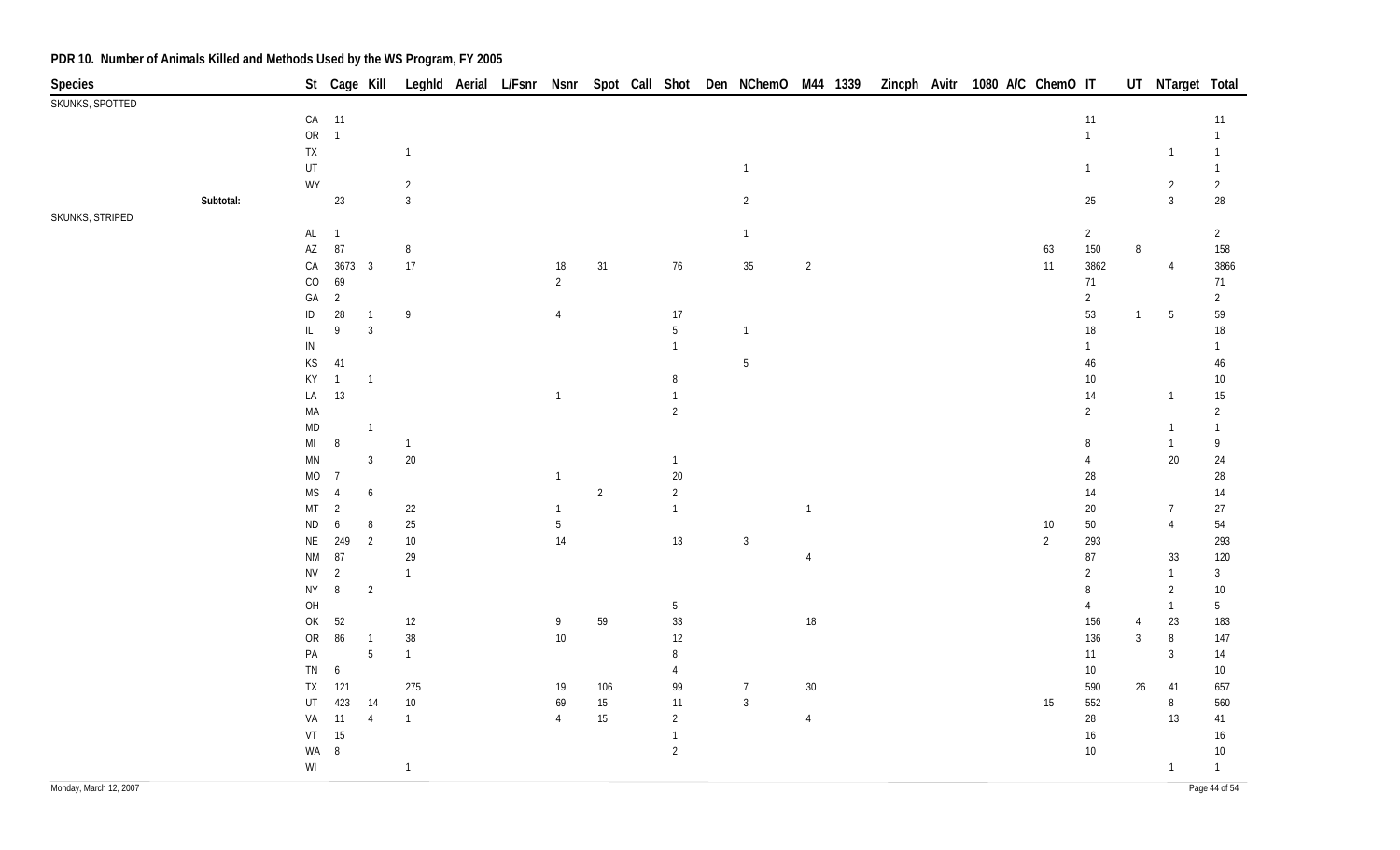| Species                               |           |                          | St Cage Kill Leghld Aerial L/Fsnr Nsnr Spot Call Shot Den NChemO M44 1339 Zincph Avitr 1080 A/C ChemO IT |                |  |                                  |     |                  |                                  |    |  |     |                                  |                                  |                 | UT NTarget Total               |                                  |
|---------------------------------------|-----------|--------------------------|----------------------------------------------------------------------------------------------------------|----------------|--|----------------------------------|-----|------------------|----------------------------------|----|--|-----|----------------------------------|----------------------------------|-----------------|--------------------------------|----------------------------------|
| SKUNKS, STRIPED                       |           |                          |                                                                                                          |                |  |                                  |     |                  |                                  |    |  |     |                                  |                                  |                 |                                |                                  |
|                                       |           |                          | WV 17<br>WY 302                                                                                          | $\, 8$         |  | $\overline{2}$<br>$\overline{4}$ |     | 16               |                                  |    |  |     | $6\phantom{.0}$                  | $17 \,$<br>330                   | $\mathbf{3}$    | $\overline{2}$<br>$\mathbf{3}$ | 19<br>336                        |
|                                       | Subtotal: |                          | 5,338 54                                                                                                 | 488            |  | 163                              | 228 | 340              | 55                               | 59 |  |     | 107                              | 6,605                            | 45              | 182                            | 6,832                            |
| SKUNKS, Z-(OTHER)                     |           |                          |                                                                                                          |                |  |                                  |     |                  |                                  |    |  |     |                                  |                                  |                 |                                |                                  |
|                                       | Subtotal: | UT                       |                                                                                                          |                |  |                                  |     |                  |                                  |    |  |     | $\overline{2}$<br>$\overline{2}$ | $\overline{2}$<br>$\sqrt{2}$     |                 |                                | $\overline{2}$<br>$\overline{2}$ |
| SKYLARKS, EURASIAN                    |           |                          |                                                                                                          |                |  |                                  |     |                  |                                  |    |  |     |                                  |                                  |                 |                                |                                  |
|                                       |           | $\mathsf{HI}$            |                                                                                                          |                |  |                                  |     | 737              |                                  |    |  |     |                                  | 740                              |                 |                                | 740                              |
| SNAKES, BROWN TREE                    | Subtotal: |                          |                                                                                                          |                |  |                                  |     | 737              |                                  |    |  |     |                                  | 740                              |                 |                                | 740                              |
|                                       |           | GU                       |                                                                                                          | $\overline{1}$ |  |                                  |     |                  | 7329                             |    |  |     |                                  | 7323                             | $\overline{7}$  |                                | 7330                             |
|                                       | Subtotal: |                          |                                                                                                          | $\overline{1}$ |  |                                  |     |                  | 7,329                            |    |  |     |                                  | 7,323                            | $7\overline{ }$ |                                | 7,330                            |
| SNAKES, NON-POISONOUS (OTHER)         |           | ${\sf CA}$               |                                                                                                          |                |  |                                  |     |                  | 14                               |    |  |     |                                  | 14                               |                 |                                | 14                               |
|                                       | Subtotal: |                          |                                                                                                          |                |  |                                  |     |                  | $14$                             |    |  |     |                                  | $14$                             |                 |                                | 14                               |
| SNAKES, POISONOUS (ALL)               |           |                          |                                                                                                          |                |  |                                  |     |                  |                                  |    |  |     |                                  |                                  |                 |                                |                                  |
|                                       |           | ${\sf CA}$<br>${\sf TX}$ |                                                                                                          |                |  |                                  |     | $\mathbf{1}$     | 13<br>$\mathbf{3}$               |    |  |     |                                  | 14<br>$\mathbf{3}$               |                 |                                | $14$<br>$\mathbf{3}$             |
|                                       | Subtotal: |                          |                                                                                                          |                |  |                                  |     | $\overline{1}$   | 16                               |    |  |     |                                  | $17\,$                           |                 |                                | 17                               |
| SNAKES, POISONOUS (OTHER)             |           |                          |                                                                                                          |                |  |                                  |     |                  |                                  |    |  |     |                                  |                                  |                 |                                |                                  |
|                                       |           | GA 1<br>WY               |                                                                                                          |                |  |                                  |     | $\overline{2}$   | $\overline{3}$                   |    |  |     |                                  | 5                                |                 | $\mathbf{1}$                   | $\overline{1}$<br>$\overline{5}$ |
|                                       | Subtotal: |                          | $\overline{1}$                                                                                           |                |  |                                  |     | $\overline{2}$   | $\overline{3}$                   |    |  |     |                                  | 5                                |                 | $\overline{1}$                 | $\boldsymbol{6}$                 |
| SNAKES, RATTLESNAKES, WESTERN DIAMOND |           |                          |                                                                                                          |                |  |                                  |     |                  |                                  |    |  |     |                                  |                                  |                 |                                |                                  |
|                                       | Subtotal: | CA                       |                                                                                                          |                |  |                                  |     |                  | $\overline{c}$<br>$\overline{2}$ |    |  |     |                                  | $\overline{2}$<br>$\overline{2}$ |                 |                                | $\overline{c}$<br>$\overline{2}$ |
| SNIPES, COMMON                        |           |                          |                                                                                                          |                |  |                                  |     |                  |                                  |    |  |     |                                  |                                  |                 |                                |                                  |
|                                       |           | <b>MS</b>                |                                                                                                          |                |  |                                  |     | 9                |                                  |    |  |     |                                  | 9                                |                 |                                | 9                                |
| SPARROWS, EURASIAN TREE               | Subtotal: |                          |                                                                                                          |                |  |                                  |     | $\overline{9}$   |                                  |    |  |     |                                  | $\overline{9}$                   |                 |                                | 9                                |
|                                       |           | $\mathsf{GU}%$           |                                                                                                          |                |  |                                  |     |                  | $13$                             |    |  |     |                                  | 6                                | $\overline{7}$  |                                | 13                               |
|                                       | Subtotal: |                          |                                                                                                          |                |  |                                  |     |                  | $13$                             |    |  |     |                                  | 6                                | $\overline{7}$  |                                | 13                               |
| SPARROWS, HOUSE/ENGLISH               |           | CA 7                     |                                                                                                          |                |  |                                  |     | 1                |                                  |    |  |     |                                  | 8                                |                 |                                | 8                                |
|                                       |           | CO                       |                                                                                                          |                |  |                                  | 52  | $\boldsymbol{6}$ |                                  |    |  |     |                                  | $58\,$                           |                 |                                | 58                               |
|                                       |           | GA                       | 15                                                                                                       |                |  |                                  |     | 32               |                                  |    |  |     |                                  | $47\,$                           |                 |                                | $47\,$                           |
|                                       |           | $\mathsf{HI}$<br>IA      | 3001                                                                                                     |                |  |                                  |     | 413              | $\overline{1}$<br>133            |    |  |     |                                  | 3415<br>133                      |                 |                                | 3415<br>133                      |
|                                       |           | $\mathsf{IL}$            |                                                                                                          |                |  |                                  |     | 11               |                                  |    |  | 309 |                                  | 320                              |                 |                                | 320                              |
|                                       |           | ${\sf IN}$               |                                                                                                          |                |  |                                  |     | $30\,$           |                                  |    |  |     |                                  | $30\,$                           |                 |                                | $30\,$                           |
| Monday, March 12, 2007                |           | KS                       |                                                                                                          |                |  |                                  |     | 15               |                                  |    |  |     |                                  | 15                               |                 |                                | 15<br>Page 45 of 54              |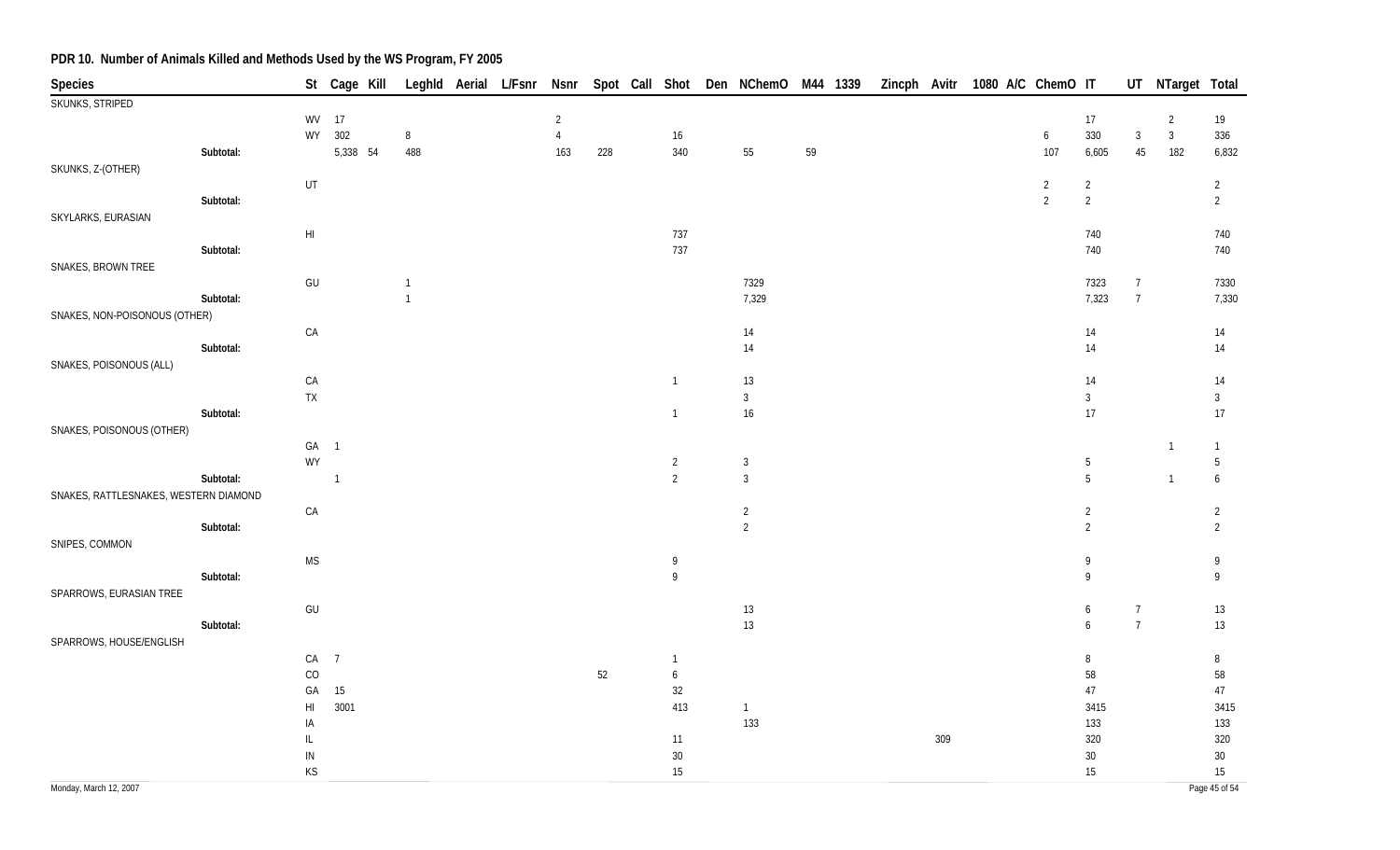| <b>Species</b>          |           |                             |                  |        |                |  |                |        |                |                |  |                | St Cage Kill Leghld Aerial L/Fsnr Nsnr Spot Call Shot Den NChemO M44 1339 Zincph Avitr 1080 A/C ChemO IT |                          | UT NTarget Total |                          |
|-------------------------|-----------|-----------------------------|------------------|--------|----------------|--|----------------|--------|----------------|----------------|--|----------------|----------------------------------------------------------------------------------------------------------|--------------------------|------------------|--------------------------|
| SPARROWS, HOUSE/ENGLISH |           |                             |                  |        |                |  |                |        |                |                |  |                |                                                                                                          |                          |                  |                          |
|                         |           | KY                          |                  |        |                |  |                |        | 21             |                |  | $\sqrt{5}$     |                                                                                                          | $27\,$                   |                  | $27\,$                   |
|                         |           | $MA$ 1                      |                  |        |                |  |                |        | $\overline{4}$ | $50\,$         |  |                |                                                                                                          | 55                       |                  | ${\bf 55}$               |
|                         |           | $\mathsf{MD}$               |                  |        |                |  |                |        | 6              | $87\,$         |  |                |                                                                                                          | 93                       |                  | 93                       |
|                         |           | $\mathsf{ME}$               |                  |        |                |  |                |        |                |                |  | 175            |                                                                                                          | 175                      |                  | 175                      |
|                         |           | MO                          | $\overline{5}$   |        |                |  |                |        | $\mathbf{1}$   |                |  |                |                                                                                                          | 138                      |                  | 138                      |
|                         |           | <b>MS</b>                   |                  |        |                |  |                |        | 9              |                |  |                |                                                                                                          | 9                        |                  | 9                        |
|                         |           | ${\sf NC}$                  |                  |        |                |  |                |        |                |                |  | 121            |                                                                                                          | 121                      |                  | 121                      |
|                         |           | $\mathsf{NE}\xspace$        | 123              |        |                |  |                |        | $\overline{2}$ | $\mathbf{3}$   |  |                |                                                                                                          | 125<br>$\mathbf{3}$      |                  | 125<br>3 <sup>1</sup>    |
|                         |           | $\mathsf{NJ}$<br><b>NY</b>  | 139              |        |                |  |                |        |                |                |  |                |                                                                                                          | 139                      |                  | 139                      |
|                         |           | $O H$                       |                  |        |                |  |                |        | $\overline{2}$ |                |  |                |                                                                                                          | $\overline{2}$           |                  | $\overline{2}$           |
|                         |           | OK                          | 16               |        |                |  |                |        | 6              | 11             |  | $28\,$         |                                                                                                          | 61                       |                  | 61                       |
|                         |           | ${\sf OR}$                  |                  |        |                |  |                |        | 6              |                |  |                |                                                                                                          | 6                        |                  | 6                        |
|                         |           | ${\sf TN}$                  |                  |        |                |  |                |        | $\mathbf{3}$   | $34\,$         |  | $\overline{4}$ |                                                                                                          | 41                       |                  | 41                       |
|                         |           | ${\sf TX}$                  |                  |        |                |  |                |        |                |                |  | 165            |                                                                                                          | 165                      |                  | 165                      |
|                         |           | VA                          |                  |        |                |  |                |        |                | 29             |  |                |                                                                                                          | 28                       | $\overline{1}$   | 29                       |
|                         |           |                             | WA 299           |        |                |  |                |        | 14             | $\sqrt{3}$     |  |                |                                                                                                          | 316                      |                  | 316                      |
|                         | Subtotal: |                             | 3,606            |        |                |  |                | $52\,$ | 582            | 351            |  | 807            |                                                                                                          | 5,530                    | $\overline{1}$   | 5,531                    |
| SPARROWS, JAVA          |           |                             |                  |        |                |  |                |        |                |                |  |                |                                                                                                          |                          |                  |                          |
|                         |           | H1                          | 10669            |        |                |  |                |        | 4681           |                |  |                |                                                                                                          | 15350                    |                  | 15350                    |
|                         | Subtotal: |                             | 10,669           |        |                |  |                |        | 4,681          |                |  |                |                                                                                                          | 15,350                   |                  | 15,350                   |
| SQUIRRELS, FLYING (ALL) |           |                             |                  |        |                |  |                |        |                |                |  |                |                                                                                                          |                          |                  |                          |
|                         |           | AL 6                        |                  |        |                |  |                |        |                |                |  |                |                                                                                                          | $\boldsymbol{6}$         |                  | 6                        |
|                         | Subtotal: |                             | $\boldsymbol{6}$ |        |                |  |                |        |                |                |  |                |                                                                                                          | $\boldsymbol{6}$         |                  | 6                        |
| SQUIRRELS, FOX          |           |                             |                  |        |                |  |                |        |                |                |  |                |                                                                                                          |                          |                  |                          |
|                         |           | ${\sf CA}$                  | $-11$            |        |                |  |                |        | $\overline{1}$ |                |  |                |                                                                                                          | 13                       |                  | 13                       |
|                         |           | GA                          |                  |        | $\overline{1}$ |  |                |        |                |                |  |                |                                                                                                          |                          | $\overline{1}$   | $\mathbf{1}$             |
|                         |           | $\mathsf{IL}^-$             | $\overline{1}$   |        |                |  |                |        | $\overline{2}$ |                |  |                |                                                                                                          | $\overline{2}$           | $\overline{1}$   | $\mathfrak{Z}$           |
|                         |           | KY                          |                  |        |                |  |                |        | $\mathbf{1}$   |                |  |                |                                                                                                          | $\mathbf{1}$             |                  | $\mathbf{1}$             |
|                         |           | LA                          |                  |        |                |  |                |        | 15             |                |  |                |                                                                                                          | $15\,$                   |                  | $15\,$                   |
|                         |           | $\mathsf{MI}$               |                  |        | $\overline{1}$ |  |                |        |                |                |  |                |                                                                                                          |                          | $\mathbf{1}$     | $\mathbf{1}$             |
|                         |           | $\mathsf{OH}$               |                  |        |                |  |                |        |                | $\overline{1}$ |  |                |                                                                                                          | $\mathbf{1}$             |                  | $\mathbf{1}$             |
|                         |           | $\mathsf{OK}$               |                  |        |                |  | $\overline{1}$ |        | 17             |                |  |                |                                                                                                          | $17\,$                   | $\overline{1}$   | $18\,$                   |
|                         |           |                             | $TX = 1$         |        |                |  |                |        |                |                |  |                |                                                                                                          | $\mathbf{1}$             |                  | $\mathbf{1}$             |
|                         | Subtotal: |                             | 13               |        | $\overline{2}$ |  | $\overline{1}$ |        | 36             | $\overline{1}$ |  |                |                                                                                                          | $50\,$                   | $\overline{4}$   | 54                       |
| SQUIRRELS, GRAY         |           |                             |                  |        |                |  |                |        |                |                |  |                |                                                                                                          |                          |                  |                          |
|                         |           | $\mathsf{AL}$<br>${\sf CA}$ | 17               | $23\,$ |                |  |                |        |                |                |  |                |                                                                                                          | $23\,$                   |                  | $23\,$                   |
|                         |           | GA                          |                  |        |                |  |                |        | $5\,$          |                |  |                |                                                                                                          | $22\,$<br>$\overline{4}$ |                  | $22\,$<br>$\overline{4}$ |
|                         |           | KY 4                        | $\overline{4}$   |        |                |  |                |        |                |                |  |                |                                                                                                          | $5\phantom{.0}$          |                  | $5\phantom{.0}$          |
|                         |           | $TX$ 2                      |                  |        |                |  |                |        | 205            |                |  |                |                                                                                                          | 207                      |                  | 207                      |
|                         |           |                             |                  |        |                |  |                |        |                |                |  |                |                                                                                                          |                          |                  | Page 46 of 54            |
| Monday, March 12, 2007  |           |                             |                  |        |                |  |                |        |                |                |  |                |                                                                                                          |                          |                  |                          |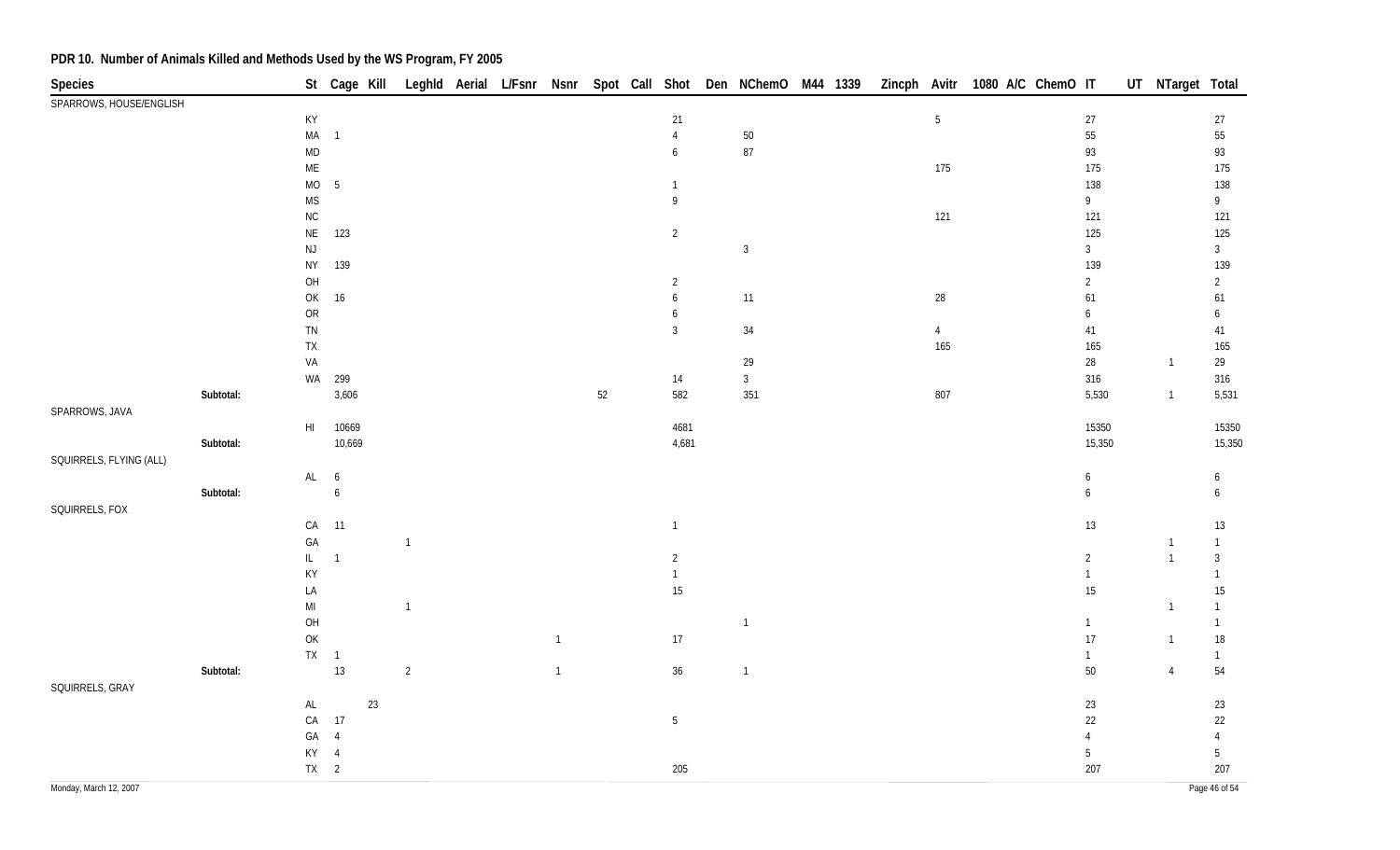| <b>Species</b>                    |                        |                                  |              |  |  |  |                |                |  |                  | St Cage Kill Leghld Aerial L/Fsnr Nsnr Spot Call Shot Den NChemO M44 1339 Zincph Avitr 1080 A/C ChemO IT |                |                 |                | UT NTarget Total |                                |
|-----------------------------------|------------------------|----------------------------------|--------------|--|--|--|----------------|----------------|--|------------------|----------------------------------------------------------------------------------------------------------|----------------|-----------------|----------------|------------------|--------------------------------|
| SQUIRRELS, GRAY                   |                        |                                  |              |  |  |  |                |                |  |                  |                                                                                                          |                |                 |                |                  |                                |
|                                   | $UT \t1$               |                                  |              |  |  |  |                |                |  |                  |                                                                                                          | 1              |                 |                |                  |                                |
|                                   | VA <sub>1</sub>        |                                  |              |  |  |  |                |                |  |                  |                                                                                                          | $\overline{1}$ |                 |                |                  | $\mathbf{1}$                   |
|                                   | WA                     |                                  |              |  |  |  | 31             |                |  |                  |                                                                                                          | 31             |                 |                |                  | 31                             |
|                                   |                        | WY 11                            |              |  |  |  |                |                |  |                  |                                                                                                          |                | 11              |                |                  | 11                             |
| Subtotal:                         |                        | $40\,$                           | 23           |  |  |  | 241            |                |  |                  |                                                                                                          |                | 305             |                |                  | 305                            |
| SQUIRRELS, GROUND, CALIFORNIA     |                        |                                  |              |  |  |  |                |                |  |                  |                                                                                                          |                |                 |                |                  |                                |
|                                   |                        | CA 130                           | 13           |  |  |  | 220            |                |  |                  | 92                                                                                                       |                | 461             |                | $\overline{2}$   | 463                            |
| Subtotal:                         |                        | 130                              | 13           |  |  |  | 220            |                |  |                  | 92                                                                                                       |                | 461             |                | $\overline{2}$   | 463                            |
| SQUIRRELS, GROUND, OTHER          |                        |                                  |              |  |  |  |                |                |  |                  |                                                                                                          |                |                 |                |                  |                                |
|                                   | $\mathsf{A}\mathsf{Z}$ |                                  |              |  |  |  |                | $\overline{1}$ |  |                  |                                                                                                          | $\overline{1}$ |                 |                |                  | $\overline{1}$                 |
|                                   | ${\sf CA}$             | 377                              | 15           |  |  |  | 299            |                |  |                  | $40\,$                                                                                                   |                | 731             |                |                  | 731                            |
|                                   | ID                     |                                  |              |  |  |  |                |                |  |                  | 786                                                                                                      |                | 786             |                |                  | 786                            |
|                                   | $\mathsf{N}\mathsf{M}$ | $5\phantom{.0}$                  |              |  |  |  |                |                |  |                  |                                                                                                          | 5              |                 |                |                  | 5                              |
|                                   | <b>NV</b>              | $\overline{2}$                   | $\mathbf{3}$ |  |  |  |                |                |  |                  |                                                                                                          | $\mathbf{3}$   |                 | $\overline{2}$ |                  | 5                              |
|                                   | ${\sf OR}$             | 18                               |              |  |  |  |                |                |  |                  | $\mathbf{1}$                                                                                             | $19$           |                 |                |                  | $19$                           |
|                                   | <b>TX</b>              |                                  |              |  |  |  |                | $\overline{7}$ |  | 6                |                                                                                                          |                | 13              |                |                  | 13                             |
|                                   | UT                     | 10                               |              |  |  |  |                |                |  |                  |                                                                                                          |                | 10 <sup>°</sup> |                |                  | $10\,$                         |
| Subtotal:                         |                        | 412                              | 18           |  |  |  | 299            | $\, 8$         |  | $\boldsymbol{6}$ | 827                                                                                                      |                | 1,568           | $\overline{2}$ |                  | 1,570                          |
| SQUIRRELS, GROUND, ROUNDED TAILED |                        |                                  |              |  |  |  |                |                |  |                  |                                                                                                          |                |                 |                |                  |                                |
|                                   | AZ                     |                                  |              |  |  |  | 125            |                |  |                  |                                                                                                          |                | 125             |                |                  | 125                            |
| Subtotal:                         |                        |                                  |              |  |  |  | 125            |                |  |                  |                                                                                                          |                | 125             |                |                  | 125                            |
| SQUIRRELS, GROUND, ROUND-TAILED   |                        |                                  |              |  |  |  |                |                |  |                  |                                                                                                          |                |                 |                |                  |                                |
|                                   |                        | AZ 51                            |              |  |  |  | 71             |                |  |                  | 200                                                                                                      |                | 322             |                |                  | 322                            |
| Subtotal:                         |                        | 51                               |              |  |  |  | 71             |                |  |                  | 200                                                                                                      |                | 322             |                |                  | 322                            |
| SQUIRRELS, RED                    |                        |                                  |              |  |  |  |                |                |  |                  |                                                                                                          |                |                 |                |                  |                                |
|                                   | CA                     | 60                               |              |  |  |  |                |                |  |                  |                                                                                                          |                | $60\,$          |                |                  | 60                             |
|                                   | MA                     |                                  |              |  |  |  | 11             |                |  |                  |                                                                                                          | 11             |                 |                |                  | $11$                           |
|                                   | <b>NY</b><br>PA        | $\overline{1}$<br>$\overline{3}$ |              |  |  |  |                |                |  |                  |                                                                                                          |                |                 |                | $\overline{1}$   | $\overline{1}$                 |
|                                   | $UT$ 2                 |                                  |              |  |  |  |                |                |  |                  |                                                                                                          | $\overline{2}$ |                 |                | $\mathbf{3}$     | $\mathbf{3}$<br>$\overline{2}$ |
| Subtotal:                         |                        | 66                               |              |  |  |  | 11             |                |  |                  |                                                                                                          |                | 73              |                | $\overline{4}$   | 77                             |
| SQUIRRELS, z-(OTHER)              |                        |                                  |              |  |  |  |                |                |  |                  |                                                                                                          |                |                 |                |                  |                                |
|                                   | $CA$ 1                 |                                  |              |  |  |  | $\overline{1}$ |                |  |                  |                                                                                                          | $\overline{2}$ |                 |                |                  | $\overline{2}$                 |
|                                   | WA                     |                                  |              |  |  |  | $25\,$         |                |  |                  |                                                                                                          | 25             |                 |                |                  | $25\,$                         |
| Subtotal:                         |                        | $\overline{1}$                   |              |  |  |  | 26             |                |  |                  |                                                                                                          | 27             |                 |                |                  | $27\,$                         |
| STARLINGS, EUROPEAN               |                        |                                  |              |  |  |  |                |                |  |                  |                                                                                                          |                |                 |                |                  |                                |
|                                   | AK                     |                                  |              |  |  |  | $\overline{2}$ |                |  |                  |                                                                                                          | $\overline{2}$ |                 |                |                  | $\overline{2}$                 |
|                                   | AZ                     | 107                              |              |  |  |  | $\overline{2}$ |                |  |                  |                                                                                                          |                | 109             |                |                  | 109                            |
|                                   | CA                     | 10770                            |              |  |  |  | 421            |                |  |                  |                                                                                                          |                | 11234           |                |                  | 11234                          |
|                                   | CO                     |                                  |              |  |  |  | $54\,$         |                |  |                  |                                                                                                          |                | 54              |                |                  | 54                             |
|                                   | CT                     |                                  |              |  |  |  | 180            |                |  |                  |                                                                                                          |                | 180             |                |                  | 180                            |
| Monday, March 12, 2007            |                        |                                  |              |  |  |  |                |                |  |                  |                                                                                                          |                |                 |                |                  | Page 47 of 54                  |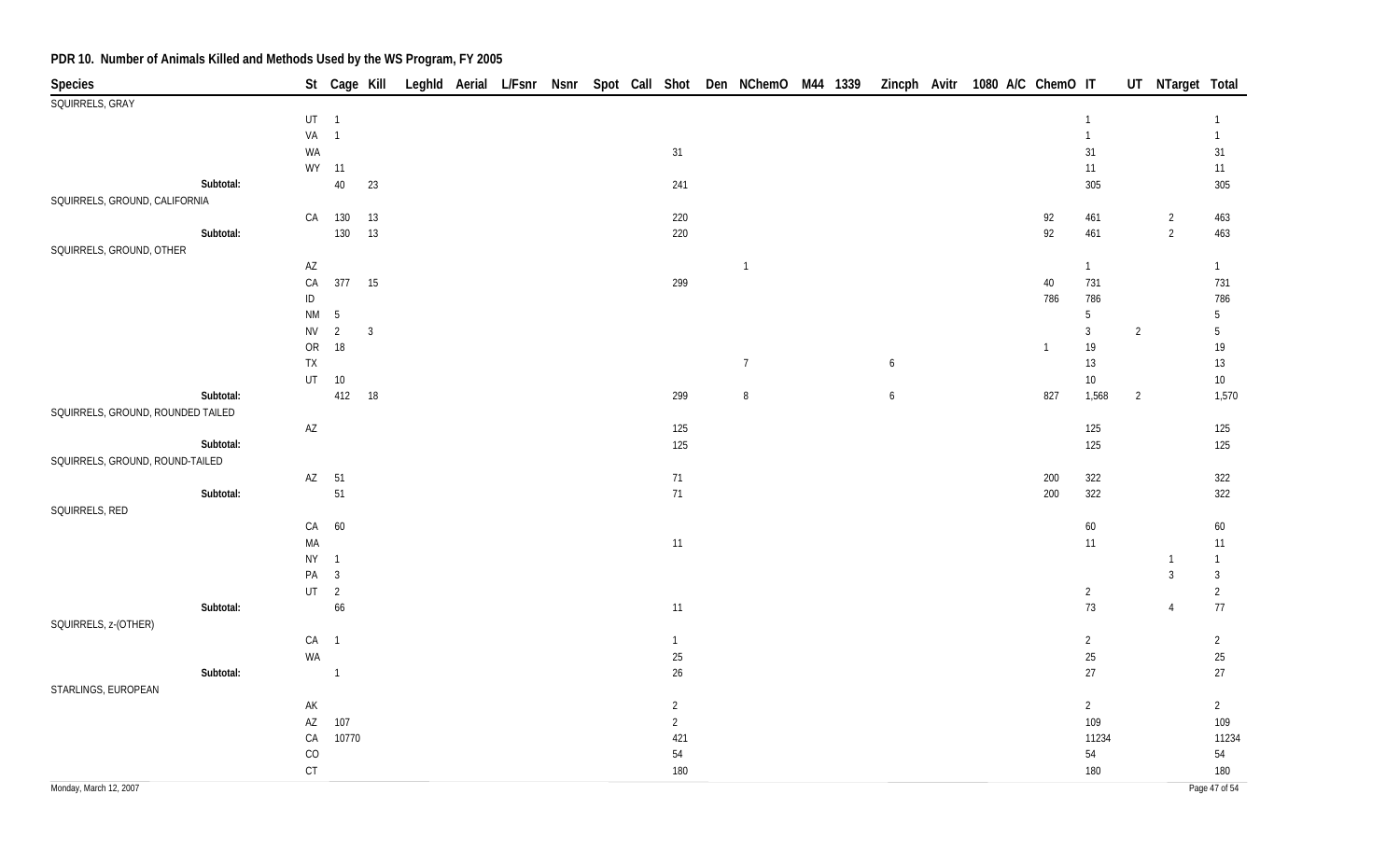| <b>Species</b>         |           |                                                                   |                | St Cage Kill         |  |  |  |                 | Leghld Aerial L/Fsnr Nsnr Spot Call Shot Den NChemO M44 1339 |           | Zincph Avitr 1080 A/C ChemO IT |        |  |                | UT NTarget Total |                |
|------------------------|-----------|-------------------------------------------------------------------|----------------|----------------------|--|--|--|-----------------|--------------------------------------------------------------|-----------|--------------------------------|--------|--|----------------|------------------|----------------|
| STARLINGS, EUROPEAN    |           |                                                                   |                |                      |  |  |  |                 |                                                              |           |                                |        |  |                |                  |                |
|                        |           | $\mathsf{FL}$                                                     |                |                      |  |  |  | 33              |                                                              |           |                                |        |  | 33             |                  | $33\,$         |
|                        |           | GA                                                                |                |                      |  |  |  | 189             |                                                              |           |                                |        |  | 199            |                  | 199            |
|                        |           | IA                                                                |                |                      |  |  |  | 175             |                                                              | 4500      |                                |        |  | 4675           |                  | 4675           |
|                        |           | $\sf ID$                                                          |                | $\ddot{\phantom{0}}$ |  |  |  | 17 <sub>1</sub> |                                                              | 149274    |                                |        |  | 149297         |                  | 149297         |
|                        |           | $\mathsf{IL}$                                                     | $\mathbf{3}$   |                      |  |  |  | 518             |                                                              | 13829     |                                |        |  | 14350          |                  | 14350          |
|                        |           | ${\sf IN}$                                                        |                |                      |  |  |  | 109             |                                                              |           |                                |        |  | 109            |                  | 109            |
|                        |           | $\mathsf{KS}% _{\mathsf{K}}^{\mathsf{K}}\left( \mathsf{K}\right)$ |                |                      |  |  |  | 3800            | $\overline{2}$                                               |           |                                |        |  | 3802           |                  | 3802           |
|                        |           | KY                                                                | $\overline{3}$ |                      |  |  |  | 3964            |                                                              | 5373      |                                | $10\,$ |  | 9383           |                  | 9383           |
|                        |           | MA                                                                | 11             |                      |  |  |  | 62              | $\mathbf{1}$                                                 |           |                                |        |  | 74             |                  | 74             |
|                        |           | $\mathsf{MD}$                                                     |                |                      |  |  |  | 82              | $\sqrt{2}$                                                   | 500       |                                |        |  | 584            |                  | 584            |
|                        |           | $\mathsf{ME}$                                                     |                |                      |  |  |  |                 |                                                              | 30955     |                                |        |  | 30955          |                  | 30955          |
|                        |           | $\mathsf{MI}$                                                     |                |                      |  |  |  | 24              |                                                              | 91970     |                                |        |  | 91994          |                  | 91994          |
|                        |           | $\mathsf{MN}$                                                     | 2555           |                      |  |  |  | 25              |                                                              | 1875      |                                |        |  | 4455           |                  | 4455           |
|                        |           | MO                                                                | 60             |                      |  |  |  | 249             | $\mathbf{1}$                                                 | 1200      |                                |        |  | 1618           |                  | 1618           |
|                        |           | <b>MS</b>                                                         |                |                      |  |  |  | 15              |                                                              |           |                                |        |  | 15             |                  | 15             |
|                        |           | MT                                                                |                |                      |  |  |  | 4               |                                                              |           |                                |        |  | $\overline{4}$ |                  | $\overline{4}$ |
|                        |           | ${\sf NC}$                                                        |                |                      |  |  |  | 26              |                                                              | 65        |                                |        |  | 91             |                  | 91             |
|                        |           | $\mathsf{NE}\,$                                                   | 1176 6         |                      |  |  |  | 583             | $30\,$                                                       | 466       |                                |        |  | 2261           |                  | 2261           |
|                        |           | <b>NH</b>                                                         |                |                      |  |  |  |                 |                                                              | 500       |                                |        |  | 500            |                  | 500            |
|                        |           | $\mathsf{NJ}$                                                     |                |                      |  |  |  | 25              |                                                              | $80\,$    |                                |        |  | 105            |                  | 105            |
|                        |           | $\mathsf{N}\mathsf{M}$                                            |                |                      |  |  |  |                 |                                                              | 2500      |                                |        |  | 2500           |                  | 2500           |
|                        |           | ${\sf NV}$                                                        |                |                      |  |  |  | 57              |                                                              | 123800    |                                |        |  | 123857         |                  | 123857         |
|                        |           | <b>NY</b>                                                         | 1494           |                      |  |  |  | 130             | $33\,$                                                       |           |                                |        |  | 1657           |                  | 1657           |
|                        |           | OH                                                                | $\, 8$         |                      |  |  |  | 832             | $\mathbf{1}$                                                 | 7704      |                                |        |  | 8545           |                  | 8545           |
|                        |           | OK                                                                | 28             |                      |  |  |  | 576             | $7\overline{ }$                                              | 49168     |                                |        |  | 49779          |                  | 49779          |
|                        |           | ${\sf OR}$                                                        | 4652           |                      |  |  |  | 376             |                                                              | 4300      |                                |        |  | 9328           |                  | 9328           |
|                        |           | PA                                                                | 3497           |                      |  |  |  | 460             | 232                                                          |           |                                |        |  | 4189           |                  | 4189           |
|                        |           | $\mathsf{SC}$                                                     |                |                      |  |  |  | $\mathbf{1}$    |                                                              |           |                                |        |  | $\mathbf{1}$   |                  | $\mathbf{1}$   |
|                        |           | ${\sf TN}$                                                        |                |                      |  |  |  | 11              |                                                              |           |                                |        |  | 11             |                  | 11             |
|                        |           | <b>TX</b>                                                         | 14             |                      |  |  |  | $70\,$          | $\boldsymbol{9}$                                             | 64700     |                                |        |  | 64793          |                  | 64793          |
|                        |           | $\sf{UT}$                                                         |                |                      |  |  |  |                 |                                                              | 359856    |                                |        |  | 359856         |                  | 359856         |
|                        |           | VA                                                                | 16             |                      |  |  |  | 301             | $30\,$                                                       |           |                                |        |  | 347            |                  | 347            |
|                        |           | WA                                                                | 55991          |                      |  |  |  | 4275            |                                                              | 202400    |                                |        |  | 262668         |                  | 262668         |
|                        |           | WI                                                                |                |                      |  |  |  | 32              |                                                              | 12765     |                                |        |  | 12797          |                  | 12797          |
|                        |           | WV                                                                |                |                      |  |  |  |                 |                                                              | 65        |                                |        |  | 65             |                  | 65             |
|                        | Subtotal: |                                                                   | 80,385 12      |                      |  |  |  | 17,680          | 348                                                          | 1,127,845 |                                | $10\,$ |  | 1,226,476      |                  | 1,226,476      |
| STILTS, BLACK-NECKED   |           |                                                                   |                |                      |  |  |  |                 |                                                              |           |                                |        |  |                |                  |                |
|                        |           | CA                                                                |                |                      |  |  |  | 15              |                                                              |           |                                |        |  | 15             |                  | 15             |
|                        | Subtotal: |                                                                   |                |                      |  |  |  | 15              |                                                              |           |                                |        |  | 15             |                  | 15             |
| SWALLOWS, BARN         |           |                                                                   |                |                      |  |  |  |                 |                                                              |           |                                |        |  |                |                  |                |
|                        |           | $\mathsf{FL}$                                                     |                |                      |  |  |  | $\mathbf{1}$    |                                                              |           |                                |        |  | $\overline{1}$ |                  | $\overline{1}$ |
| Monday, March 12, 2007 |           |                                                                   |                |                      |  |  |  |                 |                                                              |           |                                |        |  |                |                  | Page 48 of 54  |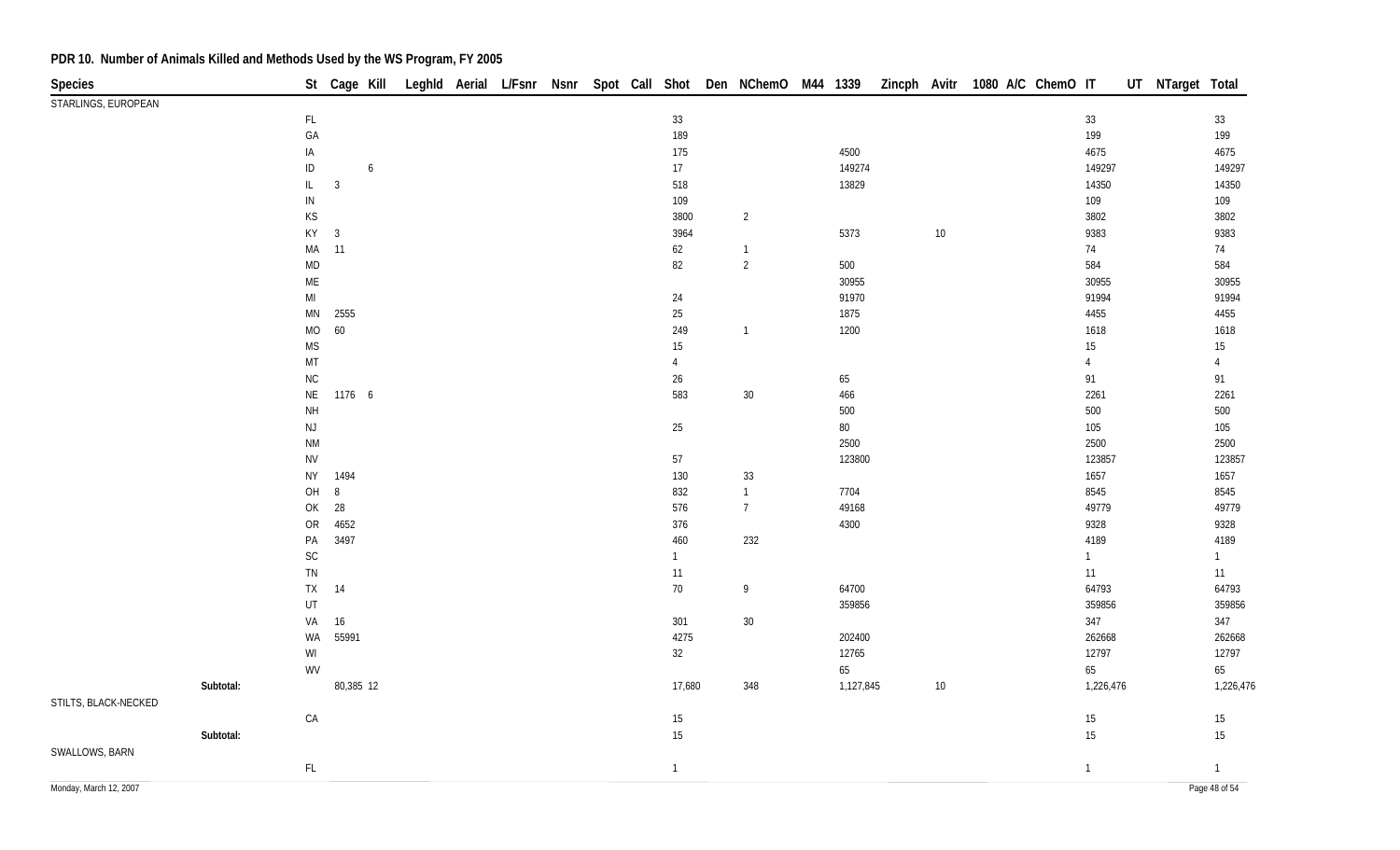| Species                |           | St Cage Kill Leghld Aerial L/Fsnr Nsnr Spot Call Shot Den NChemO M44 1339 |  |  |                 |                |  | Zincph Avitr 1080 A/C ChemO IT | UT NTarget Total |                |
|------------------------|-----------|---------------------------------------------------------------------------|--|--|-----------------|----------------|--|--------------------------------|------------------|----------------|
| SWALLOWS, BARN         |           |                                                                           |  |  |                 |                |  |                                |                  |                |
|                        |           | <b>MO</b>                                                                 |  |  | $29\,$          |                |  | $37\,$                         |                  | 37             |
|                        |           | <b>MS</b>                                                                 |  |  | $38\,$          |                |  | $38\,$                         |                  | $38\,$         |
|                        |           | <b>NE</b>                                                                 |  |  | $15\,$          |                |  | 15                             |                  | $15\,$         |
|                        | Subtotal: |                                                                           |  |  | 83              |                |  | 91                             |                  | 91             |
| SWALLOWS, CLIFF        |           |                                                                           |  |  |                 |                |  |                                |                  |                |
|                        |           | <b>MS</b>                                                                 |  |  | $16\phantom{.}$ |                |  | 16                             |                  | 16             |
|                        |           | $\mathsf{NE}\xspace$                                                      |  |  | 22              |                |  | 22                             |                  | 22             |
|                        |           | ${\sf TX}$                                                                |  |  | $\overline{2}$  |                |  | $\overline{2}$                 |                  | $\overline{a}$ |
|                        | Subtotal: |                                                                           |  |  | $40\,$          |                |  | 40                             |                  | 40             |
|                        |           |                                                                           |  |  |                 |                |  |                                |                  |                |
| SWALLOWS, TREE         |           |                                                                           |  |  |                 |                |  |                                |                  |                |
|                        |           | $\mathsf{FL}$                                                             |  |  | 21              |                |  | 33                             |                  | 33             |
|                        |           | $\mathsf{PA}$                                                             |  |  | $\mathbf{3}$    |                |  | 3                              |                  | $\mathbf{3}$   |
|                        | Subtotal: |                                                                           |  |  | $24\,$          |                |  | 36                             |                  | 36             |
| SWALLOWS, VIOLET-GREEN |           |                                                                           |  |  |                 |                |  |                                |                  |                |
|                        |           | $\mathsf{AK}$                                                             |  |  |                 |                |  |                                |                  |                |
|                        | Subtotal: |                                                                           |  |  |                 |                |  |                                |                  |                |
| SWALLOWS, Z-(MIXED)    |           |                                                                           |  |  |                 |                |  |                                |                  |                |
|                        |           | MA                                                                        |  |  | $\mathbf{1}$    |                |  |                                |                  |                |
|                        |           | MN                                                                        |  |  |                 | $\overline{2}$ |  | $\overline{2}$                 |                  | $\overline{2}$ |
|                        | Subtotal: |                                                                           |  |  | $\mathbf{1}$    | $\overline{2}$ |  | 3                              |                  | 3              |
| SWALLOWS, Z-(OTHER)    |           |                                                                           |  |  |                 |                |  |                                |                  |                |
|                        |           | $\mathsf{KS}% _{\mathsf{K}}^{\mathsf{K}}\left( \mathsf{K}\right)$         |  |  | 23              |                |  | 23                             |                  | 23             |
|                        |           | <b>MO</b>                                                                 |  |  | 1               |                |  | 1                              |                  |                |
|                        |           | $\mathsf{PA}$                                                             |  |  | 24              |                |  | 24                             |                  | 24             |
|                        | Subtotal: |                                                                           |  |  | $48\,$          |                |  | 48                             |                  | 48             |
| SWANS, MUTE            |           |                                                                           |  |  |                 |                |  |                                |                  |                |
|                        |           | OH                                                                        |  |  | 6               |                |  | 6                              |                  | 6              |
|                        |           | $\mathsf{PA}$                                                             |  |  |                 | $\mathbf{3}$   |  | 3                              |                  | 3              |
|                        |           | $\mathsf{RI}$                                                             |  |  | $\overline{2}$  |                |  | $\overline{2}$                 |                  | $\overline{2}$ |
|                        | Subtotal: |                                                                           |  |  | 8               | $\overline{3}$ |  | 11                             |                  | 11             |
|                        |           |                                                                           |  |  |                 |                |  |                                |                  |                |
| SWANS, z-(OTHER)       |           | OR                                                                        |  |  |                 |                |  |                                |                  |                |
|                        |           |                                                                           |  |  |                 |                |  |                                |                  |                |
|                        | Subtotal: |                                                                           |  |  |                 |                |  |                                |                  |                |
| SWIFTS (ALL)           |           |                                                                           |  |  |                 |                |  |                                |                  |                |
|                        |           | $\mathbb{L}$                                                              |  |  | $\overline{1}$  |                |  | $\overline{1}$                 |                  | $\mathbf{1}$   |
|                        | Subtotal: |                                                                           |  |  |                 |                |  |                                |                  |                |
| TERN, CASPIAN          |           |                                                                           |  |  |                 |                |  |                                |                  |                |
|                        |           | CA                                                                        |  |  | 3               |                |  | 3                              |                  | 3              |
|                        | Subtotal: |                                                                           |  |  | $\overline{3}$  |                |  | $\mathbf{3}$                   |                  | 3              |
| TERN, COMMON           |           |                                                                           |  |  |                 |                |  |                                |                  |                |
|                        |           | ${\sf NY}$                                                                |  |  | $\mathbf{1}$    |                |  |                                | $\mathbf{1}$     | $\overline{1}$ |
| Monday, March 12, 2007 |           |                                                                           |  |  |                 |                |  |                                |                  | Page 49 of 54  |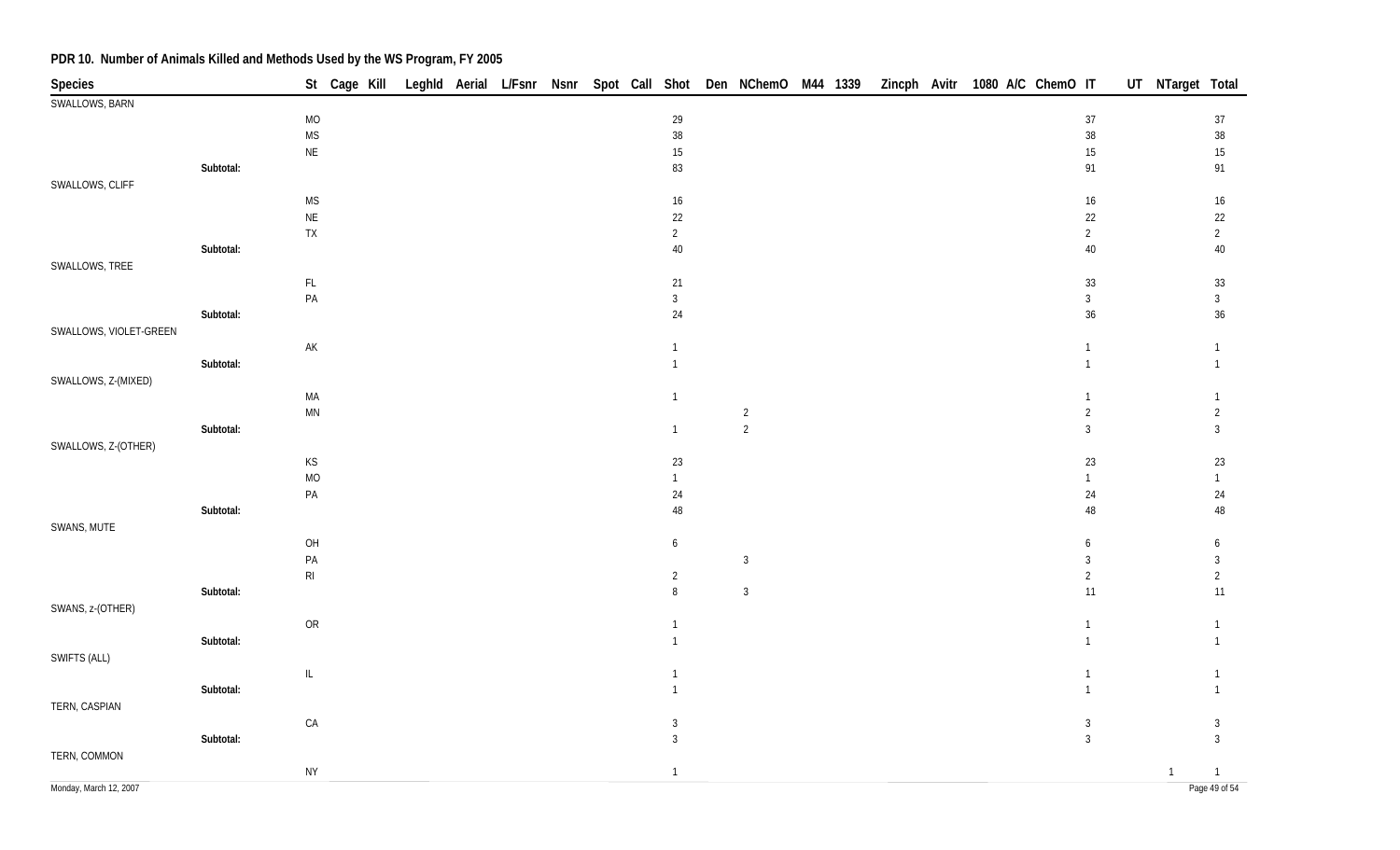| Species                |           |                                                         | St Cage Kill Leghld Aerial L/Fsnr Nsnr Spot Call Shot Den NChemO M44 1339 |                |  |                  |  |                  |                |  | Zincph Avitr 1080 A/C ChemO IT |  |  |                  |                | UT NTarget Total |                |
|------------------------|-----------|---------------------------------------------------------|---------------------------------------------------------------------------|----------------|--|------------------|--|------------------|----------------|--|--------------------------------|--|--|------------------|----------------|------------------|----------------|
| TERN, COMMON           |           |                                                         |                                                                           |                |  |                  |  |                  |                |  |                                |  |  |                  |                |                  |                |
|                        | Subtotal: |                                                         |                                                                           |                |  |                  |  | $\overline{1}$   |                |  |                                |  |  |                  |                | $\mathbf{1}$     | $\overline{1}$ |
| TERN, FORSTER'S        |           |                                                         |                                                                           |                |  |                  |  |                  |                |  |                                |  |  |                  |                |                  |                |
|                        |           | ${\sf CA}$                                              |                                                                           |                |  |                  |  | $\overline{4}$   |                |  |                                |  |  | $\overline{4}$   |                |                  | $\overline{4}$ |
|                        | Subtotal: |                                                         |                                                                           |                |  |                  |  | 4                |                |  |                                |  |  | $\overline{4}$   |                |                  | $\overline{4}$ |
| TERNS, BLACK           |           |                                                         |                                                                           |                |  |                  |  |                  |                |  |                                |  |  |                  |                |                  |                |
|                        |           | $\mathsf{FL}{}$                                         |                                                                           |                |  |                  |  | 89               |                |  |                                |  |  | 89               |                |                  | 89             |
|                        | Subtotal: |                                                         |                                                                           |                |  |                  |  | 89               |                |  |                                |  |  | 89               |                |                  | 89             |
| TERNS, CASPIAN         |           |                                                         |                                                                           |                |  |                  |  |                  |                |  |                                |  |  |                  |                |                  |                |
|                        |           | VA                                                      |                                                                           |                |  |                  |  | $\overline{2}$   |                |  |                                |  |  | $\sqrt{2}$       |                |                  | $\overline{2}$ |
|                        | Subtotal: |                                                         |                                                                           |                |  |                  |  | $\overline{2}$   |                |  |                                |  |  | $\overline{2}$   |                |                  | $\overline{2}$ |
| TERNS, FORSTER'S       |           |                                                         |                                                                           |                |  |                  |  |                  |                |  |                                |  |  |                  |                |                  |                |
|                        |           | ${\sf CA}$                                              |                                                                           |                |  |                  |  | $\overline{2}$   |                |  |                                |  |  | $\overline{2}$   |                |                  | $\overline{2}$ |
|                        | Subtotal: |                                                         |                                                                           |                |  |                  |  | $\overline{2}$   |                |  |                                |  |  | $\overline{2}$   |                |                  | $\overline{2}$ |
| TURKEY, WILD (ALL)     |           |                                                         |                                                                           |                |  |                  |  |                  |                |  |                                |  |  |                  |                |                  |                |
|                        |           | CA                                                      |                                                                           |                |  | $\overline{1}$   |  | $\boldsymbol{6}$ |                |  |                                |  |  | $\boldsymbol{6}$ |                | $\mathbf{1}$     | $\overline{7}$ |
|                        |           | $\mathsf{HI}$                                           |                                                                           |                |  |                  |  | 15               |                |  |                                |  |  | 15               |                |                  | 15             |
|                        |           | KY                                                      |                                                                           |                |  |                  |  | 4                |                |  |                                |  |  | 4                |                |                  | $\overline{4}$ |
|                        |           | $\sf MA$                                                |                                                                           |                |  |                  |  | 18               |                |  |                                |  |  | $18$             |                |                  | $18$           |
|                        |           | $\mathsf{MN}$                                           |                                                                           |                |  |                  |  | 5                |                |  |                                |  |  | 5                |                |                  | 5              |
|                        |           | $\mathsf{MS}$                                           |                                                                           |                |  |                  |  | 3                |                |  |                                |  |  | $\overline{3}$   |                |                  | $\overline{3}$ |
|                        |           | ${\sf NC}$                                              |                                                                           |                |  |                  |  |                  |                |  |                                |  |  |                  |                |                  |                |
|                        |           | $\mathsf{NE}\,$                                         |                                                                           |                |  |                  |  |                  |                |  |                                |  |  |                  |                |                  |                |
|                        |           | $\mathsf{NH}\,$                                         |                                                                           |                |  |                  |  |                  |                |  |                                |  |  | 3                |                |                  | $\overline{3}$ |
|                        |           | ${\sf NY}$                                              |                                                                           |                |  |                  |  | 5                |                |  |                                |  |  | 5                |                |                  | 5              |
|                        |           | OK                                                      |                                                                           |                |  | $\overline{1}$   |  |                  |                |  |                                |  |  |                  |                | $\mathbf{1}$     | $\overline{2}$ |
|                        |           | PA                                                      |                                                                           |                |  |                  |  |                  |                |  |                                |  |  |                  |                |                  | $\overline{4}$ |
|                        |           | $\mathsf{RI}$                                           |                                                                           |                |  |                  |  |                  |                |  |                                |  |  |                  |                |                  |                |
|                        |           | ${\sf TX}$                                              |                                                                           |                |  | $\overline{2}$   |  |                  | $\overline{1}$ |  |                                |  |  |                  |                | $\overline{2}$   | $\mathbf{3}$   |
|                        |           | VA                                                      |                                                                           | $\overline{1}$ |  | $\overline{c}$   |  | 6                |                |  |                                |  |  | $\boldsymbol{6}$ |                | $\mathbf{3}$     | $\,9$          |
|                        |           | $\ensuremath{\mathsf{W}}\xspace\ensuremath{\mathsf{I}}$ |                                                                           | $\overline{1}$ |  |                  |  |                  |                |  |                                |  |  |                  |                | $\mathbf{1}$     | $\overline{1}$ |
|                        | Subtotal: |                                                         |                                                                           | $\sqrt{2}$     |  | $\boldsymbol{6}$ |  | $76\,$           | $\overline{1}$ |  |                                |  |  | $77\,$           |                | 8                | 81             |
| TURTLES (ALL)          |           |                                                         |                                                                           |                |  |                  |  |                  |                |  |                                |  |  |                  |                |                  |                |
|                        |           | $\mathsf{AL}$                                           | 68                                                                        | $\overline{1}$ |  | $\mathbf{3}$     |  |                  |                |  |                                |  |  | $\mathbf{1}$     |                | 71               | 72             |
|                        |           | ${\sf GA}$                                              | $\overline{4}$                                                            |                |  |                  |  |                  |                |  |                                |  |  |                  |                | 4                | $\overline{4}$ |
|                        |           | KY                                                      | $\overline{4}$                                                            |                |  | $\overline{1}$   |  |                  |                |  |                                |  |  |                  |                | 5                | $5\,$          |
|                        |           | LA                                                      | $12\,$                                                                    |                |  |                  |  |                  |                |  |                                |  |  |                  |                | 12               | 12             |
|                        |           | $\mathsf{MD}$                                           | $\overline{7}$                                                            | $\mathbf{1}$   |  |                  |  |                  |                |  |                                |  |  |                  |                | 8                | 8              |
|                        |           | $\mathsf{M}\mathsf{N}$                                  | $5\,$                                                                     |                |  |                  |  |                  |                |  |                                |  |  |                  | $\overline{3}$ | $\overline{2}$   | $5\,$          |
|                        |           | $MO$                                                    | $16\,$                                                                    |                |  |                  |  |                  |                |  |                                |  |  |                  |                | $16\,$           | 16             |
|                        |           | $\mathsf{MS}\xspace$                                    | 65                                                                        |                |  |                  |  |                  |                |  |                                |  |  |                  | $\mathbf{3}$   | $67\,$           | 67             |
|                        |           | ${\sf NC}$                                              | 27                                                                        | $\overline{1}$ |  |                  |  |                  |                |  |                                |  |  |                  |                | $28\,$           | 28             |
| Monday, March 12, 2007 |           |                                                         |                                                                           |                |  |                  |  |                  |                |  |                                |  |  |                  |                |                  | Page 50 of 54  |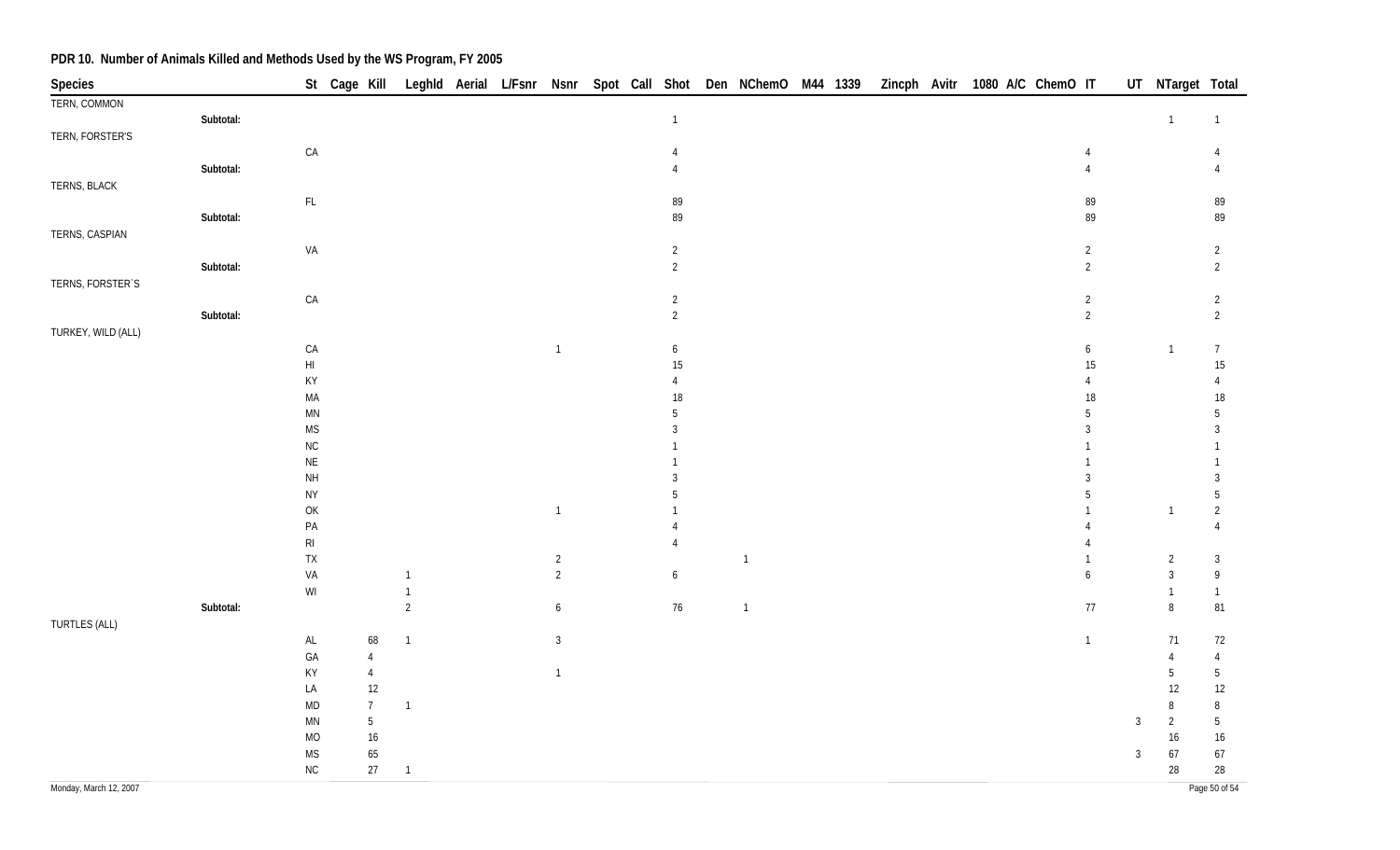| <b>Species</b>         |           |                                                         |                |                |                |  |                |  |                      | St Cage Kill Leghld Aerial L/Fsnr Nsnr Spot Call Shot Den NChemO M44 1339 |  |  |  | Zincph Avitr 1080 A/C ChemO IT |                     |                | UT NTarget Total |                    |
|------------------------|-----------|---------------------------------------------------------|----------------|----------------|----------------|--|----------------|--|----------------------|---------------------------------------------------------------------------|--|--|--|--------------------------------|---------------------|----------------|------------------|--------------------|
| <b>TURTLES (ALL)</b>   |           |                                                         |                |                |                |  |                |  |                      |                                                                           |  |  |  |                                |                     |                |                  |                    |
|                        |           | $\sf ND$                                                |                | $\overline{1}$ |                |  |                |  |                      |                                                                           |  |  |  |                                |                     |                | $\overline{1}$   | $\mathbf{1}$       |
|                        |           | ${\sf NV}$                                              | $\overline{1}$ |                |                |  |                |  |                      |                                                                           |  |  |  |                                | $\mathbf{1}$        |                |                  | $\mathbf{1}$       |
|                        |           | OK                                                      |                | 252            |                |  | $\mathbf{1}$   |  |                      |                                                                           |  |  |  |                                |                     |                | 253              | 253                |
|                        |           | $\mathsf{SC}$                                           |                | $24\,$         |                |  | $\overline{2}$ |  |                      |                                                                           |  |  |  |                                |                     |                | $26\phantom{.}$  | $26\,$             |
|                        |           | ${\sf TN}$                                              |                | 21             |                |  |                |  |                      |                                                                           |  |  |  |                                |                     |                | 21               | 21                 |
|                        |           | ${\sf TX}$                                              |                | $88\,$         | $\overline{1}$ |  | $\mathbf{1}$   |  |                      |                                                                           |  |  |  |                                |                     | $\overline{3}$ | $87\,$           | $90\,$             |
|                        |           | VA                                                      |                | $13\,$         |                |  | $\overline{2}$ |  |                      |                                                                           |  |  |  |                                |                     |                | $15\,$           | $15\,$             |
|                        |           | $\ensuremath{\mathsf{W}}\xspace\ensuremath{\mathsf{I}}$ |                | $25\,$         | $5\,$          |  |                |  |                      |                                                                           |  |  |  |                                |                     |                | $30\,$           | $30\,$             |
|                        | Subtotal: |                                                         | $\overline{1}$ | 632            | $\overline{9}$ |  | $10\,$         |  |                      |                                                                           |  |  |  |                                | $\overline{2}$      | 9              | 646              | 654                |
| VOLES (ALL)            |           |                                                         |                |                |                |  |                |  |                      |                                                                           |  |  |  |                                |                     |                |                  |                    |
|                        |           | <b>MD</b>                                               |                | $\vert$        |                |  |                |  |                      |                                                                           |  |  |  |                                |                     |                | $\overline{1}$   | $\mathbf{1}$       |
|                        |           | MO                                                      |                | 53             |                |  |                |  |                      |                                                                           |  |  |  |                                | 53                  |                |                  | 53                 |
|                        |           | VA                                                      |                |                |                |  |                |  |                      | 73                                                                        |  |  |  |                                | $73\,$              |                |                  | $73\,$             |
|                        | Subtotal: |                                                         |                | $54\,$         |                |  |                |  |                      | $73\,$                                                                    |  |  |  |                                | 126                 |                | $\overline{1}$   | 127                |
| <b>VULTURES, BLACK</b> |           |                                                         |                | $\overline{1}$ |                |  |                |  |                      |                                                                           |  |  |  |                                |                     |                |                  |                    |
|                        |           | AL                                                      |                |                |                |  |                |  |                      |                                                                           |  |  |  |                                |                     |                | $\mathbf{1}$     | $\mathbf{1}$       |
|                        |           | ${\sf AR}$                                              |                |                |                |  |                |  | $\overline{1}$<br>47 |                                                                           |  |  |  |                                | $\mathbf{1}$<br>47  |                |                  | $\mathbf{1}$<br>47 |
|                        |           | $\mathsf{FL}$<br>GA                                     |                |                |                |  |                |  | $\mathbf{3}$         |                                                                           |  |  |  |                                | $\mathfrak{Z}$      |                |                  | $\mathfrak{Z}$     |
|                        |           | KY                                                      |                |                |                |  |                |  | 120                  |                                                                           |  |  |  |                                |                     |                |                  |                    |
|                        |           | <b>MD</b>                                               |                |                |                |  |                |  | $\mathbf{1}$         |                                                                           |  |  |  |                                | 121<br>$\mathbf{1}$ |                |                  | 121                |
|                        |           | <b>MS</b>                                               |                |                |                |  |                |  | 8                    |                                                                           |  |  |  |                                | 8                   |                |                  | $\mathbf{1}$<br>8  |
|                        |           | NC                                                      |                |                |                |  |                |  |                      |                                                                           |  |  |  |                                | $\mathbf{1}$        |                |                  | $\mathbf{1}$       |
|                        |           | $\mathsf{NJ}$                                           |                |                |                |  |                |  | 5                    |                                                                           |  |  |  |                                | 5                   |                |                  | $\overline{5}$     |
|                        |           | OK                                                      |                |                |                |  |                |  | 45                   |                                                                           |  |  |  |                                | 45                  |                |                  | $45\,$             |
|                        |           | $\mathsf{PA}$                                           |                |                |                |  |                |  | $\mathbf{3}$         |                                                                           |  |  |  |                                | $\mathbf{3}$        |                |                  | $\mathbf{3}$       |
|                        |           | SC                                                      |                |                |                |  |                |  | 6                    |                                                                           |  |  |  |                                | 6                   |                |                  | 6                  |
|                        |           | ${\sf TN}$                                              | 324            |                |                |  |                |  | 53                   |                                                                           |  |  |  |                                | 377                 |                |                  | 377                |
|                        |           | ${\sf TX}$                                              | 403            |                | $\overline{2}$ |  |                |  | 967                  |                                                                           |  |  |  |                                | 1371                |                | $\overline{1}$   | 1372               |
|                        |           | VA                                                      |                |                | $\overline{1}$ |  | $\mathbf{1}$   |  | $\, 8$               | $\overline{1}$                                                            |  |  |  |                                | $10\,$              |                | $\overline{1}$   | $11$               |
|                        |           | WV                                                      |                |                |                |  |                |  | $\mathbf{3}$         |                                                                           |  |  |  |                                | $\mathbf{3}$        |                |                  | $\mathbf{3}$       |
|                        | Subtotal: |                                                         | $727 - 1$      |                | $\mathbf{3}$   |  | $\mathbf{1}$   |  | 1,271                | $\overline{1}$                                                            |  |  |  |                                | 2,002               |                | $\overline{3}$   | 2,005              |
| VULTURES, TURKEY       |           |                                                         |                |                |                |  |                |  |                      |                                                                           |  |  |  |                                |                     |                |                  |                    |
|                        |           | ${\sf AR}$                                              |                |                |                |  |                |  | $\mathbf{1}$         |                                                                           |  |  |  |                                | $\mathbf{1}$        |                |                  | $\mathbf{1}$       |
|                        |           | $\mathsf{A}\mathsf{Z}$                                  |                |                |                |  |                |  | 84                   |                                                                           |  |  |  |                                | 84                  |                |                  | 84                 |
|                        |           | ${\sf CA}$                                              |                |                |                |  |                |  | 9                    |                                                                           |  |  |  |                                | 9                   |                |                  | $\mathsf{g}$       |
|                        |           | $\mathsf{FL}$                                           |                |                |                |  |                |  | 156                  |                                                                           |  |  |  |                                | 171                 |                |                  | 171                |
|                        |           | GA                                                      |                |                |                |  |                |  | $\mathbf{1}$         |                                                                           |  |  |  |                                | $\mathbf{1}$        |                |                  | $\mathbf{1}$       |
|                        |           | KY                                                      |                |                |                |  |                |  | 118                  |                                                                           |  |  |  |                                | 118                 |                |                  | 118                |
|                        |           | <b>MD</b>                                               |                |                |                |  |                |  | $\overline{2}$       |                                                                           |  |  |  |                                | $\overline{2}$      |                |                  | $\overline{2}$     |
|                        |           | MO                                                      |                |                |                |  |                |  | $11$                 |                                                                           |  |  |  |                                | 11                  |                |                  | 11                 |
| Monday, March 12, 2007 |           |                                                         |                |                |                |  |                |  |                      |                                                                           |  |  |  |                                |                     |                |                  | Page 51 of 54      |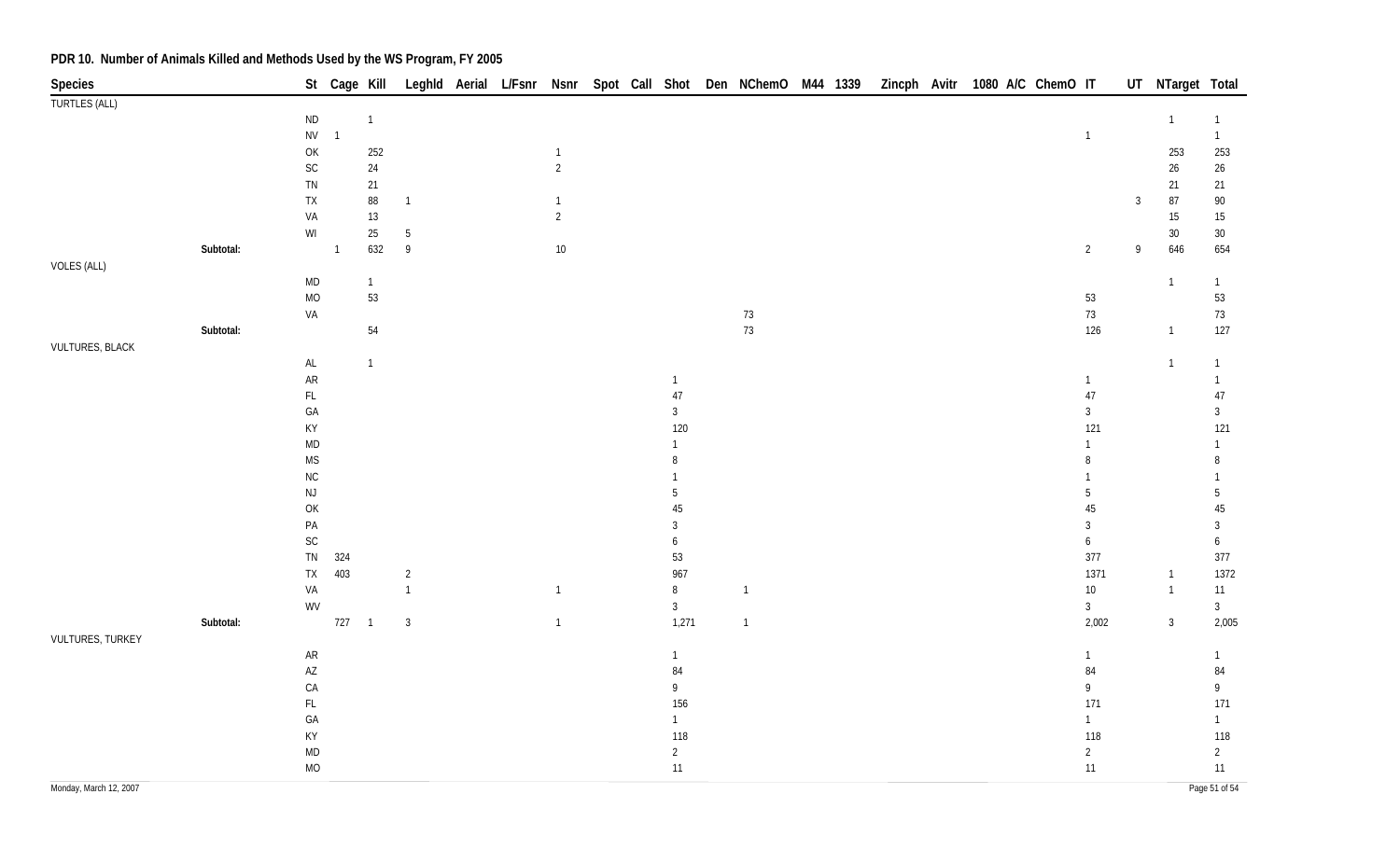| Species                 |           |                                                                                       |                | St Cage Kill   |                |  |                |  |                | Leghld Aerial L/Fsnr Nsnr Spot Call Shot Den NChemO M44 1339 |  |  | Zincph Avitr 1080 A/C ChemO IT |  |                 | UT NTarget Total |                        |
|-------------------------|-----------|---------------------------------------------------------------------------------------|----------------|----------------|----------------|--|----------------|--|----------------|--------------------------------------------------------------|--|--|--------------------------------|--|-----------------|------------------|------------------------|
| <b>VULTURES, TURKEY</b> |           |                                                                                       |                |                |                |  |                |  |                |                                                              |  |  |                                |  |                 |                  |                        |
|                         |           | $\mathsf{MS}\xspace$                                                                  |                |                |                |  |                |  | 9              |                                                              |  |  |                                |  | 9               |                  | 9                      |
|                         |           | ${\sf NC}$                                                                            |                |                |                |  |                |  | $\overline{2}$ |                                                              |  |  |                                |  | $\overline{2}$  |                  | $\overline{2}$         |
|                         |           | $\sf NE$                                                                              |                |                | $\overline{2}$ |  |                |  | $\overline{2}$ |                                                              |  |  |                                |  |                 |                  |                        |
|                         |           | $\mathsf{NJ}$                                                                         |                |                |                |  |                |  |                |                                                              |  |  |                                |  |                 |                  |                        |
|                         |           | $\mathsf{N}\mathsf{M}$                                                                |                |                |                |  |                |  | 3              |                                                              |  |  |                                |  | 3               |                  | 3                      |
|                         |           | $\mathsf{OK}% \left( \mathcal{M}\right) \equiv\mathsf{OK}(\mathcal{M}_{\mathrm{CL}})$ | $\overline{1}$ |                |                |  |                |  |                |                                                              |  |  |                                |  | $\overline{2}$  |                  | $\overline{2}$         |
|                         |           | $\mathsf{PA}$                                                                         |                |                |                |  |                |  | $\overline{7}$ |                                                              |  |  |                                |  | $\overline{7}$  |                  | $\overline{7}$         |
|                         |           | $\mathsf{SC}$                                                                         |                |                |                |  |                |  | $10\,$         |                                                              |  |  |                                |  | $10\,$          |                  | $10\,$                 |
|                         |           | ${\sf TN}$                                                                            | 193            |                |                |  |                |  | $37\,$         |                                                              |  |  |                                |  | 230             |                  | 230                    |
|                         |           | ${\sf TX}$                                                                            | $\mathbf{3}$   |                |                |  |                |  | 198            |                                                              |  |  |                                |  | 200             | -1               | 201                    |
|                         |           | UT                                                                                    |                |                | $\overline{1}$ |  |                |  |                |                                                              |  |  |                                |  |                 | $\mathbf 1$      | $\mathbf{1}$           |
|                         |           | VA                                                                                    |                |                |                |  |                |  | $28\,$         |                                                              |  |  |                                |  | 27              | $\overline{1}$   | 28                     |
|                         |           | WI                                                                                    |                |                |                |  |                |  | $\mathbf{1}$   |                                                              |  |  |                                |  | $\mathbf{1}$    |                  | $\mathbf{1}$           |
|                         |           | $\mathsf{W}\mathsf{V}$                                                                |                |                |                |  |                |  | $\mathbf{1}$   |                                                              |  |  |                                |  | $\mathbf{1}$    |                  | $\mathbf{1}$           |
|                         | Subtotal: |                                                                                       | 197            |                | $\sqrt{3}$     |  |                |  | 685            |                                                              |  |  |                                |  | 897             | $\mathbf{3}$     | 900                    |
| VULTURES, Z-(MIXED)     |           |                                                                                       |                |                |                |  |                |  |                |                                                              |  |  |                                |  |                 |                  |                        |
|                         |           | ${\sf AR}$                                                                            |                |                |                |  |                |  | $\mathbf{3}$   |                                                              |  |  |                                |  | $\sqrt{3}$      |                  | $\mathbf{3}$           |
|                         |           | $\mathsf{FL}{}$                                                                       |                |                |                |  |                |  | $\mathbf{3}$   |                                                              |  |  |                                |  | $\mathbf{3}$    |                  | $\mathbf{3}$           |
|                         |           | GA                                                                                    |                |                | $\overline{1}$ |  |                |  | $13\,$         |                                                              |  |  |                                |  | $13$            | $\overline{1}$   | $14$                   |
|                         |           | ${\sf NC}$                                                                            |                |                |                |  |                |  | $\mathbf{1}$   |                                                              |  |  |                                |  | $\mathbf{1}$    |                  | $\mathbf{1}$           |
|                         | Subtotal: |                                                                                       |                |                | $\overline{1}$ |  |                |  | $20\,$         |                                                              |  |  |                                |  | $20\,$          | $\overline{1}$   | 21                     |
| WADING BIRDS (OTHER)    |           |                                                                                       |                |                |                |  |                |  |                |                                                              |  |  |                                |  |                 |                  |                        |
|                         |           | $\mathsf{MD}$                                                                         |                | $\overline{1}$ |                |  |                |  | $10\,$         |                                                              |  |  |                                |  |                 | $\overline{1}$   | $\mathbf{1}$<br>$10\,$ |
|                         |           | $\mathsf{MS}\xspace$<br>$\mathsf{SC}$                                                 |                |                |                |  |                |  | $19$           |                                                              |  |  |                                |  | $10\,$<br>$19$  |                  | $19$                   |
|                         | Subtotal: |                                                                                       |                | $\overline{1}$ |                |  |                |  | 29             |                                                              |  |  |                                |  | $29\,$          | $\overline{1}$   | $30\,$                 |
| WAXBILLS, COMMON        |           |                                                                                       |                |                |                |  |                |  |                |                                                              |  |  |                                |  |                 |                  |                        |
|                         |           | $\mathsf{HI}$                                                                         |                |                |                |  |                |  | 274            |                                                              |  |  |                                |  | 274             |                  | 274                    |
|                         | Subtotal: |                                                                                       |                |                |                |  |                |  | 274            |                                                              |  |  |                                |  | 274             |                  | 274                    |
| <b>WEASELS (ALL)</b>    |           |                                                                                       |                |                |                |  |                |  |                |                                                              |  |  |                                |  |                 |                  |                        |
|                         |           |                                                                                       | $CA$ 2         |                |                |  |                |  | $\mathbf{1}$   |                                                              |  |  |                                |  | $\mathbf{3}$    |                  | $\mathbf{3}$           |
|                         |           |                                                                                       | OR 1           |                |                |  |                |  |                |                                                              |  |  |                                |  |                 | $\overline{1}$   | $\mathbf{1}$           |
|                         |           | UT                                                                                    |                |                |                |  | $\overline{1}$ |  | $\mathbf{1}$   |                                                              |  |  |                                |  | $\overline{2}$  |                  | $\overline{2}$         |
|                         | Subtotal: |                                                                                       | $\mathbf{3}$   |                |                |  | $\overline{1}$ |  | $\overline{2}$ |                                                              |  |  |                                |  | $5\phantom{.0}$ | $\overline{1}$   | $\boldsymbol{6}$       |
| WHIMBREL                |           |                                                                                       |                |                |                |  |                |  |                |                                                              |  |  |                                |  |                 |                  |                        |
|                         |           | ${\sf CA}$                                                                            |                |                |                |  |                |  | $\overline{2}$ |                                                              |  |  |                                |  | $5\,$           |                  | $5\,$                  |
|                         | Subtotal: |                                                                                       |                |                |                |  |                |  | $\overline{2}$ |                                                              |  |  |                                |  | $5\phantom{.0}$ |                  | $5\phantom{.0}$        |
| WHITE-EYES, JAPANESE    |           |                                                                                       |                |                |                |  |                |  |                |                                                              |  |  |                                |  |                 |                  |                        |
|                         |           |                                                                                       | $HI$ 1         |                |                |  |                |  | 14             |                                                              |  |  |                                |  | $15\,$          |                  | $15\,$                 |
|                         | Subtotal: |                                                                                       | $\overline{1}$ |                |                |  |                |  | 14             |                                                              |  |  |                                |  | 15              |                  | 15                     |
| WOLVES, GRAY/TIMBER     |           |                                                                                       |                |                |                |  |                |  |                |                                                              |  |  |                                |  |                 |                  |                        |
| Monday, March 12, 2007  |           |                                                                                       |                |                |                |  |                |  |                |                                                              |  |  |                                |  |                 |                  | Page 52 of 54          |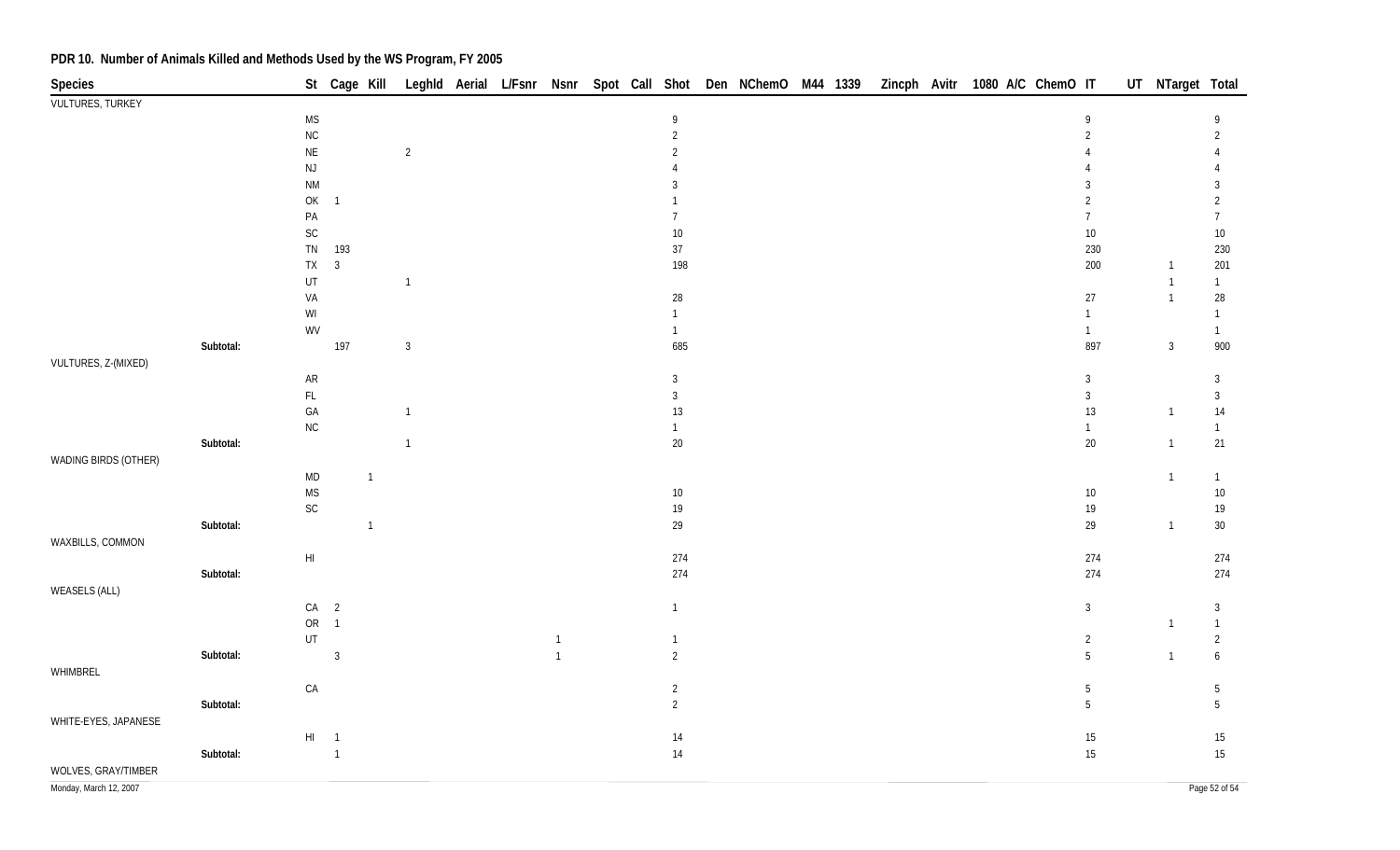| Species                     |           |                        |                 | St Cage Kill   |                  |              |              |                |                 | Leghld Aerial L/Fsnr Nsnr Spot Call Shot Den NChemO M44 1339 |  |  | Zincph Avitr 1080 A/C ChemO IT |                |                | UT NTarget Total |                |
|-----------------------------|-----------|------------------------|-----------------|----------------|------------------|--------------|--------------|----------------|-----------------|--------------------------------------------------------------|--|--|--------------------------------|----------------|----------------|------------------|----------------|
| WOLVES, GRAY/TIMBER         |           |                        |                 |                |                  |              |              |                |                 |                                                              |  |  |                                |                |                |                  |                |
|                             |           | $\sf ID$               |                 |                | $\boldsymbol{6}$ | $\,9$        |              |                | 5               |                                                              |  |  |                                | $20\,$         |                |                  | 20             |
|                             |           | $\mathsf{MI}$          |                 |                | $\overline{1}$   |              |              |                | $\overline{2}$  |                                                              |  |  |                                | $\mathbf{3}$   |                |                  | $\mathbf{3}$   |
|                             |           | <b>MN</b>              |                 |                | 117              |              | 13           |                | 5               |                                                              |  |  |                                | 135            |                |                  | 135            |
|                             |           | MT                     |                 |                | $\overline{2}$   | $17$         |              |                |                 | $\overline{1}$                                               |  |  |                                | $20\,$         |                |                  | $20\,$         |
|                             |           | <b>ND</b>              |                 |                |                  |              | $\mathbf{1}$ |                |                 |                                                              |  |  |                                |                |                | $\mathbf{1}$     | $\mathbf{1}$   |
|                             |           | WI                     |                 |                | $35\,$           |              |              |                | $\mathbf{1}$    |                                                              |  |  |                                | $36\,$         |                |                  | $36\,$         |
|                             |           | WY                     |                 |                | $\overline{1}$   | $27\,$       |              | $\overline{2}$ | $\overline{7}$  |                                                              |  |  |                                | $37\,$         |                |                  | 37             |
|                             | Subtotal: |                        |                 |                | 162              | 53           | 14           | $\overline{2}$ | $20\,$          | $\overline{1}$                                               |  |  |                                | 251            |                | $\overline{1}$   | 252            |
| WOLVES, MEXICAN GRAY        |           |                        |                 |                |                  |              |              |                |                 |                                                              |  |  |                                |                |                |                  |                |
|                             |           | $\mathsf{N}\mathsf{M}$ |                 |                |                  | $\mathbf{1}$ |              |                |                 |                                                              |  |  |                                | $\mathbf{1}$   |                |                  | $\mathbf{1}$   |
|                             | Subtotal: |                        |                 |                |                  | $\mathbf{1}$ |              |                |                 |                                                              |  |  |                                | $\mathbf{1}$   |                |                  | $\mathbf{1}$   |
| WOODPECKERS, DOWNY          |           |                        |                 |                |                  |              |              |                |                 |                                                              |  |  |                                |                |                |                  |                |
|                             |           | $\mathsf{IL}$          |                 |                |                  |              |              |                | $\mathbf{1}$    |                                                              |  |  |                                |                |                |                  |                |
|                             |           | LA                     |                 |                |                  |              |              |                | $\overline{1}$  |                                                              |  |  |                                |                |                |                  |                |
|                             |           |                        | PA <sub>1</sub> |                |                  |              |              |                |                 |                                                              |  |  |                                |                |                |                  |                |
|                             |           | VA                     |                 |                |                  |              |              |                |                 |                                                              |  |  |                                |                |                |                  |                |
|                             | Subtotal: |                        | $\overline{1}$  |                |                  |              |              |                | $\overline{2}$  | $\overline{1}$                                               |  |  |                                | $\overline{4}$ |                |                  |                |
| WOODPECKERS, GILA           |           |                        |                 |                |                  |              |              |                |                 |                                                              |  |  |                                |                |                |                  |                |
|                             |           | $\mathsf{A}\mathsf{Z}$ |                 |                |                  |              |              |                | 6               |                                                              |  |  |                                | 6              |                |                  | 6              |
|                             | Subtotal: |                        |                 |                |                  |              |              |                | 6               |                                                              |  |  |                                | 6              |                |                  | 6              |
| WOODPECKERS, GOLDEN-FRONTED |           |                        |                 |                |                  |              |              |                |                 |                                                              |  |  |                                |                |                |                  |                |
|                             |           | TX                     |                 |                |                  |              |              |                | 2               |                                                              |  |  |                                | $\overline{2}$ |                |                  | $\overline{2}$ |
|                             | Subtotal: |                        |                 |                |                  |              |              |                | $\overline{2}$  |                                                              |  |  |                                | $\overline{2}$ |                |                  | $\overline{2}$ |
| WOODPECKERS, z-(OTHER)      |           |                        |                 |                |                  |              |              |                |                 |                                                              |  |  |                                |                |                |                  |                |
|                             |           | VA                     |                 |                |                  |              |              |                |                 | $\overline{2}$                                               |  |  |                                | $\overline{2}$ |                |                  | $\overline{2}$ |
|                             | Subtotal: |                        |                 |                |                  |              |              |                |                 | $\overline{2}$                                               |  |  |                                | $\overline{2}$ |                |                  | 2              |
| WOODRATS, BUSHY TAILED      |           |                        |                 |                |                  |              |              |                |                 |                                                              |  |  |                                |                |                |                  |                |
|                             |           | OR                     |                 |                |                  |              |              |                |                 |                                                              |  |  |                                | 4              |                |                  |                |
|                             | Subtotal: |                        |                 | $\overline{4}$ |                  |              |              |                |                 |                                                              |  |  |                                |                |                |                  |                |
| YELLOWLEGS, GREATER         |           |                        |                 |                |                  |              |              |                |                 |                                                              |  |  |                                |                |                |                  |                |
|                             |           | $\mathsf{AK}$          |                 |                |                  |              |              |                | $\mathbf{3}$    |                                                              |  |  |                                | $\mathbf{3}$   |                |                  | 3              |
|                             | Subtotal: |                        |                 |                |                  |              |              |                | $\overline{3}$  |                                                              |  |  |                                | $\mathbf{3}$   |                |                  | $\mathbf{3}$   |
| Z-AMPHIBIANS (OTHER)        |           |                        |                 |                |                  |              |              |                |                 |                                                              |  |  |                                |                |                |                  |                |
|                             |           | $\mathsf{M}\mathsf{N}$ |                 | $\overline{1}$ |                  |              |              |                |                 |                                                              |  |  |                                |                |                | $\mathbf 1$      | $\mathbf{1}$   |
|                             | Subtotal: |                        |                 | $\overline{1}$ |                  |              |              |                |                 |                                                              |  |  |                                |                |                | $\overline{1}$   | $\mathbf{1}$   |
| z-PASSERINES (OTHER)        |           |                        |                 |                |                  |              |              |                |                 |                                                              |  |  |                                |                |                |                  |                |
|                             |           |                        | $AZ$ 3          |                |                  |              |              |                |                 |                                                              |  |  |                                | $\overline{2}$ |                | $\overline{1}$   | $\mathbf{3}$   |
|                             |           |                        | $CA$ 2          |                |                  |              |              |                | 7               | $\mathbf{3}$                                                 |  |  |                                | $12\,$         |                |                  | $12\,$         |
|                             |           | HI                     | $\overline{3}$  |                |                  |              |              |                | 1009            |                                                              |  |  |                                | 1012           |                |                  | 1012           |
|                             |           | $\rm MO$               |                 |                |                  |              |              |                | $7\overline{ }$ |                                                              |  |  |                                | $7\phantom{.}$ | $\overline{1}$ |                  | $\, 8$         |
|                             |           | <b>MS</b>              |                 |                |                  |              |              |                | 78              |                                                              |  |  |                                | $78\,$         |                |                  | $78\,$         |
| Monday, March 12, 2007      |           |                        |                 |                |                  |              |              |                |                 |                                                              |  |  |                                |                |                |                  | Page 53 of 54  |